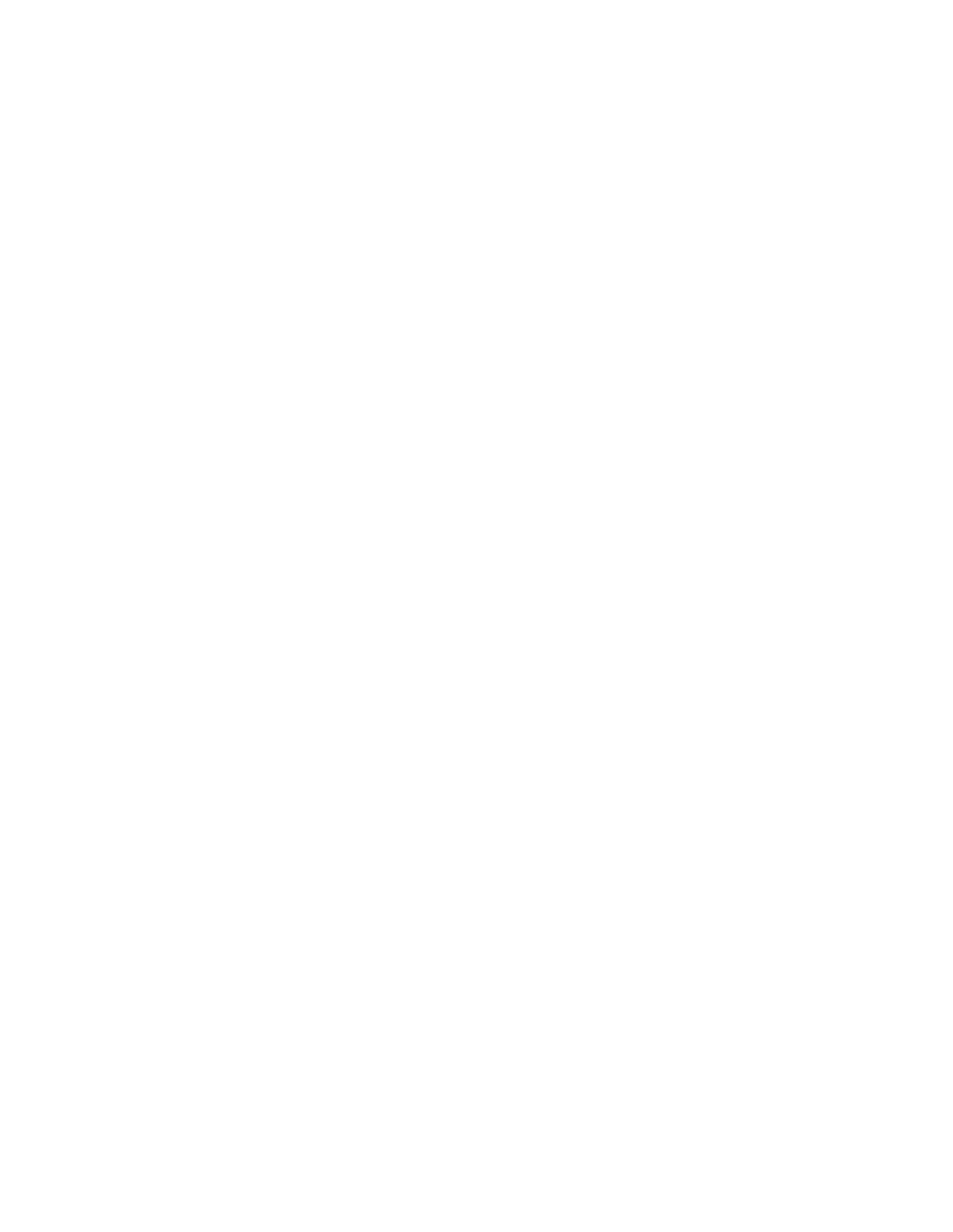## **HAWAI'I RULES OF PROFESSIONAL CONDUCT**

## **Table of Contents**

#### *[PREAMBLE: A LAWYER'S RESPONSIBILITIES](#page-6-0)*

#### *[SCOPE](#page-7-0)*

- [Rule 1.0. TERMINOLOGY](#page-9-0)
- [Rule 1.1. COMPETENCE](#page-12-0)
- [Rule 1.2. SCOPE OF REPRESENTATION AND ALLOCATION OF AUTHORITY](#page-12-0) BETWEEN CLIENT AND LAWYER
- [Rule 1.3. DILIGENCE](#page-15-0)
- [Rule 1.4. COMMUNICATION](#page-16-0)
- [Rule 1.5. FEES](#page-17-0)
	- (a) Reasonableness of Fee
	- (b) Manner In Which Fees are Earned
	- (c) Special Duties Regarding Flat Fees
	- (d) Contingency Fees; Requirements
	- (e) When Contingency Fees are Prohibited
	- (f) Division of Fees Amongst Lawyers
	- (g) Termination and Accounting
	- (h) Inapplicability of This Rule
- [Rule 1.6. CONFIDENTIALITY OF INFORMATION](#page-21-0)
- [Rule 1.7. CONFLICT OF INTEREST: GENERAL RULE](#page-26-0)
- [Rule 1.8. CONFLICT OF INTEREST: PROHIBITED TRANSACTIONS](#page-34-0)
- [Rule 1.9. CONFLICT OF INTEREST: FORMER CLIENT](#page-40-0)
- [Rule 1.10. IMPUTATION OF CONFLICTS OF INTEREST: GENERAL RULE](#page-42-0)
- [Rule 1.11. SPECIAL CONFLICTS OF INTEREST FOR FORMER AND CURRENT](#page-45-0) GOVERNMENT OFFICERS AND EMPLOYEES
- [Rule 1.12. FORMER JUDGE, ARBITRATOR, MEDIATOR, OR OTHER THIRD-PARTY](#page-47-0) NEUTRAL
- [Rule 1.13. ORGANIZATION AS CLIENT](#page-49-0)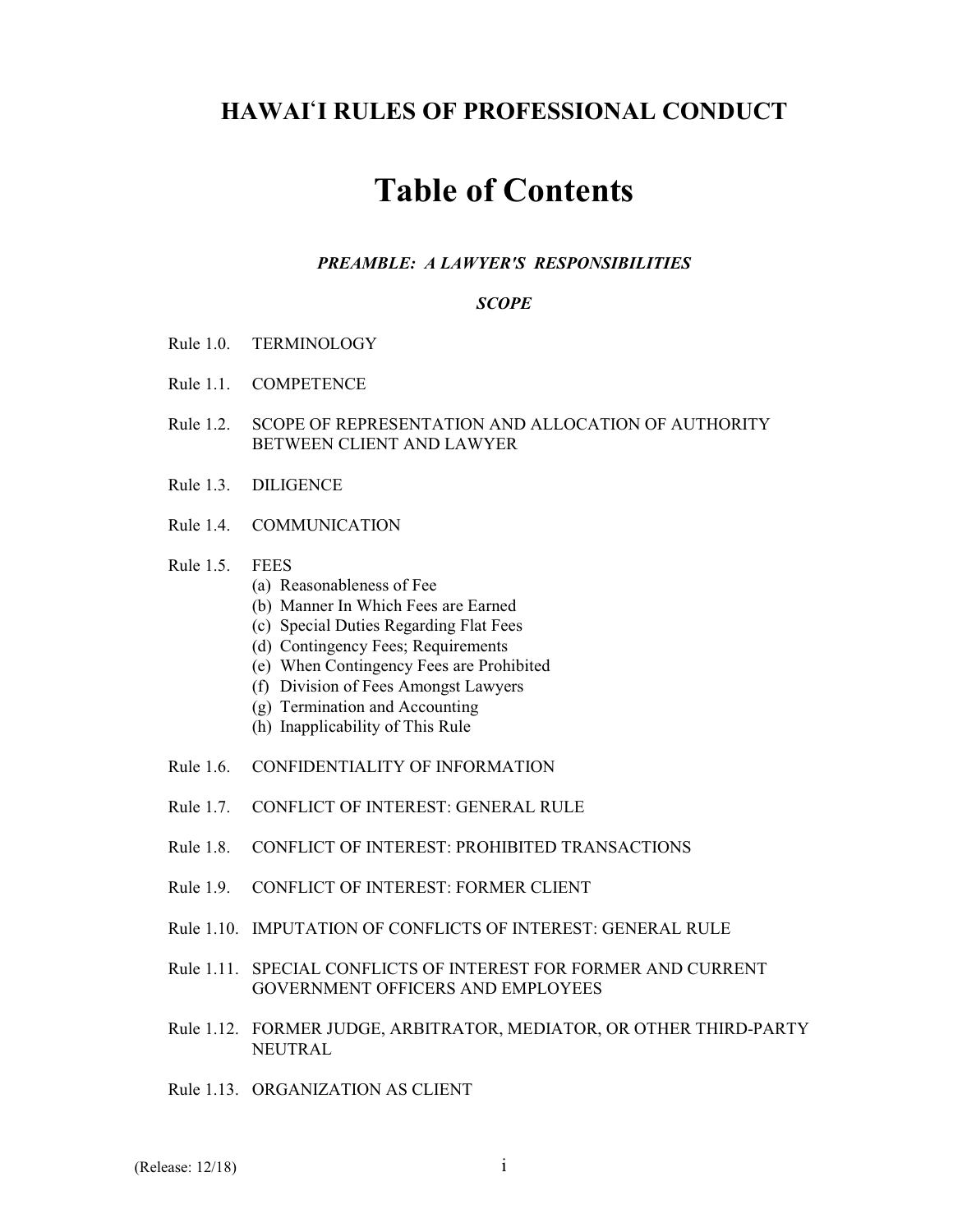- [Rule 1.14. CLIENT UNDER A DISABILITY](#page-52-0)
- [Rule 1.15. PRESERVING IDENTITY OF FUNDS AND PROPERTY OF A CLIENT OR](#page-55-0) THIRD PERSON
- [Rule 1.16. DECLINING OR TERMINATING REPRESENTATION](#page-56-0)
- [Rule 1.17. SALE OF LAW PRACTICE](#page-58-0)
- [Rule 1.18. DUTIES TO PROSPECTIVE CLIENTS](#page-60-0)
	- (a) Definition of a prospective client
	- (b) Duty of confidentiality to prospective clients
	- (c) General conflict of interest duties apply
	- (d) Representation is allowed with consent or screening
- [Rule 2.1. ADVISOR.](#page-62-0)
- [Rule 2.2. INTERMEDIARY](#page-63-0)
- [Rule 2.3. EVALUATION FOR USE BY THIRD PERSONS](#page-64-0)
- [Rule 2.4. LAWYER SERVING AS THIRD-PARTY NEUTRAL](#page-66-0)
- [Rule 3.1. MERITORIOUS CLAIMS AND CONTENTIONS](#page-67-0)
- [Rule 3.2. EXPEDITING LITIGATION](#page-67-0)
- [Rule 3.3. CANDOR TOWARD THE TRIBUNAL](#page-68-0)
- [Rule 3.4. FAIRNESS TO OPPOSING PARTY AND COUNSEL](#page-71-0)
- [Rule 3.5. IMPARTIALITY AND DECORUM OF THE TRIBUNAL](#page-71-0)
	- (a) Influencing Decision Maker
	- (b) Harassing or Embarrassing Decision Maker
	- (c) Disruption of Tribunal
	- (d) Communication with a Judge or Official
	- (e) Communication with Jurors
- [Rule 3.6. TRIAL PUBLICITY](#page-74-0)
- [Rule 3.7. LAWYER AS WITNESS](#page-76-0)
- [Rule 3.8. PERFORMING THE DUTY OF PUBLIC PROSECUTOR OR OTHER](#page-77-0) GOVERNMENT LAWYER
- [Rule 3.9. ADVOCATE IN NON-ADJUDICATIVE PROCEEDINGS](#page-79-0)
- [Rule 4.1. TRUTHFULNESS IN STATEMENTS TO OTHERS](#page-80-0)
- [Rule 4.2. COMMUNICATION WITH PERSON REPRESENTED BY COUNSEL](#page-80-0)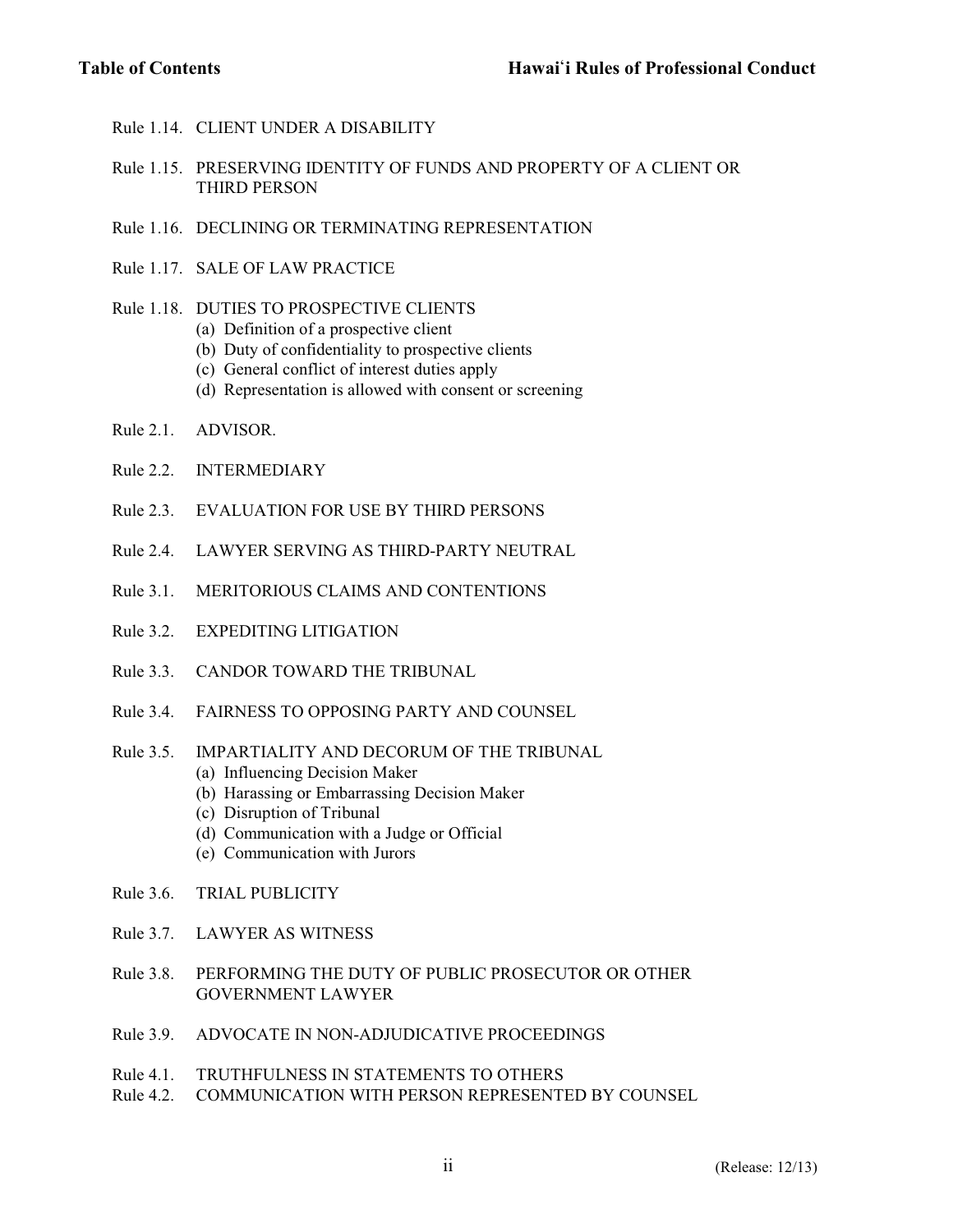- [Rule 4.3. DEALING WITH UNREPRESENTED PERSON](#page-81-0)
- [Rule 4.4. RESPECT FOR RIGHTS OF THIRD PERSONS](#page-82-0)
- [Rule 5.1. RESPONSIBILITIES OF PARTNERS, MANAGERS, AND SUPERVISORY](#page-83-0) LAWYERS
- [Rule 5.2. RESPONSIBILITIES OF A SUBORDINATE LAWYER](#page-84-0)
- [Rule 5.3. RESPONSIBILITIES REGARDING NONLAWYER ASSISTANTS](#page-85-0)
- [Rule 5.4. PROFESSIONAL INDEPENDENCE OF A LAWYER](#page-85-0)
- [Rule 5.5. UNAUTHORIZED PRACTICE OF LAW](#page-86-0)
- [Rule 5.6. RESTRICTIONS ON RIGHT TO PRACTICE](#page-86-0)
- [Rule 6.1. PRO BONO SERVICE](#page-87-0)
- [Rule 6.2. ACCEPTING APPOINTMENTS](#page-89-0)
- [Rule 6.3. MEMBERSHIP IN LEGAL SERVICES ORGANIZATION](#page-90-0)
- [Rule 6.4. LAW REFORM ACTIVITIES AFFECTING CLIENT INTERESTS](#page-90-0)
- [Rule 6.5. NONPROFIT AND COURT-ANNEXED LIMITED LEGAL SERVICES](#page-91-0) PROGRAMS
- [Rule 7.1. COMMUNICATIONS CONCERNING A LAWYER'S SERVICES](#page-92-0)
- [Rule 7.2. ADVERTISING](#page-92-0)
- [Rule 7.3. DIRECT CONTACT WITH PROSPECTIVE CLIENTS](#page-93-0)
- [Rule 7.4. COMMUNICATION OF FIELDS OF PRACTICE AND CERTIFICATION](#page-96-0)
- [Rule 7.5. FIRM NAMES AND LETTERHEADS](#page-97-0)
- [Rule 8.1. BAR ADMISSION AND DISCIPLINARY MATTERS](#page-98-0)
- [Rule 8.2. JUDICIAL AND LEGAL OFFICIALS](#page-98-0)
- [Rule 8.3. REPORTING PROFESSIONAL MISCONDUCT](#page-99-0)
- [Rule 8.4. MISCONDUCT](#page-100-0)
- [Rule 8.5. DISCIPLINARY AUTHORITY; CHOICE OF LAW](#page-101-0)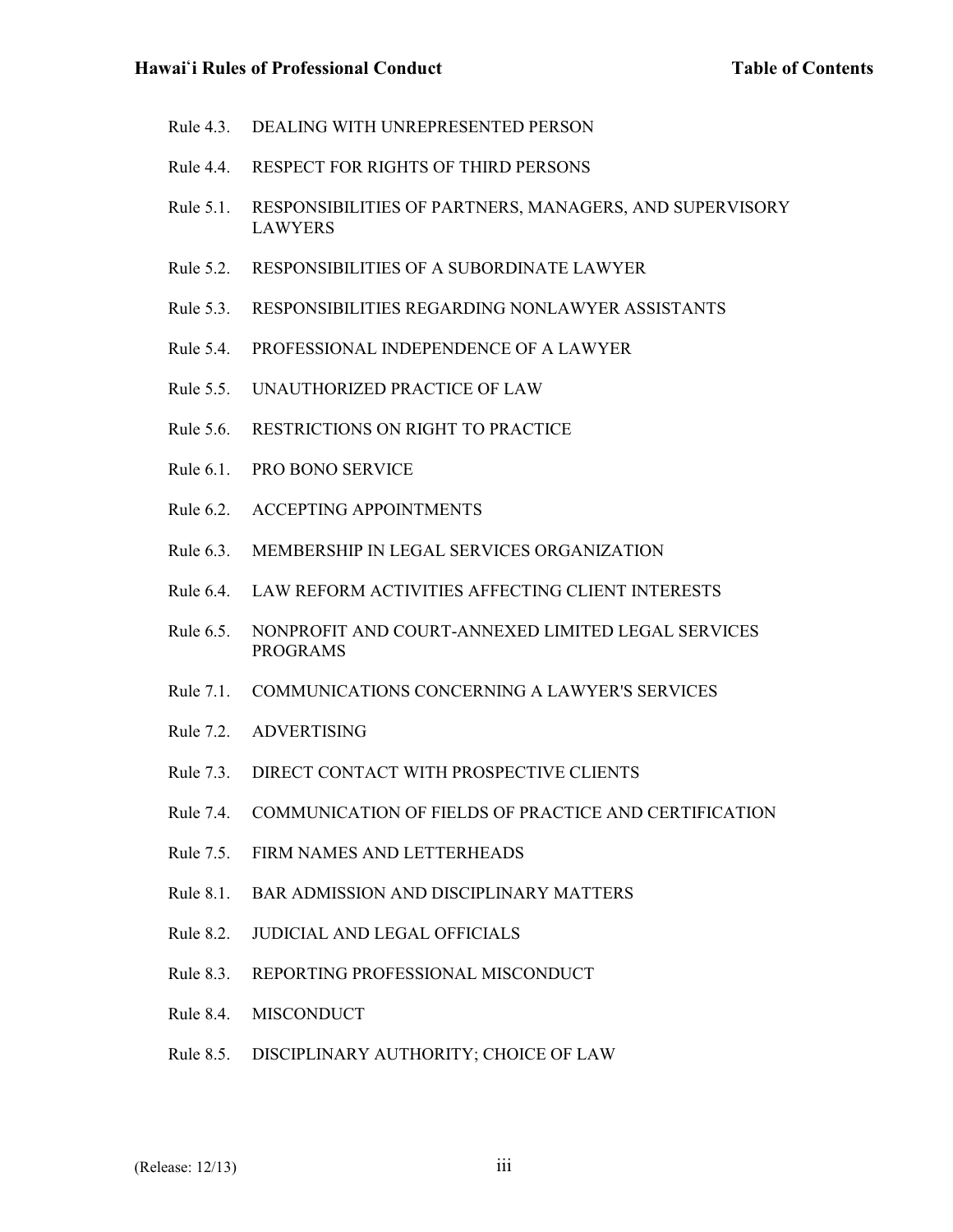*(This page intentionally left blank.)*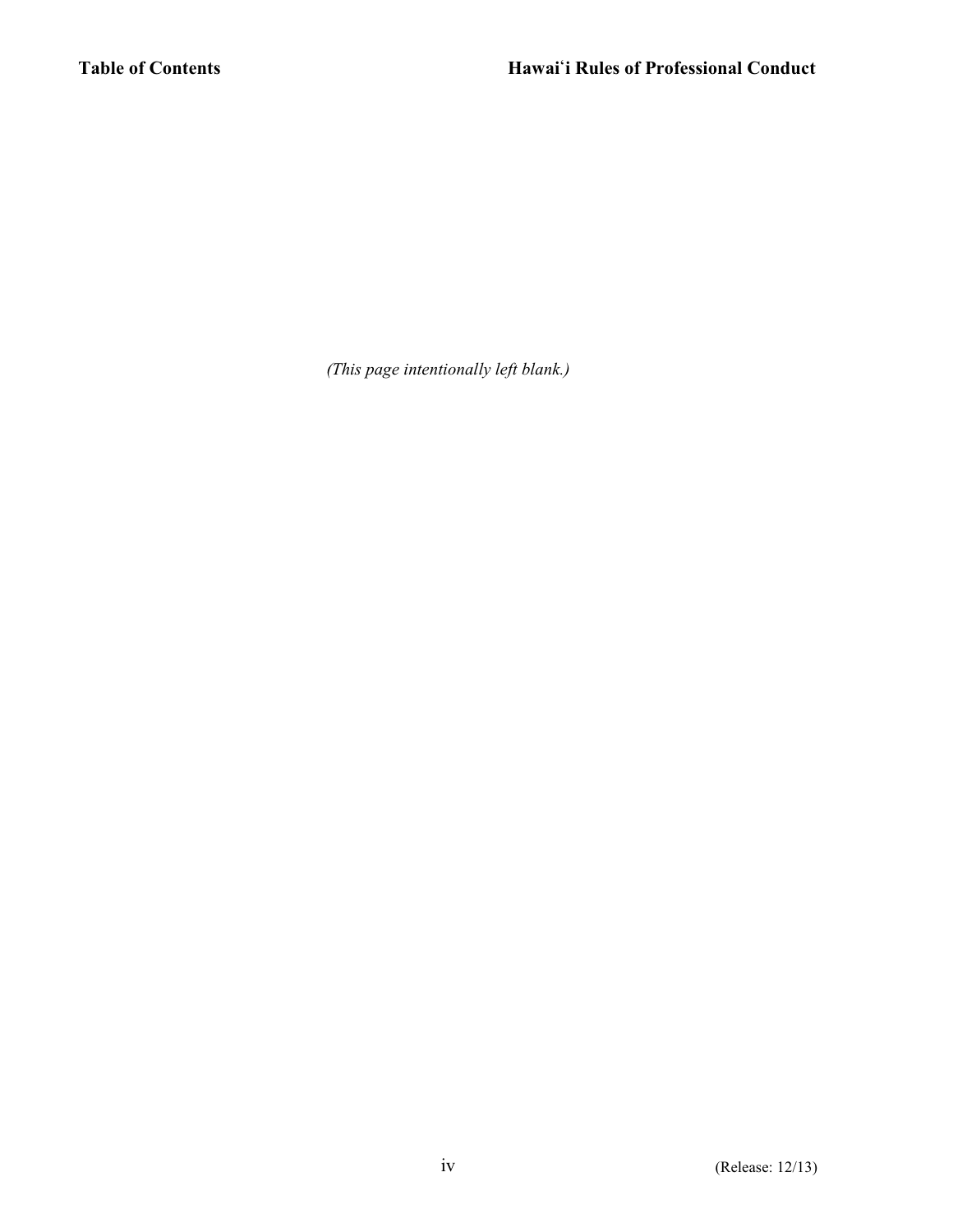### <span id="page-6-0"></span>**EXHIBIT A HAWAI'I RULES OF PROFESSIONAL CONDUCT**

Adopted June 25, 2013; Effective January 1, 2014

#### **PREAMBLE: A LAWYER'S RESPONSIBILITIES**

[1] A lawyer, as a member of the legal profession, is a representative of clients, an officer of the legal system, and a public citizen having special responsibility for the quality of justice.

[2] As a representative of clients, a lawyer performs various functions. As advisor, a lawyer provides a client with an informed understanding of the client's legal rights and obligations and explains their practical implications. As advocate, a lawyer zealously asserts the client's position under the Rules of the adversary system. As negotiator, a lawyer seeks a result advantageous to the client but consistent with requirements of honest dealing with others. As intermediary between clients, a lawyer seeks to reconcile their divergent interests as an advisor and, to a limited extent, as a spokesperson for each client. As an evaluator, a lawyer acts by examining a client's legal affairs and reporting about them to the client or to others.

[3] In addition to these representational functions, a lawyer may serve as a third-party neutral, a nonrepresentational role helping the parties to resolve a dispute or other matter. Some of these Rules apply directly to lawyers who are or have served as third-party neutrals. *See* Rules 1.12, 2.2, and 2.4 of these Rules. In addition, there are Rules that apply to lawyers who are not active in the practice of law or to practicing lawyers even when they are acting in a nonprofessional capacity. For example, a lawyer who commits fraud in the conduct of a business is subject to discipline for engaging in conduct involving dishonesty, fraud, deceit, or misrepresentation. *See* Rule 8.4 of these Rules.

[4] In all professional functions a lawyer should be competent, prompt and diligent. A lawyer should maintain communication with a client concerning the representation. A lawyer should keep in confidence information relating to representation of a client except so far as disclosure is required or permitted by the Rules of Professional Conduct or other law.

[5] A lawyer's conduct should conform to the requirements of the law, both in professional service to clients and in the lawyer's business and personal affairs. A lawyer should use the law's procedures only for legitimate purposes and not to harass or intimidate others. A lawyer should demonstrate respect for the legal system and for those who serve it, including judges, other lawyers and public officials. While it is a lawyer's duty, when necessary, to challenge the rectitude of official action, it is also a lawyer's duty to uphold legal process.

[6] As a public citizen, a lawyer should seek improvement of the law, access to the legal system, the administration of justice, and the quality of service rendered by the legal profession. As a member of a learned profession, a lawyer should cultivate knowledge of the law beyond its use for clients, employ that knowledge in reform of the law and work to strengthen legal education. In addition, a lawyer should further the public's understanding of and confidence in the rule of law and the justice system because legal institutions in a constitutional democracy depend on popular participation and support to maintain their authority. A lawyer should be mindful of deficiencies in the administration of justice and of the fact that the poor, and sometimes persons who are not poor, cannot afford adequate legal assistance. Therefore, all lawyers should devote professional time and resources and use civic influence to ensure equal access to our system of justice for all those who because of economic or social barriers cannot afford or secure adequate legal counsel. A lawyer should aid the legal profession in pursuing these objectives and should help the bar regulate itself in the public interest.

[7] Many of a lawyer's professional responsibilities are prescribed in the Rules of Professional Conduct, as well as substantive and procedural law. However, a lawyer is also guided by personal conscience and the approbation of professional peers. A lawyer should strive to attain the highest level of skill, to improve the law and the legal profession and to exemplify the legal profession's ideals of public service.

[8] A lawyer's responsibilities as a representative of clients, an officer of the legal system, and a public citizen are usually harmonious. Thus, when an opposing party is well represented, a lawyer can be a zealous advocate on behalf of a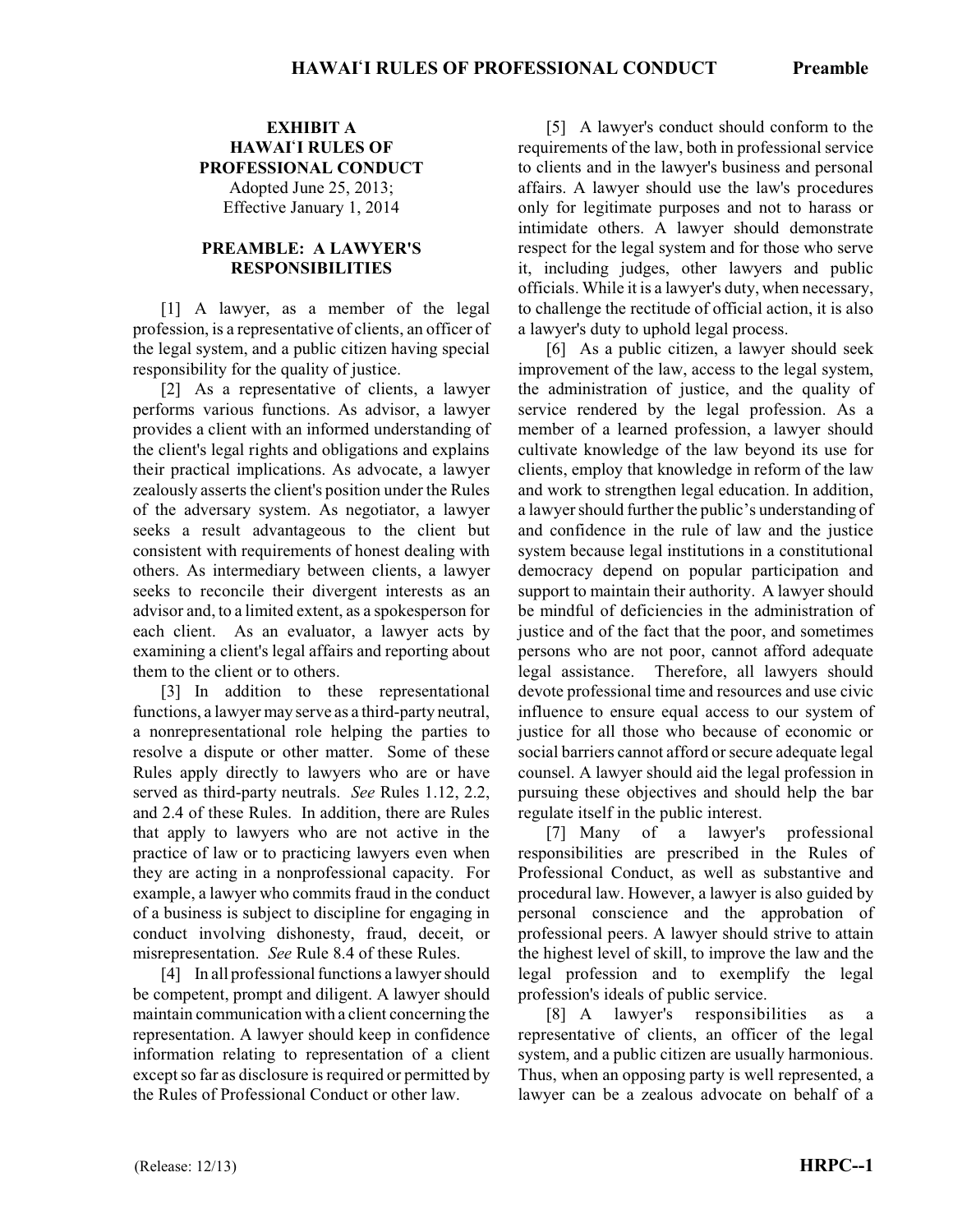<span id="page-7-0"></span>client and at the same time assume that justice is being done. So also, a lawyer can be sure that preserving client confidences ordinarily serves the public interest because people are more likely to seek legal advice, and thereby heed their legal obligations, when they know their communications will be private.

[9] In the nature of law practice, however, conflicting responsibilities are encountered. Virtually all difficult ethical problems arise from conflict between a lawyer's responsibilities to clients, to the legal system and to the lawyer's own interest in remaining an ethical person while earning a satisfactory living. The Rules of Professional Conduct often prescribe terms for resolving such conflicts. Within the framework of these Rules, however, many difficult issues of professional discretion can arise. Such issues must be resolved through the exercise of sensitive professional and moral judgment guided by the basic principles underlying the Rules. These principles include the lawyer's obligation zealously to protect and pursue a client's legitimate interests, within the bounds of the law, while maintaining a professional, courteous, and civil attitude toward all persons involved in the legal system.

[10] The legal profession is largely self-governing. Although other professions also have been granted powers of self-government, the legal profession is unique in this respect because of the close relationship between the profession and the processes of government and law enforcement. This connection is manifested in the fact that ultimate authority over the legal profession is vested largely in the courts.

[11] To the extent that lawyers meet the obligations of their professional calling, the occasion for government regulation is obviated. Self-regulation also helps maintain the legal profession's independence from government domination. An independent legal profession is an important force in preserving government under law, for abuse of legal authority is more readily challenged by a profession whose members are not dependent on government for the right to practice.

[12] The legal profession's relative autonomy carries with it special responsibilities of self-government. The profession has a responsibility to assure that its regulations are conceived in the

public interest and not in furtherance of parochial or self-interested concerns of the bar. Every lawyer is responsible for observance of the Rules of Professional Conduct. A lawyer should also aid in securing their observance by other lawyers. Neglect of these responsibilities compromises the independence of the profession and the public interest which it serves.

[13] Lawyers play a vital role in the preservation of society. The fulfillment of this role requires an understanding by lawyers of their relationship to our legal system. The Rules of Professional Conduct, when properly applied, serve to define that relationship.

#### **SCOPE**

[1] The Rules of Professional Conduct are rules of reason. They should be interpreted with reference to the purposes of legal representation and of the law itself. Some of the Rules are imperatives, cast in the terms "shall" or "shall not." These define proper conduct for purposes of professional discipline. Others, generally cast in the term "may" or "should" are permissive and define areas under the Rules in which the lawyer has discretion to exercise professional judgment. No disciplinary action should be taken when the lawyer chooses not to act or acts within the bounds of such discretion. Other Rules define the nature of relationships between the lawyer and others. The Rules are thus partly obligatory and disciplinary and partly constitutive and descriptive in that they define a lawyer's professional role. Many of the Comments use the term "should." Comments do not add obligations to the Rules but provide guidance for practicing in compliance with the Rules.

[2] The Rules presuppose a larger legal context shaping the lawyer's role. That context includes court rules and statutes relating to matters of licensure, laws defining specific obligations of lawyers and substantive and procedural law in general. The Comments are sometimes used to alert lawyers to their responsibilities under such other law.

[3] Compliance with the Rules, as with all law in an open society, depends primarily upon understanding and voluntary compliance, secondarily upon reinforcement by peer and public opinion, and finally, when necessary, upon enforcement through disciplinary proceedings. The Rules do not,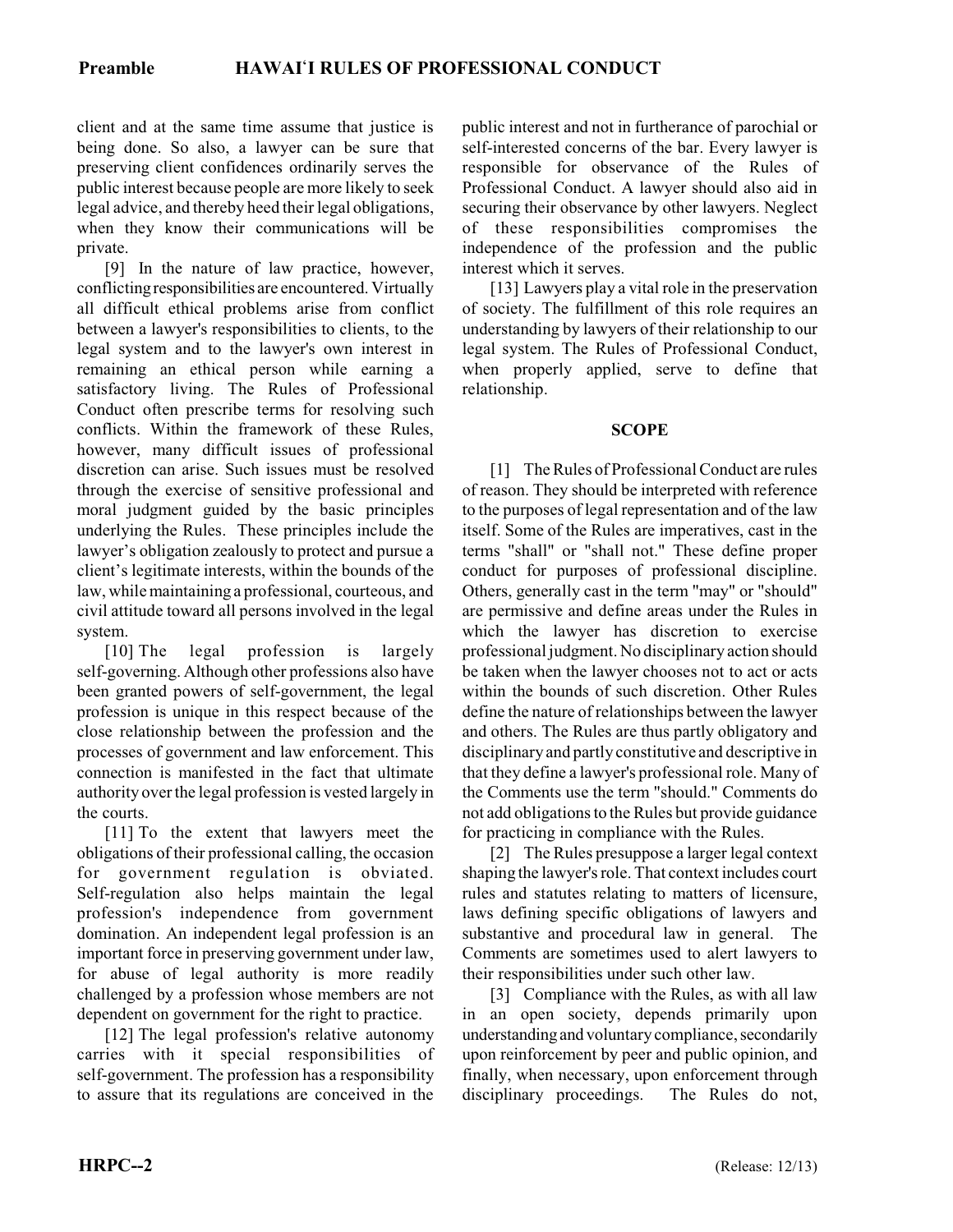however, exhaust the moral and ethical considerations that should inform a lawyer, for no worthwhile human activity can be completely defined by legal rules. The Rules simply provide a framework for the ethical practice of law.

[4] Furthermore, for purposes of determining the lawyer's authority and responsibility, principles of substantive law external to these Rules determine whether a client-lawyer relationship exists. Most of the duties flowing from the client-lawyer relationship attach only after the client has requested the lawyer to render legal services and the lawyer has agreed to do so. But there are some duties, such as that of confidentiality under Rule 1.6 of these Rules, that may attach when the lawyer agrees to consider whether a client-lawyer relationship shall be established. *See* Rule 1.18 of these Rules. Whether a client-lawyer relationship exists for any specific purpose can depend on the circumstances and may be a question of fact.

[5] Under various legal provisions, including constitutional, statutory, and common law, the responsibilities of government lawyers may include authority concerning legal matters that ordinarily reposes in the client in private client-lawyer relationships. For example, a lawyer for a government agency may have authority on behalf of the government to decide upon settlement or whether to appeal from an adverse judgment. Such authority in various respects is generally vested in the attorney general and the state's attorney in state government, and their federal counterparts, and the same may be true of other government law officers. Also, lawyers under the supervision of these officers may be authorized to represent several government agencies in intragovernmental legal controversies in circumstances where a private lawyer could not represent multiple private clients. These Rules do not abrogate any such authority.

[6] Failure to comply with an obligation or prohibition imposed by a Rule is a basis for invoking the disciplinary process. The Rules presuppose that disciplinary assessment of a lawyer's conduct will be made on the basis of the facts and circumstances as they existed at the time of the conduct in question and in recognition of the fact that a lawyer often has to act upon uncertain or incomplete evidence of the situation. Moreover, the Rules presuppose that whether or not discipline should be imposed for a violation, and the severity of a sanction, depend on all the circumstances, such as the willfulness and seriousness of the violation, extenuating factors, and whether there have been previous violations.

[7] Violation of a Rule should not itself give rise to a cause of action against a lawyer nor should it create any presumption in such a case that a legal duty has been breached. In addition, violation of a Rule does not necessarily warrant any other nondisciplinary remedy, such as disqualification of a lawyer in pending litigation. The Rules are designed to provide guidance to lawyers and to provide a structure for regulating conduct through disciplinary agencies. They are not designed to be a basis for civil liability. Furthermore, the purpose of the Rules can be subverted when they are invoked by opposing parties as procedural weapons. The fact that a Rule is a just basis for a lawyer's self-assessment, or for sanctioning a lawyer under the administration of a disciplinary authority, does not imply that an antagonist in a collateral proceeding or transaction has standing to seek enforcement of the Rule. Nevertheless, since the Rules do establish standards of conduct by lawyers, a lawyer's violation of a Rule may be evidence of breach of the applicable standard of conduct.

[8] The Comment accompanying each Rule explains and illustrates the meaning and purpose of the Rule. The Preamble and this note on Scope provide general orientation. The Comments are intended as guides to interpretation, but the text of each Rule is authoritative.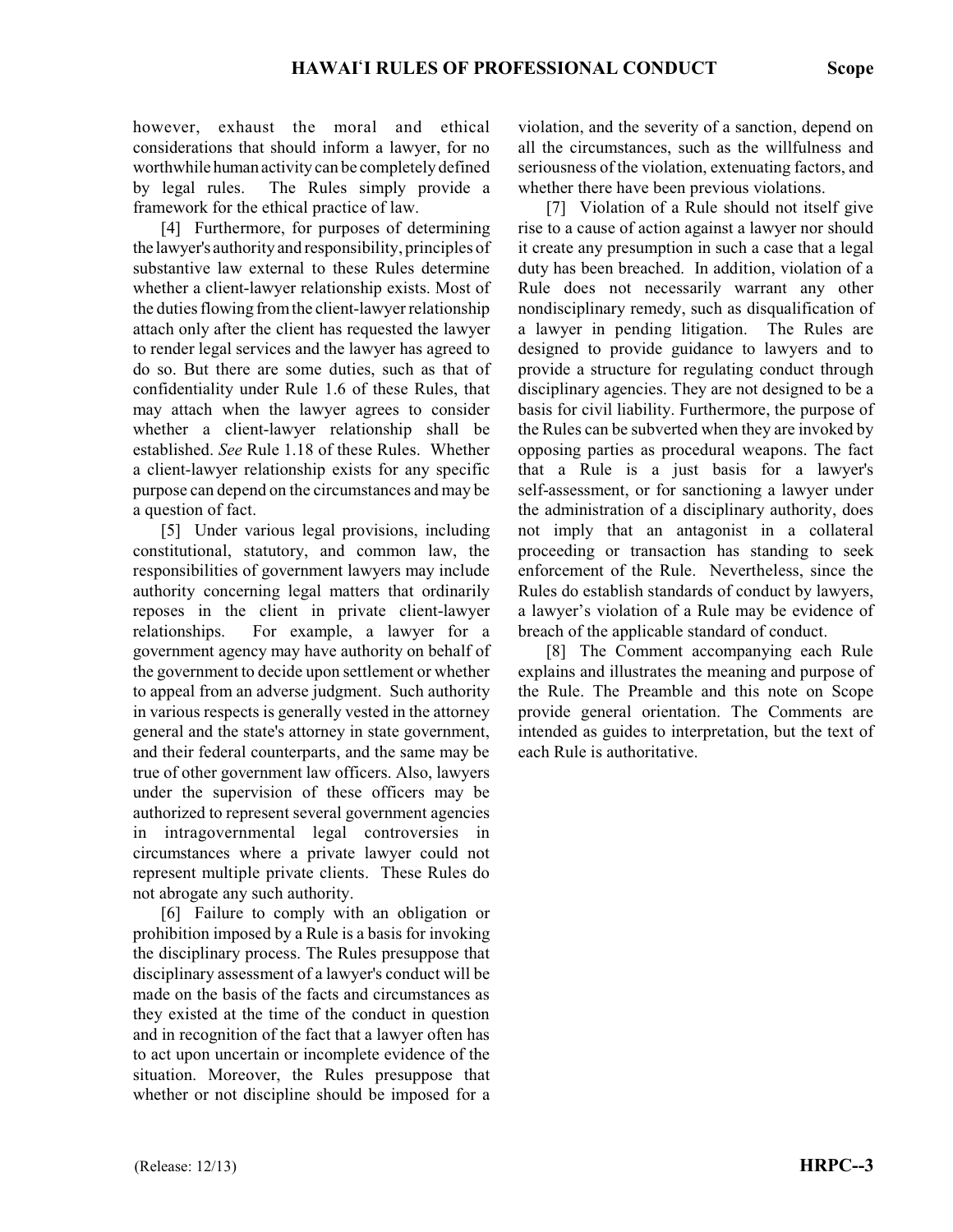#### <span id="page-9-0"></span>**Rule 1.0. TERMINOLOGY**.

**(a)** "Belief" or "believes" denotes that the person involved actually supposed the fact in question to be true. A person's belief may be inferred from circumstances.

**(b)** "Confirmed in writing," when used in reference to consent after consultation, denotes consent that is given in writing or a writing that a lawyer promptly transmits, confirming an oral consent obtained after consultation. *See* Rule 1.0(c) for the definition of "consultation." If it is not feasible to obtain or transmit the writing at the time consent is given, then the lawyer must obtain or transmit it within a reasonable time thereafter.

**(c)** "Consult" or "consultation" denotes communication of information reasonably sufficient to permit the client to appreciate the significance of the matter in question.

**(d)** "Firm" or "law firm" denotes a lawyer or lawyers in a professional business organization, *see* Rule 6 of the Rules of the Supreme Court of the State of Hawai'i, or lawyers employed in a legal services organization or the legal department of a corporation or other organization. *See* Comment [1], Rule 1.10.

**(e)** "Fraud" or "fraudulent" denotes conduct having a purpose to deceive and not merely negligent misrepresentation or failure to apprise another of relevant information.

**(f)** "Knowingly," "known," or "knows" denotes actual knowledge of the fact in question. A client's, an attorney's, or a third-party's knowledge may be inferred from circumstances.

**(g)** "Partner" denotes a member of a partnership, a shareholder in a law firm organized as a professional corporation, or person with an owner interest in a lawyer's professional business organization of any kind. *See* Rule 6 of the Rules of the Supreme Court of the State of Hawai'i.

**(h)** "Qualified legal assistance organization" means a legal aid, public defender, or military assistance office, or a bona fide organization that recommends, furnishes, or pays for legal services to its members or beneficiaries, provided the office, service, or organization receives no profit from the rendition of legal services, is not designed to procure financial benefit or legal work for a lawyer as a private practitioner, does not infringe the individual member's freedom as a client to challenge the approved counsel or to

select outside counsel at the client's expense, and is not in violation of any applicable law.

**(i)** "Reasonable" or "reasonably," when used in relation to conduct by a lawyer, denotes the conduct of a reasonably prudent and competent lawyer.

**(j)** "Reasonable belief" or "reasonably believes," when used in reference to a lawyer, denotes that the lawyer believes the matter in question and that the circumstances are such that the belief is reasonable.

**(k)** "Reasonably should know," when used in reference to a lawyer, denotes that a lawyer of reasonable prudence and competence would ascertain the matter in question.

**(l)** "Screened" denotes the isolation of a lawyer from any participation in a matter through the timely imposition of procedures within a firm that are reasonably adequate under the circumstances to protect the information that the isolated lawyer is obligated to protect under these Rules or other law.

**(m)** "Substantial," when used in reference to degree or extent, denotes a material matter of clear and weighty importance.

**(n)** "Tribunal" denotes a court, an arbitrator in a binding arbitration proceeding, or a legislative body, administrative agency, or other body acting in an adjudicative capacity. A legislative body, administrative agency or other body acts in an adjudicative capacity when a neutral official, after the presentation of evidence or legal argument by a party or parties, will render a binding order directly affecting a party's interests in a particular matter.

**(o)** "Writing" or "written" denotes a tangible or electronic record of a communication or representation, including handwriting, typewriting, printing, photostating, photography, audio or video recording, and e-mail. A "signed" writing includes an electronic sound, symbol, or process attached to or logically associated with a writing and executed or adopted by a person with the intent to sign the writing.

#### *COMMENTS: Confirmed in Writing*

*[1] If it is not feasible to obtain or transmit a written confirmation at the time the client gives consent after consultation, the lawyer must obtain or transmit written consent within a reasonable time thereafter.*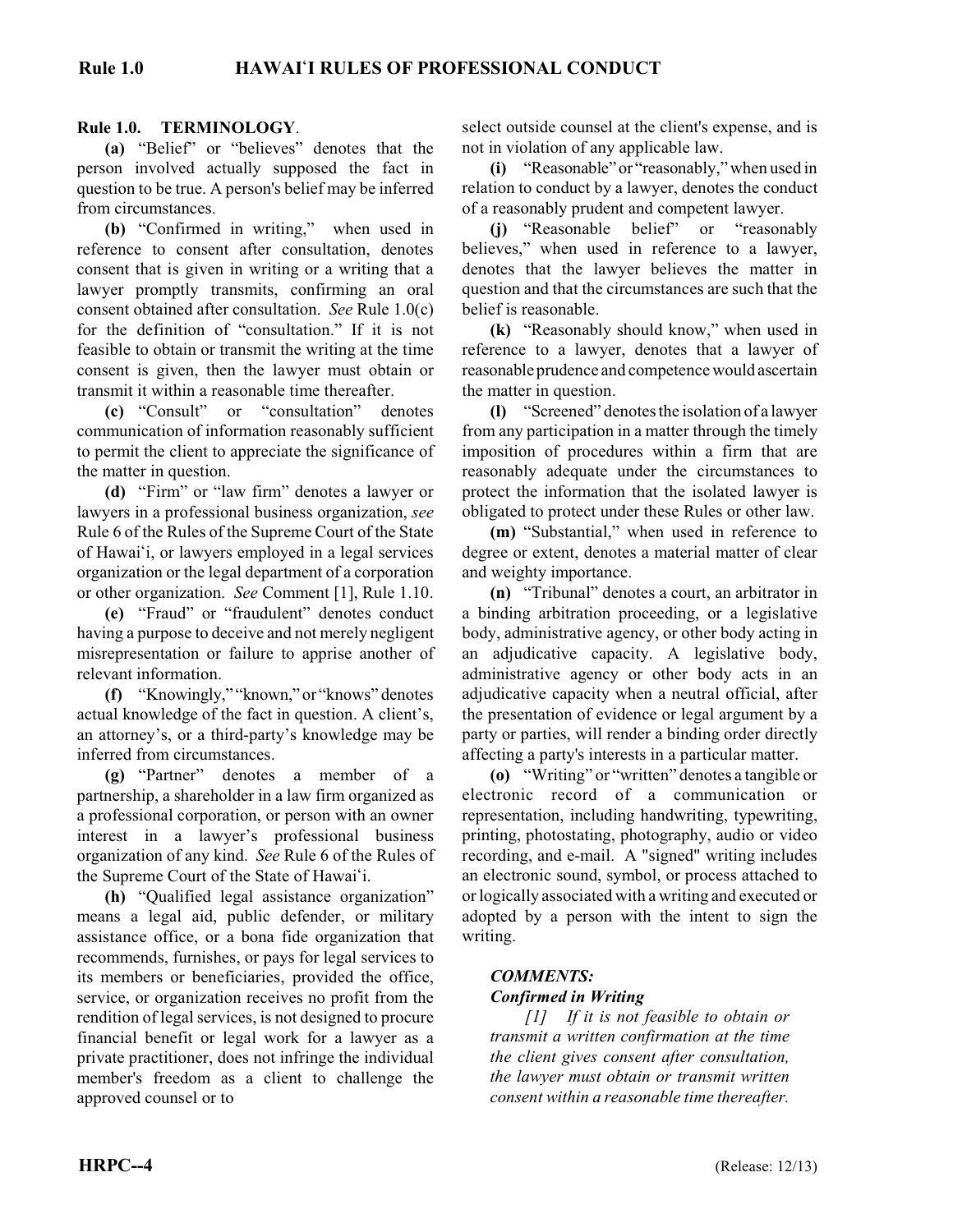*If a lawyer has obtained the client's consent, the lawyer may act in reasonable reliance on that consent as long as the consent is confirmed in writing within a reasonable time thereafter.*

#### *Consent After Consultation*

*[2] Many of the Rules of Professional Conduct require the lawyer to engage in reasonable consultation and to obtain consent from a client or other person (including a former client or a prospective client) before accepting or continuing representation or pursuing a course of conduct. See Rules 1.2(c), 1.6(a), and 1.7(b) of these Rules. The communication necessary to obtain such consent will vary according to the Rule involved and the circumstances giving rise to the need to obtain consent. The lawyer must make reasonable efforts to ensure that the client or other person possesses information reasonably adequate to make an informed decision. Ordinarily, this will require communication that includes a disclosure of the facts and circumstances giving rise to the situation, any explanation reasonably necessary to inform the client or other person of the material advantages and disadvantages of the proposed course of conduct, and a discussion of the client's or other person's options and alternatives. In some circumstances it may be appropriate for a lawyer to advise a client or other person to seek the advice of other counsel. A lawyer need not inform a client or other person of facts or implications already known to the client or other person; nevertheless, a lawyer who does not personally inform the client or other person assumes the risk that the client or other person is inadequately informed as to all relevant factors and the consent may therefore be invalid. In determining whether the information and explanation provided are reasonably adequate, relevant factors include whether the client or other person is experienced in legal matters generally and in making decisions of the type involved, and*

*whether the client or other person is independently represented by other counsel in giving the consent. Usually, such persons need less information and explanation than others, and generally a client or other person who is independently represented by other counsel in giving the consent should be assumed to have given valid consent.*

#### *Firm*

*[3] Whether two or more lawyers constitute a firm within paragraph (d) depends, essentially, upon how the lawyers present themselves, from the point of view of the public. For example, practitioners who share office space and occasionally consult or assist each other ordinarily would not be regarded as constituting a firm. However, if they present themselves to the public in a way that suggests they are a firm or conduct themselves as a firm, they should be regarded as a firm for purposes of the Rules. The terms of any formal agreement between associated lawyers are relevant to determining whether they are a firm, as is the fact that they have mutual access to information concerning clients they serve. Furthermore, it is relevant in doubtful cases to consider the underlying purpose of the Rule that is involved. A group of lawyers could be regarded as a firm for purposes of the Rule so that the same lawyer should not represent opposing parties in litigation, while it might not be so regarded for purposes of the Rule that information acquired by one lawyer is attributed to another.*

*[4] With respect to the law department of an organization, including the government, there is ordinarily no question that the members of the department constitute a firm within the meaning of the Rules of Professional Conduct. There can be uncertainty, however, as to the identity of the client. For example, it may not be clear whether the law department of a corporation represents a subsidiary or an affiliated corporation, while at the same time existing as a part of the original corporation by*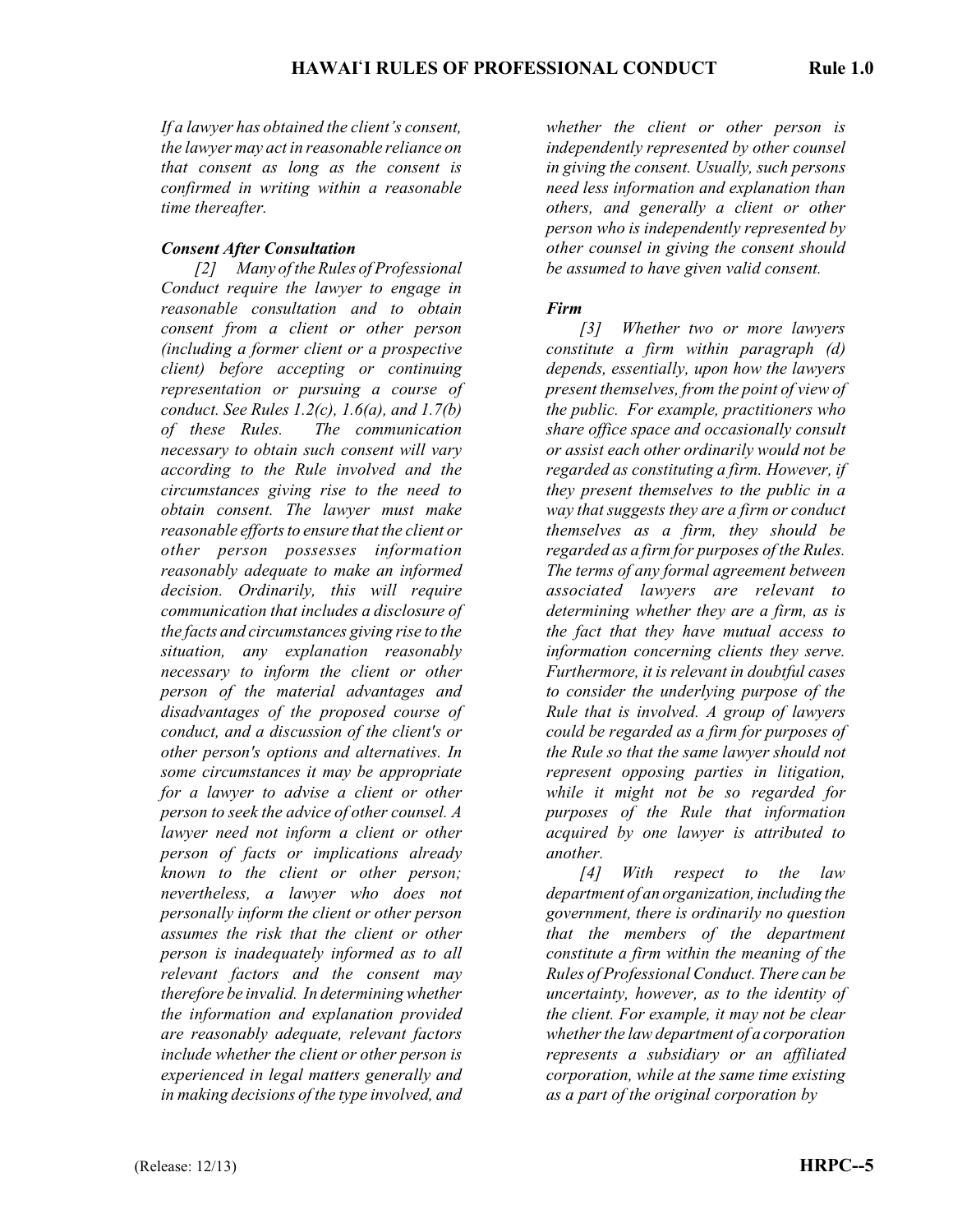*which the members of the department are directly employed. A similar question can arise concerning an unincorporated association and its local affiliates.*

*[5] Similar questions can also arise with respect to lawyers in legal aid and legal services organizations. Depending upon the structure of the organization, the entire organization or different components of it may constitute a firm or firms for purposes of these Rules.*

#### *Fraud*

*[6] When used in these Rules, the terms "fraud" or "fraudulent" refer to conduct that is characterized as such under the substantive law of the applicable jurisdiction and has a purpose to deceive. This does not include mere negligent misrepresentation or negligent failure to apprise another of relevant information. For purposes of these Rules, it is not necessary that anyone has suffered damages or relied on the misrepresentation or failure to inform.*

*[7] Obtaining valid consent will usually require an affirmative response by the client or other person. In general, a lawyer may not assume consent from a client's or other person's silence. Consent may be inferred, however, from the conduct of a client or other person who has reasonably adequate information about the matter. A number of Rules require that a client's consent be confirmed in writing. See Rules 1.7(b) and 1.9(a) of these Rules. For a definition of "writing" and "confirmed in writing," see Rule 1.0(o) and 1.0(b) of these Rules, respectively. Other Rules require that a client's consent be obtained in a writing signed by the client. See Rules 1.8(a) and (g) of these Rules. For a definition of "signed," see Rule 1.0(o) of these Rules.*

#### *Screened*

*[8] This definition applies to situations where screening of a personally disqualified lawyer is permitted to remove* 

*imputation of a conflict of interest under Rules 1.11 or 1.12.*

*[9] The purpose of screening is to protect the confidences of the client and assure independent legal counsel acting in the interest of the client. The disqualified lawyer should acknowledge the obligation not to communicate with any of the other lawyers in the firm with respect to the matter. Similarly, other lawyers in the firm who are working on the matter should be informed that the screening is in place and that they may not communicate with the disqualified lawyer with respect to the matter. Additional screening measures that are appropriate for the particular matter will depend on the circumstances. To implement, reinforce, and remind all affected lawyers of the presence of the screening, it may be appropriate for the firm to undertake such procedures as a written pledge by the screened lawyer to avoid any communication with other firm personnel and any contact with any firm files or other materials relating to the matter, written notice and instructions to all other firm personnel forbidding any communication related to the screened matter with the disqualified lawyer, denial of access by the screened lawyer to firm files or other materials relating to the matter, and periodic reminders of the screen to the screened lawyer and all other firm personnel. See Rules 1.6, 1.7, 1.9, 1.10, 1.11, and 1.12 of these Rules.*

*[10] To be effective, screening measures must be implemented as soon as practical after a lawyer or law firm knows or reasonably should know that there is a need for screening.*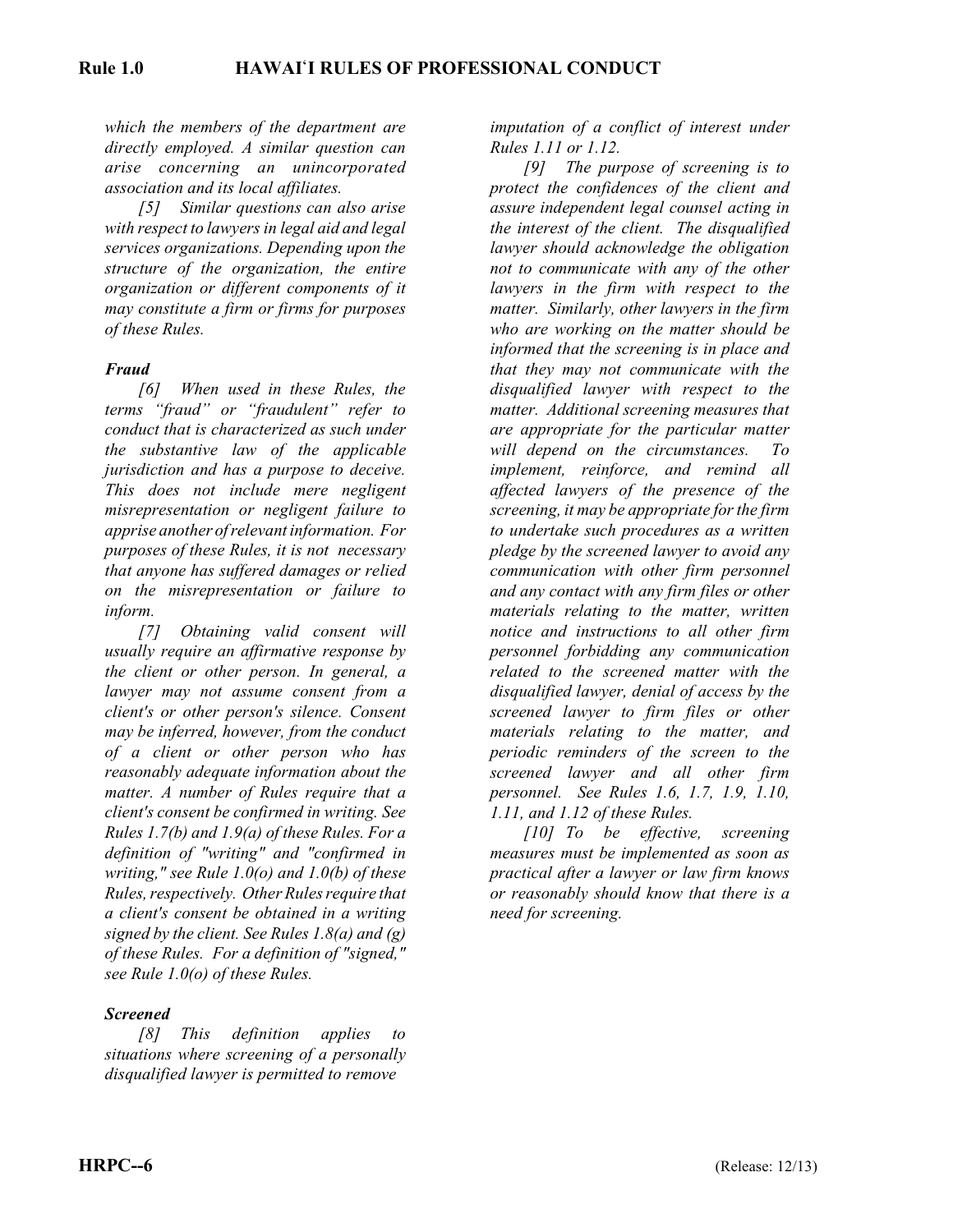#### <span id="page-12-0"></span>**Rule 1.1. COMPETENCE**.

A lawyer shall provide competent representation to a client. Competent representation requires the legal knowledge, skill, thoroughness, and preparation reasonably necessary for the representation.

#### *COMMENTS:*

#### *Legal Knowledge and Skill*

*[1] In determining whether a lawyer employs the requisite knowledge and skill in a particular matter, relevant factors include the relative complexity and specialized nature of the matter, the lawyer's general experience, the lawyer's training and experience in the field in question, the preparation and study the lawyer is able to give the matter, and whether it is feasible to refer the matter to, or associate with, or consult with, a lawyer of established competence in the field in question. In many instances, the required proficiency is that of a general practitioner. Expertise in a particular field of law may be required in some circumstances.* 

*[2] A lawyer need not necessarily have special training or prior experience to handle legal problems of a type with which the lawyer is unfamiliar. A newly admitted lawyer can be as competent as a practitioner with long experience. Some important legal skills, such as the analysis of precedent, the evaluation of evidence, and legal drafting, are required in all legal problems. Perhaps the most fundamental legal skill consists of determining what kind of legal problems a situation may involve, a skill that necessarily transcends any particular specialized knowledge. A lawyer can provide adequate representation in a wholly novel field through necessary study. Competent representation can also be provided through the association of a lawyer of established competence in the field in question.*

*[3] In an emergency a lawyer may give advice or assistance in a matter in which the lawyer does not have the skill ordinarily required where referral to or consultation or association with another lawyer would be impractical. Even in an*

*emergency, however, assistance should be limited to that reasonably necessary in the circumstances, for ill-considered action under emergency conditions can jeopardize the client's interest.*

*[4] A lawyer may accept representation where the requisite level of competence can be achieved by reasonable preparation. This applies as well to a lawyer who is appointed as counsel for an unrepresented person. See also Rule 6.2 of these Rules.*

#### *Thoroughness and Preparation*

*[5] Competent handling of a particular matter includes inquiry into and analysis of the factual and legal elements of the problem, and use of methods and procedures meeting the standards of competent practitioners. It also includes adequate preparation. The required attention and preparation are determined in part by what is at stake; major litigation and complex transactions ordinarily require more elaborate treatment than matters of lesser consequence.*

#### *Maintaining Competence*

*[6] To maintain the requisite knowledge and skill, a lawyer should engage in continuing study and education. If a system of peer review has been established, the lawyer should consider making use of it in appropriate circumstances.*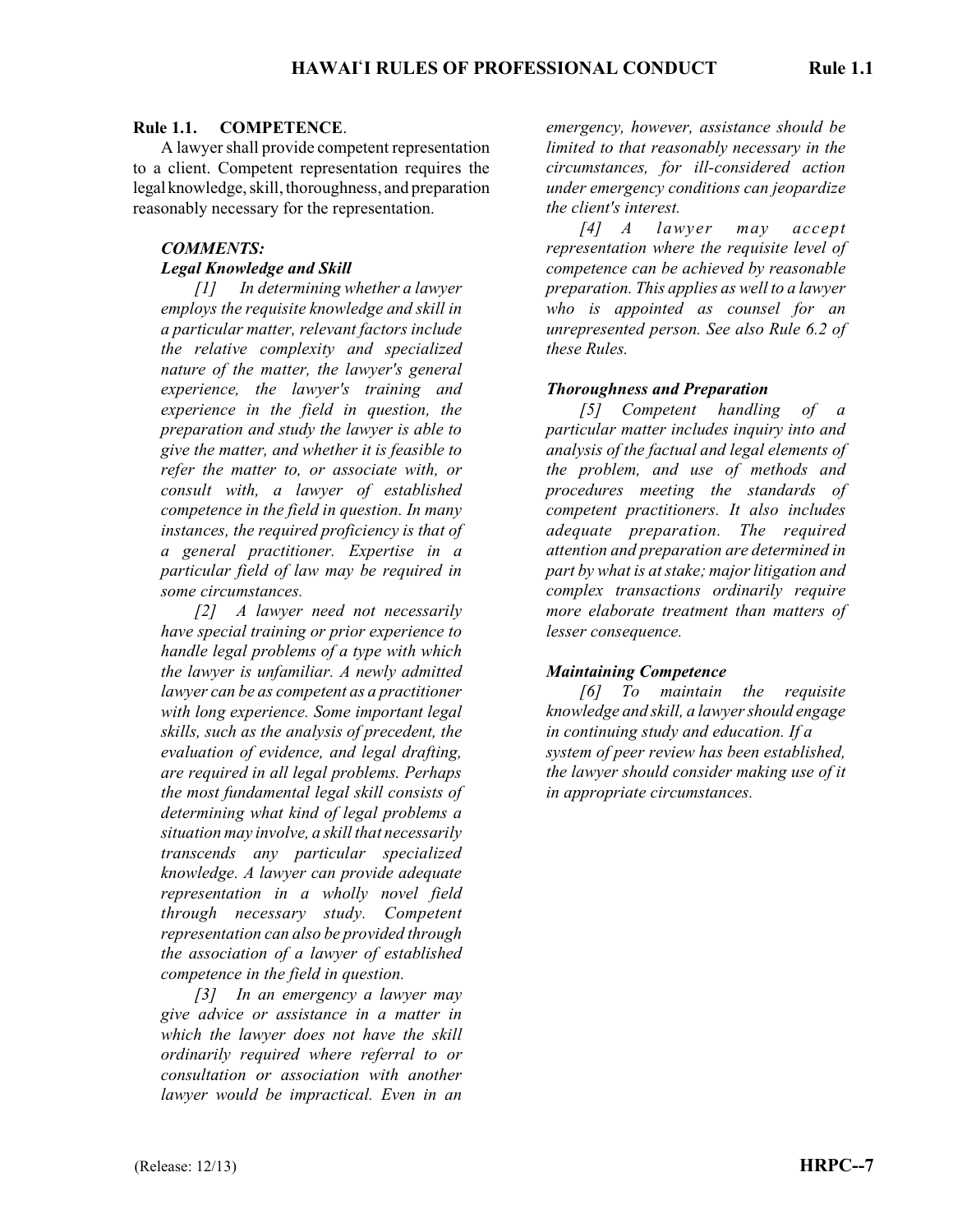#### **Rule 1.2. SCOPE OF REPRESENTATION A N D A L L O C A T I O N O F AUTHORITY BETWEEN CLIENT AND LAWYER.**

**(a)** Subject to paragraphs (c) and (d), a lawyer shall abide by a client's decisions concerning the objectives of representation, and, as required by Rule 1.4, shall consult with the client as to the means by which the objectives are to be pursued. A lawyer may take such action on behalf of the client as is impliedly authorized to carry out the representation. A lawyer shall abide by a client's decision whether to settle a matter. In a criminal case, the lawyer shall abide by the client's decision, after consultation with the lawyer, as to a plea to be entered, whether to waive jury trial, and whether the client will testify.

**(b)** A lawyer's representation of a client, including representation by appointment, does not constitute an endorsement of the client's political, economic, social, or moral views or activities.

**(c)** A lawyer may limit the scope of the representation if the limitation is reasonable under the circumstances and the client gives consent after consultation.

**(d)** A lawyer shall not counsel a client to engage, or assist a client, in conduct that the lawyer knows is criminal or fraudulent, but a lawyer may discuss the legal consequences of any proposed course of conduct with a client and may counsel or assist a client to make a good faith effort to determine the validity, scope, meaning, or application of the law, and may counsel or assist a client regarding conduct expressly permitted by Hawai'i law, provided that the lawyer counsels the client about the legal consequences, under other applicable law, of the client's proposed course of conduct.

**(e)** When a lawyer knows or reasonably should know that a client expects assistance not permitted by the Rules of Professional Conduct or other law, the lawyer shall consult with the client regarding the relevant limitations on the lawyer's conduct. *See* Rule 1.4(a)(5) of these Rules.

#### *COMMENTS:*

#### *Allocation of Authority Between Client and Lawyer*

*[1] Paragraph (a) confers upon the client the ultimate authority to determine the purposes to be served by legal* *representation, within the limits imposed by law and the lawyer's professional obligations. The decisions specified in paragraph (a), such as whether to settle a civil matter, must be made by the client. See Rule 1.4(a)(1) of these Rules for the lawyer's duty to communicate with the client about such decisions. With respect to the means by which the client's objectives are to be pursued, the lawyer shall consult with the client as required by Rule 1.4(a)(2) and may take such action as is impliedly authorized to carry out the representation.*

*[2] On occasion a lawyer and a client may disagree about the means to be used to accomplish the client's objectives. Clients usually defer to the special knowledge and skill of their lawyer with respect to the means to be used to accomplish their objectives, particularly with respect to technical, legal, and tactical matters. Conversely, lawyers usually defer to the client regarding such questions as the expense to be incurred and concern for third persons who might be adversely affected. Because of the varied nature of the matters about which a lawyer and client might disagree and because the actions in question may implicate the interests of a tribunal or other persons, this Rule does not prescribe how such disagreements are to be resolved. Other law, however, may be applicable and should be consulted by the lawyer. The lawyer should also consult with the client and seek a mutually acceptable resolution of any disagreement. If such efforts are unavailing and the lawyer has a fundamental disagreement with the client, the lawyer may withdraw from the representation. See Rule 1.16(b)(4) of these Rules. Conversely, the client may resolve the disagreement by discharging the lawyer. See Rule 1.16(a)(3) of these Rules.*

*[3] At the outset of representation, the client may authorize the lawyer to take specific action on the client's behalf without further consultation. Absent a material change in circumstances and subject to Rule 1.4 of these Rules, a lawyer may rely on such*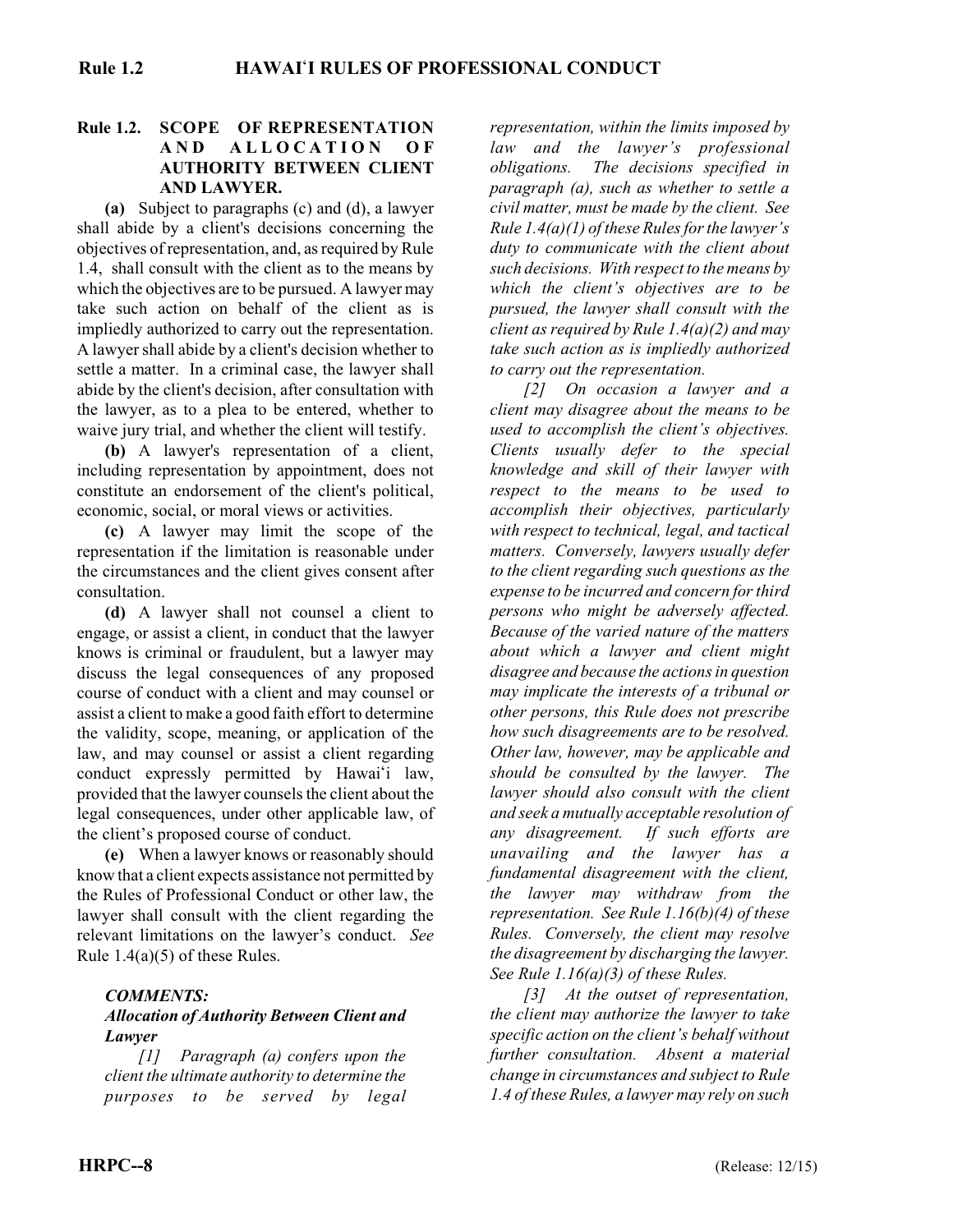*an advance authorization. The client may, however, revoke such authority at any time.*

*[4] In a case in which the client appears to be suffering diminished capacity, the lawyer's duty to abide by the client's decisions is to be guided by reference to Rule 1.14 of these Rules.*

*[5] Legal representation should not be denied to people who are unable to afford legal services, or whose cause is controversial, or the subject of popular disapproval. By the same token, representing a client does not constitute approval of the client's views or activity.*

*[6] The scope of services to be provided by a lawyer may be limited by agreement with the client or by the terms under which the lawyer's services are made available to the client. For example, representation provided through a legal aid agency may be subject to limitations on the types of cases the agency handles or, when a lawyer has been retained by an insurer to represent an insured, representation may be limited to matters related to the insurance coverage. In addition, the terms upon which representation is undertaken may exclude specific means that might otherwise be used to accomplish the client's objectives. Such limitations may exclude actions that the client thinks are too costly or the lawyer regards as repugnant or imprudent.*

*[7] Although this Rule affords the lawyer and client substantial latitude to limit the representation, the limitation must be reasonable under the circumstances. If, for example, a client's objective is limited to securing general information about the law the client needs in order to handle a common and typically uncomplicated legal problem, the lawyer and client may agree that the lawyer's services will be limited to a brief telephone consultation. Such a limitation, however, would not be reasonable if the time allotted was not sufficient to yield advice upon which the client could rely. Although an agreement for a limited representation does not exempt a lawyer from the duty to provide competent representation, the*

*limitation is a factor to be considered when determining the legal knowledge, skill, thoroughness, and preparation reasonably necessary for the representation. See Rule 1.1 of these Rules.*

*[8] All agreements concerning a lawyer's representation of a client must accord with the Rules of Professional Conduct and other law. See, e.g., Rules 1.1, 1.8, and 5.6 of these Rules. Where the client is a fiduciary, the lawyer may be charged with special obligations in dealing with a beneficiary. See, e.g., Rule 42 of the Hawai<sup><i>'*</sup>**i** Probate Rules.

#### *Criminal, Fraudulent and Prohibited Transactions*

*[9] Paragraph (d) prohibits a lawyer from knowingly counseling or assisting a client to commit a crime or fraud. This prohibition, however, does not preclude the lawyer from giving an honest opinion about the actual consequences that appear likely to result from a client's conduct. Nor does the fact that a client uses advice in a course of action that is criminal or fraudulent of itself make a lawyer a party to the course of action. There is a critical distinction between presenting an analysis of legal aspects of questionable conduct and recommending the means by which a crime or fraud might be committed with impunity.*

*[10] When the client's course of action has already begun and is continuing, the lawyer's responsibility is especially delicate. The lawyer is required to avoid assisting the client, for example, by drafting or delivering documents that the lawyer knows are fraudulent or by suggesting how the wrongdoing might be concealed. A lawyer may not continue assisting a client in conduct that the lawyer originally supposed was legally proper but then discovers is criminal or fraudulent. The lawyer must, therefore, withdraw from the representation of the client in the matter. See Rule 1.16(a) of these Rules. In some cases, withdrawal alone might be insufficient. See Rules 1.6 and 4.1 of these Rules. It may be necessary*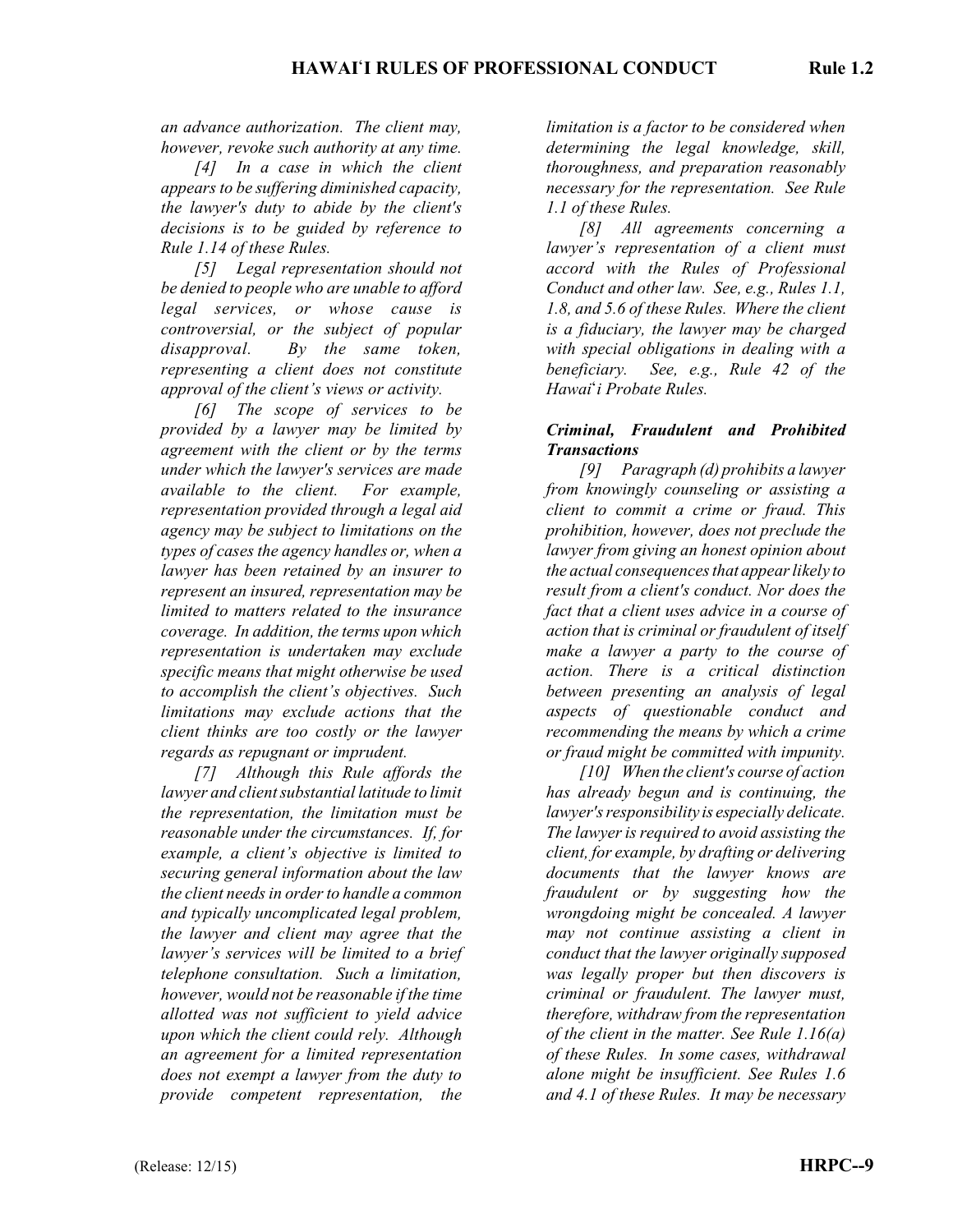<span id="page-15-0"></span>*for the lawyer to give notice of the fact of withdrawal and to disaffirm any opinion, document, affirmation or the like.* 

*[11] Paragraph (d) applies whether or not the defrauded party is a party to the transaction. Hence, a lawyer must not participate in a sham transaction; for example, a transaction to effectuate criminal or fraudulent avoidance of tax liability. Paragraph (d) does not preclude undertaking a criminal defense incident to a general retainer for legal services to a lawful enterprise. The last clause of paragraph (d) recognizes that determining the validity or interpretation of a statute or regulation may require a course of action involving disobedience of the statute or regulation or of the interpretation placed upon it by governmental authorities.*

*[12] If a lawyer comes to know or reasonably should know that a client expects assistance not permitted by the Rules of Professional Conduct or other law, or if the lawyer knows he or she cannot comply with client instructions due to the duties imposed by these Rules or other law, the lawyer must consult with the client regarding the limitations on the lawyer's conduct. See Rule 1.4(a)(5) of these Rules.*

*(Amended October 20, 2015, effective October 20, 2015.)*

#### **Rule 1.3. DILIGENCE**.

A lawyer shall act with reasonable diligence and promptness in representing a client.

#### *COMMENTS:*

*[1] A lawyer should pursue a matter on behalf of a client despite opposition, obstruction, or personal inconvenience to the lawyer, and take whatever lawful and ethical measures are required to vindicate a client's cause or endeavor. A lawyer must also act with commitment and dedication to the interests of the client and with zeal in advocacy upon the client's behalf. A lawyer is not bound, however, to press for every advantage that might be realized for a client. For example, a lawyer may have authority to*

*exercise professional discretion in determining the means by which a matter should be pursued. See Rule 1.2 of these Rules. The lawyer's duty to act with reasonable diligence does not require the use of offensive tactics or preclude the treating of all persons involved in the legal process with courtesy and respect.*

*[2] A lawyer's work load must be controlled so that each matter can be handled adequately.*

*[3] Perhaps no professional shortcoming is more widely resented than procrastination. A client's interests often can be adversely affected by the passage of time or the change of conditions; in extreme instances, as when a lawyer overlooks a statute of limitations, the client's legal position may be destroyed. Even when the client's interests are not affected in substance, however, unreasonable delay can cause a client needless anxiety and undermine confidence in the lawyer's trustworthiness. A lawyer's duty to act with reasonable promptness, however, does not preclude the lawyer from agreeing to a reasonable request for a postponement that will not prejudice the lawyer's client.*

*[4] Unless the relationship is terminated as provided in Rule 1.16, a lawyer should carry through to conclusion all matters undertaken for a client. If a lawyer's employment is limited to a specific matter, the relationsh9ip terminates when the matter has been resolved. If a lawyer has served a client over a substantial period in a variety of matters, the client sometimes may assume that the lawyer will continue to serve on a continuing basis unless the lawyer gives notice of withdrawal. Doubt about whether a client-lawyer relationship still exists should be clarified by the lawyer, preferably in writing, so that the client will not mistakenly suppose the lawyer is looking after the client's affairs when the lawyer has ceased to do so. For example, if a lawyer has handled a judicial or administrative proceeding that produced a result adverse to the client, and the lawyer and the client have*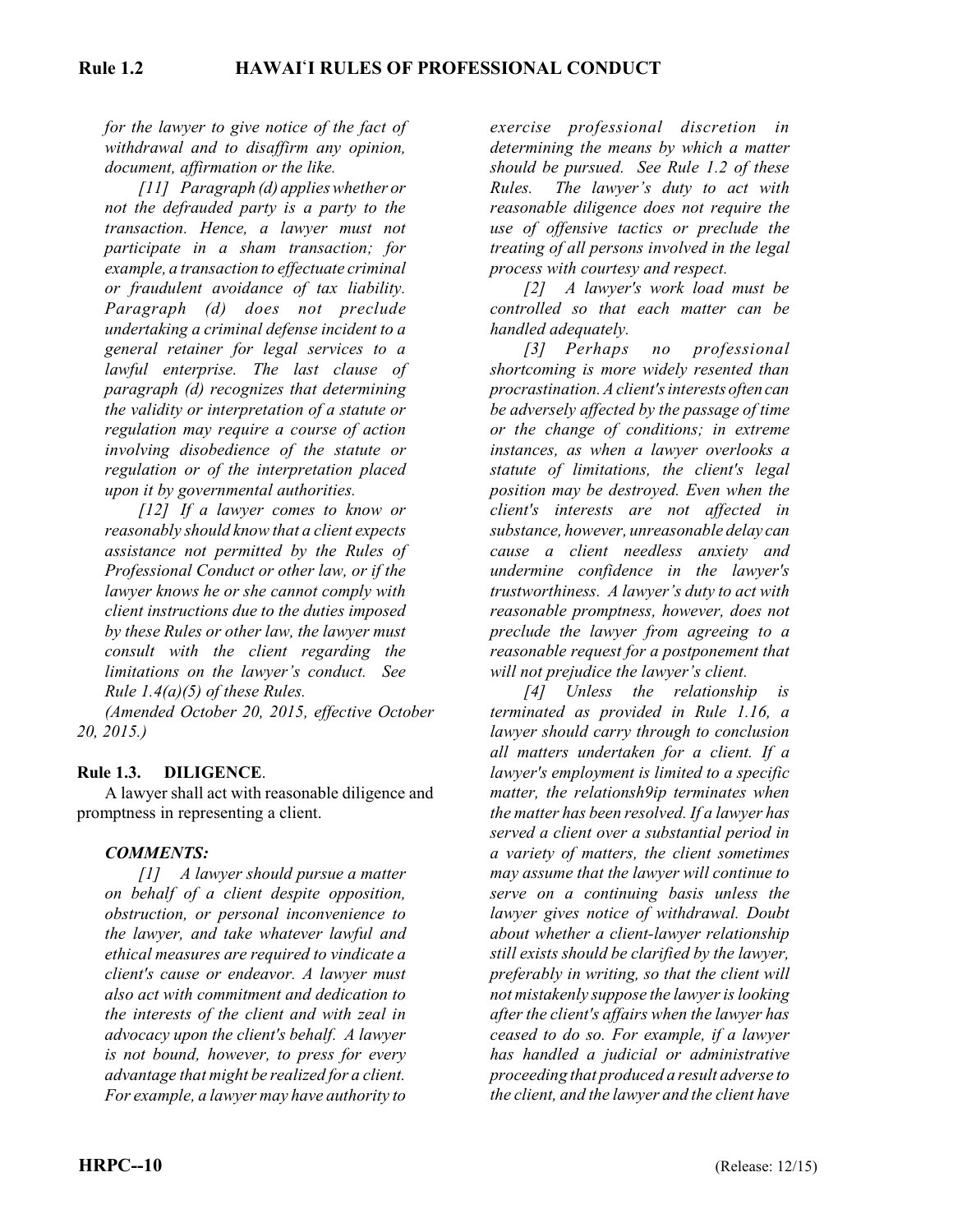<span id="page-16-0"></span>*not agreed that the lawyer will handle the matter on appeal, the lawyer must consult with the client about the possibility of appeal before relinquishing responsibility for the matter. See Rule 1.4(a)(2) of these Rules. Whether the lawyer is obligated to prosecute the appeal for the client depends on the scope of the representation the lawyer has agreed to provide to the client. See Rule 1.2 of these Rules.*

#### **Rule 1.4. COMMUNICATION**.

**(a)** A lawyer shall:

(1) promptly inform the client of any decision or circumstance with respect to which the client's consent after consultation, as defined in Rule 1.0(c), is required by these Rules;

(2) reasonably consult with the client about the means by which the client's objectives are to be accomplished;

(3) keep the client reasonably informed about the status of the matter;

(4) promptly comply with reasonable requests for information;

(5) consult with the client about any relevant limitation on the lawyer's conduct when the lawyer knows that the client expects assistance not permitted by the Rules of Professional Conduct or other law; and

(6) promptly inform the client of a written offer of settlement in a civil controversy or a proffered plea bargain in a criminal case which the lawyer receives.

**(b)** A lawyer shall explain a matter to the extent reasonably necessary to permit the client to make informed decisions regarding the representation.

#### *COMMENTS:*

*[1] Reasonable communication between the lawyer and the client is necessary for the client effectively to participate in the representation.*

#### *Communicating with Client*

*[2] If these Rules require that a particular decision about the representation be made by the client, such as when a lawyer receives an offer of a settlement in a civil controversy or is proffered a plea bargain in*

*a criminal case, paragraph (a)(1) requires that the lawyer promptly inform the client of its substance and secure the client's consent prior to taking action, unless prior discussions with the client have left it clear that the proposal will be unacceptable. See Rule 1.2(a) of these Rules.*

*[3] Paragraph (a)(2) requires the lawyer to reasonably consult with the client about the means to be used to accomplish the client's objectives. In some situations – depending on both the importance of the action under consideration and the feasibility of consulting with the client – this duty will require consultation prior to taking action. In other circumstances, such as during a trial when an immediate decision must be made, the exigency of the situation may require the lawyer to act without prior consultation. In such cases the lawyer must nonetheless act reasonably to inform the client of actions the lawyer has taken on the client's behalf. Additionally, paragraph (a)(3) requires that the lawyer keep the client reasonably informed about the status of the matter, such as significant developments affecting the timing or the substance of the representation.*

*[4] A lawyer's regular communication with clients will minimize the occasions on which a client will need to request information concerning the representation. When a client makes a reasonable request for information, however, paragraph (a)(4) requires prompt compliance with the request, or if a prompt response is not feasible, that the lawyer, or a member of the lawyer's staff, acknowledge receipt of the request and advise the client when a response may be expected. Client telephone calls should be promptly returned or acknowledged.* 

#### *Explaining Matters*

*[5] The client should have sufficient information to participate intelligently in decisions concerning the objectives of the representation and the means by which they are to be pursued, to the extent the client is*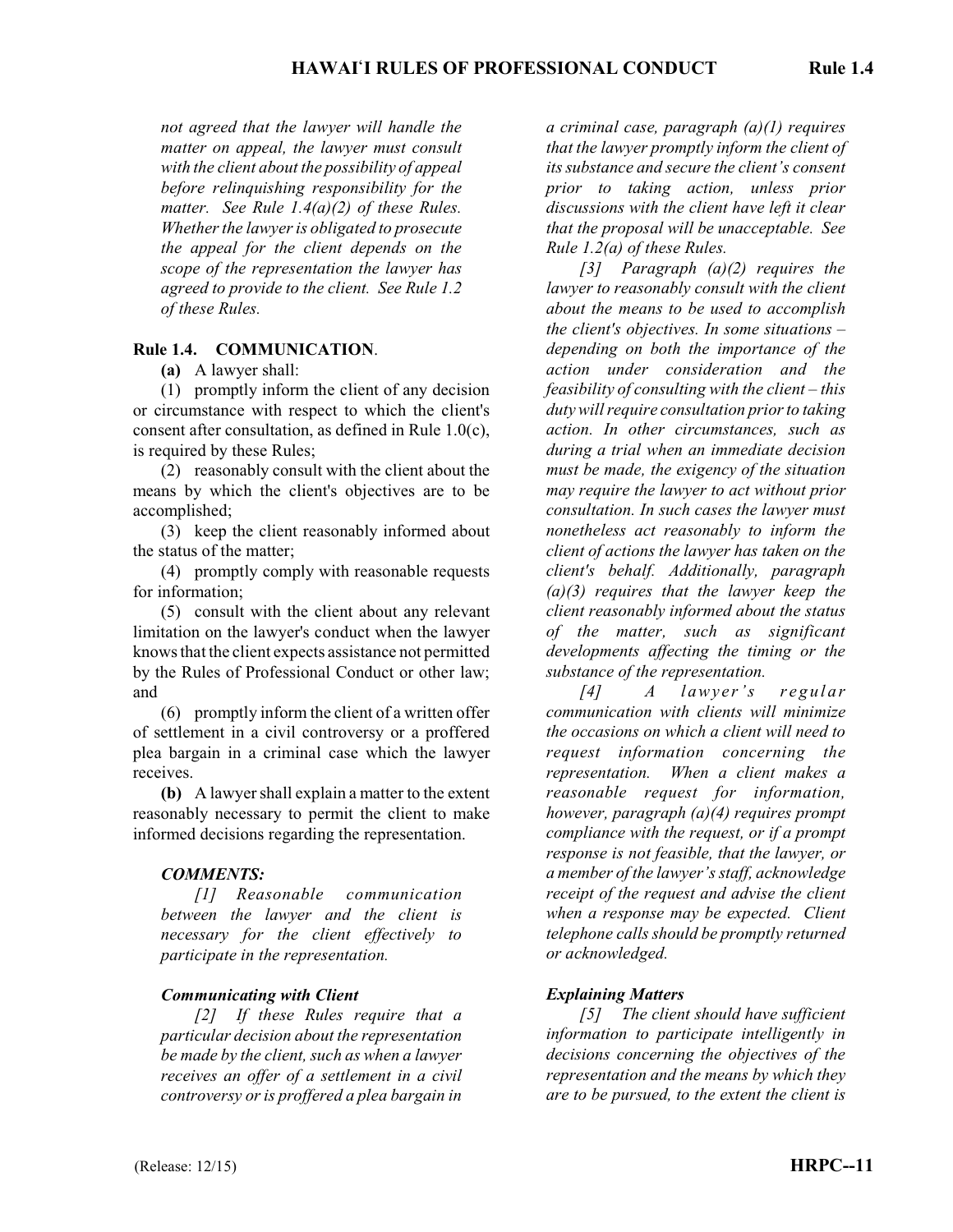<span id="page-17-0"></span>*willing and able to do so. Adequacy of communication depends in part on the kind of advice or assistance that is involved. For example, when there is time to explain a proposal made in a negotiation, the lawyer should review all important provisions with the client before proceeding to an agreement. In litigation, a lawyer should explain the general strategy and prospects of success and ordinarily should consult the client on tactics that are likely to result in significant expense or to injure or coerce others. On the other hand, a lawyer ordinarily will not be expected to describe trial or negotiation strategy in detail. The guiding principle is that the lawyer should fulfill reasonable client expectations for information consistent with the duty to act in the client's best interests, and the client's overall requirements as to the character of representation. In certain circumstances, such as when a lawyer asks a client to consent to a representation affected by a conflict of interest, the client must give consent after consultation, as defined in Rule 1.0(c).*

*[6] Ordinarily, the information to be provided is that appropriate for a client who is a comprehending and responsible adult. However, fully informing the client according to this standard may be impracticable, for example, where the client is a child or suffers from diminished capacity. See Rule 1.14 of these Rules. When the client is an organization or group, it is often impossible or inappropriate to inform every one of its members about its legal affairs; ordinarily, the lawyer should address communications to the appropriate officials of the organization. See Rule 1.13 of these Rules. Where many routine matters are involved, a system of limited or occasional reporting may be arranged with the client.* 

#### *Withholding Information*

*[7] In some circumstances, a lawyer may be justified in delaying transmission of information when the client would be likely to react imprudently to an immediate*

*communication. A lawyer might withhold a psychiatric diagnosis of a client when the examining psychiatrist indicates that disclosure would harm the client. A lawyer may not withhold information to serve the lawyer's own interest or convenience or the interests or convenience of another person. Rules of court or court orders governing litigation may provide that information supplied to a lawyer may not be disclosed to the client. Rule 3.4(e) directs compliance with such Rules or orders.*

#### **Rule 1.5. FEES.**

**(a) Reasonableness of Fee.** A lawyer shall not make an agreement for, charge, or collect an unreasonable fee or an unreasonable amount for expenses. The factors to be considered in determining the reasonableness of a fee include the following:

(1) the time and labor required, the novelty and difficulty of the questions involved, and the skill requisite to perform the legal service properly;

(2) the likelihood, if apparent to the client, that the acceptance of the particular employment will preclude other employment by the lawyer;

(3) the fee customarily charged in the locality for similar legal services;

(4) the amount involved and the results obtained;

(5) the time limitations imposed by the client or by the circumstances;

(6) the nature and length of the professional relationship with the client;

(7) the experience, reputation, and ability of the lawyer or lawyers performing the services; and

(8) whether the fee is fixed or contingent, and in contingency fee cases the risk of no recovery and the conscionability of the fee in light of the net recovery to the client.

**(b) Manner In Which Fees are Earned.** The scope of the representation and the basis or rate of the fee and expenses for which the client will be responsible shall be communicated to the client, preferably in writing, before or within a reasonable time after commencing the representation, except when the lawyer will charge a regularly represented client on the same basis or rate. Any changes in the basis or the rates of the fee or expenses shall also be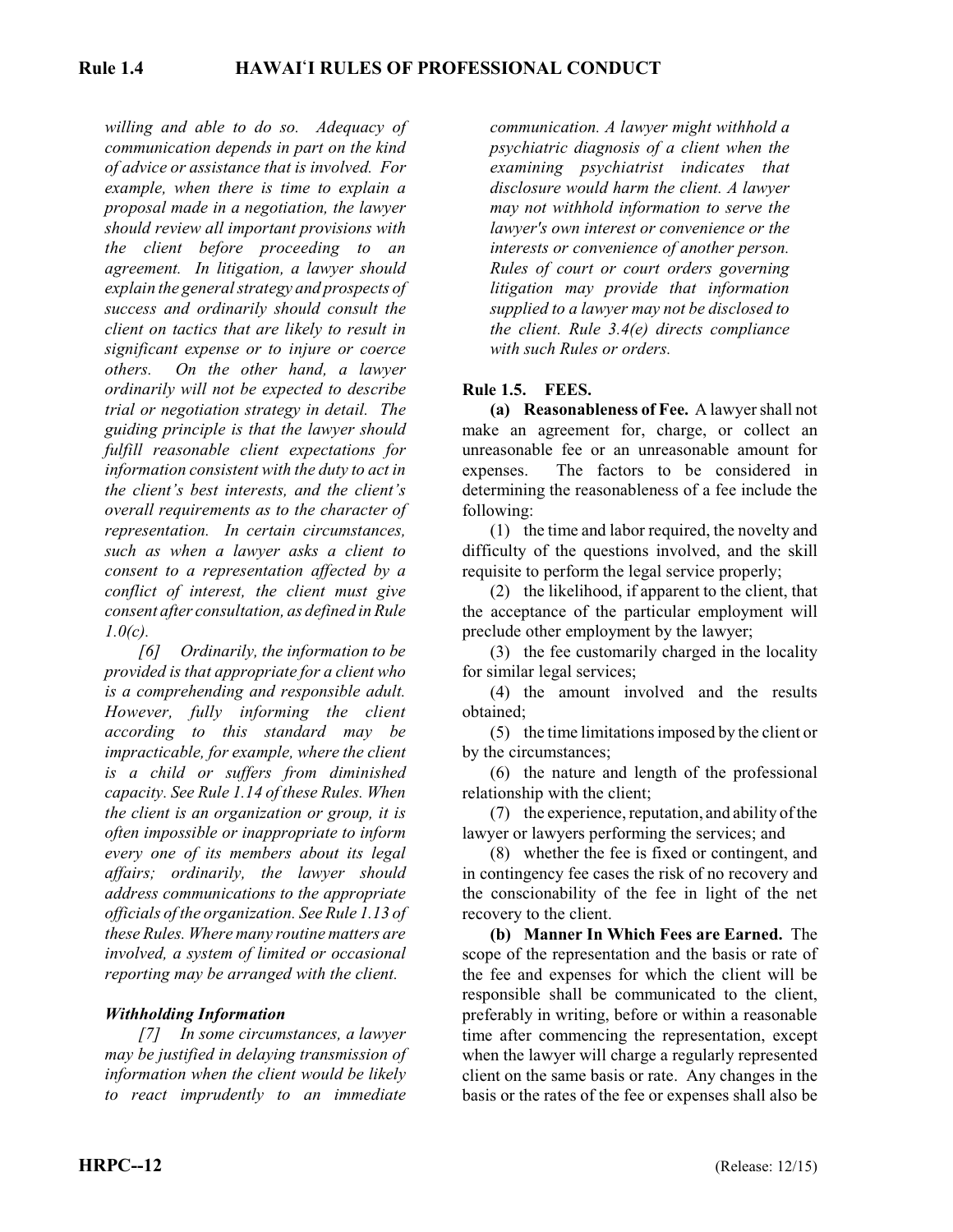communicated to the client. Fee payments received by a lawyer before legal services have been rendered are presumed to be unearned and shall be held in a trust account pursuant to Rule 1.15 of these Rules. Fee agreements may not describe any fee as nonrefundable or earned upon receipt.

**(c) Special Duties Regarding Flat Fees.** A lawyer may charge a flat fee for specified legal services, which constitutes complete payment for such services. If a lawyer charges a flat fee, the lawyer shall create a written fee agreement, signed by the client (or the person paying the lawyer to render services for another), that provides notice of the following:

(1) the nature and scope of the services to be provided;

(2) the total amount of the fee and the terms of payment;

(3) the basis or rate at which the flat fee may be incrementally earned before completion of the representation, either by reference to milestones in the contemplated representation or expressed as a specific hourly rate;

(4) that the fee will be held in a trust account until earned;

(5) the client is entitled, upon request, to an accounting of the tasks performed by the lawyer during the course of the representation; and

(6) if the engagement is terminated before completion of the representation, the client will be entitled to a refund of the unearned portion of the flat fee, if any, in accordance with the terms of the written fee agreement.

In accordance with the written fee agreement, upon attainment of a discrete milestone of the representation or when a certain portion of the flat fee has been earned on an hourly basis, the lawyer shall withdraw the earned amount, make reasonable effort to notify the client of the disbursement, and, if requested by the client, provide an accounting.

**(d) Contingency Fees; Requirements.** A fee may be contingent on the outcome of the matter for which the service is rendered, except in a matter in which a contingent fee is prohibited by paragraph (d) or other law. A contingent fee agreement shall be in writing signed by the client and shall state the method by which the fee is to be determined, including the percentage or percentages that shall accrue to the lawyer in the event of settlement, trial, or appeal; litigation and other expenses to be deducted from the recovery; and whether such expenses are to be deducted before or after the contingent fee is calculated. The agreement must clearly notify the client of any expenses for which the client will be liable whether or not the client is the prevailing party. Upon conclusion of a contingent fee matter, the lawyer shall provide the client with a written statement stating the outcome of the matter and, if there is a recovery, showing the remittance to the client and the method of its determination.

**(e) When Contingency Fees are Prohibited.**  A lawyer shall not enter into an arrangement for, charge, or collect:

(1) any fee in a domestic relations matter, the payment or amount of which is contingent upon the securing of a divorce or upon the amount of alimony or support, or property settlement in lieu thereof; or

(2) a contingent fee for representing a defendant in a criminal case.

**(f) Division of Fees Amongst Lawyers.** A division of fees between lawyers who are not in the same firm may be made only if:

(1) the division is in proportion to the services performed by each lawyer and, by written agreement with the client, each lawyer assumes joint responsibility for the representation;

(2) the client is advised of and does not object to the participation of all the lawyers involved; and

(3) the total fee is reasonable.

**(g) Termination and Accounting.** Whenever a client-lawyer relationship is terminated before a fee is fully earned, the lawyer shall provide the client an accounting, upon request, and shall refund to the client the unearned portion of the fee. If a client disputes the amount of the fee that has been earned, the lawyer shall take reasonable and prompt action to resolve the dispute.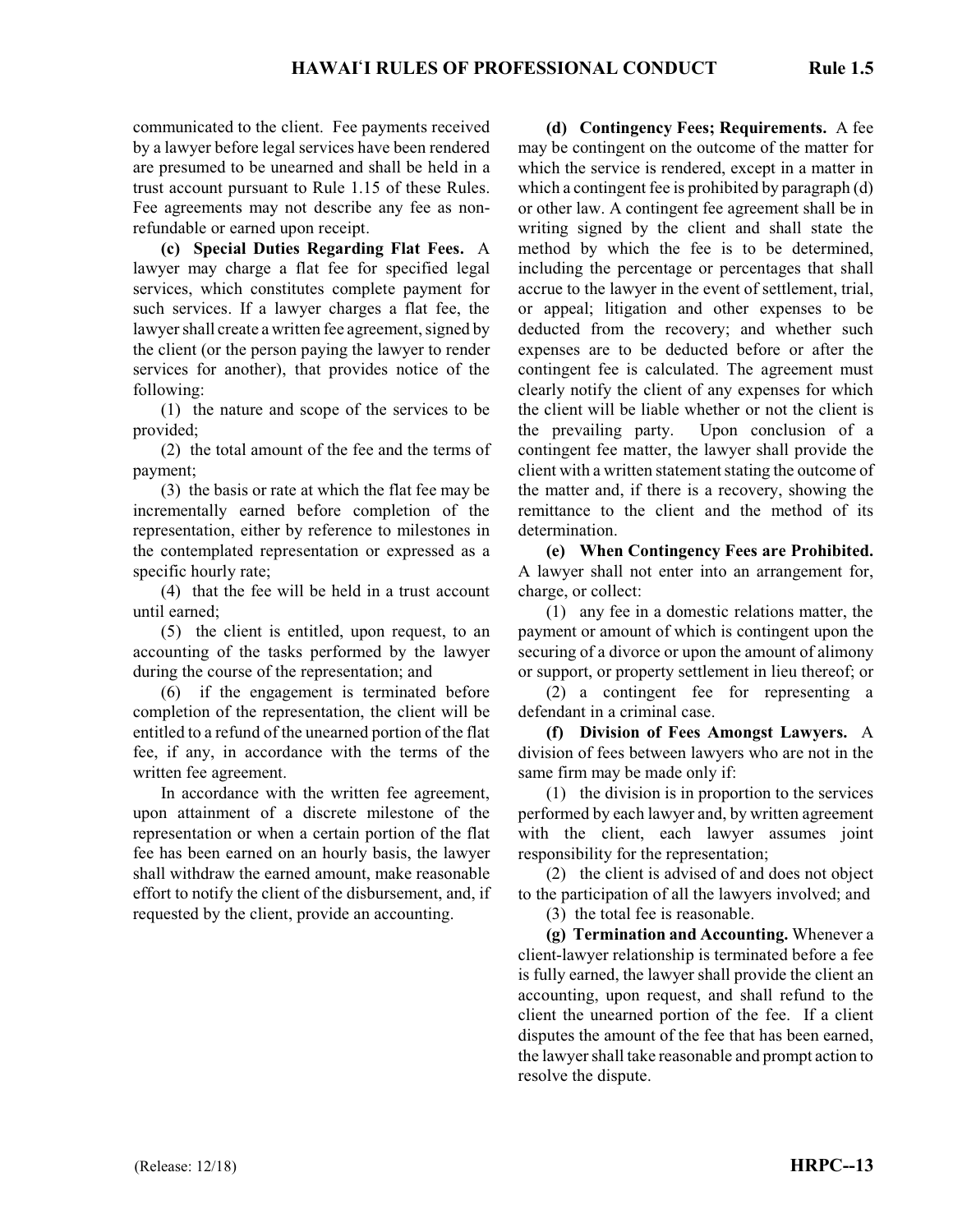**(h) Inapplicability of This Rule.** This Rule does not prohibit payment to a former partner or associate pursuant to a separation or retirement agreement.

#### *COMMENTS:*

#### *Reasonableness of Fee and Expenses*

*[1] Paragraph (a) requires that lawyers charge fees that are reasonable under the circumstances. The factors specified in (1) through (8) are not exclusive. Nor will each factor be relevant in each instance. Paragraph (a) also requires that expenses for which the client will be charged must be reasonable. A lawyer may seek reimbursement for the cost of services performed in-house, such as copying, or for other expenses incurred in-house, such as telephone charges, either by charging a reasonable amount to which the client has agreed in advance or by charging an amount that reasonably reflects the cost incurred by the lawyer.*

#### *Basis or Rate of Fee*

*[2] When the lawyer has regularly represented a client, they ordinarily will have evolved an understanding concerning the basis or rate of the fee, and the expenses for which the client will be responsible. In a new client-lawyer relationship, however, an understanding as to the fee and expenses must be promptly established. Generally, it is desirable to furnish the client with at least a simple memorandum or a copy of the lawyer's customary fee arrangements that states the general nature of the legal services to be provided; the basis, rate, or total amount of the fee; and whether and to what extent the client will be responsible for any costs, expenses, or disbursements in the course of the representation. When developments occur that render an earlier estimate substantially inaccurate, a revised estimate should be provided to the client. A written statement concerning the terms of the engagement reduces the possibility of misunderstanding.*

*[3] Contingent fees, like any other fees, are subject to the reasonableness standard of paragraph (a) of this Rule. In determining whether a particular contingent fee is reasonable, or whether it is reasonable to charge any form of contingent fee, a lawyer must consider the factors that are relevant under the circumstances. Applicable law may impose limitations on contingent fees, such as a ceiling on the percentage allowable, or may require a lawyer to offer clients an alternative basis for the fee. Applicable law also may apply to situations other than a contingent fee, for example, government regulations regarding fees in certain tax matters.*

#### *Terms of Payment*

*[4] A lawyer may require advance payment of a fee, but is obliged to return any unearned portion. See Rule 1.16(d) of these Rules. A lawyer may accept property in payment for services, such as an ownership interest in an enterprise, providing this does not involve acquisition of a proprietary interest in the cause of action or subject matter of the litigation contrary to Rule 1.8(i) of these Rules. However, a fee paid in property instead of money may be subject to the requirements of Rule 1.8(a) of these Rules because such fees often have the essential qualities of a business transaction with the client.*

*[5] An agreement may not be made whose terms might induce the lawyer improperly to curtail services for the client or perform them in a way contrary to the client's interest. For example, a lawyer should not enter into an agreement whereby services are to be provided only up to a stated amount when it is foreseeable that more extensive services probably will be required, unless the situation is adequately explained to the client. Otherwise, the client might have to bargain for further assistance in the midst of a proceeding or transaction. However, it is proper to define the extent of services in light of the client's ability to pay. A lawyer should not exploit a fee*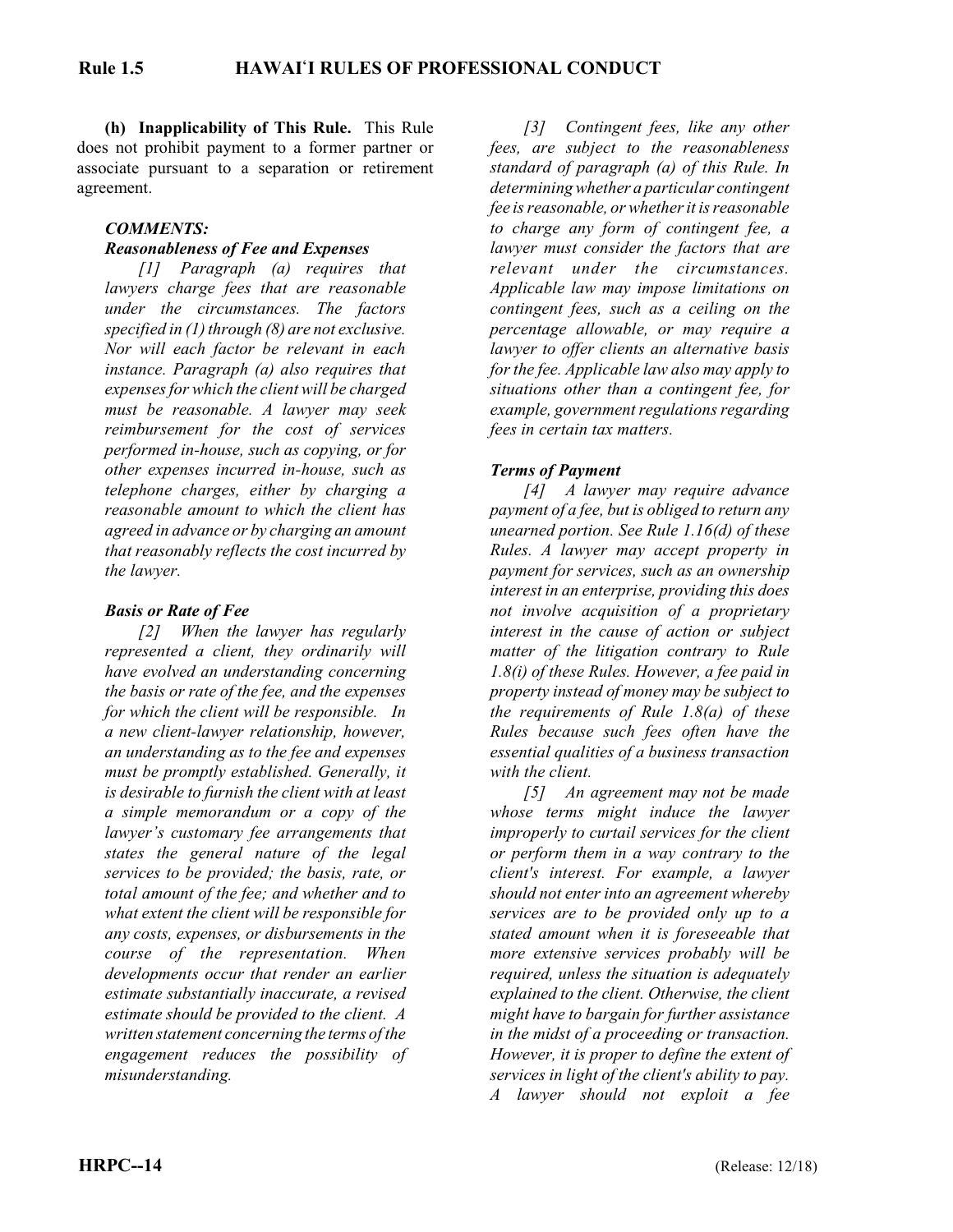*arrangement based primarily on hourly charges by using wasteful procedures. When there is doubt whether a contingent fee is consistent with the client's best interest, the lawyer should offer the client alternative bases for the fee and explain their implications. Applicable law may impose limitations on contingent fees, such as Haw. Rev. Stat. § 607-15.5.*

*Contingency fee agreements may be proper in proceedings to enforce or satisfy a judgment for property distribution or past due alimony or child support.*

#### *Prohibited Contingent Fees*

*[6] Paragraph (d) prohibits a lawyer from charging a contingent fee in a domestic relations matter when payment is contingent upon the securing of a divorce or upon the amount of alimony or support or property settlement to be obtained. This provision does not preclude a contract for a contingent fee for legal representation in connection with the recovery of post-judgment balances due under support, alimony, or other financial orders because such contracts do not implicate the same policy concerns.*

#### *Division of Fee*

*[7] A division of fee is a single billing to a client covering the fee of two or more lawyers who are not in the same firm. A division of fee facilitates association of more than one lawyer in a matter in which neither alone could serve the client as well, and most often is used when the fee is contingent and the division is between a referring lawyer and a trial specialist. Paragraph (e) does not require disclosure to the client of the share that each lawyer is to receive, though contingent fee agreements must be in a writing signed by the client and must otherwise comply with paragraph (c) of this Rule. Joint responsibility for the representation entails financial and ethical responsibility for the representation as if the lawyers were associated in a partnership. See Rule 5.1 of these Rules. A lawyer should refer a matter only to a lawyer the referring*

*lawyer reasonably believes is competent to handle the matter. See Rule 1.1 of these Rules.*

*[8] Paragraph (e) does not prohibit or regulate division of fees to be received in the future for work done when lawyers were previously associated in a law firm.*

#### *Disputes over Fees*

*[9] If a procedure has been established for resolution of fee disputes, such as an arbitration or mediation procedure established by the bar, the lawyer must comply with the procedure when it is mandatory, and, even when it is voluntary, the lawyer should conscientiously consider submitting to it. Law may prescribe a procedure for determining a lawyer's fee, for example, in representation of an executor or administrator, a class, or a person entitled to a reasonable fee as part of the measure of damages. The lawyer entitled to such a fee and a lawyer representing another party concerned with the fee should comply with the prescribed procedure.*

#### *Special Duties Regarding Flat Fees*

*[10] A lawyer accepting a flat fee must reduce the agreement to a writing that includes the information specified in Rule 1.5(c)(1) through (6) of these Rules. Compliance benefits both the client and the lawyer, as the information is vital for reconciling future disputes should the representation terminate before the ultimate goal of the representation is achieved. The right to an accounting upon request, referred to in Rule 1.5(c)(5), above, ensures the client will receive information concerning the work performed by the lawyer sufficiently detailed to aid in the resolution of any fee dispute or request for a refund by the client.*

*(Amended September 25, 2018, effective January 1, 2019.)*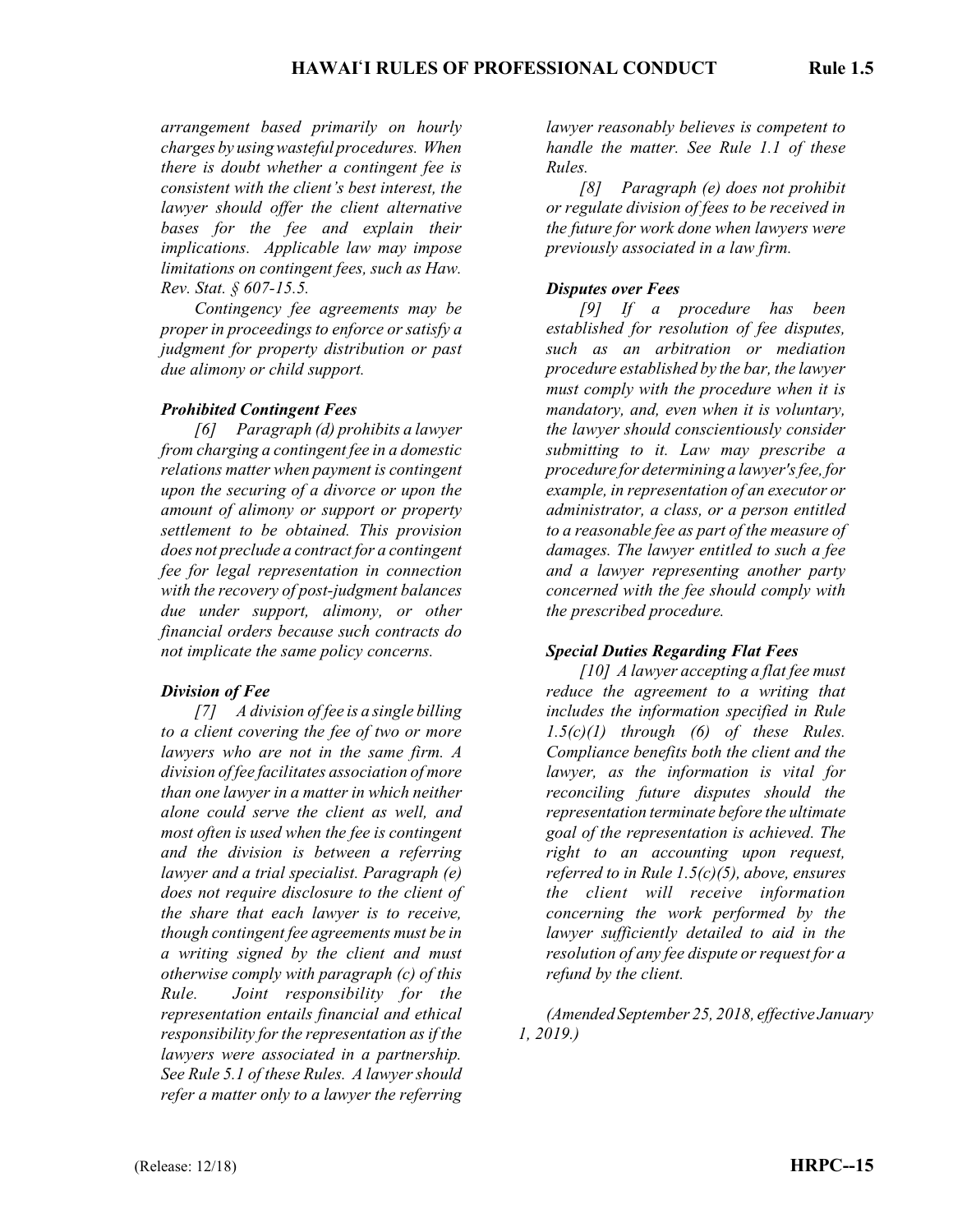#### <span id="page-21-0"></span>**Rule 1.6. C O N F I D E N T I A L I T Y O F INFORMATION**.

**(a)** A lawyer shall not reveal confidential information relating to the representation of a client unless the client consents after consultation, the disclosure is impliedly authorized in order to carry out the representation, or as stated in paragraph (b) or (c).

**(b)** A lawyer may reveal information relating to the representation of a client to the extent the lawyer reasonably believes necessary:

(1) to prevent the client from committing a criminal or fraudulent act that the lawyer reasonably believes is likely to result in death or substantial bodily harm, or in substantial injury to the financial interests or property of another;

(2) to rectify the consequences of a client's act which the lawyer reasonably believes to have been criminal or fraudulent and in the furtherance of which the lawyer's services had been used;

(3) to secure legal advice about the lawyer's compliance with these Rules;

(4) to establish a claim or defense on behalf of the lawyer in a controversy between the lawyer and the client, to establish a defense to a criminal charge or civil claim against the lawyer based upon conduct in which the client was involved, or to respond to allegations in any proceeding concerning the lawyer's representation of the client;

(5) to prevent a public official or public agency from committing a criminal or illegal act that a government lawyer reasonably believes is likely to result in harm to the public good;

(6) to rectify the consequences of a public official's or a public agency's act which the government lawyer reasonably believes to have been criminal or illegal and harmful to the public good; or

(7) to the extent strictly necessary to comply with other law, fiduciary obligations, or court orders.

**(c)** A lawyer shall reveal information that clearly establishes a criminal or fraudulent act of the client in the furtherance of which the lawyer's services had been used, to the extent reasonably necessary to rectify the consequences of such act, where the act has resulted in substantial injury to the financial interests or property of another.

#### *COMMENTS:*

*[1] This Rule governs the disclosure by a lawyer of information relating to the representation of a client during the lawyer's representation of the client. See Rule 1.18 of these Rules for the lawyer's duties with respect to information provided to the lawyer by a prospective client, Rule 1.9(c)(2) for the lawyer's duty not to reveal information relating to the lawyer's prior representation of a former client and Rules 1.8(b) and 1.9(c)(1) for the lawyer's duties with respect to the use of such information to the disadvantage of clients and former clients.*

*[2] A fundamental principle in the client-lawyer relationship is that, in the absence of the client's consent after consultation, the lawyer must not reveal information relating to the representation. See Rule 1.0(c) of these Rules for the definition of consultation. This contributes to the trust that is the hallmark of the clientlawyer relationship. The client is thereby encouraged to seek legal assistance and to communicate fully and frankly with the lawyer even as to embarrassing or legally damaging subject matter. The lawyer needs this information to represent the client effectively and, if necessary, to advise the client to refrain from wrongful conduct. Almost without exception, clients come to lawyers in order to determine their rights and what is, in the complex of laws and regulations, deemed to be legal and correct. Based upon experience, lawyers know that almost all clients follow the advice given, and the law is upheld.*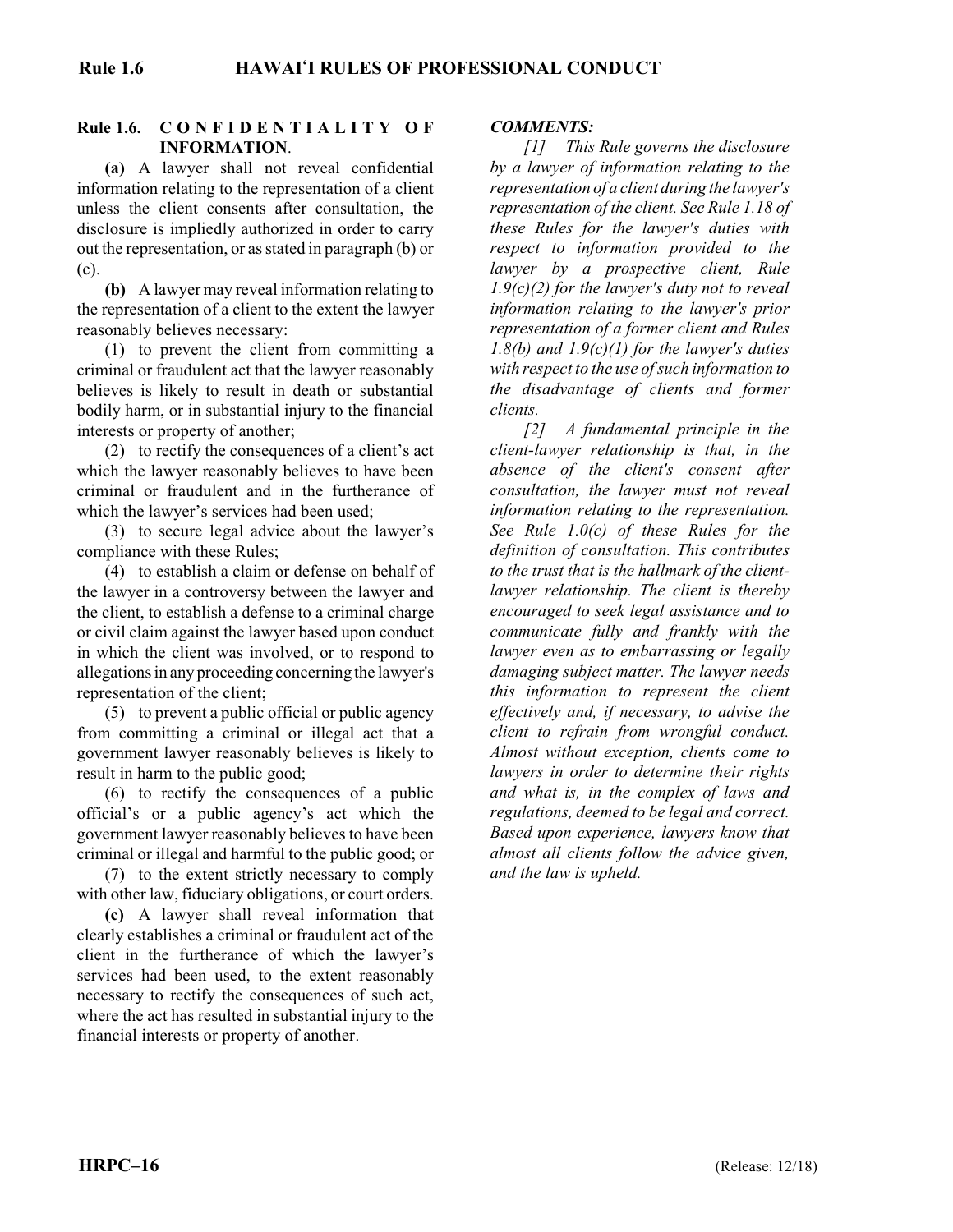*[3] The principle of client-lawyer confidentiality is given effect by related bodies of law: the client-lawyer privilege, the work-product doctrine, and the rule of confidentiality established in professional ethics. The client-lawyer privilege and workproduct doctrine apply in judicial and other proceedings in which a lawyer may be called as a witness or otherwise required to produce evidence concerning a client. The rule of client-lawyer confidentiality applies in situations other than those where evidence is sought from the lawyer through compulsion of law. The confidentiality rule, for example, applies not only to matters communicated in confidence by the client but also to all information relating to the representation, whatever its source. A lawyer may not disclose such information except as authorized or required by the Rules of Professional Conduct or other law. See also Scope.*

*[4] Paragraph (a) prohibits a lawyer from revealing information relating to the representation of a client. This prohibition also applies to disclosures by a lawyer that do not in themselves reveal protected information but could reasonably lead to the discovery of such information by a third person. A lawyer's use of a hypothetical to discuss issues relating to the representation is permissible so long as there is no reasonable likelihood that the listener will be able to ascertain the identity of the client or the situation involved.*

#### *Authorized Disclosure*

*[5] Except to the extent that the client's instructions or special circumstances limit that authority, a lawyer is impliedly authorized to make disclosures about a client when appropriate in carrying out the representation. In some situations, for example, a lawyer may be impliedly authorized to admit a fact that cannot properly be disputed or to make a disclosure that facilitates a satisfactory conclusion to a matter. Lawyers in a firm may, in the course of the firm's practice, disclose to each other*

*information relating to a client of the firm, unless the client has instructed that particular information be confined to specified lawyers.*

#### *Disclosure Adverse to Client*

*[6] The confidentiality rule is subject to limited exceptions. In becoming privy to information about a client, a lawyer may realize that the client has used or intends to use the lawyer's services in the furtherance of criminal or fraudulent conduct. The lawyer may not counsel or assist a client in conduct that is criminal or fraudulent. See Rule 1.2(d) of these Rules. Similarly, a lawyer has a duty under Rule 3.3(a)(4) of these Rules not to use false evidence, which is but one example of the more general duty prescribed in Rule 1.2(d) to avoid assisting a client in criminal or fraudulent conduct.*

*[7] The lawyer may have been innocently involved in past conduct by the client that was criminal or fraudulent. In such a situation, the lawyer has not violated Rule 1.2(d) of these Rules because to "counsel or assist" criminal or fraudulent conduct requires knowing that the conduct is of that character. Nevertheless, to extend the protection of Rule 1.6 to information possessed by the lawyer with respect to such conduct would have the effect of assisting the client in such conduct in violation of the policy expressed in Rule 1.2(d).*

*[8] Where the lawyer's information falls short of clearly establishing a criminal or fraudulent act by the client, but supports a reasonable belief by the lawyer that a criminal or fraudulent act has occurred, the discretionary disclosure provisions of Rule*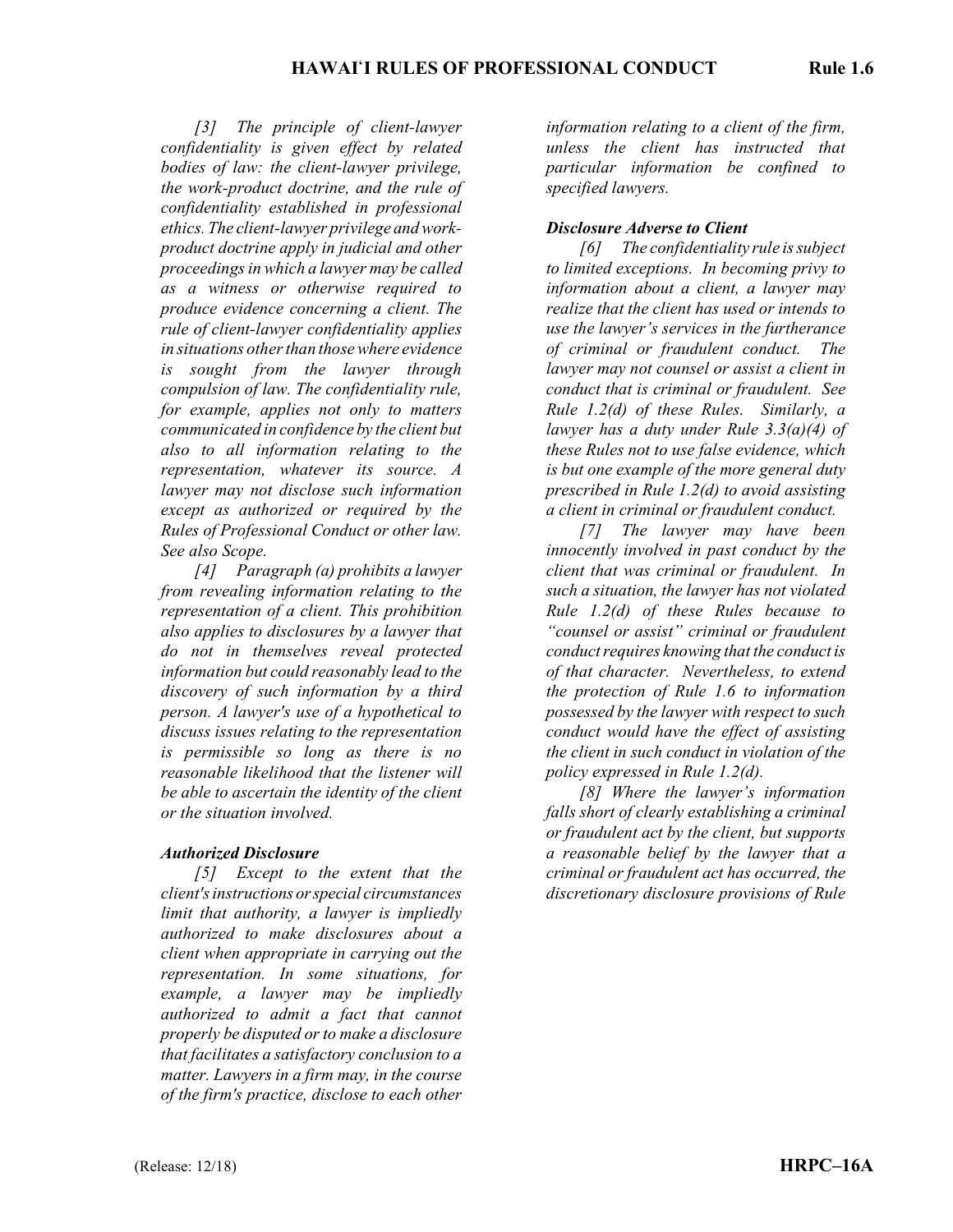*This page intentionally left blank.*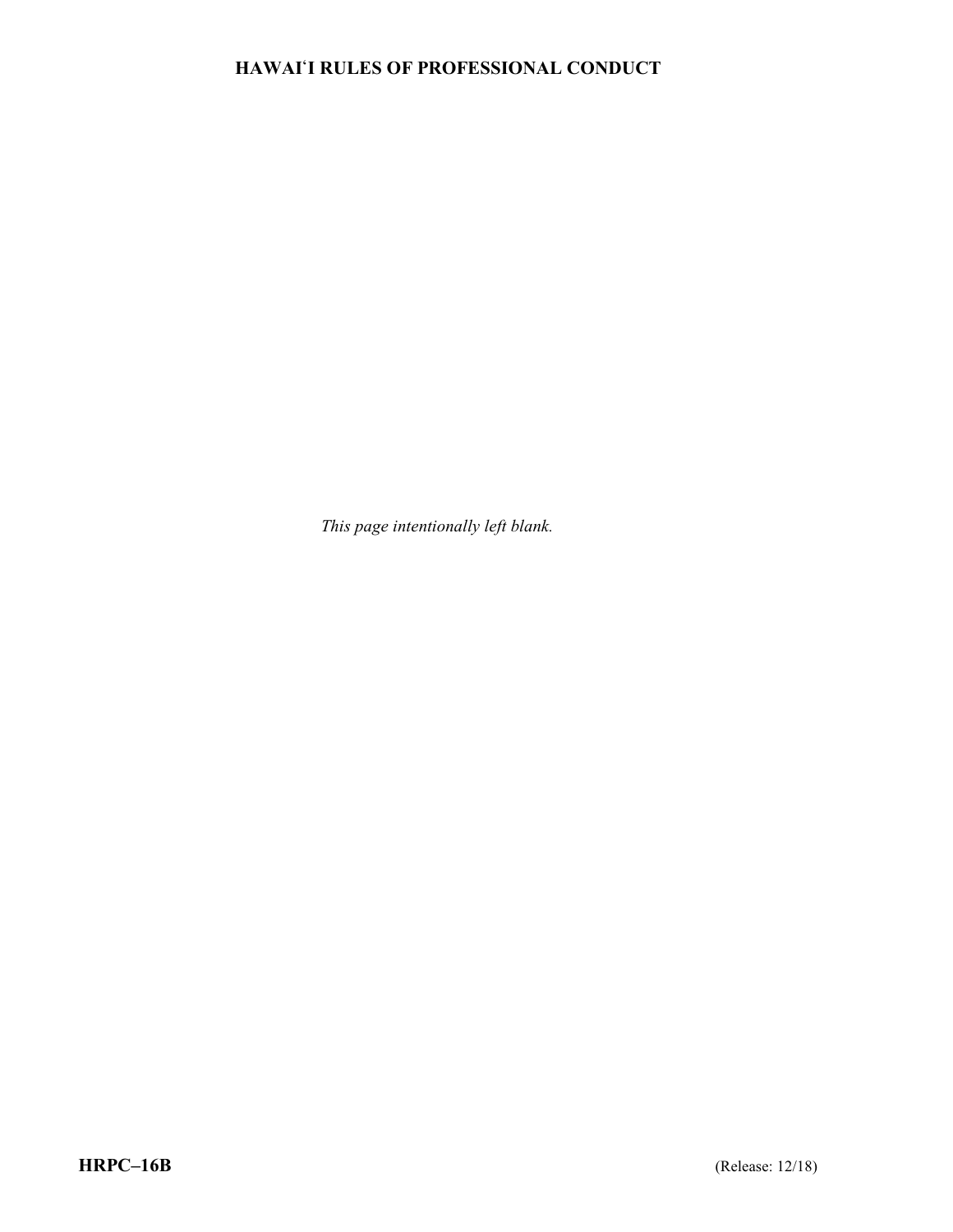*1.6(b)(2) of these Rules may be applicable. Where the lawyer's information clearly establishes the criminal or fraudulent act, the mandatory disclosure requirement of Rule 1.6(c) may be applicable. The requirement that the lawyer's services must have been used by the client in the furtherance of the criminal or fraudulent act means that the services must have been a substantial element in enabling the client to accomplish the criminal or fraudulent enterprise. The term "rectify" as used in Rule 1.6(b)(2) and (c) means that if the lawyer reasonably believes or where information clearly establishes a client's act to have been criminal or fraudulent and in the furtherance of which the lawyer's services have been used, the lawyer may or shall promptly call upon the client to make right what is wrong. If the client refuses or is unable to right the wrong, the lawyer may or shall reveal confidential information to the affected person or entity to the extent reasonably necessary to remedy the consequences of the criminal or fraudulent activity. The application of the discretionary "may" of Rule 1.6(b)(2) or the mandatory "shall" of Rule 1.6(c) will depend on the quality of information in the lawyer's possession. In terms of the discretionary disclosure provisions of Rule 1.6(b)(6), the term "rectify" means that if the government lawyer reasonably believes that a public official's or a public agency's act was criminal or illegal and harmful to the public, the lawyer may promptly call upon the public official or the public agency to make right what is wrong, and if the official or agency refuses or is unable to do so, the government lawyer may reveal confidential information to the person or entity affected by the official's or agency's criminal or fraudulent act which is harmful to the public good, to the extent reasonably necessary to remedy the consequences of such acts. See also Comments [14]-[16] to this Rule.*

*[9] The lawyer may learn that a client intends prospective conduct that is criminal or fraudulent and likely to result in*

*death, substantial bodily harm, or substantial injury to the financial interests or property of another. As stated in Rule 1.6(b)(1), the lawyer has professional discretion to reveal information in order to prevent such consequences. The lawyer may make a disclosure in order to prevent such consequences which the lawyer reasonably believes are intended by a client. It is very difficult for a lawyer to know when such a heinous purpose will actually be carried out, for the client may have a change of mind.*

*[10] A lawyer's confidentiality obligations do not preclude a lawyer from securing confidential legal advice about the lawyer's personal responsibility to comply with these Rules. In most situations, disclosing information to secure such advice will be impliedly authorized for the lawyer to carry out the representation. Even when the disclosure is not impliedly authorized, paragraph (b)(3) permits such disclosure because of the importance of a lawyer's compliance with the Rules of Professional Conduct.*

*[11] Where a legal claim or disciplinary charge alleges complicity of the lawyer in a client's conduct or other misconduct of the lawyer involving representation of the client, the lawyer may respond to the extent the lawyer reasonably believes necessary to establish a defense. The same is true with respect to a claim involving the conduct or representation of a former client. Such a charge can arise in a civil, criminal, disciplinary, or other proceeding and can be based on a wrong allegedly committed by the lawyer against the client or on a wrong alleged by a third person, for example, a person claiming to have been defrauded by the lawyer and client acting together. The lawyer's right to respond arises when an assertion of such complicity has been made. Paragraph (b)(4) does not require the lawyer to await the commencement of an action or proceeding that charges such complicity, so that the defense may be established by responding directly to a third party who has made such*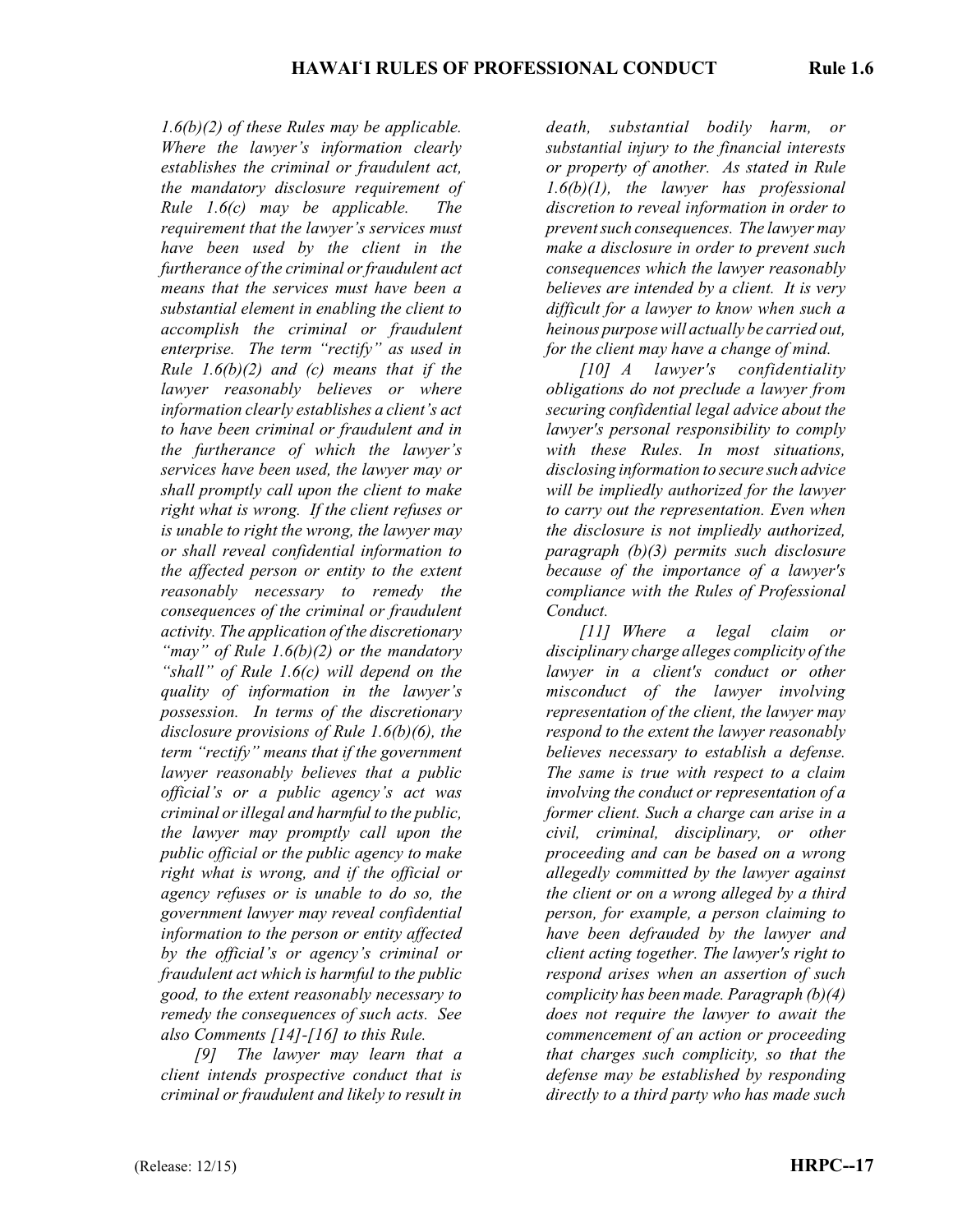*an assertion. The right to defend also applies, of course, where a proceeding has been commenced.*

*[12] A lawyer entitled to a fee is permitted by paragraph (b)(4) to prove the services rendered in an action to collect it. This aspect of the Rule expresses the principle that the beneficiary of a fiduciary relationship may not exploit it to the detriment of the fiduciary.*

*[13] Other law may require that a lawyer disclose information about a client. Whether such a law supersedes Rule 1.6 is a question of law beyond the scope of these Rules. When disclosure of information relating to the representation appears to be required by other law, the lawyer must discuss the matter with the client to the extent required by Rule 1.4 of these Rules. If, however, the other law supersedes this Rule and requires disclosure, paragraph (b)(7) permits the lawyer to make such disclosures as are necessary to comply with the law.*

*[14] A lawyer may be ordered to reveal information relating to the representation of a client by a court or by another tribunal or governmental entity claiming authority pursuant to other law to compel the disclosure. Absent consent of the client, after consultation, to do otherwise, the lawyer should assert on behalf of the client all nonfrivolous claims that the order is not authorized by other law or that the information sought is protected against disclosure by the client-lawyer privilege. The client-lawyer privilege is differently defined in various jurisdictions. If a lawyer is called as a witness to give testimony concerning a client, absent waiver by the client, Rule 1.6(a) requires the lawyer to invoke the privilege when it is applicable. Under Rule 1.6(b)(7), the lawyer must comply with the final orders of a court or other tribunal of competent jurisdiction requiring the lawyer to give information about the client.*

*[15] Paragraph (b) permits, and paragraph (c) requires, disclosure only to the extent the lawyer reasonably believes the*

*disclosure is necessary to accomplish one of the purposes specified. Where practicable, the lawyer should first seek to persuade the client to take suitable action to obviate the need for disclosure. In any case, a disclosure adverse to the client's interest should be no greater than the lawyer reasonably believes necessary to accomplish the purpose. If the disclosure will be made in connection with a judicial proceeding, the disclosure should be made in a manner that limits access to the information to the tribunal or other persons having a need to know it and appropriate protective orders or other arrangements should be sought by the lawyer to the fullest extent practicable.*

*[16] Paragraph (b) permits, but does not require, the disclosure of information relating to a client's representation if the lawyer reasonably believes the disclosure is necessary to accomplish the purposes specified in paragraphs (b)(1) through (b)(7). In exercising the discretion conferred by this Rule, the lawyer may consider such factors as the nature of the lawyer's own involvement in the transaction and factors that may mitigate or partially excuse the conduct in question. A lawyer's decision not to disclose the information, as permitted by the discretion provided in paragraph (b), does not violate this Rule. Disclosure may be required, however, by other Rules. For example, some Rules require disclosure if such disclosure would be permitted by paragraph (b). See Rules 4.1(b), 8.1 and 8.3(c) of these Rules. Rule 3.3, on the other hand, requires disclosure in some circumstances regardless of whether such disclosure is permitted by this Rule. See Rule 3.3(b) of these Rules.*

#### *Withdrawal*

*[17] If the lawyer's services will be used by the client in materially furthering a course of criminal or fraudulent conduct, the lawyer must withdraw, as stated in Rule 1.16(a)(1) of these Rules. Furthermore, neither this Rule nor Rule 1.8(b) nor Rule 1.16(d) prevent the lawyer from giving*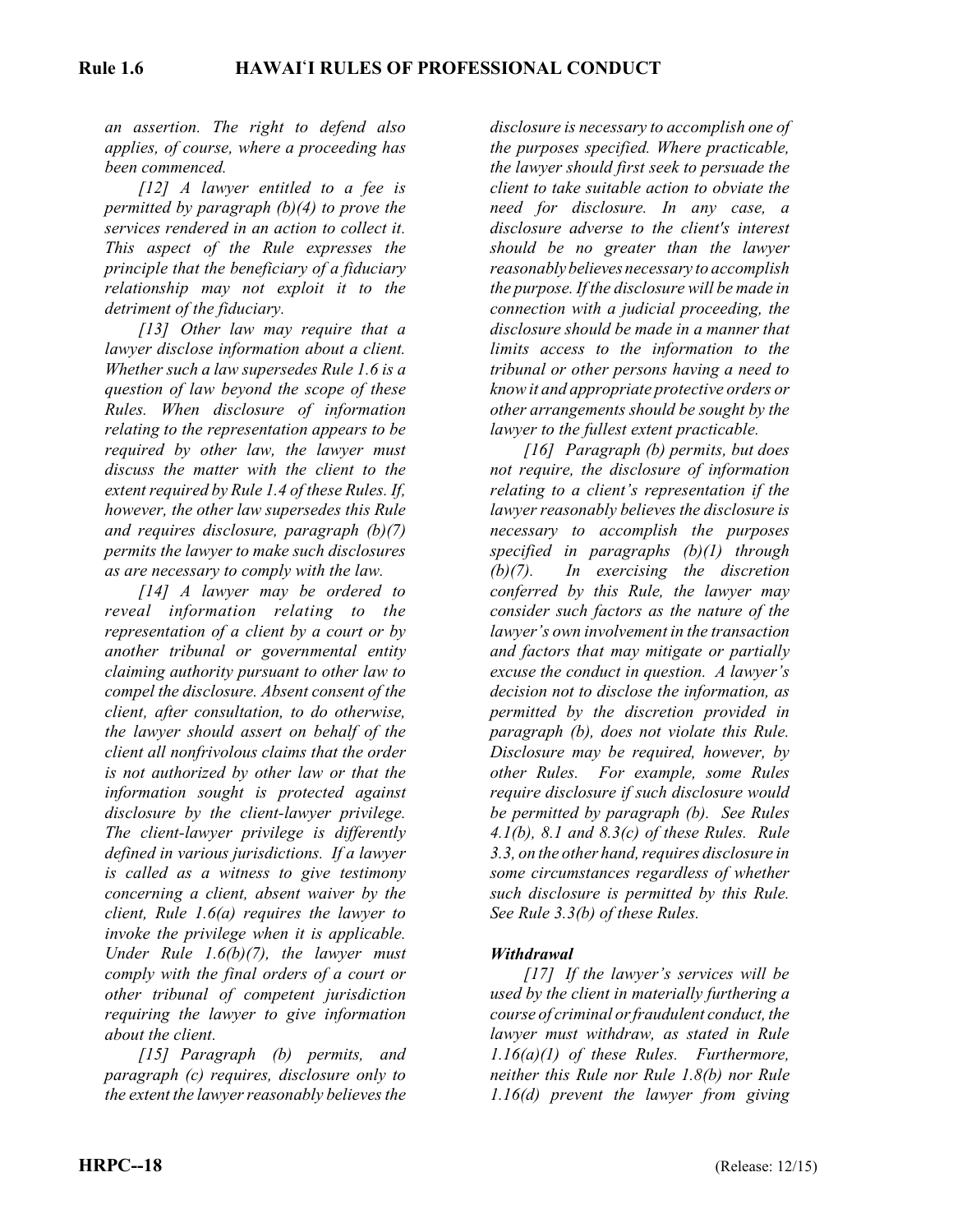<span id="page-26-0"></span>*notice of the fact of withdrawal, and the lawyer may also withdraw or disaffirm any opinion, document, affirmation, or the like.* 

#### *Acting Competently to Preserve Confidentiality*

*[18] A lawyer must act competently to safeguard information relating to the representation of a client against inadvertent or unauthorized disclosure by the lawyer or other persons who are participating in the representation of the client or who are subject to the lawyer's supervision. See Rules 1.1, 5.1 and 5.3 of these Rules.*

*[19] W h e n t r a n s m i t t i n g a communication that includes information relating to the representation of a client, the lawyer must take reasonable precautions to prevent the information from coming into the hands of unintended recipients. This duty, however, does not require that the lawyer use special security measures if the method of communication affords a reasonable expectation of privacy. Special circumstances may warrant special precautions. Factors to be considered in determining the reasonableness of the lawyer's expectation of the recipient maintaining confidentiality include the sensitivity of the information and the extent to which the privacy of the communication is protected by law or by a confidentiality agreement. A client may require the lawyer to implement reasonable additional security measures not required by this Rule, the cost for which would be borne as determined by agreement between the client and the attorney. The client may also give consent, after consultation, to the use of a means of communication that would otherwise be prohibited by the Rule.*

#### *Former Client*

*[20] The duty of confidentiality continues after the client-lawyer relationship has terminated. See Rule 1.9(c)(2) of these Rules. See Rule 1.9(c)(1) for the prohibition against using such information to the disadvantage of the former client.*

#### *Organization as Client*

*[21] Where the client is an organization, the disclosures in this Rule work in conjunction with Rule 1.13 of these Rules.*

#### Rule 1.7. CONFLICT OF INTEREST: **GENERAL RULE.**

**(a)** Except as provided in paragraph (b), a lawyer shall not represent a client if the representation involves a concurrent conflict of interest. A concurrent conflict of interest exists if:

(1) the representation of one client will be directly adverse to another client; or

(2) there is a significant risk that the representation of one or more clients will be materially limited by the lawyer's responsibilities to another client, a former client, or a third person, or by a personal interest of the lawyer.

**(b)** Notwithstanding the existence of a concurrent conflict of interest under paragraph (a), a lawyer may represent a client if:

(1) the lawyer reasonably believes that the lawyer will be able to provide competent and diligent representation to each affected client;

(2) the representation is not prohibited by law;

(3) the representation does not involve the assertion of a claim by one client against another client represented by the lawyer in the same litigation or other proceeding before a tribunal; and

(4) each affected client gives consent after consultation, confirmed in writing.

**(c)** When representation of multiple clients in a single matter is contemplated, the consultation shall include explanation of the implications of the common representations, including both the advantages and the risks involved.

#### *COMMENTS:*

#### *General Principles*

*[1] Loyalty and independent judgment are essential elements in the lawyer's relationship to a client. Concurrent conflicts of interest can arise when the lawyer's responsibilities to another client, a former client or a third person diverge from the lawyer's own interests. For the specific Rule regarding certain concurrent conflicts of interest, see Rule 1.8 of these Rules. For*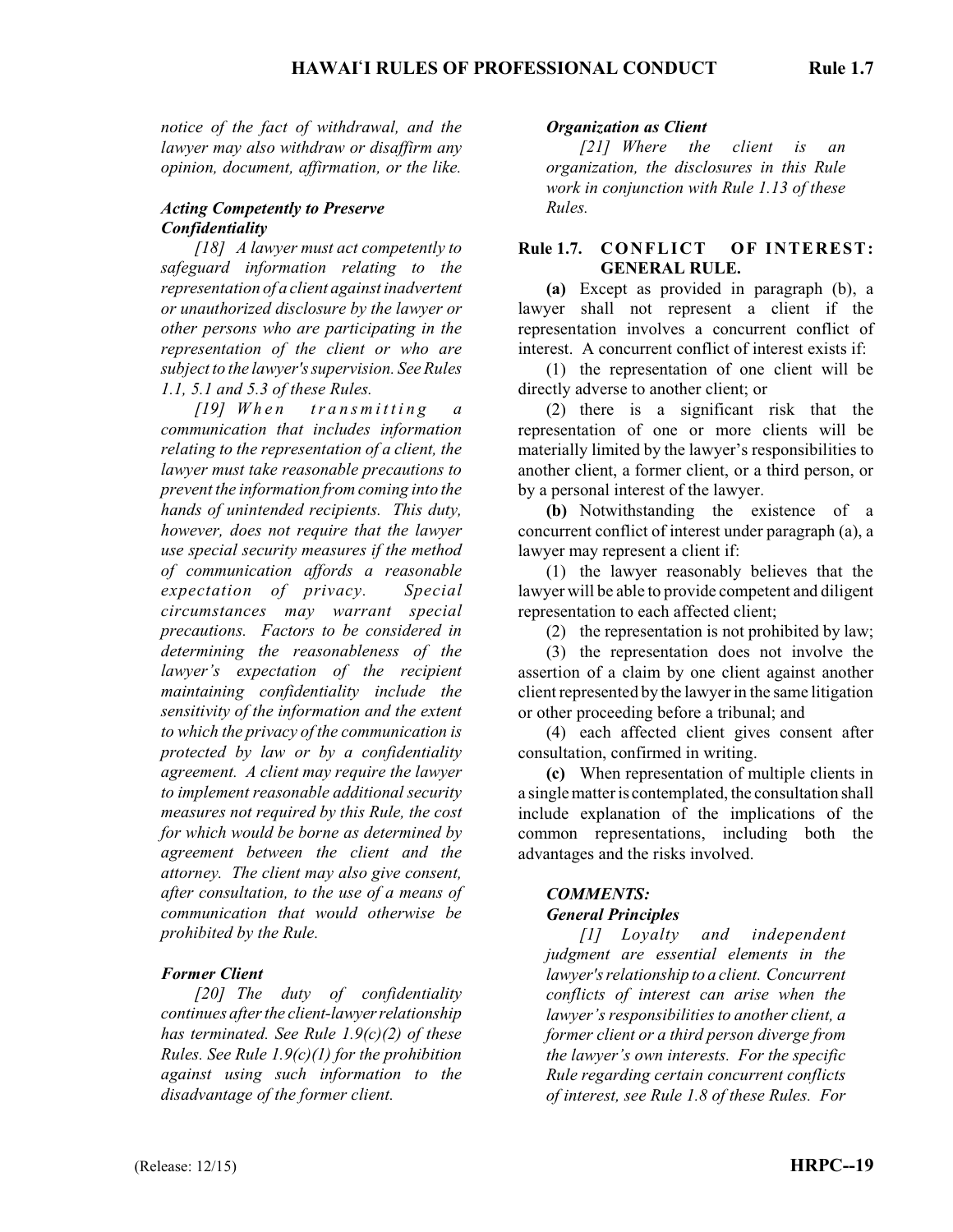*former client conflicts of interest, see Rule 1.9. For conflicts of interest involving prospective clients, see Rule 1.18. For definitions of "consult" or "consulting," and "confirmed in writing," see Rule 1.0(c) and (b).*

*[2] Resolution of a conflict of interest problem under this Rule requires the lawyer to: 1) clearly identify the client or clients; 2) determine whether a conflict of interest exists; 3) decide whether the representation may be undertaken despite the existence of a conflict, i.e., whether steps can be taken that will allow the lawyer to remain loyal and independent with all clients, despite the conflict; and 4) if so, consult with the clients affected under paragraph (a) and obtain their consent after consultation, confirmed in writing. The clients affected under paragraph (a) include both of the clients referred to in paragraph (a)(1) and the one or more clients whose representation might be materially limited under paragraph (a)(2).*

*[3] A conflict of interest may exist before representation is undertaken, in which event the representation must be declined, unless the lawyer obtains the consent of each client after consultation, under the conditions of paragraph (b). To determine whether a conflict of interest exists, a lawyer should adopt reasonable procedures, appropriate for the size and type of firm and practice, to determine in both litigation and non-litigation matters the persons and issues involved. See also Comments [3] and [4] on Rule 5.1 of these Rules. Ignorance caused by a failure to institute such procedures will not excuse a lawyer's violation of this Rule. As to whether a client-lawyer relationship exists or, having once been established, is continuing, see Comment [4] to Rule 1.3 and Scope.*

*[4] If a conflict arises after representation has been undertaken, the lawyer ordinarily must withdraw from the representation, unless the lawyer has obtained the consent of the client after* *consultation, under the conditions of paragraph (b). See Rule 1.16 of these Rules. Where more than one client is involved, whether the lawyer may continue to represent any of the clients is determined both by the lawyer's ability to comply with duties owed to the former client and by the lawyer's ability to represent adequately the remaining client or clients, given the lawyer's duties to the former client. See Rule 1.9 of these Rules. See also Comments [5] and [29] of this Rule.*

*[5] Unforeseeable developments, such as changes in corporate and other organizational affiliations or the addition or realignment of parties in litigation, might create conflicts in the midst of representation, as when a company sued by the lawyer on behalf of one client is bought by another client represented by the lawyer in an unrelated matter. Depending on the circumstances, the lawyer may have the option to withdraw from one of the representations in order to avoid the conflict. The lawyer must seek court approval where necessary and take steps to minimize harm to the clients. See Rule 1.16 of these Rules. The lawyer must continue to protect the confidences of the client from whose representation the lawyer has withdrawn. See Rule 1.9(c).*

#### *Identifying Conflicts of Interest: Directly Adverse*

*[6] Loyalty to a current client prohibits undertaking representation directly adverse to that client without that client's consent after consultation. Thus, absent consent, a lawyer may not act as an advocate in one matter against a person the lawyer represents in some other matter, even when the matters are wholly unrelated. The client as to whom the representation is directly adverse is likely to feel betrayed, and the resulting damage to the clientlawyer relationship is likely to impair the lawyer's ability to represent the client effectively. In addition, the client on whose behalf the adverse representation is*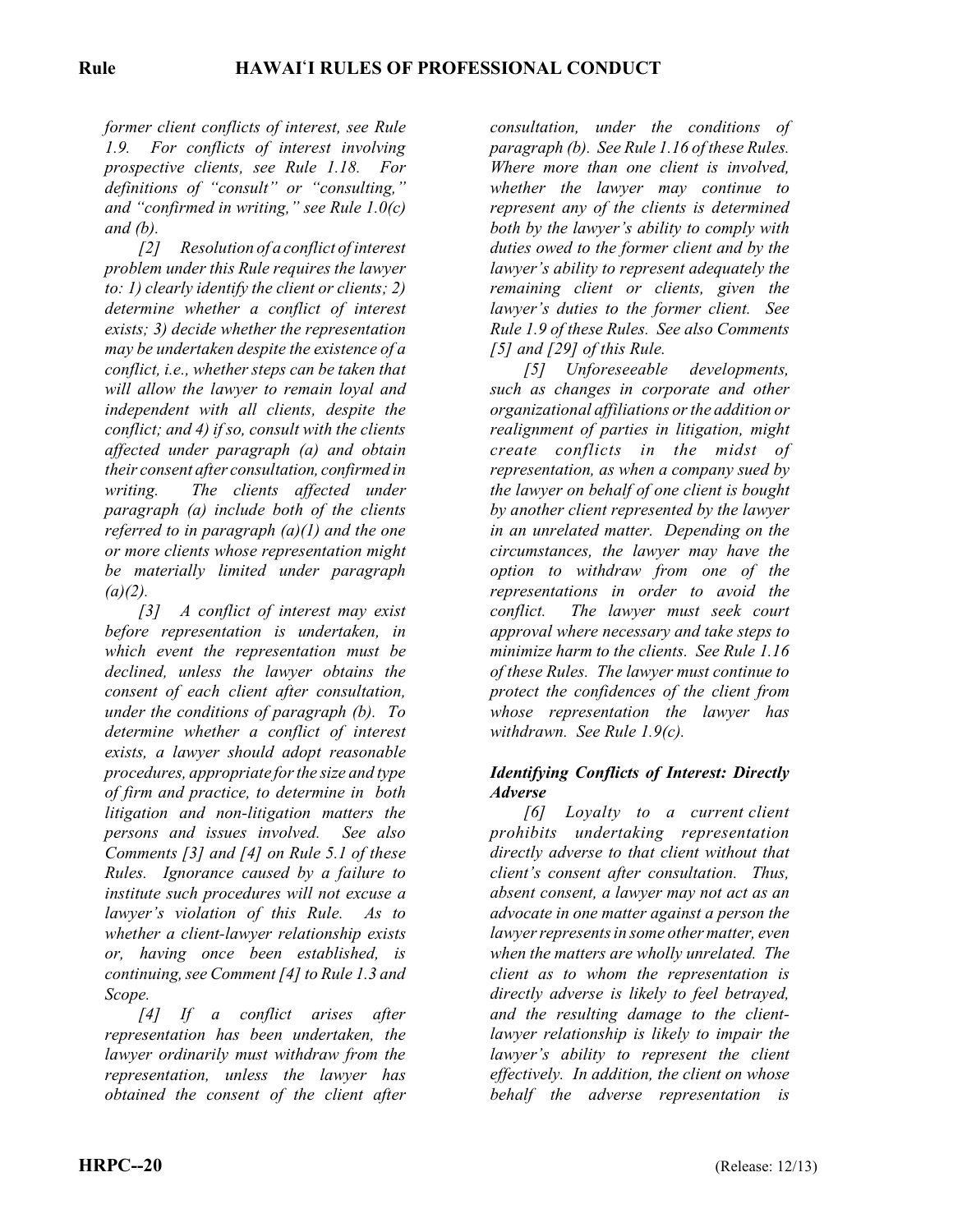*undertaken reasonably may fear that the lawyer will pursue that client's case less effectively out of deference to the other client, i.e., that the representation may be materially limited by the lawyer's interest in retaining the current client. Similarly, a directly adverse conflict may arise when a lawyer is required to cross-examine a client who appears as a witness in a lawsuit involving another client, as when the testimony will be damaging to the client who is represented in the lawsuit. On the other hand, simultaneous representation in unrelated matters of clients whose interests are only economically adverse, such as representation of competing economic enterprises in unrelated litigation, does not ordinarily constitute a conflict of interest and thus may not require consent of the respective clients.*

*[7] Directly adverse conflicts can also arise in transactional matters. For example, if a lawyer is asked to represent the seller of a business in negotiations with a buyer represented by the lawyer, not in the same transaction but in another, unrelated matter, the lawyer could not undertake the representation without the consent of each client after consultation.*

#### *Identifying Conflicts of Interest: Material Limitation*

*[8] Even where there is no direct adversity of interest, a conflict of interest exists if there is a significant risk that a lawyer's ability to consider, recommend, or carry out an appropriate course of action for the client will be materially limited as a result of the lawyer's other responsibilities or interests. For example, a lawyer asked to represent several individuals seeking to form a joint venture is likely to be materially limited in the lawyer's ability to recommend or advocate all possible positions that each might take because of the lawyer's duty of loyalty to the others. The conflict in effect forecloses alternatives that would otherwise be available to the client. The mere possibility of subsequent harm does not itself*

*require disclosure and consent. The critical questions are the likelihood that a difference in interests will arise and, if it does, whether it will materially interfere with the lawyer's independent professional judgment in considering alternatives or foreclose courses of action that reasonably should be pursued on behalf of the client.*

#### *Lawyer's Responsibilities to Former Clients and Other Third Persons*

*[9] In addition to conflicts with other current clients, a lawyer's duties of loyalty and independence may be materially limited by responsibilities to former clients under Rule 1.9 of these Rules or by the lawyer's responsibilities to other persons, such as fiduciary duties arising from a lawyer's service as a trustee, executor, or corporate director.*

#### *Personal Interest Conflicts*

*[10] The lawyer's own interests should not be permitted to have an adverse effect on representation of a client. For example, if the probity of a lawyer's own conduct in a transaction is in serious question, it may be difficult or impossible for the lawyer to give a client detached advice. Similarly, when a lawyer has discussions concerning possible employment with an opponent of the lawyer's client, or with a law firm representing the opponent, such discussions could materially limit the lawyer's representation of the client. In addition, a lawyer may not allow related business interests to affect representation, for example, by referring clients to an enterprise in which the lawyer has an undisclosed financial interest. See Rule 1.8 for specific Rules pertaining to a number of personal interest conflicts, including business transactions with clients. See also Rule 1.10 (personal interest conflicts under Rule 1.7 ordinarily are not imputed to other lawyers in a law firm).*

*[11] When lawyers representing different clients in the same matter or in substantially related matters are closely*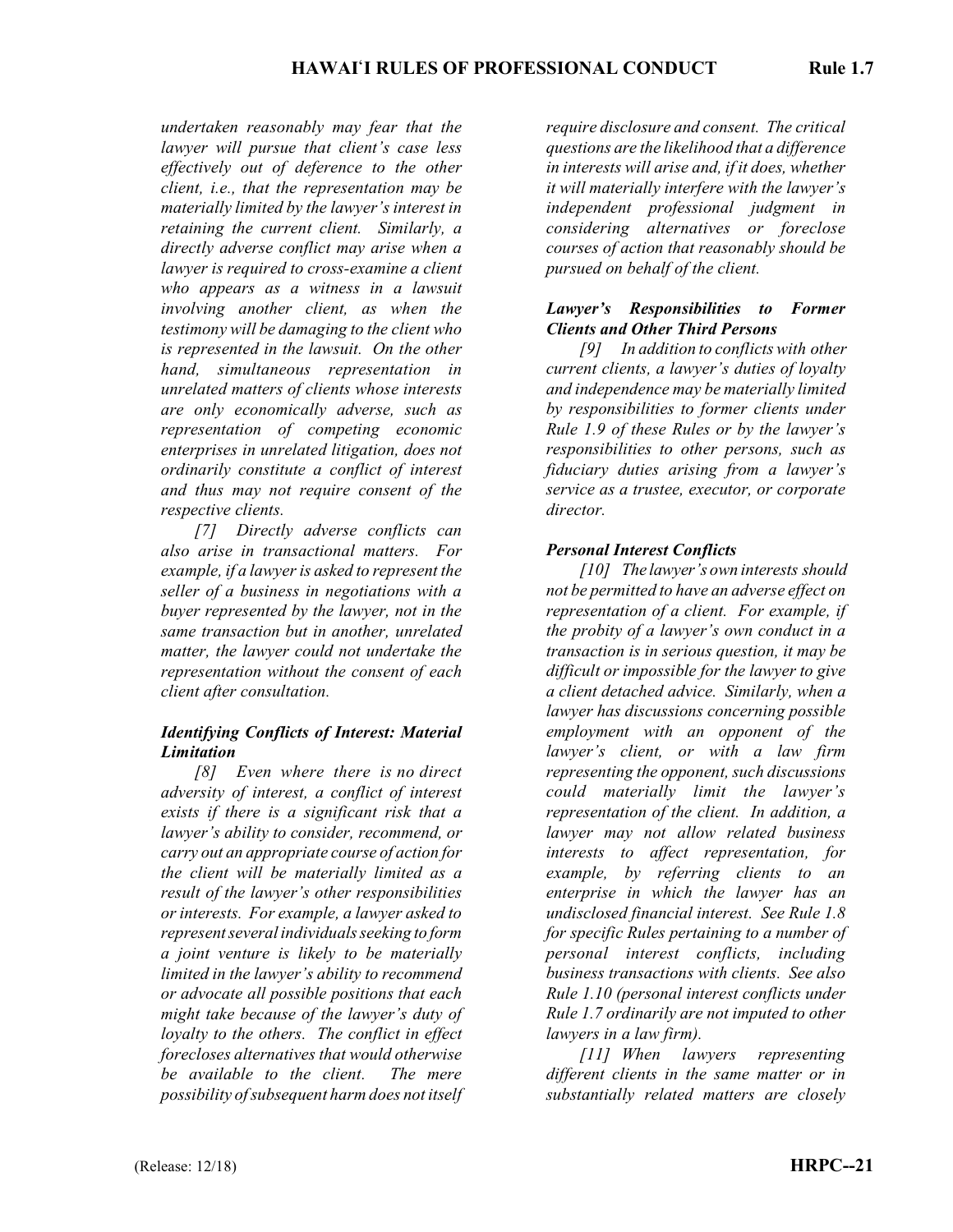*related by blood or marriage, there is a significant risk that client confidences will be revealed and that the lawyer's family relationship will interfere with both loyalty and independent professional judgment. As a result, each client is entitled to know of the existence and implications of the relationship between the lawyers before the client agrees to representation by the lawyer. Thus, lawyer X, related to lawyer, Y, e.g., as parent, child, sibling or spouse, ordinarily may not represent a client in a matter where lawyer Y is representing another party in that matter, unless each client gives consent after consultation. The disqualification arising from a close family relationship is personal and ordinarily is not imputed to members of firms with whom the lawyers are associated. See Rule 1.8(k) of these Rules and Comment [20] to Rule 1.8.*

*[12] A lawyer is prohibited from engaging in a sexual relationship with a client unless the sexual relationship predates the formation of the client-lawyer relationship.* 

#### *Interest of Person Paying for a Lawyer's Service*

*[13] A lawyer may be paid from a source other than the client, including a coclient, if the client is informed of that fact and consents, and the arrangement does not compromise the lawyer's duty of loyalty or independent judgment to the client. See Rule 1.8(f) of these Rules. For example, when an insurer and its insured have conflicting interests in a matter arising from a liability insurance agreement, and the insurer is required to provide special counsel for the insured, the arrangement should assure the special counsel's professional independence. If acceptance of the payment from any other source presents a significant risk that the lawyer's representation of the client will be materially limited by the lawyer's own interest in accommodating the person paying the lawyer's fee or by the lawyer's responsibilities to a payer who is also a coclient, then the lawyer must comply with the*

*requirements of paragraph (b) before accepting the representation, including determining whether the conflict can reasonably be consented to and, if so, that the client has adequate information about the material risks of the representation.* 

#### *Prohibited Representations*

*[14] Ordinarily, clients may consent to representation notwithstanding a conflict. However, as indicated in paragraph (b), some conflicts make representation impossible, regardless of a client's willingness to consent. In such situations, the conflict cannot reasonably be consented to because the lawyer involved cannot reasonably ask the client for consent and cannot provide independent, objective representation even if the client were to consent. See Comment [15] to Rule 1.7. When the lawyer is representing more than one client, the question of whether reasonable consent is possible must be resolved as to each client.*

*[15] The question of whether a perceived conflict of interest can reasonably be consented to is typically determined by considering whether the interests of the clients will be adequately protected if the clients are permitted to give their consent, after consultation, to representation burdened by a conflict of interest. Under paragraph (b)(1), the representation is prohibited if in the circumstances the lawyer cannot reasonably conclude that the lawyer will be able to provide competent and diligent representation. See Rule 1.1 (competence) and Rule 1.3 (diligence) of these Rules. When a disinterested lawyer would conclude that the client should not agree to the representation under the circumstances, the lawyer involved cannot properly ask for such agreement or provide representation on the basis of the client's consent. Resolving questions of conflict of interest is primarily the responsibility of the lawyer undertaking the representation. In litigation, a court may raise the question when there is reason to infer that the*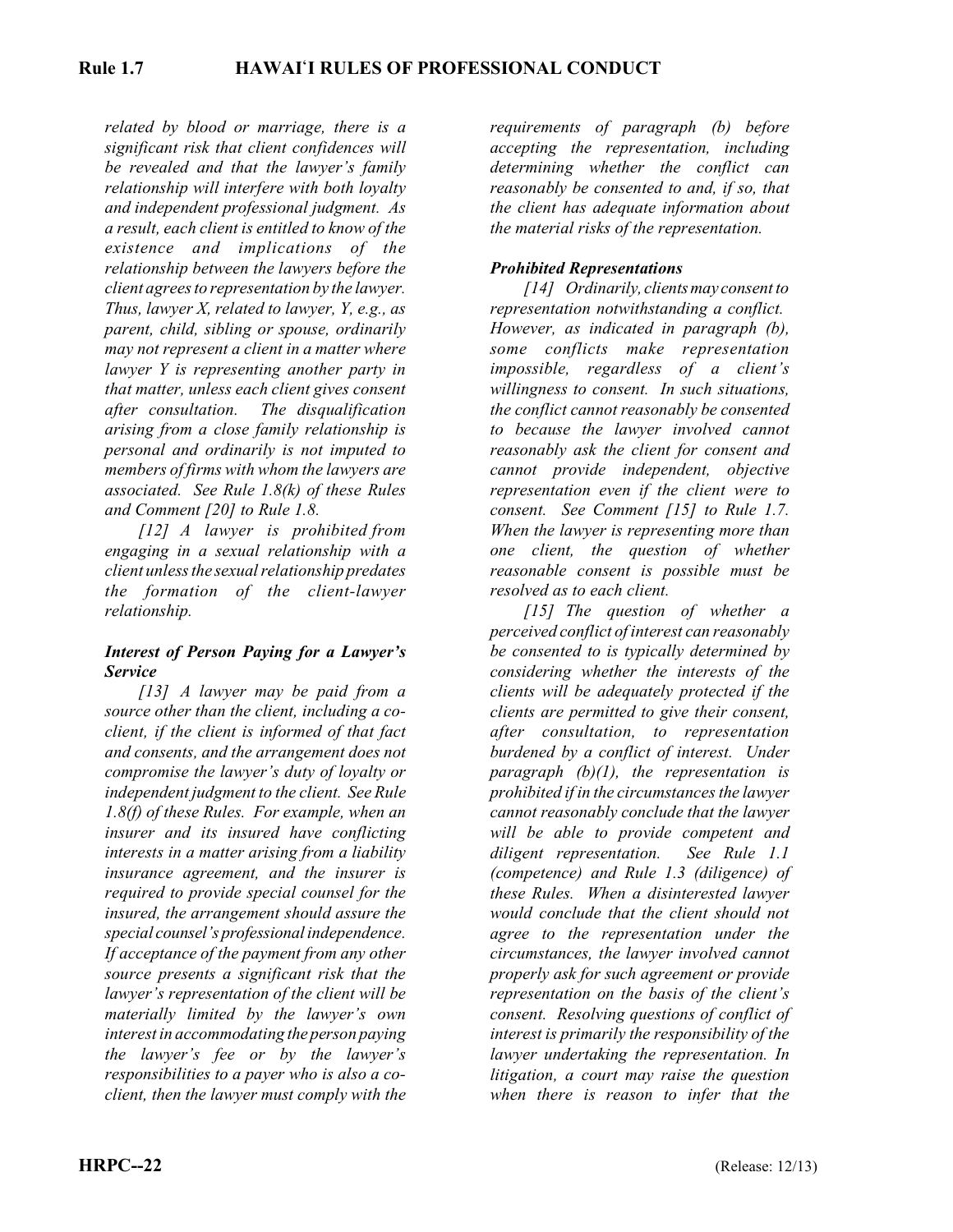*lawyerhas neglected the responsibility. In a criminal case, inquiry by the court is generally required when a lawyer represents multiple defendants. Where the conflict is such that it clearly calls into question the fair or efficient administration of justice, opposing counsel may properly raise the question. Such an objection should be viewed with caution, however, for it can be misused as a technique of harassment.*

*[16] Paragraph (b)(2) describes conflicts that cannot be cured by consent of the client, because the representation is prohibited by applicable law. For example, in some states substantive law provides that the same lawyer may not represent more than one defendant in a capital case, even with the consent of the clients, and under federal criminal statutes certain representations by a former government lawyer are prohibited, despite the consent of the former client after consultation. In addition, decisional law in some states limits the ability of a governmental client, such as a municipality, to consent to a conflict of interest.*

*[17] Paragraph (b)(3) describes conflicts that cannot be cured by securing the consent of the client or clients after consultation, because of the institutional interest in vigorous development of each client's position when the clients are aligned directly against each other in the same litigation or other proceeding before a tribunal. Whether clients are aligned directly against each other within the meaning of this paragraph requires examination of the context of the proceeding. Although this paragraph does not preclude a lawyer's multiple representation of adverse parties to a mediation (because mediation is not a proceeding before a "tribunal" under Rule 1.0(n)), such representation may be precluded by paragraph (b)(1).*

#### *Valid Consent*

*[18] Valid client consent requires that each affected client be aware of the relevant*

*circumstances and of the material and reasonably foreseeable ways that the conflict could have adverse effects on the interests of that client. See Rule 1.0(c) of these Rules (defining what valid consultation consists of). The information required depends on the nature of the conflict and the nature of the risks involved. The process of obtaining valid consent in some instances will require a recommendation to consult independent counsel. When representation of multiple clients in a single matter is undertaken, the information must include the implications of the common representation, including possible effects on loyalty, confidentiality, and the client-lawyer privilege and the advantages and risks involved. See Comments [30] and [31] (effect of common representation on confidentiality).*

*[19] Under some circumstances it may be impossible to make the disclosure necessary to obtain consent. For example, when the lawyer represents different clients in related matters and one of the clients refuses to consent to the disclosure necessary to permit the other client to make an informed decision, the lawyer cannot properly ask the latter to consent. In some cases the alternative to common representation can be that each party may have to obtain separate representation with the possibility of incurring additional costs. These costs, along with the benefits of securing separate representation, are factors that may be considered by the affected client in determining whether common representation is in the client's interests.*

#### *Consent Confirmed in Writing*

*[20] Paragraph (b) requires the lawyer to obtain consent of the client after proper consultation and to confirm theconsent in writing. Such a writing may consist of a document executed by the client or one that the lawyer promptly records and transmits to the client following an oral consent. See Rule 1.0(b) of these Rules. See*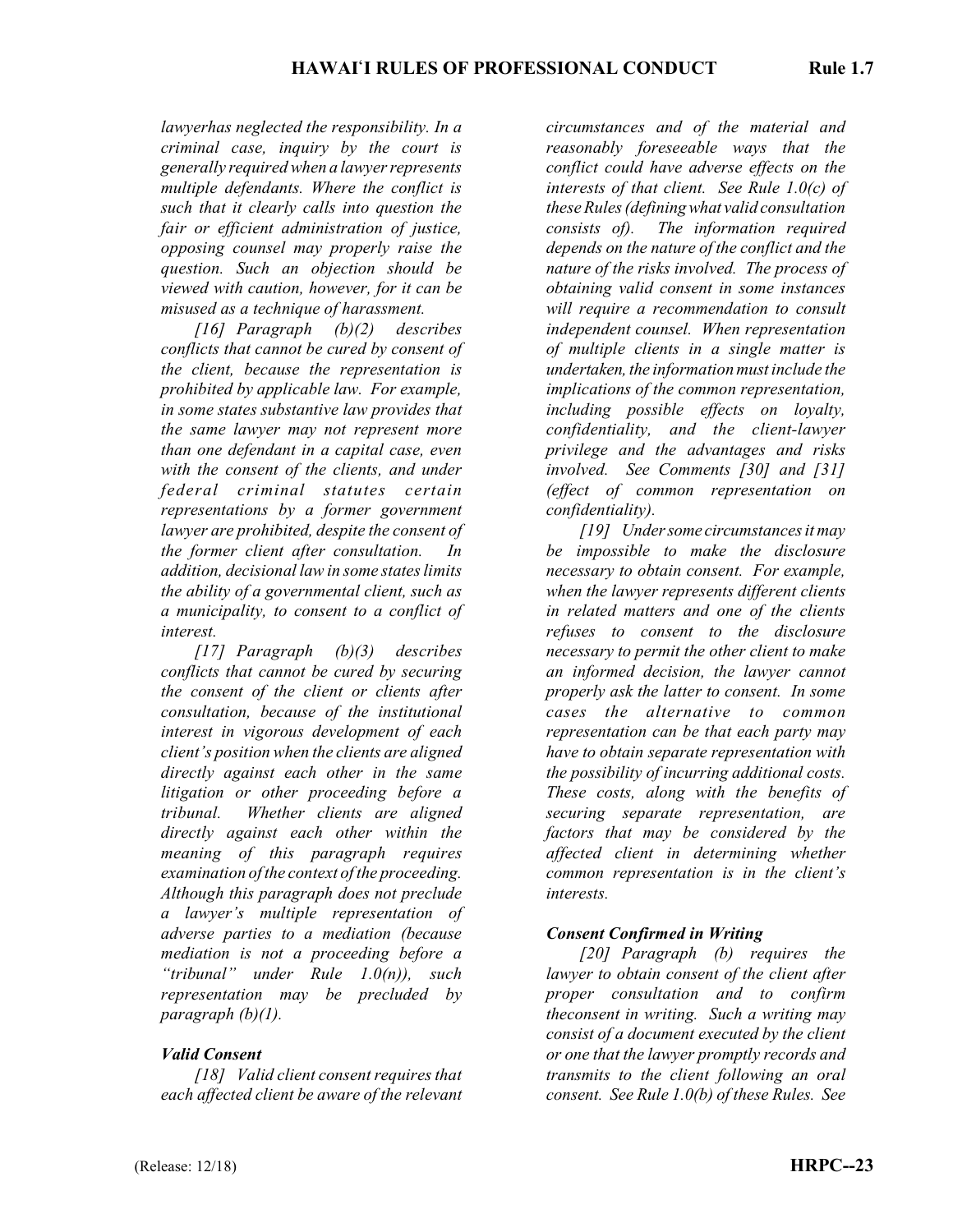*also Rule 1.0(o) (writing includes electronic transmissions). If it is not feasible to obtain or transmit the writing at the time the client gives consent, then the lawyer must obtain or transmit it within a reasonable time thereafter. See Rule 1.0(b). The requirement of a writing does not supplant the need in most cases for the lawyer to talk with the client, to explain the risks and advantages, if any, of representation burdened with a conflict of interest, as well as reasonably available alternatives, and to afford the client a reasonable opportunity to consider the risks and alternatives and to raise questions and concerns. Rather, the writing is required in order to impress upon clients the seriousness of the decision the client is being asked to make and to avoid disputes or ambiguities that might later occur in the absence of a writing.*

#### *Revoking Consent*

*[21] A client who has given consent to a conflict may revoke the consent and, like any other client, may terminate the lawyer's representation at any time. Whether revoking consent to the client's own representation precludes the lawyer from continuing to represent other clients depends on the circumstances, including the nature of the conflict, whether the client revoked consent because of a material change in the circumstances, the reasonable expectations of the other client, and whether material detriment to the other clients or the lawyer would result.*

#### *Consent to Future Conflict*

*[22] Whether a lawyer may properly request a client to waive conflicts that might arise in the future is subject to the test of paragraph (b). The effectiveness of such waivers is generally determined by the extent to which the client reasonably understands the material risks that the waiver entails. The more comprehensive the explanation of the types of future representations that might arise and the actual and reasonably foreseeable adverse consequences of those*

*representations, the greater the likelihood that the client will have the requisite understanding. Thus, if the client agrees to consent to a particular type of conflict with which the client is already familiar, then the consent ordinarily will be effective with regard to that type of conflict. If the consent is general and open-ended, then the consent ordinarily will be ineffective, because it is not reasonably likely that the client will have understood the material risks involved. In any case, advanced consent cannot be effective if the circumstances that materialize in the future are such as would make it unreasonable under paragraph (b) for the lawyer to seek consent.*

#### *Conflicts in Litigation*

*[23] Paragraph (b)(3) prohibits representation of opposing parties in the same litigation, regardless of the client's consent. On the other hand, simultaneous representation of parties whose interests in litigation may conflict, such as co-plaintiffs or co-defendants, is governed by paragraph (a)(2). A conflict may exist by reason of substantial discrepancy in the parties' testimony, incompatibility in positions in relation to an opposing party, or the fact that there are substantially different possibilities of settlement of the claims or liabilities in question. Such conflicts can arise in criminal cases as well as civil. The potential for conflicts of interest in representing multiple defendants in a criminal case are so grave that ordinarily a lawyer should decline to represent more than one co-defendant. On the other hand, common representation of persons having simiar interests in civil litigation is proper if the requirements of paragraph (b) are met.*

*[24] Ordinarily a lawyer may take inconsistent legal positions in different tribunals at different times on behalf of different clients. The mere fact that advocating a legal position on behalf of one client might create precedent adverse to the interests of a client represented by the lawyer in an unrelated matter does not*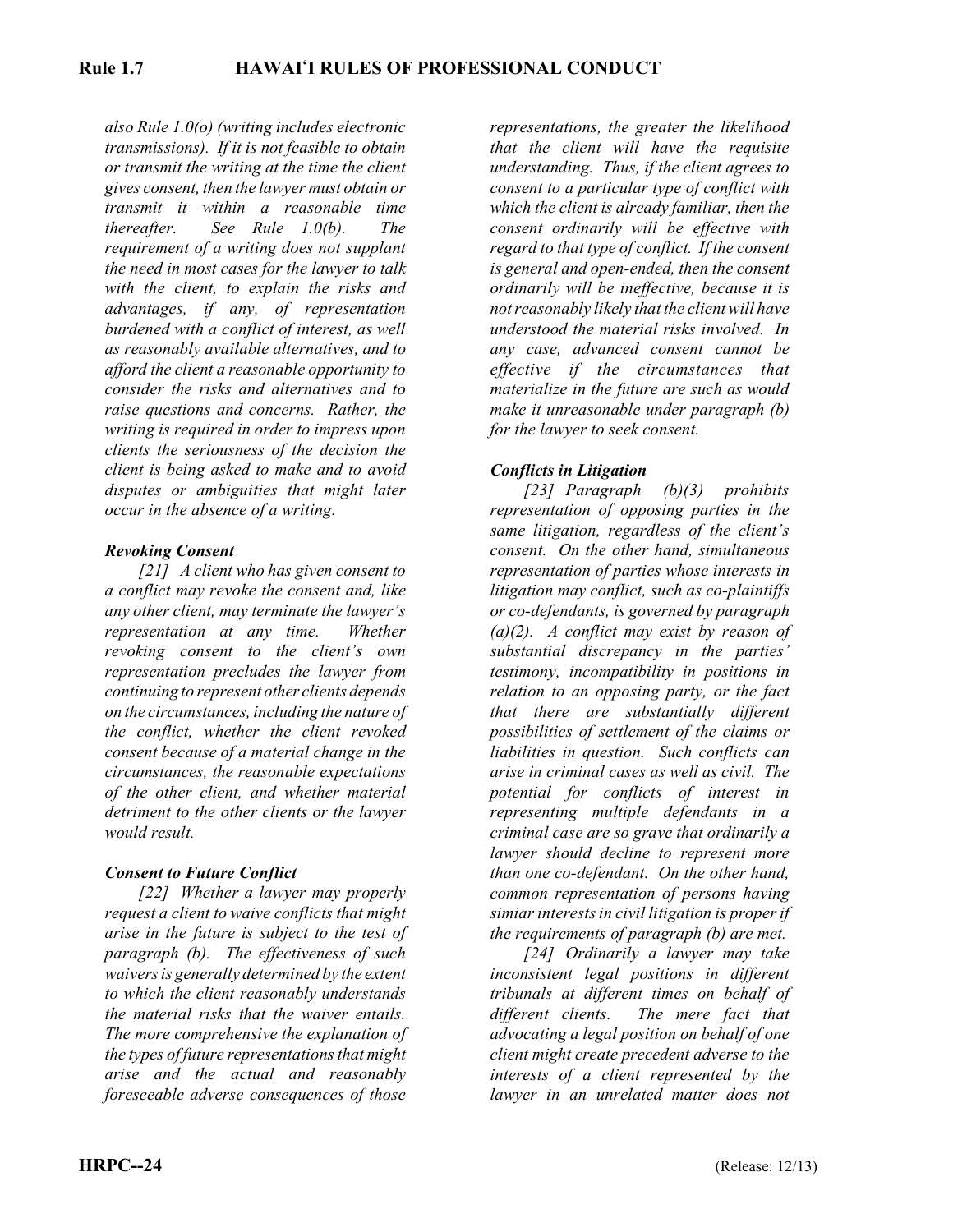*create a conflict of interest. A conflict of interest exists, however, if there is a significant risk that a lawyer's action on behalf of one client will materially limit the lawyer's effectiveness in representing another client in a different case, for example, when a decision favoring one client will create a precedent likely to seriously weaken the position taken on behalf of the other client. Factors relevant in determining whether the clients need to be advised of the risk include: where the cases are pending, whether the issue is substantive or procedural, the temporal relationship between the matters, the significance of the issue to the immediate and long-term interests of the clients involved and the clients' reasonable expectations in retaining the lawyer. If there is significant risk of material limitation, then absent consent by the affected clients after consultation, the lawyer must refuse one of the representations or withdraw from one or both matters.*

*[25] When a lawyer represents or seeks to represent a class of plaintiffs or defendants in a class-action lawsuit, unnamed members of the class are ordinarily not considered to be clients of the lawyer for purposes of applying paragraph (1) of this Rule. Thus, the lawyer does not typically need to get the consent of such a person before representing a client suing the person in an unrelated matter. Similarly, a lawyer seeking to represent an opponent in a class action does not typically need the consent of an unnamed member of the class whom the lawyer represents in an unrelated matter.*

#### *Nonlitigation Conflicts*

*[26] Conflicts of interest under paragraphs (a)(1) and (a)(2) arise in contexts other than litigation. For a discussion of directly adverse conflicts in transactional matters, see Comment [7]. Relevant factors in determining whether there is significant potential for material limitation include the duration and intimacy of the lawyer's relationship with the client or*

*clients involved, the functions being performed by the lawyer, the likelihood that disagreements will arise, and the likely prejudice to the client from the conflict. The question is often one of proximity and degree. See Comment [8].*

*[27] For example, conflict questions may arise in estate planning and estate administration. A lawyer may be called upon to prepare wills for several family members, such as husband and wife, and, depending upon the circumstances, a conflict of interest may be present. In order to comply with conflict of interest Rules, the lawyer should make clear the lawyer's relationship to the parties involved.*

*[28] A lawyer may not represent multiple parties to a negotiation whose interests are fundamentally antagonistic to each other, but common representation is permissible where the clients are generally aligned in interest. In an effective multiple representation, the lawyer seeks to resolve potentially adverse interests by developing the parties' mutual interests, in order to avoid obligating the clients to obtain separate representation and incurring the resulting additional costs.*

#### *Special Considerations in Common Representation*

*[29] In considering whether to represent multiple clients in the same matter, a lawyer should be mindful that if the common representation fails because the potentially adverse interests cannot be reconciled, the result can be additional cost, embarrassment, and recrimination. Ordinarily, the lawyer will be forced to withdraw from representing all of the clients if the common representation fails. In some situations, the risk of failure is so great that multiple representation is plainly impossible. For example, a lawyer cannot undertake common representation of clients where contentious litigation or negotiations between them are imminent or contemplated. Moreover, because the lawyer is required to be impartial between commonly represented*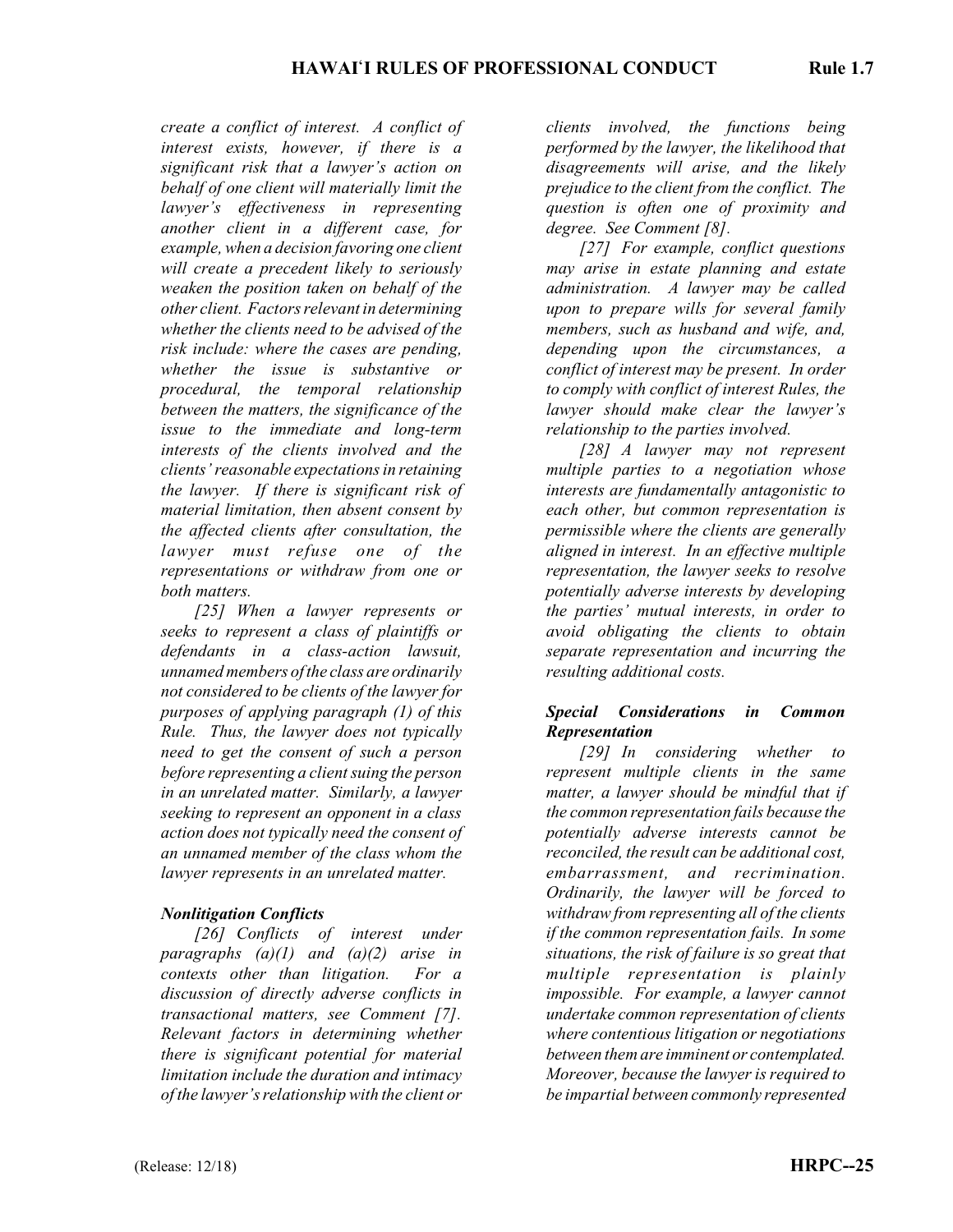*clients, representation of multiple clients is improper when it is unlikely that impartiality can be maintained. Generally, if the relationship between the parties has already assumed antagonism, the possibility that the clients' interests can be adequately served by common representation is not very good. Other relevant factors are whether the lawyer subsequently will represent both parties on a continuing basis and whether the situation involves creating or terminating a relationship between the parties.*

*[30] A particularly important factor in determining the appropriateness of common representation is the effect of such representation on client-lawyer confidentiality and the client-lawyer privilege. The prevailing Rule is that, between commonly represented clients, the privilege of client-lawyer confidentiality does not attach. Hence, it must be assumed that if litigation does arise between the clients, the privilege will not protect any previous communications with the lawyer. Clients should be so advised before being asked to consent to common representation.*

*[31] As to the duty of confidentiality, continued common representation will almost certainly be inadequate if one client asks the lawyer not to disclose to the other client information relevant to the common representation. This is so because the lawyer has an equal duty of loyalty to each client, and each client has the right to be informed of anything bearing on the representation that might affect that client's interests and the right to expect that the lawyer will use that information to that client's benefit. See Rule 1.4 of these Rules. The lawyer should, at the outset of the common representation and as part of the process of obtaining each client's valid consent after consultation, advise each client that information will be shared and that the lawyer will have to withdraw if one client decides that some matter material to the representation should be kept from the other. In limited circumstances, it may be*

*appropriate for the lawyer to proceed with the representation when the clients have agreed, after being properly informed, that the lawyer will keep certain information confidential. For example, the lawyer may reasonably conclude that the failure to disclose one client's trade secrets to another client will not adversely affect representation involving a joint venture between the clients and agree to keep that information confidential with the valid consent, after consultation, of both clients.*

*[32] When seeking to establish or adjust a relationship between the clients, the lawyer should make clear that the lawyer's role is not that of partisanship normally expected in other circumstances and, thus, that the clients may be required to assume greater responsibility for decisions than when each client is separately represented. Any limitations on the scope of the representation made necessary as a result of the common representation should be fully explained to the clients at the outset of the representation. See Rule 1.2(c) of these Rules.*

*[33] Subject to the above limitations, each client in the common representation has the right to loyal and diligent representation and the protection of Rule 1.9 concerning the obligations to a former client. The client also has the right to discharge the lawyer as stated in Rule 1.16 of these Rules.*

#### *Organizational Clients*

*[34] A lawyer who represents a corporation or other organization does not, by virtue of that representation, necessarily represent any constituent or affiliated organization, such as a parent or a subsidiary. See Rule 1.13(a) of these Rules. Thus, the lawyer for an organization is not barred from accepting representation adverse to an affiliate in an unrelated matter, unless the circumstances are such that the affiliate should also be considered a client of the lawyer, there is an understanding between the lawyer and the*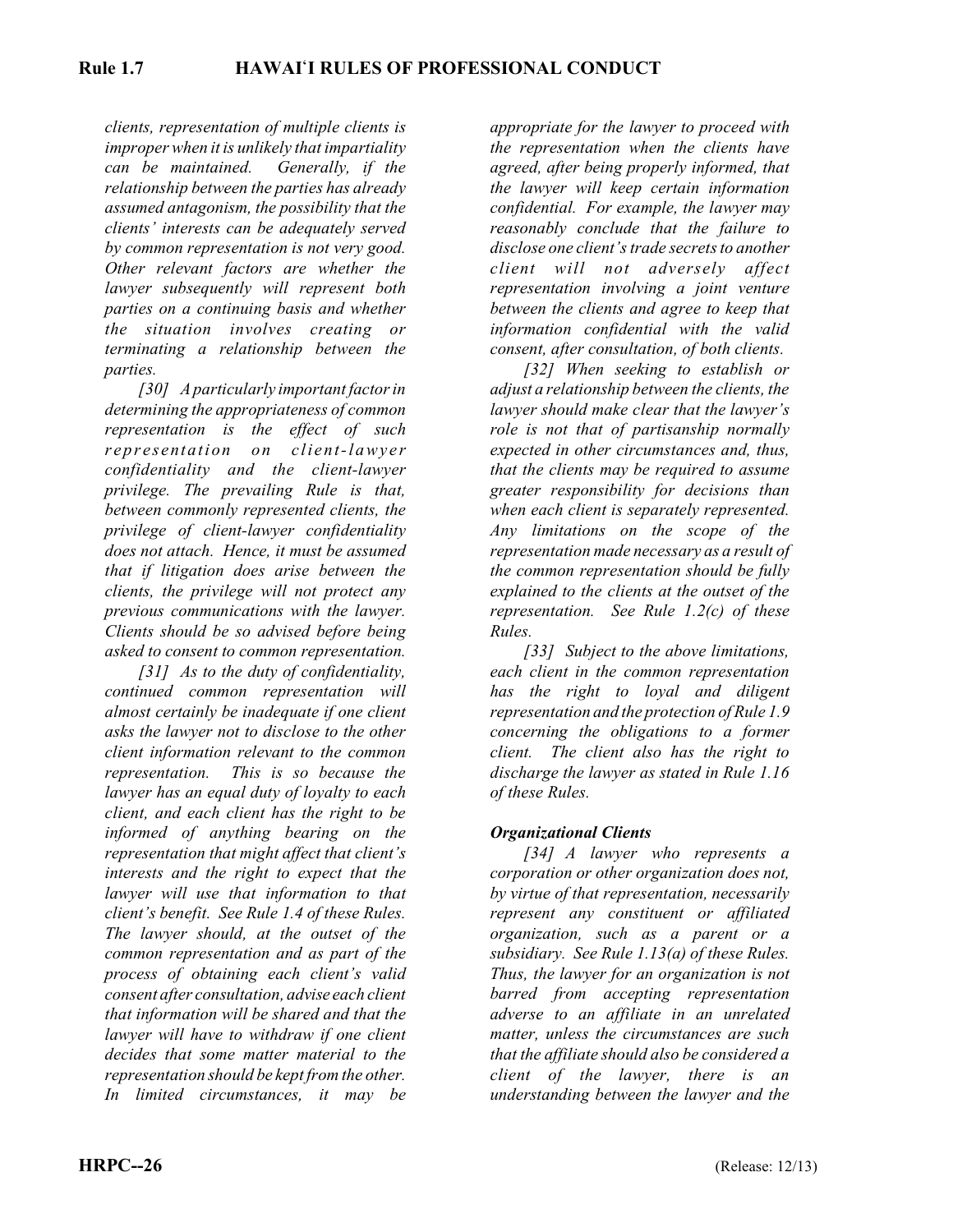<span id="page-34-0"></span>*organizational client that the lawyer will avoid representation adverse to the client's affiliates, or the lawyer's obligations to either the organizational client or the new client are likely to limit materially the lawyer's representation of the other client.*

*[35] A lawyer for a corporation or other organization who is also a member of its board of directors should determine whether the responsibilities of the two roles may conflict. The lawyer may be called upon to advise the corporation in matters involving actions of the directors. Consideration should be given to the frequency with which such situations may arise, the potential intensity of the conflict, the effect of the lawyer's resignation from the board, and the possibility of the corporation's obtaining legal advice from another lawyer in such situations. If there is material risk that the dual role will compromise the lawyer's independence of professional judgment, the lawyer should not serve as a director or should cease to act as the corporation's lawyer when conflicts of interest arise. The lawyer should advise the other members of the board that in some circumstances matters discussed at board meetings while the lawyer is present in the capacity of director might not be protected by the client-lawyer privilege and that conflict of interest considerations might require the lawyer's recusal as a director or might require the lawyer and the lawyer's firm to decline representation of the corporation in a matter.*

#### Rule 1.8. CONFLICT OF INTEREST: **PROHIBITED TRANSACTIONS.**

**(a)** A lawyer shall not enter into a business transaction with a client or knowingly acquire an ownership, possessory, security or other pecuniary interest adverse to a client unless:

(1) the transaction and terms on which the lawyer acquires the interest are fair and reasonable to the client and are fully disclosed and transmitted in writing in a manner which can be reasonably understood by the client;

(2) the client is advised in writing of the desirability of seeking and is given a reasonable opportunity to seek the advice of independent legal counsel in the transaction; and

(3) the client consents in writing to the essential terms of the transaction and the lawyer's role in the transaction, including whether the lawyer is representing the client in the transaction.

**(b)** A lawyer shall not use information relating to representation of a client to the disadvantage of the client unless the client consents after consultation, except as permitted or required by these Rules.

**(c)** A lawyer shall not solicit any substantial gift from a client, including a testamentary gift, or prepare on behalf of a client an instrument giving the lawyer or a person related to the lawyer any substantial gift unless the lawyer or other recipient of the gift is related to the client. For purposes of this paragraph, related persons include a spouse, child, grandchild, parent, grandparent, or other relative or individual with whom the lawyer or the client maintains a close, familial relationship.

**(d)** Prior to the conclusion of representation of a client, a lawyer shall not make or negotiate an agreement giving the lawyer literary or media rights to a portrayal or account based in substantial part on information relating to the representation.

**(e)** A lawyer shall not provide financial assistance to a client in connection with pending or contemplated litigation, except that:

(1) a lawyer may advance court costs and expenses of litigation, the repayment of which may be contingent on the outcome of the matter; and

(2) a lawyer representing an indigent client may pay court costs and expenses of litigation on behalf of the client.

**(f)** A lawyer shall not accept compensation for representing a client from one other than the client unless:

(1) the client consents after consultation;

(2) there is no interference with the lawyer's independence of professional judgment or with the client-lawyer relationship; and

(3) information relating to representation of a client is protected as required by Rule 1.6.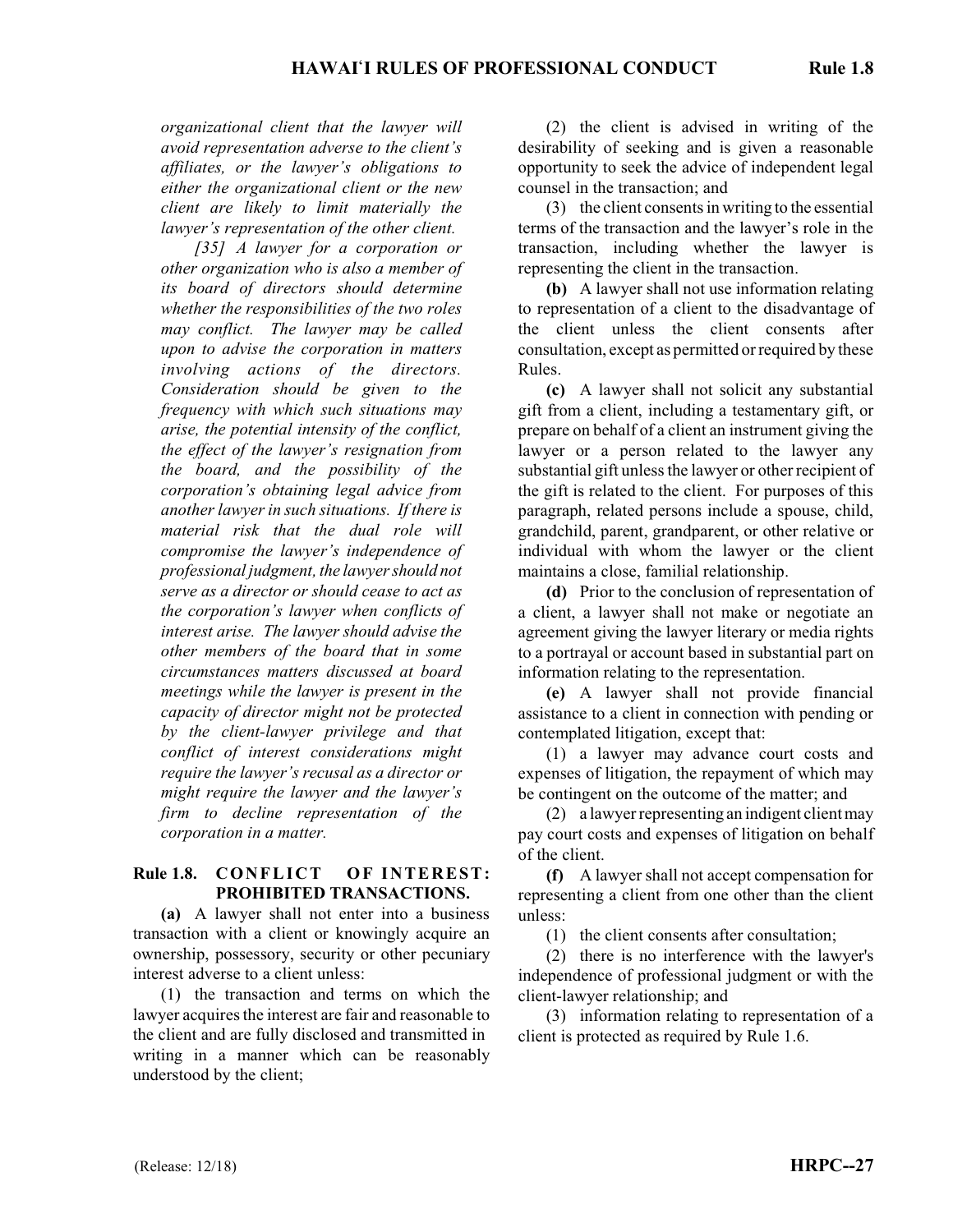**(g)** A lawyer who represents two or more clients shall not participate in making an aggregate settlement of the claims of or against the clients, or in a criminal case an aggregated agreement as to guilty or nolo contendere pleas, unless each client consents in a writing signed by the client after consultation. The lawyer's disclosure shall include the existence and nature of all the claims or pleas involved and of the participation of each person in the settlement.

**(h)** A lawyer shall not:

(1) make an agreement prospectively limiting the lawyer's liability to a client for malpractice; or

(2) settle a claim or potential claim for such liability with an unrepresented client or former client unless that person is advised in writing of the desirability of seeking and is given a reasonable opportunity to seek the advice of independent legal counsel in connection therewith.

**(i)** A lawyer shall not acquire a proprietary interest in the cause of action or subject matter of litigation the lawyer is conducting for a client, except that the lawyer may:

(1) acquire a lien authorized by law to secure the lawyer's fee or expenses; and

(2) contract with a client for a reasonable contingent fee in a civil case.

**(j)** A lawyer shall not have sexual relations with a client unless a consensual sexual relationship existed between them when the client-lawyer relationship commenced.

**(k)** A lawyer related to another lawyer as parent, child, sibling, domestic partner or spouse shall not represent a client in a representation directly adverse to a person who the lawyer knows is represented by the other lawyer except upon consent by the client after consultation regarding the relationship.

**(l)** While lawyers are associated in a firm, a prohibition in the foregoing paragraphs (a) through (i) that applies to any one of them shall apply to all of them.

#### *COMMENTS:*

#### *Business Transactions Between Client and Lawyer*

*[1] A lawyer's legal skill and training, together with the relationship of trust and confidence between the lawyer and client, create the possibility of overreaching*

*when the lawyer participates in a business, property, or financial transaction with a client, for example a loan or sales transaction or a lawyer investment on behalf of a client. The requirements of paragraph (a) must be met even when the transaction is not closely related to the subject matter of the representation, as when a lawyer drafting a will for a client learns that the client needs money for unrelated expenses and offers to make a loan to the client. It also applies to lawyers purchasing property from estates they represent. It does not apply to ordinary fee arrangements between client and lawyer, which are governed by Rule 1.5, although its requirements must be met when the lawyer accepts an interest in the client's business or other nonmonetary property as payment of all or part of a fee. In addition, the Rule does not apply to standard commercial transactions between the lawyer and the client for products or services that the client generally markets to others, for example, banking or brokerage services, medical services, products manufactured or distributed by the client, and utility services. In such transactions, the lawyer has no advantage in dealing with the client, and the restrictions in paragraph (a) are unnecessary and impracticable.*

*[2] Paragraph (a)(1) requires that the transaction itself be fair to the client and that its essential terms be communicated to the client, in writing, in a manner that can be reasonably understood. Paragraph (a)(2) requires that the client also be advised, in writing, of the desirability of seeking the advice of independent legal counsel. It also requires that the client be given a reasonable opportunity to obtain such advice. Paragraph (a)(3) requires that the lawyer obtain the client's valid consent following consultation, in a writing signed by the client, both to the essential terms of the transaction and to the lawyer's role. When necessary, the lawyer should discuss both the material risks of the proposed transaction, including any risk presented by the lawyer's involvement, and the existence*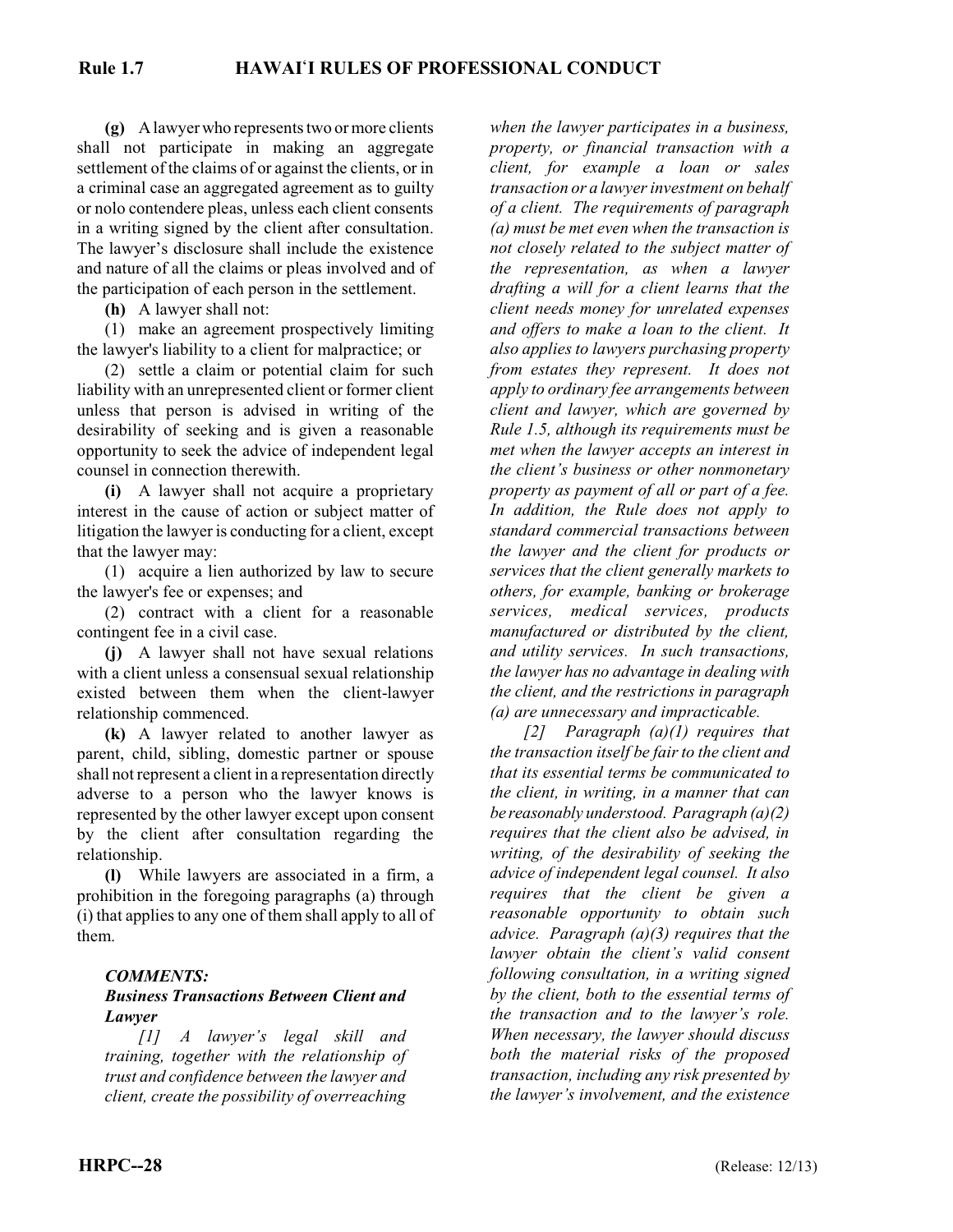*of reasonably available alternatives, and should explain why the advice of independent legal counsel is desirable. See Rule 1.0(c) of these Rules (definition of consultation).*

*[3] The risk to a client is greatest when the client expects the lawyer to represent the client in the transaction itself or when the lawyer's financial interests otherwise pose a significant risk that the lawyer's representation of the client will be materially limited by the lawyer's financial interest in the transaction. Here the lawyer's role requires that the lawyer must comply not only with the requirements of paragraph (a), but also with the requirements of Rule 1.7. Under that Rule, the lawyer must disclose the risks associated with the lawyer's dual role as both legal adviser and participant in the transaction, such as the risk that the lawyer will structure the transaction or give legal advice in a way that favors the lawyer's interests at the expense of the client. Moreover, the lawyer must obtain the client's valid consent after consultation. In some cases, the lawyer's interest may be such that Rule 1.7 will preclude the lawyer from seeking the client's consent to the transaction.*

*[4] If the client is independently represented in the transaction, paragraph (a)(2) of this Rule is inapplicable, and the paragraph (a)(1) requirement for full disclosure is satisfied either by a written disclosure by the lawyer involved in the transaction or by the client's independent counsel. The fact that the client was independently represented in the transaction is relevant in determining whether the agreement was fair and reasonable to the client as paragraph (a)(1) further requires.*

*[5] Use of information relating to the representation to the disadvantage of the client violates the lawyer's duty of loyalty. Paragraph (b) applies when the information is used to benefit either the lawyer or a third person, such as another client or business associate of the lawyer. For example, if a lawyer learns that a client intends to*

*purchase and develop several parcels of land, the lawyer may not use that information to purchase one of the parcels in competition with the client or to recommend that another client make such a purchase. The Rule does not prohibit uses that do not disadvantage the client. For example, the lawyer who learns a government agency's interpretation of trade legislation during the representation of one client may properly use that information to benefit other clients. Paragraph (b) prohibits disadvantageous use of client information unless the client gives valid consent after consultation, except as permitted or required by these Rules. See Rules 1.2(d), 1.6, 1.9(c), 3.3, 4.1(b), 8.1, and 8.3.*

# *Gifts to Lawyers*

*[6] A lawyer may accept a gift from a client, if the transaction meets general standards of fairness. For example, a simple gift such as a present given at a holiday or as a token of appreciation is permitted. If a client offers the lawyer a more substantial gift, paragraph (c) does not prohibit the lawyer from accepting it, although such a gift may be voidable by the client under the doctrine of undue influence, which treats client gifts as presumptively fraudulent. In any event, due to concerns about overreaching and imposition on clients, a lawyer may not suggest that a substantial gift be made to the lawyer or for the lawyer's benefit, except where the lawyer is related to the client as set forth in paragraph (c).*

*[7] If effectuation of a substantial gift requires preparing a legal instrument such as a will or conveyance the client should have the detached advice that another lawyer can provide. The sole exception to this Rule is where the client is a relative of the donee.*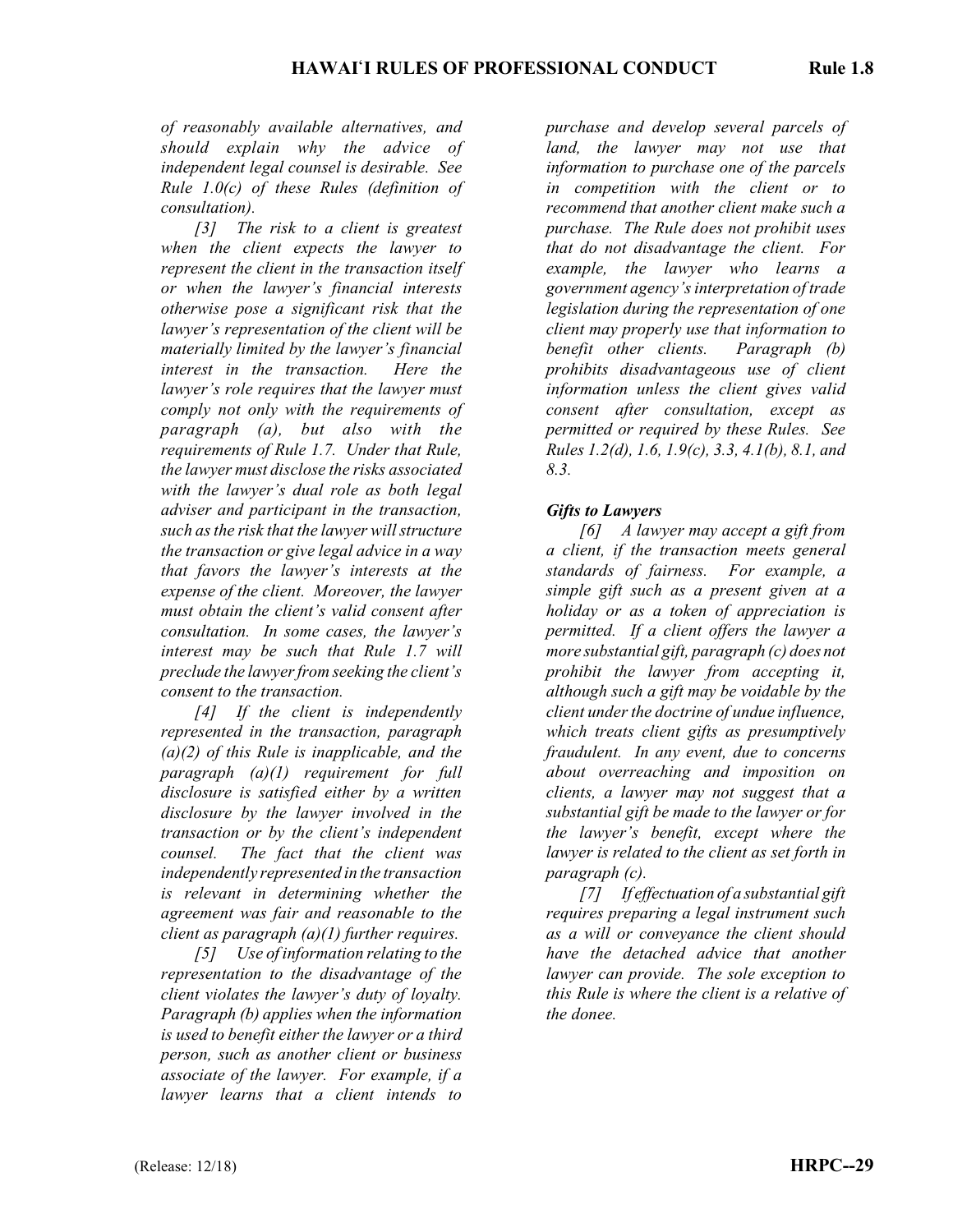*[8] This Rule does not prohibit a lawyer from seeking to have the lawyer or a partner or associate of the lawyer named as executor of the client's estate or to another potentially lucrative fiduciary position. Nevertheless, such appointments will be subject to the general conflict of interest provision in Rule 1.7 of these Rules when there is a significant risk that the lawyer's interest in obtaining the appointment will materially limit the lawyer's independent professional judgment in advising the client concerning the choice of an executor or other fiduciary. In obtaining the client's valid consent to the conflict, after consultation, the lawyer should advise the client concerning the nature and extent of the lawyer's financial interest in the appointment, as well as the availability of alternative candidates for the position. See Rule 3 of the Rules of the Supreme Court of the State of Hawai#i, governing an attorney's fiduciary duties to the client.*

# *Literary Rights*

*[9] An agreement by which a lawyer acquires literary or media rights concerning the conduct of the representation creates a conflict of interest between the interests of the client and the personal interests of the lawyer. Measures suitable in the representation of the client may detract from the publication value of an account of the representation. Paragraph (d) does not prohibit a lawyer representing a client in a transaction concerning literary property from agreeing that the lawyer's fee shall consist of a share in ownership in the property, if the arrangement conforms to Rule 1.5 of these Rules and paragraphs (a) and (i) of this Rule.*

## *Financial Assistance*

*[10] Lawyers may not subsidize lawsuits or administrative proceedings brought on behalf of their clients, including making or guaranteeing loans to their clients for living expenses, because to do so would encourage clients to pursue lawsuits that*

*might not otherwise be brought and because such assistance gives lawyers too great a financial stake in the litigation. These dangers do not warrant a prohibition on a lawyer lending a client court costs and litigation expenses, including the expenses of medical examination and the costs of obtaining and presenting evidence, because these advances are virtually indistinguishable from contingent fees and help ensure access to the courts. Similarly, an exception allowing lawyers representing indigent clients to pay court costs and litigation expenses regardless of whether these funds will be repaid is warranted.*

# *Person Paying for a Lawyer's Services*

*[11] Lawyers are frequently asked to represent a client under circumstances in which a third person will compensate the lawyer, in whole or in part. The third person might be a relative or friend, an indemnitor (such as a liability insurance company), or a co-client (such as a corporation sued along with one or more of its employees). Because third-party payers frequently have interests that differ from those of the client, including interests in minimizing the amount spent on the representation and in learning how the representation is progressing, lawyers are prohibited from accepting or continuing such representations unless the lawyer determines that there will be no interference with the lawyer's independent professional judgment and there is consent after consultation from the client. See also Rule 5.4(c) of these Rules (prohibiting interference with a lawyer's professional judgment by one who recommends, employs, or pays the lawyer to render legal services for another).*

*[12] Sometimes it will be sufficient for the lawyer to obtain the client's valid consent after consultation regarding the fact of the payment and the identity of the thirdparty payer. If, however, the fee arrangement creates a conflict of interest for the lawyer, then the lawyer must comply*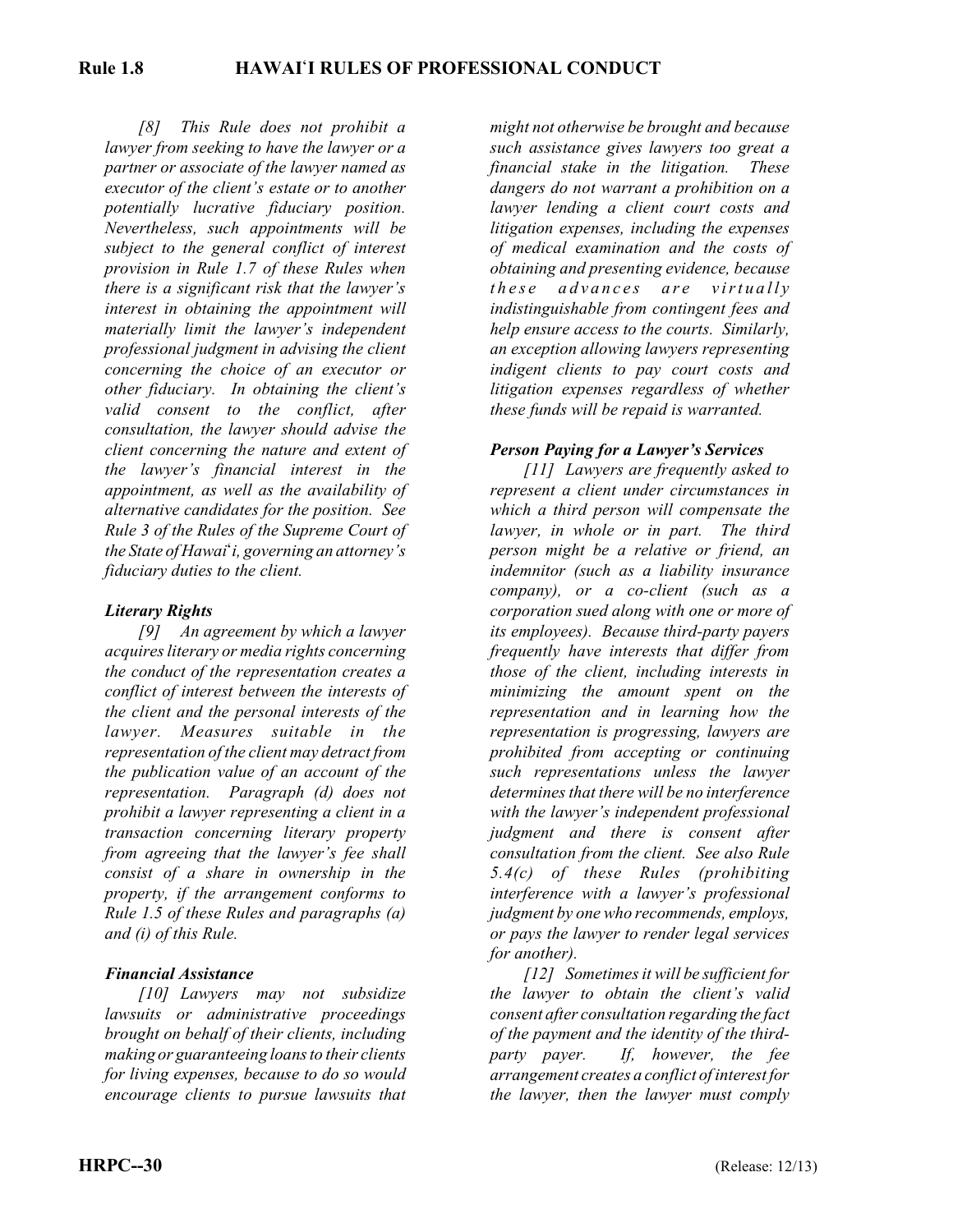*with Rule 1.7 of these Rules. The lawyer must also conform to the requirements of Rule 1.6 concerning confidentiality. Under Rule 1.7(a), a conflict of interest exists if there is significant risk that the lawyer's representation of the client will be materially limited by the lawyer's own interest in the fee arrangement or by the lawyer's responsibilities to the third-party payer (for example, when the third-party payer is a coclient). Under Rule 1.7(b), the lawyer may accept or continue the representation with the consent after consultation of each affected client, unless the conflict cannot reasonably be consented to under that paragraph. Under Rule 1.7(b), the consent must be confirmed in writing. Where the client is a class, consent may be obtained on behalf of the class by court-supervised procedure.*

#### *Aggregate Settlements*

*[13] Differences in willingness to make or accept an offer of settlement are among the risks of common representation of multiple clients by a single lawyer. Under Rule 1.7 of these Rules, this is one of the risks that should be discussed before undertaking the representation, as part of the process of obtaining the clients' consent after consultation. In addition, Rule 1.2(a) protects each client's right to have the final say in deciding whether to accept or reject an offer of settlement and in deciding whether to enter a guilty or nolo contendere plea in a criminal case. The Rule stated in this paragraph is a corollary of Rules 1.2(a) and 1.7 and provides that, before any settlement offer or plea bargain is made or accepted on behalf of multiple clients, the lawyer must inform each of them about all the material terms of the settlement, including what the other clients will receive or pay if the settlement or plea offer is accepted. See also Rule 1.0(c) of these Rules (definition of consultation). Lawyers representing a class of plaintiffs or defendants, or those proceeding derivatively, may not have a full client-lawyer*

*relationship with each member of the class; nevertheless, such lawyers must comply with applicable rules regulating notification of class members and other procedural requirements designed to ensure adequate protection of the entire class.*

## *Limiting Liability and Settling Malpractic e Claims*

*[14] Agreements prospectively limitin g a lawyer's liability for malpractice ar e prohibited because they are likely t o undermine competent and diligen t representation. Also, many clients ar e unable to evaluate the desirability of makin g such an agreement before a dispute ha s arisen, particularly if they are the n represented by the lawyer seeking th e agreement. This paragraph does not , however, prohibit a lawyer from enterin g into an agreement with the client to arbitrat e legal malpractice claims, provided suc h agreements are enforceable and the client i s fully informed of the scope and effect of th e agreement. Nor does this paragraph limi t the ability of lawyers to practice in the for m of a limited-liability entity, where permitte d by law, provided that each lawyer remain s personally liable to the client for his or he r own conduct and the firm complies with an y condition required by law, such a s provisions requiring client notification o r maintenance of adequate liability insurance . Nor does it prohibit an agreement i n accordance with Rule 1.2 of these Rules tha t defines the scope of the representatio n, although a definition of scope that makes th e obligations of representation illusory wil l amount to an attempt to limit liability.*

*[15] Agreements settling a claim or a potential claim for malpractice are not prohibited by this Rule. Nevertheless, in view of the danger that a lawyer will take unfair advantage of an unrepresented client or former client, the lawyer must first advise such a person in writing of the appropriateness of independent representation in connection with such a settlement. In addition, the lawyer must give*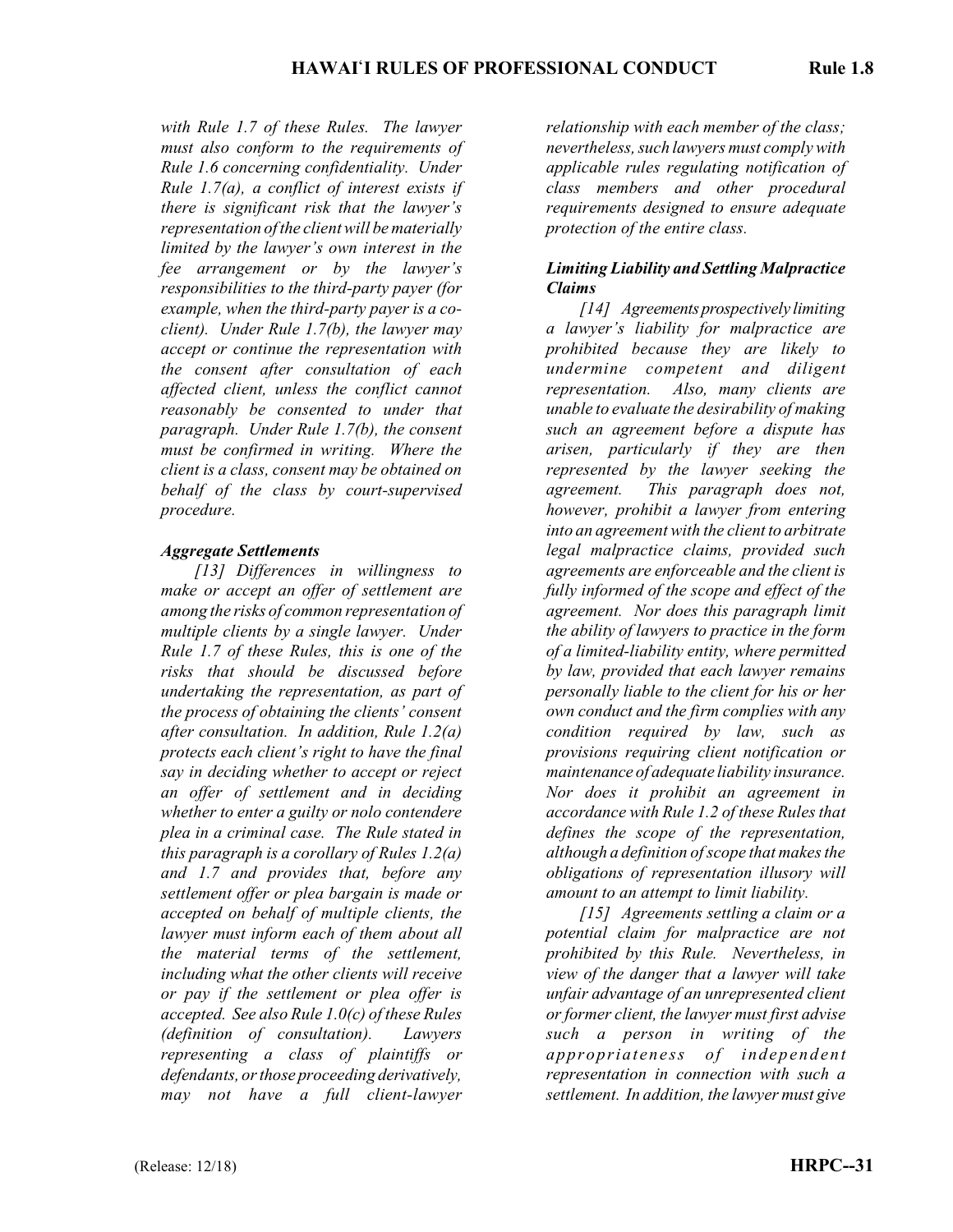*the client or former client a reasonable opportunity to find and consult independent counsel.*

## *Acquiring Proprietary Interest in Litigation*

*[16] Paragraph (i) states the traditional general rule that lawyers are prohibited from acquiring a proprietary interest in litigation. Like paragraph (e), the general rule has its basis in common law champerty and maintenance and is designed to avoid giving the lawyer too great an interest in the representation. In addition, when the lawyer acquires an ownership interest in the subject of the representation, it will be more difficult for a client to discharge the lawyer if the client so desires. The rule is subject to specific exceptions developed in decisional law and continued in these Rules. The exception for certain advances of the costs of litigation is set forth in paragraph (e). In addition, paragraph (i) sets forth exceptions for liens authorized by law to secure the lawyer's fees or expenses and contracts for reasonable contingent fees. The law of each jurisdiction determines which liens are authorized by law. These may include liens granted by statute, liens originating in common law, and liens acquired by contract with the client. A lawyer may not retain possession of client files and records in order to secure payment. When a lawyer acquires by contract a security interest in property other than that recovered through the lawyer's efforts in the litigation, such an acquisition is a business or financial transaction with a client and is governed by the requirements of paragraph (a). Contracts for contingent fees in civil cases are governed by Rule 1.5 of these Rules.*

## *Client-lawyer Sexual Relationships*

*[17] The relationship between lawyer and client is a fiduciary one in which the lawyer occupies the highest position of trust and confidence. The relationship is almost always unequal; thus, a sexual relationship between lawyer and client can involve unfair*

*exploitation of the lawyer's fiduciary role, in violation of the lawyer's basic ethical obligation not to use the trust of the client to the client's disadvantage. In addition, such a relationship presents a significant danger that, because of the lawyer's emotional involvement, the lawyer will be unable to represent the client without impairment of the exercise of independent professional judgment. Moreover, a blurred line between the professional and personal relationships may make it difficult to predict to what extent client confidences will be protected by the client-lawyer evidentiary privilege, since client confidences are protected by privilege only when they are imparted in the context of the client-lawyer relationship. Because of the significant danger of harm to client interests and because the client's own emotional involvement renders it unlikely that the client could give adequate consent, this Rule prohibits the lawyer from having sexual relations with a client regardless of whether the relationship is consensual and regardless of the absence of prejudice to the client.*

*[18] Sexual relationships that predate the client-lawyer relationship are not prohibited. Issues relating to the exploitation of the fiduciary relationship and client dependency are diminished when the sexual relationship existed prior to the commencement of the client-lawyer relationship. However, before proceeding with the representation in these circumstances, the lawyer should consider whether the lawyer's ability to represent the client will be materially limited by the relationship. See Rule 1.7(a)(2) of these Rules.*

*[19] When the client is an organization, paragraph (j) of this Rule prohibits a lawyer for the organization (whether inside counsel or outside counsel) from having a sexual relationship with a constituent of the organization who supervises, directs, or regularly consults with that lawyer concerning the organization's legal matters.*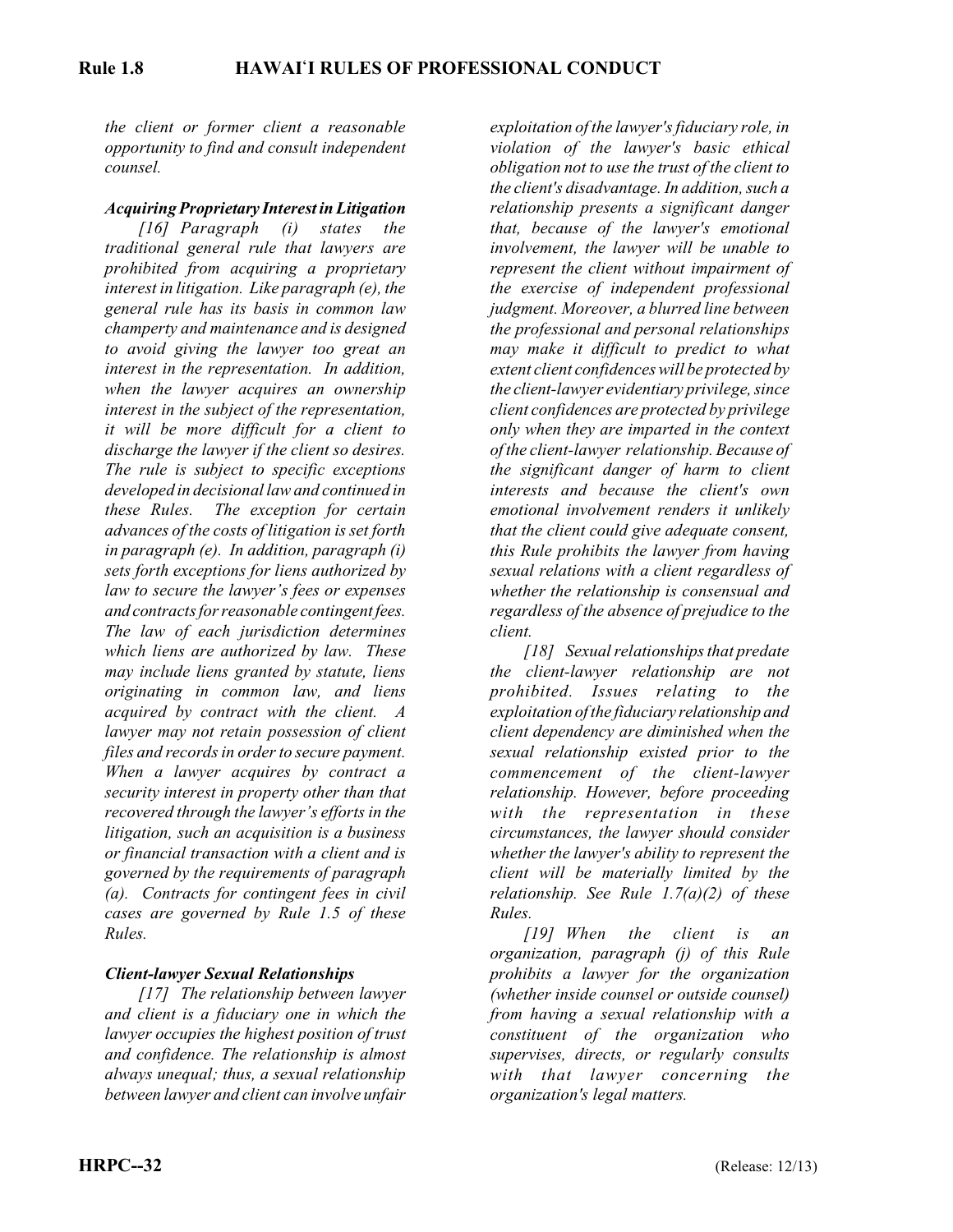#### *Familial Conflicts of Interest*

*[20] Rule 1.8(k) applies to related lawyers who are in different firms. Related lawyers in the same firm are governed by Rules 1.7, 1.9, and 1.10 of these Rules. The disqualification stated in Rule 1.8(k) is personal and is not imputed to members of firms with whom the lawyers are associated.*

#### *Imputation of Prohibitions*

*[21] Under paragraph (l), a prohibition on conduct by an individual lawyer in paragraphs (a) through (i) also applies to all lawyers associated in a firm with the personally prohibited lawyer. For example, one lawyer in a firm may not enter into a business transaction with a client of another member of the firm without complying with paragraph (a), even if the first lawyer is not personally involved in the representation of the client. The prohibition set forth in paragraph (j) is personal and is not applied to associated lawyers.*

#### **Rule 1.9. CONFLICT OF INTEREST: FORMER CLIENT.**

**(a)** A lawyer who has formerly represented a client in a matter shall not thereafter represent another person in the same or a substantially related matter in which that person's interests are materially adverse to the interests of the former client unless the former client consents after consultation, and confirms in writing.

**(b)** A lawyer shall not knowingly represent a person in the same or a substantially related matter in which a firm with which the lawyer formerly was associated had previously represented a client

(1) whose interests are materially adverse to that person; and

(2) about whom the lawyer had acquired information protected by Rules 1.6 and 1.9(c) that is material to the matter; unless the former client consents after consultation, and confirms in writing.

**(c)** A lawyer who has formerly represented a client in a matter or whose present or former firm has formerly represented a client in a matter shall not thereafter:

(1) use information relating to the representation to the disadvantage of the former client except as these Rules would permit or require with respect to a client, or when the information has become generally known; or

(2) reveal information relating to the representation except as these Rules would permit or require with respect to a client.

## *COMMENTS:*

*[1] After termination of a client-lawyer relationship, a lawyer has certain continuing duties with respect to confidentiality and conflicts of interest and thus may not represent another client except in conformity with this Rule. Under this Rule, for example, a lawyer could not properly seek on behalf of a new client to rescind a contract drafted on behalf of the former client. So also a lawyer who has prosecuted an accused person could not properly represent the accused in a subsequent civil action against the government concerning the same transaction. Nor could a lawyer who has represented multiple clients in a matter represent one of the clients against the others in the same or substantially related matters after a dispute arose among the clients in that matter, unless all affected clients give consent after consultation. See Comment [9]. Current and former government lawyers must comply with this Rule to the extent required by Rule 1.11 of these Rules.*

*[2] The scope of a "matter" for purposes of this Rule depends on the facts of a particular situation or transaction. The lawyer's involvement in a matter can also be a question of degree. When a lawyer has been directly involved in a specific transaction, subsequent representation of other clients with materially adverse interests in that transaction clearly is prohibited. On the other hand, a lawyer who recurrently handled a type of problem for a former client is not precluded from later representing another client in a factually distinct problem of that type even though the subsequent representation involves a position adverse to the prior client. Similar*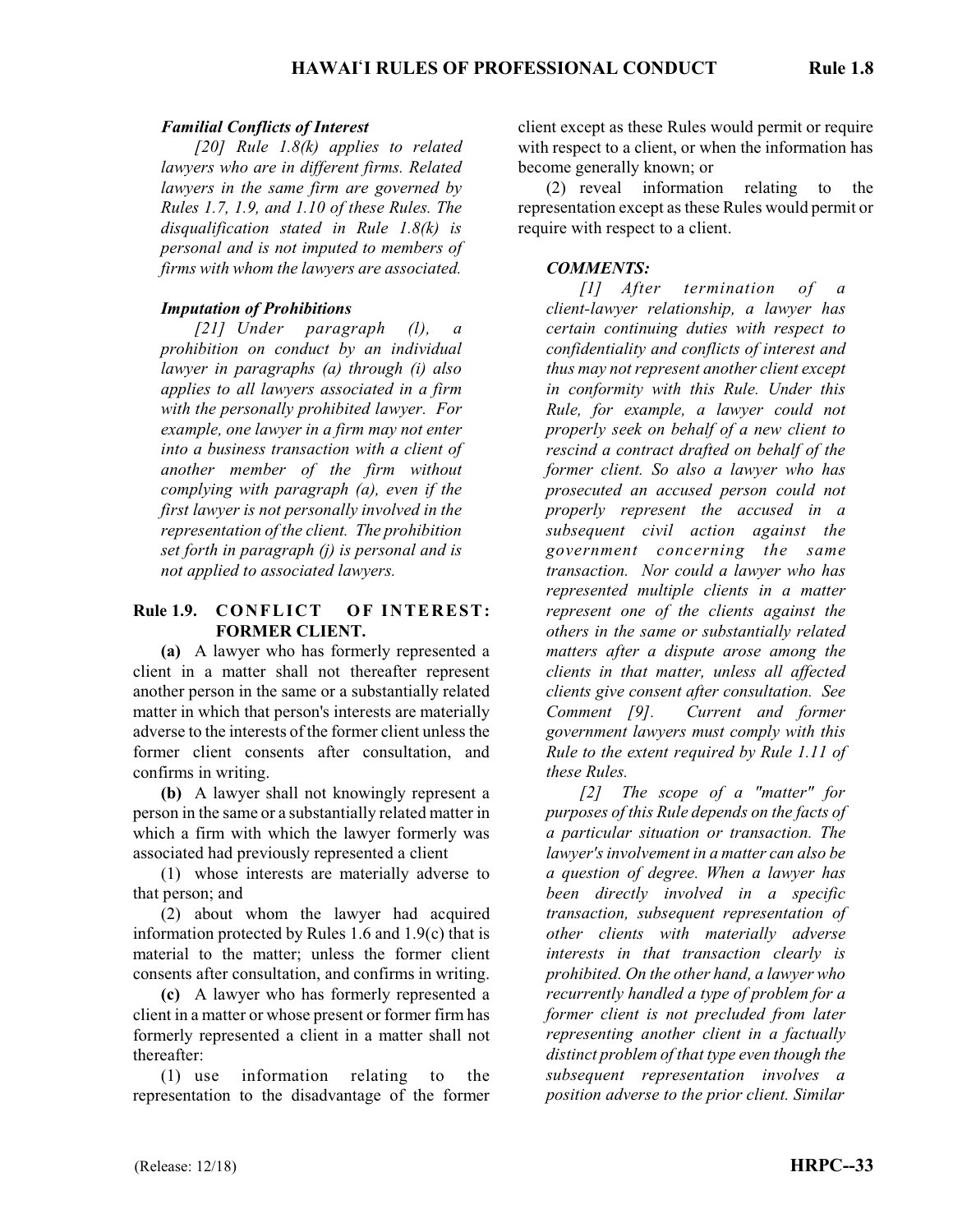*considerations can apply to the reassignment of military lawyers between defense and prosecution functions within the same military jurisdiction. The underlying question is whether the lawyer was so involved in the matter that the subsequent representation can be justly regarded as a changing of sides in the matter in question.*

*[3] Matters are "substantially related" for purposes of this Rule if they involve the same transaction or legal dispute or if there otherwise is a substantial risk that confidential factual information as would normally have been obtained in the prior representation would materially advance the client's position in the subsequent matter. For example, a lawyer who has represented a businessperson and learned extensive private financial information about that person may not then represent that person's spouse in seeking a divorce. Similarly, a lawyer who has previously represented a client in securing environmental permits to build a shopping center would be precluded from representing neighbors seeking to oppose rezoning of the property on the basis of environmental considerations; however, the lawyer would not be precluded, on the grounds of substantial relationship, from defending a tenant of the completed shopping center in resisting eviction for nonpayment of rent. Information that has been disclosed to the public or to other parties adverse to the former client ordinarily will not be disqualifying. Information acquired in a prior representation may have been rendered obsolete by the passage of time, a circumstance that may be relevant in determining whether two representations are substantially related. In the case of an organizational client, general knowledge of the client's policies and practices ordinarily will not preclude a subsequent representation; on the other hand, knowledge of specific facts gained in a prior representation that are relevant to the matter in question ordinarily will preclude such a representation. A former client is not*

*required to reveal the confidential information learned by the lawyer in order to establish a substantial risk that the lawyer has confidential information to use in the subsequent matter. A conclusion about the possession of information may be based on the nature of the services the lawyer provided the former client and information that would in ordinary practice be learned by a lawyer providing such services.*

#### *Lawyers Moving Between Firms*

*[4] When lawyers have been associated within a firm but then end their association, the question of whether a lawyer should undertake representation is more complicated. There are several competing considerations. First, the client previously represented by the former firm must be reasonably assured that the principle of loyalty to the client is not compromised. Second, the Rule should not be so broadly cast as to preclude other persons from having reasonable choice of legal counsel. Third, the Rule should not unreasonably hamper lawyers from forming new associations and taking on new clients after having left a previous association. In this connection, it should be recognized that today many lawyers practice in firms, that many lawyers to some degree limit their practice to one field or another, and that many move from one association to another several times in their careers. If the concept of imputation were applied with unqualified rigor, the result would be radical curtailment of the opportunity of lawyers to move from one practice setting to another and of the opportunity of clients to change counsel.*

*[5] Paragraph (b) operates to disqualify the lawyer only when the lawyer involved has actual knowledge of information protected by Rule 1.6 and 1.9(c) of these Rules. Thus, if a lawyer while with one firm acquired no knowledge or information relating to a particular client of the firm, and that lawyer later joined another firm, neither the lawyer individually*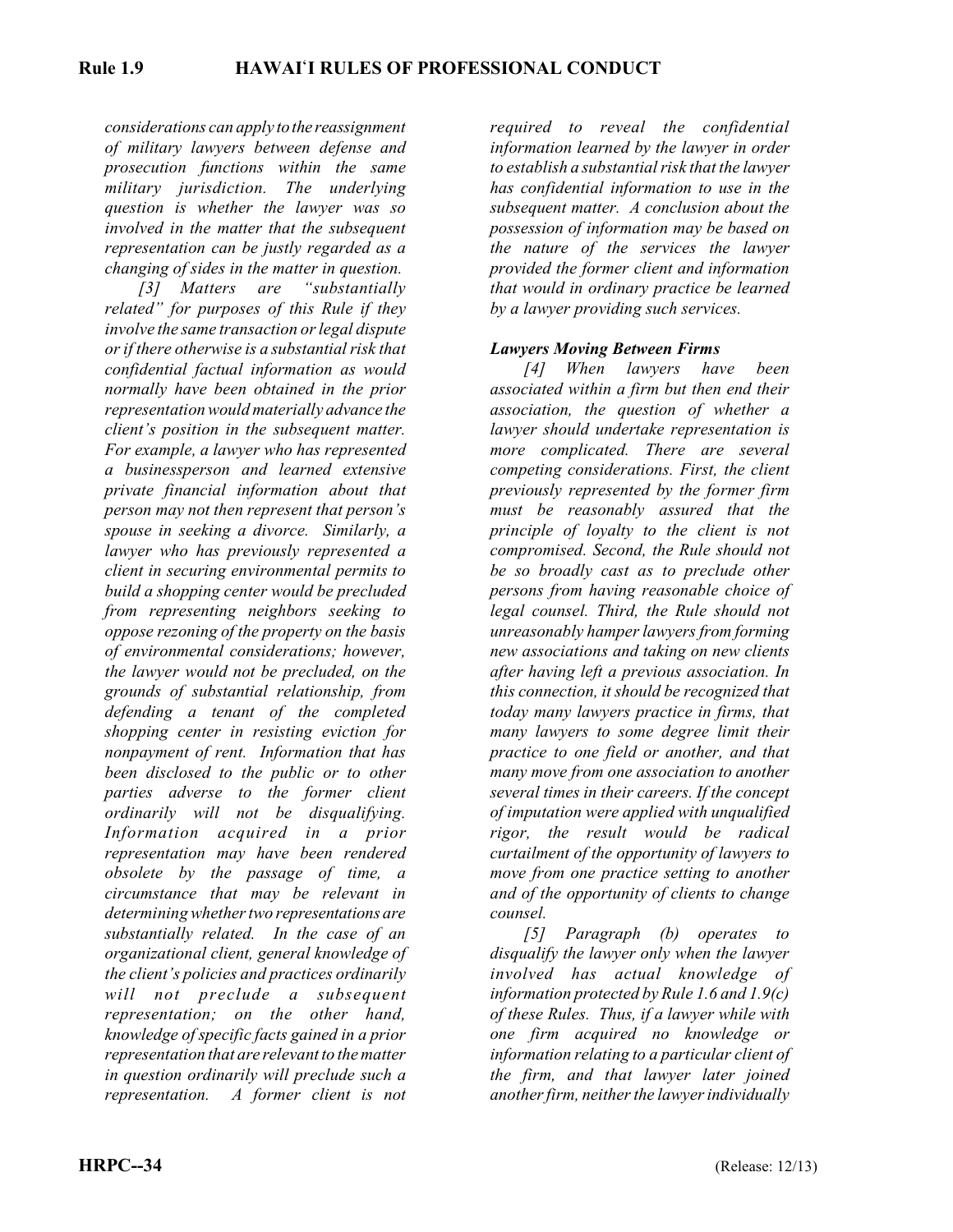*nor the second firm is disqualified from representing another client in the same or a related matter even though the interests of the two clients conflict. See Rule 1.10(b) of these Rules for the restrictions on a firm once a lawyer has terminated association with the firm.*

*[6] Application of paragraph (b) depends on a situation's particular facts, aided by inferences, deductions, or working presumptions that reasonably may be made about the way in which lawyers work together. A lawyer may have general access to files of all clients of a law firm and may regularly participate in discussions of their affairs; it should be inferred that such a lawyer in fact is privy to all information about all the firm's clients. In contrast, another lawyer may have access to the files of only a limited number of clients and participate in discussions of the affairs of no other clients; in the absence of information to the contrary, it should be inferred that such a lawyer in fact is privy to information about the clients actually served but not those of other clients. In such an inquiry, the burden of proof should rest upon the firm whose disqualification is sought.*

*[7] Independent of the question of disqualification of a firm, a lawyer changing professional association has a continuing duty to preserve confidentiality of information about a client formerly represented. See Rules 1.6 and 1.9(c) of these Rules.*

*[8] Paragraph (c) provides that information acquired by the lawyer in the course of representing a client may not subsequently be used or revealed by the lawyer to the disadvantage of the client. However, the fact that a lawyer has once served a client does not preclude the lawyer from using generally known information about that client when later representing another client.*

## *Waiver of Conflict*

*[9] The provisions of this Rule are for the protection of former clients and can be*

*waived if the former client gives consent after consultation, the consent to be confirmed in writing under paragraphs (a) and (b). See Rule 1.0(c) of these Rules (defining consultation). A waiver is effective only if there is disclosure of the circumstances, including the lawyer's intended role on behalf of the new client. With regard to the effectiveness of an advance waiver, see Comment [22] to Rule 1.7. With regard to disqualification of a firm with which a lawyer is or was formerly associated, see Rule 1.10.*

# **Rule 1.10. IMPUTATION OF CONFLICTS OF INTEREST: GENERAL RULE.**

**(a)** While lawyers are associated in a firm, none of them shall knowingly represent a client when any one of them practicing alone would be prohibited from doing so by Rules 1.7, 1.9, or 2.2 of these Rules, unless the prohibition is based on a personal interest of the prohibited lawyer and does not present a significant risk of materially limiting the representation of the client by the remaining lawyers in the firm.

**(b)** When a lawyer has terminated an association with a firm, the former firm is not prohibited from thereafter representing a new client with interests materially adverse to those of a client represented by the departed lawyer, unless:

(1) the matter is the same or substantially related to that in which the departed lawyer represented the original client; and

(2) any lawyer remaining in the firm has information protected by Rules 1.6 and 1.9(c) of these Rules that is material to the matter.

**(c)** When a lawyer becomes associated with a firm, and the lawyer is prohibited from representing a client because the lawyer's former firm has represented a person whose interests are materially adverse to that client in the same or a substantially related matter, other lawyers in the firm may not thereafter represent the client unless:

(1) the disqualified lawyer did not participate in the matter and has no confidential information regarding the matter;

(2) the disqualified lawyer is timely screened from any participation in the matter and is apportioned no part of the fee therefrom; and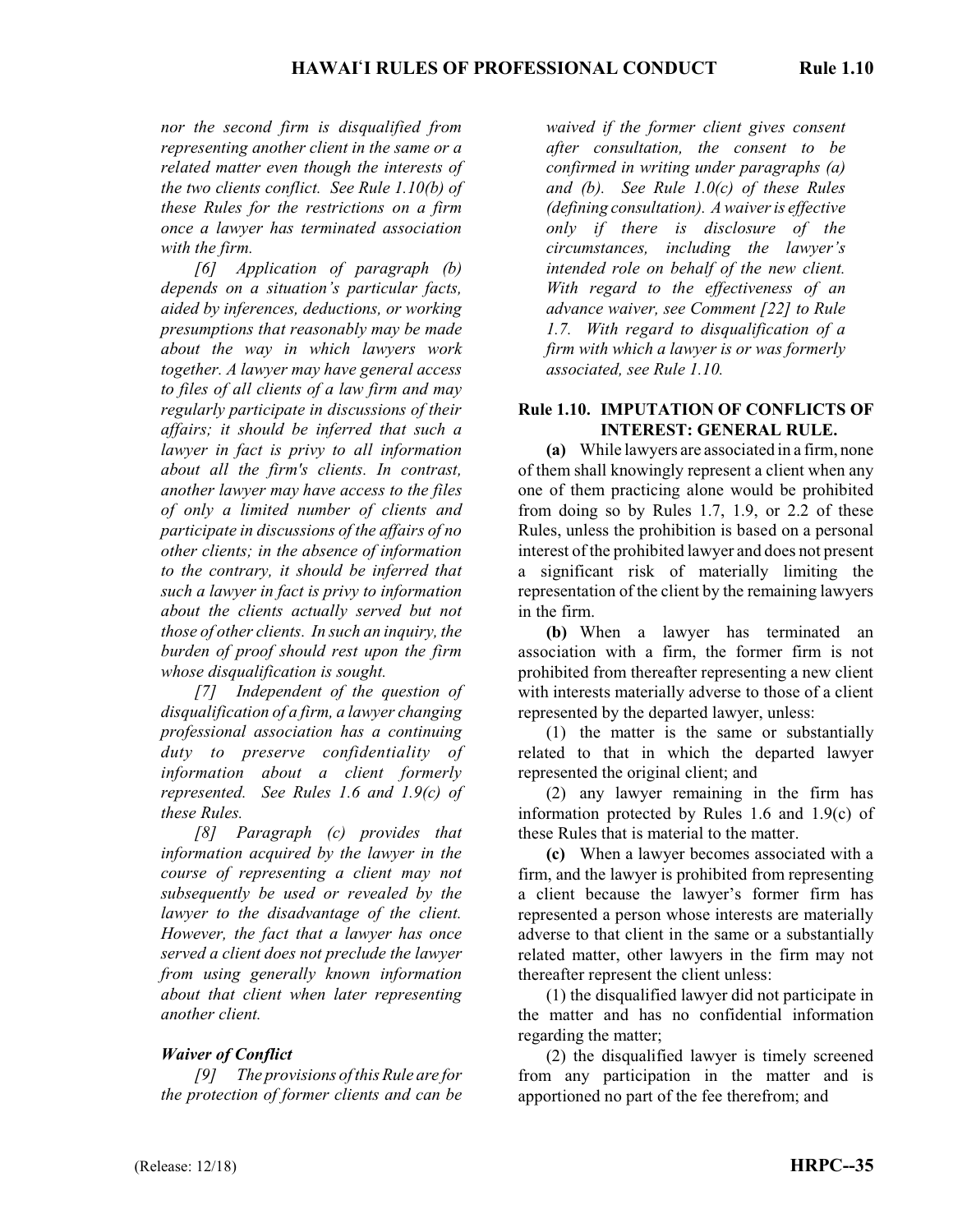(3) written notice is promptly given to any affected former client to enable it to ascertain compliance with the provisions of this Rule.

**(d)** A disqualification of an individual attorney prescribed by this Rule may be waived by the affected client under the conditions stated in Rule 1.7 of these Rules.

**(e)** The disqualifications of lawyers associated in a firm with former or current government lawyers is governed by Rule 1.11 of these Rules.

#### *COMMENTS: Definition of "Firm"*

*[1] For purposes of the Rules of Professional Conduct, the term "firm" denotes a lawyer or lawyers in a professional business organization (see Rule 6 of the Rules of the Supreme Court of the State of Hawai#i) or lawyers employed in a legal services organization or the legal department of a corporation or other organization. See Rule 1.0(d) of these Rules. Whether two or more lawyers constitute a firm within this definition can depend on the specific facts. See Comments [3] through [5] to Rule 1.0 of these Rules.*

## *Principles of Imputed Disqualification*

[2] The Rule of imputed *disqualification stated in paragraph (a) gives effect to the principle of loyalty to the client as it applies to lawyers who practice in a law firm. Such situations can be considered from the premise that a firm of lawyers is essentially one lawyer for purposes of the Rules governing loyalty to the client, or from the premise that each lawyer is vicariously bound by the obligation of loyalty owed by each lawyer with whom the lawyer is associated. Paragraph (a) operates only among the lawyers currently associated in a firm. When a lawyer moves from one firm to another, the situation is governed by Rules 1.9(b) and 1.10(b) and (c) of these Rules.*

*[3] The Rule in paragraph (a) does not prohibit representation where neither questions of client loyalty nor protection of confidential information are presented.* 

*Where one lawyer in a firm could not effectively represent a given client because of strong political beliefs, for example, but that lawyer will do no work on the case and the personal beliefs of the lawyer will not materially limit the representation by others in the firm, the firm should not be disqualified. On the other hand, if an opposing party in a case were owned by a lawyer in the law firm, and others in the firm would be materially limited in pursuing the matter because of loyalty to that lawyer, the personal disqualification of the lawyer would be imputed to all others in the firm.*

*[4] The Rule in paragraph (a) also does not necessarily prohibit representation by others in the law firm where the person prohibited from involvement in a matter is a nonlawyer, such as a paralegal or legal secretary. Nor does paragraph (a) necessarily prohibit representation if the lawyer is prohibited from acting because of the events before the person became a lawyer, for example, work that the person did while a law student. Such persons, however, may be screened where effective from any personal participation in the matter to avoid communication to others in the firm of confidential information that both the nonlawyers and the firm have a legal duty to protect. See Rules 1.0(l) and 5.3 of these Rules.*

*[5] Rule 1.10(b) operates to permit a law firm, under certain circumstances, to represent a person with interests directly adverse to those of a client represented by a lawyer who formerly was associated with the firm. The Rule applies regardless of when the formerly associated lawyer represented the client. However, the law firm may not represent a person with interests adverse to those of a present client of the firm, which would violate Rule 1.7 of these Rules. Morever, the firm may not represent the person where the matter is the same or substantially related to that in which the formerly associated lawyer represented the client and any other lawyer currently in the*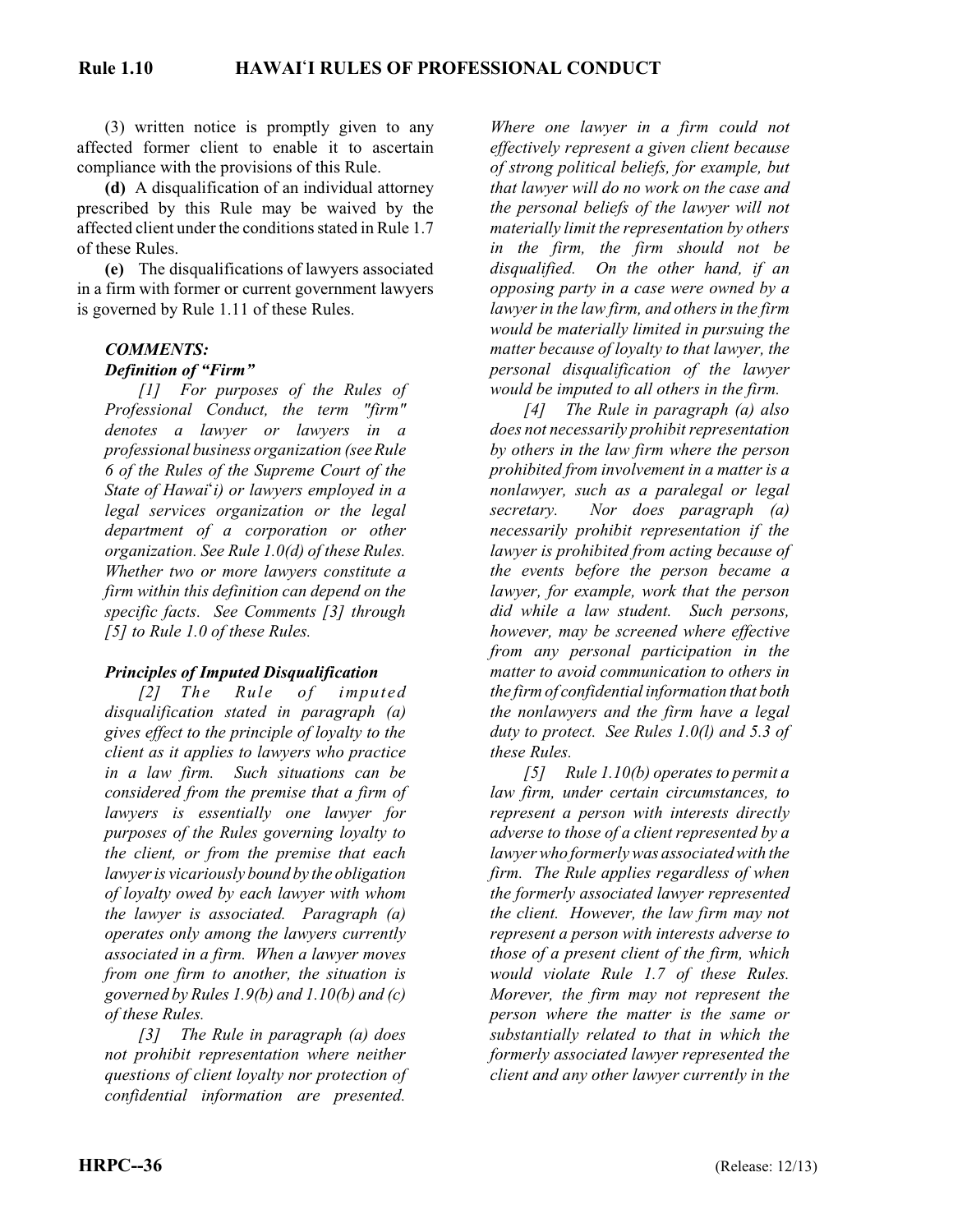*firm has material information protected by Rules 1.6 and 1.9(c).*

*[6] Where the conditions of paragraph (c) are met, imputation is removed, and consent to the new representation is not required. Lawyers should be aware, however, that courts may impose more stringent obligations in ruling upon motions to disqualify a lawyer from pending litigation. Requirements for screening procedures are stated in Rule 1.0(l) of these Rules. Paragraph (c)(2) does not prohibit the screened lawyer from receiving a salary or partnership share established by prior independent agreement, but that lawyer may not receive compensation directly related to the matter in which the lawyer is disqualified. Notice, including a description of the screened lawyer's prior representation and of the screening procedures employed, generally should be given as soon as practicable after the need for screening becomes apparent.*

*[7] Rule 1.10(d) reminds the practitioner that the disqualification of the individual attorney can be waived with the consent of the affected client or former client under conditions stated in Rule 1.7 of these Rules. The conditions stated in Rule 1.7 require the lawyer to determine that the representation is not prohibited by Rule 1.7(b) and that each affected client or former client has given consent to the representation after consultation and confirmed in writing. In some cases, the risk may be so severe that the conflict may not be cured by client consent. For a discussion of the effectiveness of client waivers of conflicts that might arise in the future, see Comment [22] to Rule 1.7 of these Rules. For a definition of consent after consultation, see Rule 1.0(c) of these Rules.*

*[8] Where a lawyer has joined a private firm after having represented the government, imputation is governed by Rule 1.11(b) and (c), not this Rule. Under Rule 1.11(d), where a lawyer represents the government after having served clients in private practice, nongovernmental*

*employment or in another governmen t agency, former-client conflicts are no t imputed to government lawyers associate d with the individually disqualified lawyer . Furthermore, separate units of a governmen t* agency, such as the office of attorney *general, may undertake concurrent representation that would otherwise offen d Rule 1.10(a), so long as no prejudice i s suffered by any of the clients.*

*[9] Paragraph (c) of Rule 1.10 is new. Like paragraph (b), it applies when a lawyer moves from a private firm to anothe r firm, and is intended to create procedure s similar in some cases to those under Rules 1.11(a) and (b) of these Rules for lawyer s moving from a government agency to a private firm.*

*[10] A transitioning lawyer very well may have no confidential information if the lawyer did no work on the matter at the former firm and the matter was not the subject of discussion with the lawyer generally, for example at firm or working group meetings. The lawyer must search his or her files and recollections carefully to determine whether he or she has confidential information. The fact that the lawyer does not immediately remember any details of the former client's representation does not mean that he or she does not in fact possess confidential information regarding the matter. However, even if the lawyer has no confidential information about the representation of the former client, the new firm is disqualified unless all of the screening procedures are followed.*

*[11] In situations where the personally disqualified lawyer was involved in a matter, or had confidential information, the new firm will generally only be allowed to handle the matter if the former client at the former law firm of the personally disqualified lawyer consents and the new firm reasonably believes that the representation will not be adversely affected, all as required by Rule 1.7 of these Rules. This differs from the provisions of Rule 1.11, in that Rule 1.11(b) permits a firm to handle a*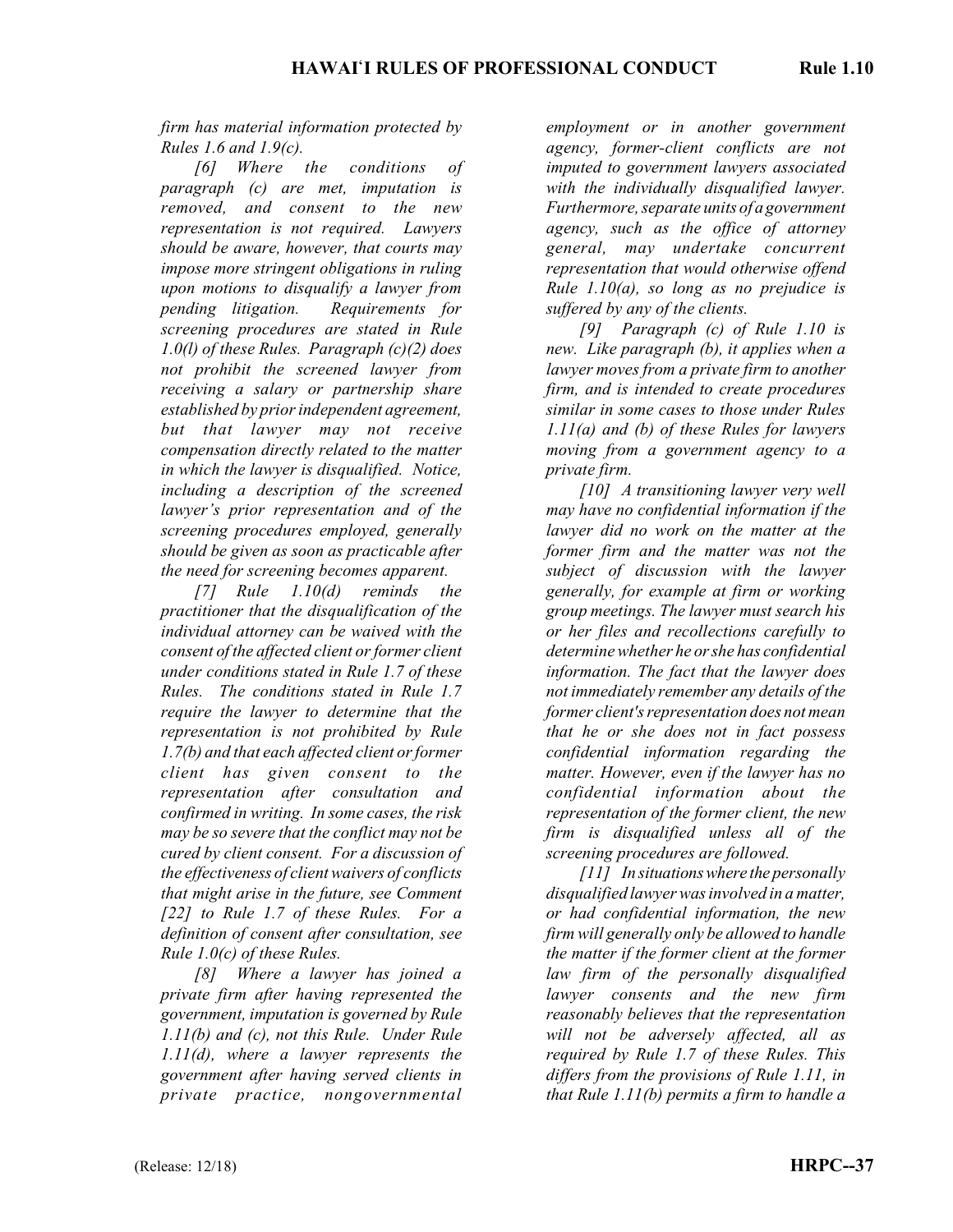*matter against a government agency, despite one of its attorneys possessing material knowledge gained in the matter while at the agency, regardless of the agency's consent, provided that the procedures of Rule 1.11(b)(1) and (2) are followed. Likewise, Rule 1.11(c) permits a firm to handle a matter against a person about whom the newly-arrived attorney possesses confidential information obtained while formerly working at the government agency, without the consent of the agency, but only if the newly-arrived lawyer is screened and not apportioned any part of the fee.*

*[12] The former client is entitled to review of the screening procedures if the former client believes that the procedures will not be or have not been effective. If the matter involves litigation, the court before which the litigation is pending would be able to decide motions to disqualify or to enter appropriate orders relating to the screening, taking cognizance of whether the former client is seeking the disqualification of the firm upon a reasonable basis or without a reasonable basis for tactical advantage or otherwise.*

*[13] Where a lawyer is prohibited from engaging in certain transactions under Rule 1.8, paragraph (l) of that Rule, and not this Rule, determines whether that prohibition also applies to other lawyers associated in a firm with the personally prohibited lawyer.*

*(Amended December 16, 2013, effective January 1, 2014.)*

# **Rule 1.11. SPECIAL CONFLICTS OF INTEREST FOR FORMER AND C U R R E N T G O V E R N M E N T OFFICERS AND EMPLOYEES**.

**(a)** Except as law may otherwise expressly permit, a lawyer who has formerly served as a public officer or employee of the government:

(1) is subject to Rule 1.9(c); and

(2) shall not otherwise represent a client in connection with a matter in which the lawyer participated personally and substantially as a public officer or employee, unless the appropriate

government agency gives its consent to the representation, confirmed in writing after consultation.

**(b)** When a lawyer is disqualified from representation under paragraph (a), no lawyer in a firm with which that lawyer is associated may knowingly undertake or continue representation in such a matter unless:

(1) the disqualified lawyer is timely screened from any participation in the matter and is apportioned no part of the fee therefrom; and

(2) written notice is promptly given to the appropriate government agency to enable it to ascertain compliance with the provisions of this Rule.

**(c)** Except as law may otherwise expressly permit, a lawyer having information that the lawyer knows is confidential government information about a person acquired when the lawyer was a public officer or employee may not represent a private client whose interests are adverse to that person in a matter in which the information could be used to the material disadvantage of that person. As used in this Rule, the term "confidential government information" means information that has been obtained under governmental authority and which, at the time this Rule is applied, the government is prohibited by law from disclosing to the public or has a legal privilege not to disclose and which is not otherwise available to the public. A firm with which that lawyer is associated may undertake or continue representation in the matter only if the disqualified lawyer is timely screened from any participation in the matter and is apportioned no part of the fee therefrom.

**(d)** Except as law may otherwise expressly permit, a lawyer currently serving as a public officer or employee:

(1) is subject to Rules 1.7 and 1.9; and

(2) shall not:

(A) participate in a matter in which the lawyer participated personally and substantially while in private practice or non-governmental employment, unless under applicable law no one is, or by lawful delegation may be, authorized to act in the lawyer's stead in the matter, though should another lawyer be authorized to so act, the conflict shall not be imputed to other public lawyers in the organization, provided the conflicted lawyer is screened and written notice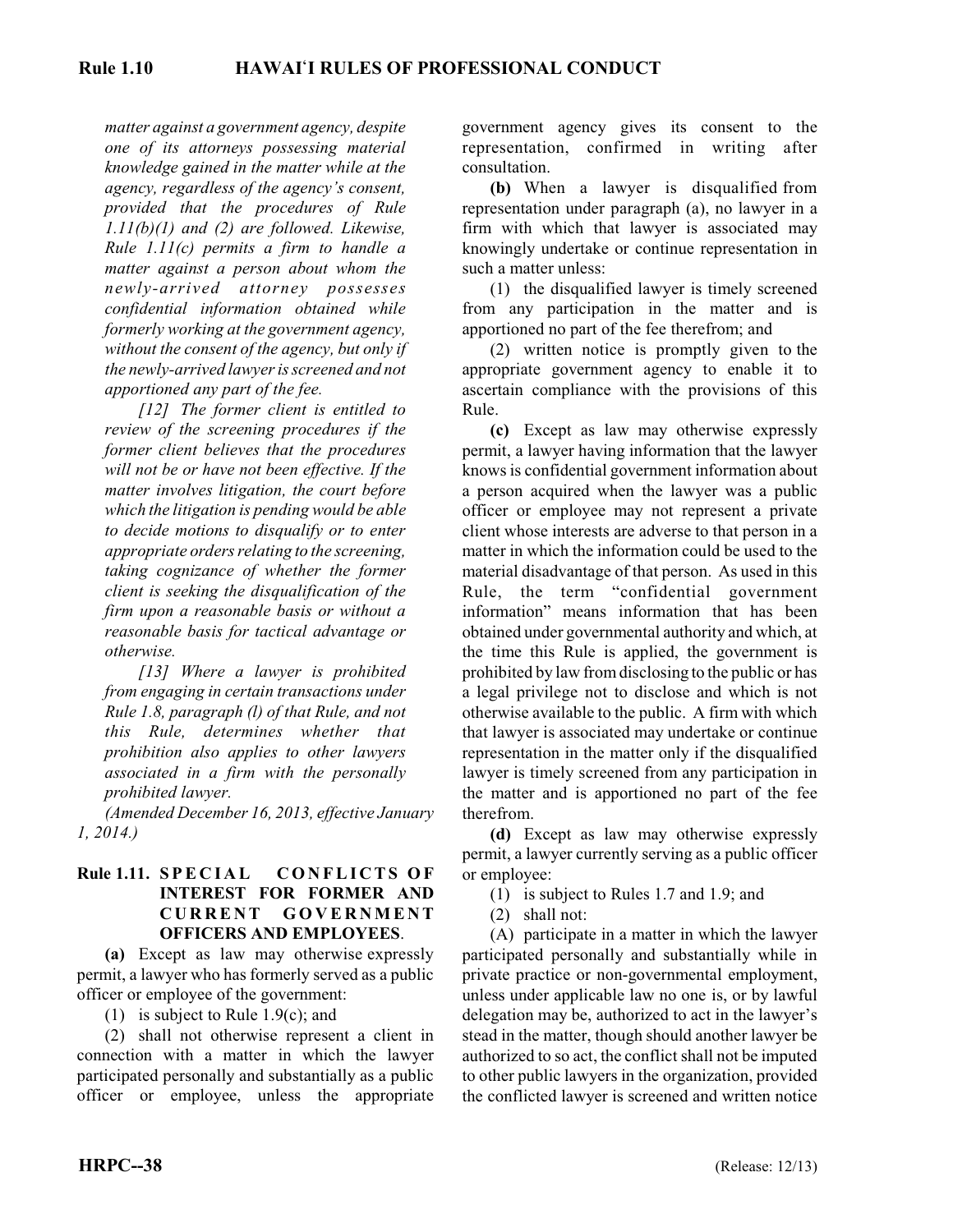of the disqualification and screening is provided to the former client whom the disqualified lawyer represented in private practice in the matter; or

(B) negotiate for private employment with any person who is involved as a party or as lawyer for a party in a matter in which the lawyer is participating personally and substantially, except that a lawyer serving as a law clerk to a judge, other adjudicative officer, or arbitrator may negotiate for private employment as permitted by Rule 1.12(b) and subject to the conditions stated in Rule 1.12(b).

**(e)** As used in this Rule, the term "matter" includes:

(1) any judicial or other proceeding, application, request for a ruling or other determination, contract, claim, controversy, investigation, charge, accusation, arrest or other particular matter involving a specific party or parties; and

(2) any other matter covered by the conflict of interest rules of the appropriate government agency.

## *COMMENTS:*

*[1] A lawyer who has served or is currently serving as a public officer or employee is personally subject to the Rules of Professional Conduct, including the prohibition against concurrent conflicts of interest stated in Rule 1.7 of these Rules. In addition, such a lawyer may be subject to statutes and government regulations regarding conflicts of interest. Such statutes and regulations may circumscribe the extent to which the government agency may give consent under this Rule. See Rule 1.0(c) for guidance as to what constitutes effective consultation when seeking consent.*

*[2] Paragraphs (a)(1), (a)(2) and (d)(1) restate the obligations of an individual lawyer who has served or is currently serving as an officer or employee of the government toward a former government or private client. Rule 1.10 is not applicable to the conflicts of interest addressed by this Rule. Rather, paragraph (b) sets forth a special imputation rule for former government lawyers that provides for screening and notice. Because of the special problems raised by imputation within a*

*government agency, paragraph (d) does not impute the conflicts of a lawyer currently serving as an officer or employee of the government to other associated government officers or employees, although ordinarily it will be prudent to screen such lawyers.*

*[3] Paragraphs (a)(2) and (d)(2) apply regardless of whether a lawyer is adverse to a former client and are thus designed not only to protect the former client, but also to prevent a lawyer from exploiting public office for the advantage of another client. For example, a lawyer who has pursued a claim on behalf of the government may not pursue the same claim on behalf of a later private client after the lawyer has left government service, except when authorized to do so by the government agency under paragraph (a). Similarly, a lawyer who has pursued a claim on behalf of a private client may not pursue the claim on behalf of the government, except when authorized to do so by paragraph (d). As with paragraphs (a)(1) and (d)(1), Rule 1.10 is not applicable to the conflicts of interest addressed by these paragraphs.*

*[4] This Rule represents a balancing of interests. On the one hand, where the successive clients are a government agency and another client, public or private, the risk exists that power or discretion vested in that agency might be used for the special benefit of the other client. A lawyer should not be in a position where benefit to the other client might affect performance of the lawyer's professional functions on behalf of the government. Also, unfair advantage could accrue to the other client by reason of access to confidential government information about the client's adversary obtainable only through the lawyer's government service. On the other hand, the Rules governing lawyers presently or formerly employed by a government agency should not be so restrictive as to inhibit transfer of employment to and from the government. The government has a legitimate need to attract qualified lawyers as well as to maintain high ethical*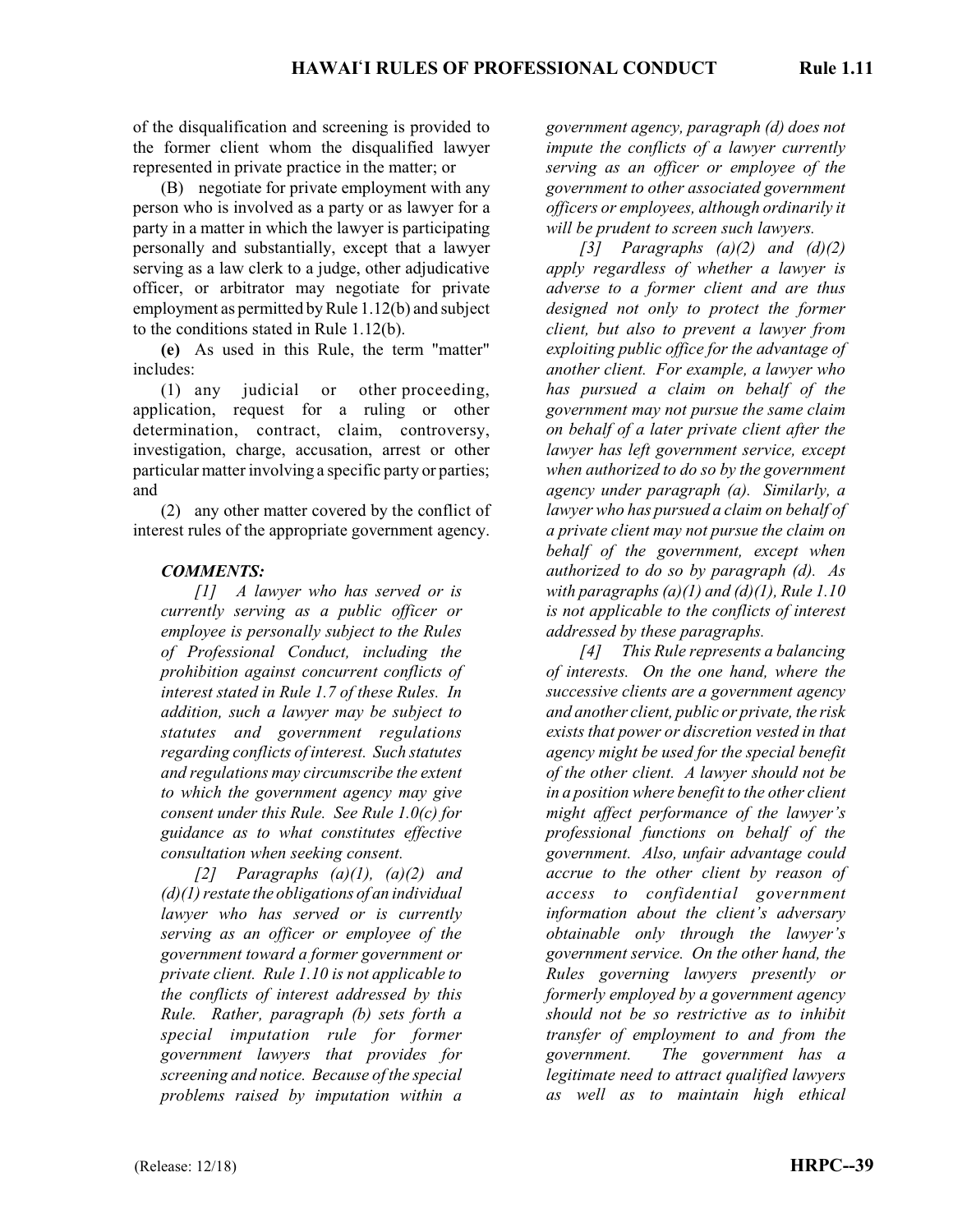*standards. Thus a former government lawyer is disqualified only from particular matters in which the lawyer participated personally and substantially. The provisions for screening and waiver in paragraph (b) are necessary to prevent the disqualification Rule from imposing too severe a deterrent against entering public service. The limitation of disqualification in paragraphs (a)(2) and (d)(2) to matters involving a specific party or parties, rather than extending disqualification to all substantive issues on which the lawyer worked, serves a similar function.*

*[5] When a lawyer has been employed by one government agency and then moves to a second government agency, it may be appropriate to treat that second agency as another client for purposes of this Rule, as when a lawyer is employed by a city and subsequently is employed by a federal agency. However, because the conflict of interest is governed by paragraph (d), the latter agency is not required to screen the lawyer as paragraph (b) requires a law firm to do. The question of whether two government agencies should be regarded as the same or different clients for conflict of interest purposes is beyond the scope of these Rules. See Comment [8] to Rule 1.13 of these Rules.*

*[6] Paragraphs (b) and (c) contemplate a screening arrangement. See Rule 1.0(l) (requirements for screening procedures). These paragraphs do not prohibit a lawyer from receiving a salary or partnership share established by prior independent agreement, but that lawyer may not receive compensation directly related to the fee in the matter in which the lawyer is disqualified.*

*[7] Notice, including a description of the screened lawyer's prior representation and of the screening procedures employed, generally should be given as soon as practicable after the need for screening becomes apparent, in order that the government agency will have a reasonable opportunity to ascertain that the lawyer is*

*complying with Rule 1.11 and to take appropriate action if the lawyer is not complying.*

*[8] Paragraph (c) operates only when the lawyer in question has knowledge of the information, which means actual knowledge; it does not operate with respect to information that merely could be imputed to the lawyer.*

*[9] Paragraph (d) does not necessarily disqualify other lawyers in the agency with which the conflicted lawyer in question is associated. Other agency lawyers may be assigned to replace the conflicted lawyer in the particular representation, provided the disqualified government lawyer has been screened from participation in the matter.*

*[10] Paragraphs (a) and (d) do not prohibit a lawyer from jointly representing a private party and a government agency when doing so is permitted by Rule 1.7 of these Rules and is not otherwise prohibited by law.*

*[11] For purposes of paragraph (e) of this Rule, a "matter" may continue in another form. In determining whether two particular matters are the same, the lawyer should consider the extent to which the matters involve the same basic facts, the same or related parties, and the time elapsed.*

# **Rule 1.12. FORMER JUDGE, ARBITRATOR, MEDIATOR, OR OTHER THIRD-PARTY NEUTRAL.**

**(a)** A lawyer shall not represent anyone in the same or substantially related matter in which the lawyer participated personally and substantially as a judge or other adjudicative officer or law clerk to such a person or as an arbitrator, mediator, or other third-party neutral, unless all parties to the proceeding consent after disclosure, confirmed in writing.

**(b)** A lawyer shall not negotiate for employment with any person who is involved as a party or as a lawyer for a party in a matter in which the lawyer is participating personally and substantially as a judge or other adjudicative officer,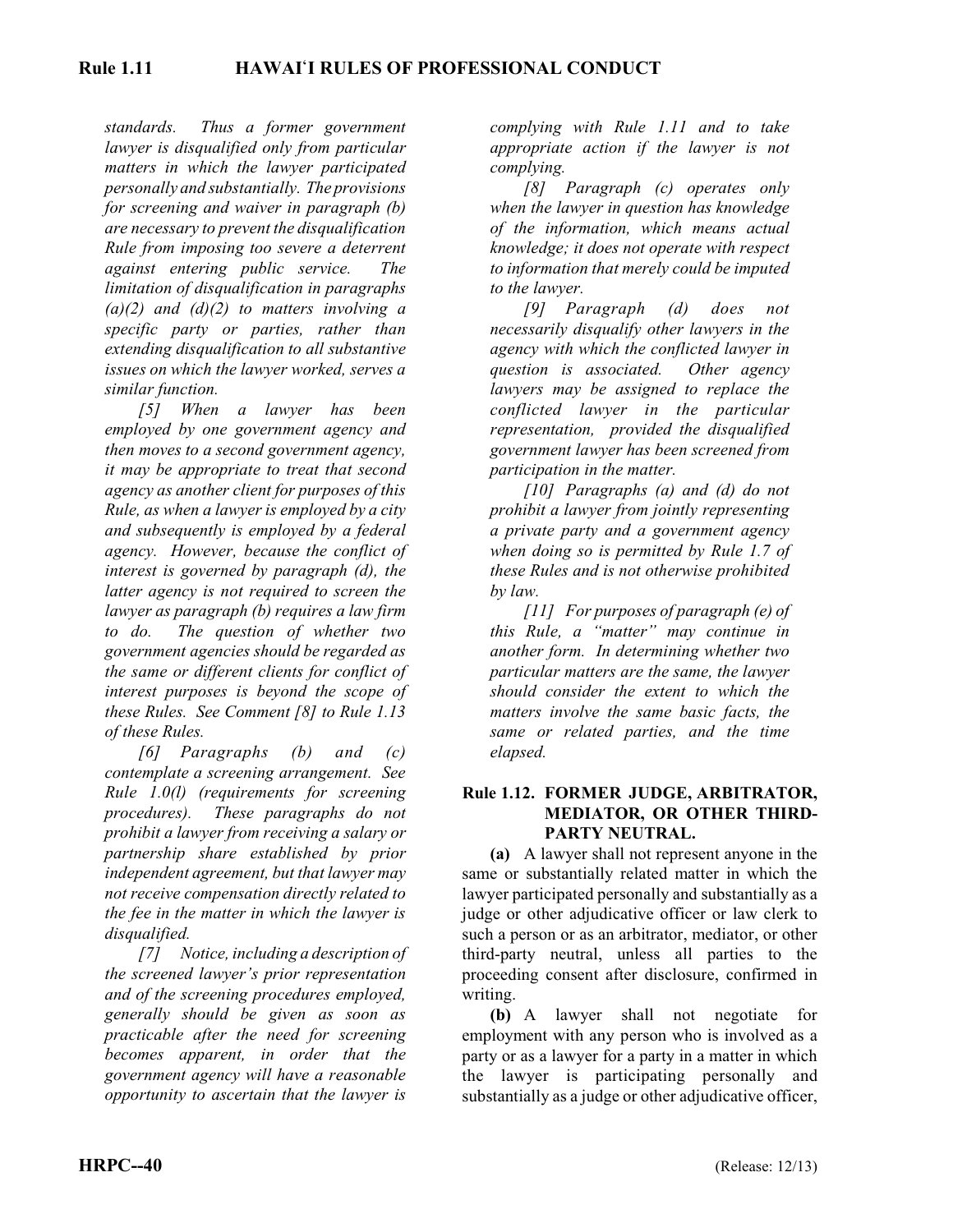or arbitrator, mediator, or other third-party neutral. A lawyer serving as a law clerk to a judge or other adjudicative officer may negotiate for employment with a party or lawyer involved in a matter in which the clerk is participating personally and substantially, but only after the lawyer has notified the judge or other adjudicative officer.

**(c)** If a lawyer is disqualified by paragraph (a), no lawyer in a firm with which that lawyer is associated may knowingly undertake or continue representation in the matter unless:

(1) the disqualified lawyer is screened from any participation in the matter and is apportioned no part of the fee therefrom; and

(2) written notice is promptly given to the parties and any appropriate tribunal to enable them to ascertain compliance with the provisions of this Rule.

#### *COMMENTS:*

*[1] This Rule generally parallels Rule 1.11. The term "personally and substantially" signifies that a judge who was a member of a multi-member court, and thereafter left judicial office to practice law, is not prohibited from representing a client in a matter pending in the court, but in which the former judge did not participate. So also the fact that a former judge exercised administrative responsibility in a court does not prevent the former judge from acting as a lawyer in a matter where the judge had previously exercised remote or incidental administrative responsibility that did not affect the merits. Compare this Comment to Rule 1.11. The term "adjudicative officer" includes such officials as judges pro tempore, referees, special masters, hearing officers and other parajudicial officers, and also lawyers who*  $s$ erve as part-time judges. Hawai<sup>*'*</sup>i Revised</sup> *Code of Judicial Conduct Application III(b) provides that a part-time judge or retired judge recalled to active service, "shall not act as a lawyer in a proceeding in which the judge has served as a judge or in any other proceeding related thereto." Although phrased differently from this Rule, those Rules correspond in meaning.*

*[2] Like former judges, lawyers who have served as arbitrators, mediators, or other third-party neutrals may be asked to represent a client in the same or a substantially related matter in which the lawyer participated personally and substantially. This Rule forbids such representation unless all of the parties to the proceedings give their consent after consultation, confirmed in writing. See Rule 1.0(c) and (b) of these Rules, respectively. Other law or codes of ethics governing third-party neutrals may impose more stringent standards of personal or imputed disqualification. See Rule 2.4 of the Rules.*

*[3] Although lawyers who serve as third-party neutrals do not have the information concerning the parties that is protected under Rule 1.6, they typically owe the parties an obligation of confidentiality under law or codes of ethics governing third-party neutrals. Thus, paragraph (c) provides that conflicts of the personally disqualified lawyer will be imputed to other lawyers in a law firm unless the conditions of this paragraph are met.*

*[4] Requirements for screening procedures are stated in Rule 1.0(l) of these Rules. Paragraph (c)(1) does not prohibit the screened lawyer from receiving a salary or partnership share established by prior independent agreement, but that lawyer may not receive compensation directly related to the matter in which the lawyer is disqualified.*

*[5] Notice, including a description of the screened lawyer's prior representation and of the screening procedures employed, generally should be given as soon as practicable after the need for screening becomes apparent.*

*[6] For a discussion of "substantially related," see Comment [3] to Rule 1.9 of these Rules.*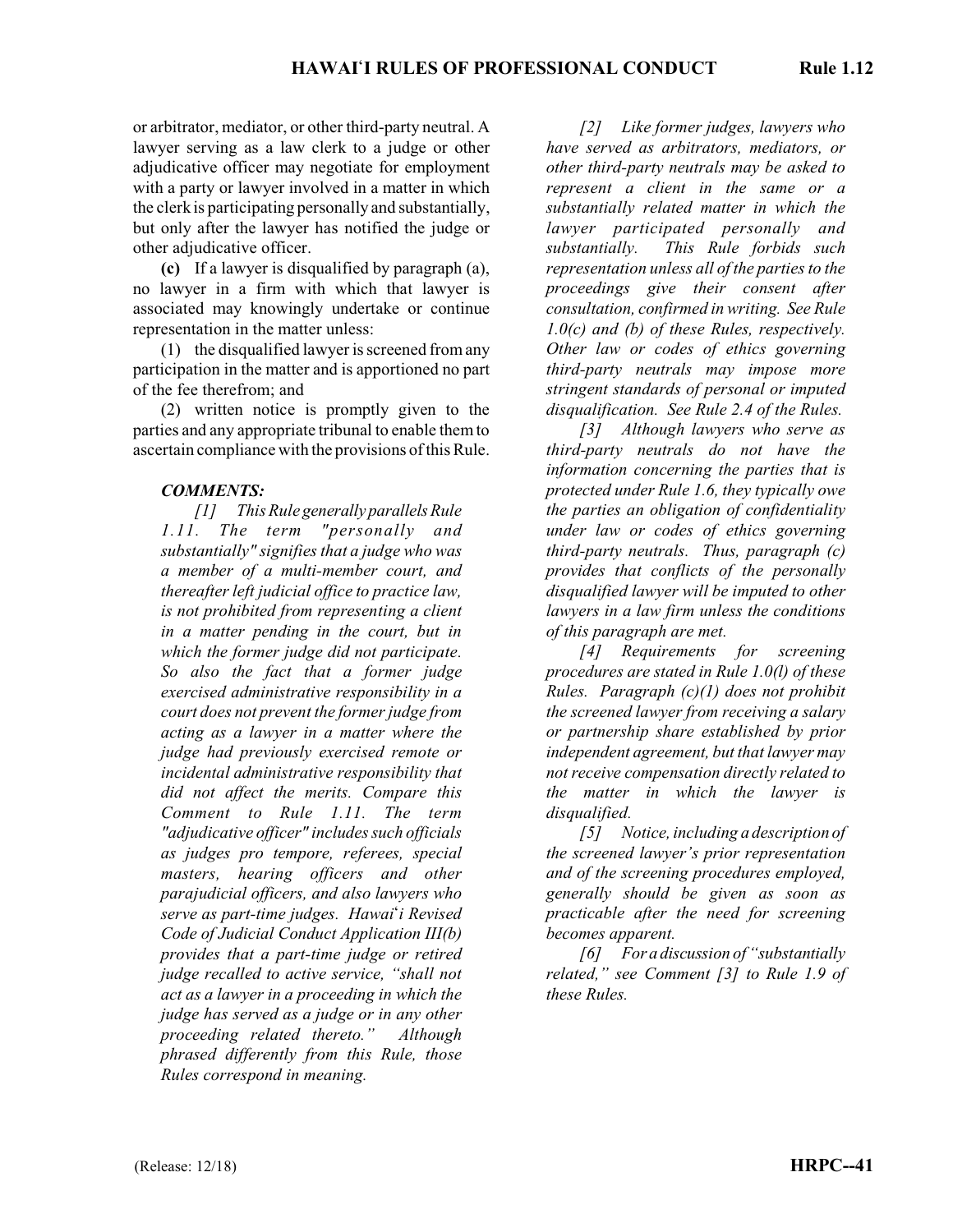#### **Rule 1.13. ORGANIZATION AS CLIENT.**

**(a)** A lawyer employed or retained by an organization represents the organization acting through its duly authorized constituents.

**(b)** If a lawyer for an organization knows that an officer, employee or other person associated with the organization is engaged in action, intends to act, or refuses to act in a matter related to the representation that is a violation of a legal obligation to the organization, or a violation of law that reasonably might be imputed to the organization, and that is likely to result in substantial injury to the organization, then the lawyer shall proceed as is reasonably necessary in the best interest of the organization. Unless the lawyer reasonably believes that it is not necessary in the best interest of the organization to do so, the lawyer shall refer the matter to higher authority in the organization, including, if warranted by the circumstances, to the highest authority that can act in behalf of the organization as determined by applicable law.

**(c)** Except as provided in paragraph (d), if

(1) despite the lawyer's efforts in accordance with paragraph (b), the highest authority that can act on behalf of the organization (i) insists upon an action that is clearly a violation of law, (ii) or insists upon a refusal to act that is clearly a violation of law, or (iii) fails to address such a violation in a timely and appropriate manner, and

(2) the lawyer reasonably believes that the violation is reasonably certain to result in substantial injury to the organization, then the lawyer may reveal information relating to the representation whether or not Rule 1.6 permits such disclosure, but only if and to the extent the lawyer reasonably believes necessary to prevent substantial injury to the organization.

**(d)** Paragraph (c) shall not apply with respect to information relating to a lawyer's representation of an organization to investigate an alleged violation of law, or to defend the organization or an officer, employee, or other constituent associated with the organization against a claim arising out of an alleged violation of law.

**(e)** A lawyer who reasonably believes that he or she has been discharged because of the lawyer's actions taken pursuant to paragraphs (b) or (c), or who withdraws under circumstances that require or permit the lawyer to take action under either of those

paragraphs, shall proceed as the lawyer reasonably believes necessary to assure that the organization's highest authority is informed of the lawyer's discharge or withdrawal.

**(f)** In dealing with an organization's directors, officers, employees, members, shareholders, or other constituents, a lawyer shall explain the identity of the client when the lawyer knows or reasonably should know that the organization's interests are adverse to those of the constituents with whom the lawyer is dealing.

**(g)** A lawyer representing an organization may also represent any of its directors, officers, employees, members, shareholders or other constituents, subject to the provisions of Rule 1.7 of these Rules. If the organization's consent to the dual representation is required by Rule 1.7, the consent shall be given by an appropriate official of the organization other than the individual who is to be represented, or by the shareholders.

**(h)** If a government lawyer knows that an officer, employee or other person associated with the government is engaged in action, intends to act or refuses to act in a matter related to the lawyer's representation that is a violation of a legal obligation to the government or the public, or a violation of law which reasonably might be imputed to the government, the lawyer shall proceed as is reasonably necessary in the best interest of the government or the public. In determining how to proceed, the lawyer shall give due consideration to the seriousness of the violation and its consequences, the scope and nature of the lawyer's representation, governmental policies concerning such matters, governmental chain of command, and any other relevant consideration. Any measures taken shall be designed to minimize disruption of the governmental functions. Such measures may include among others:

(1) asking for reconsideration of the matter;

(2) referring the matter to a higher authority in the government, including if warranted by the seriousness of the matter, referral to the highest government official that can act on behalf of the government on the particular matter as determined by applicable law even if the highest authority is not within the agency or department the lawyer represents;

(3) advising that a separate legal opinion on the matter be sought and considered; and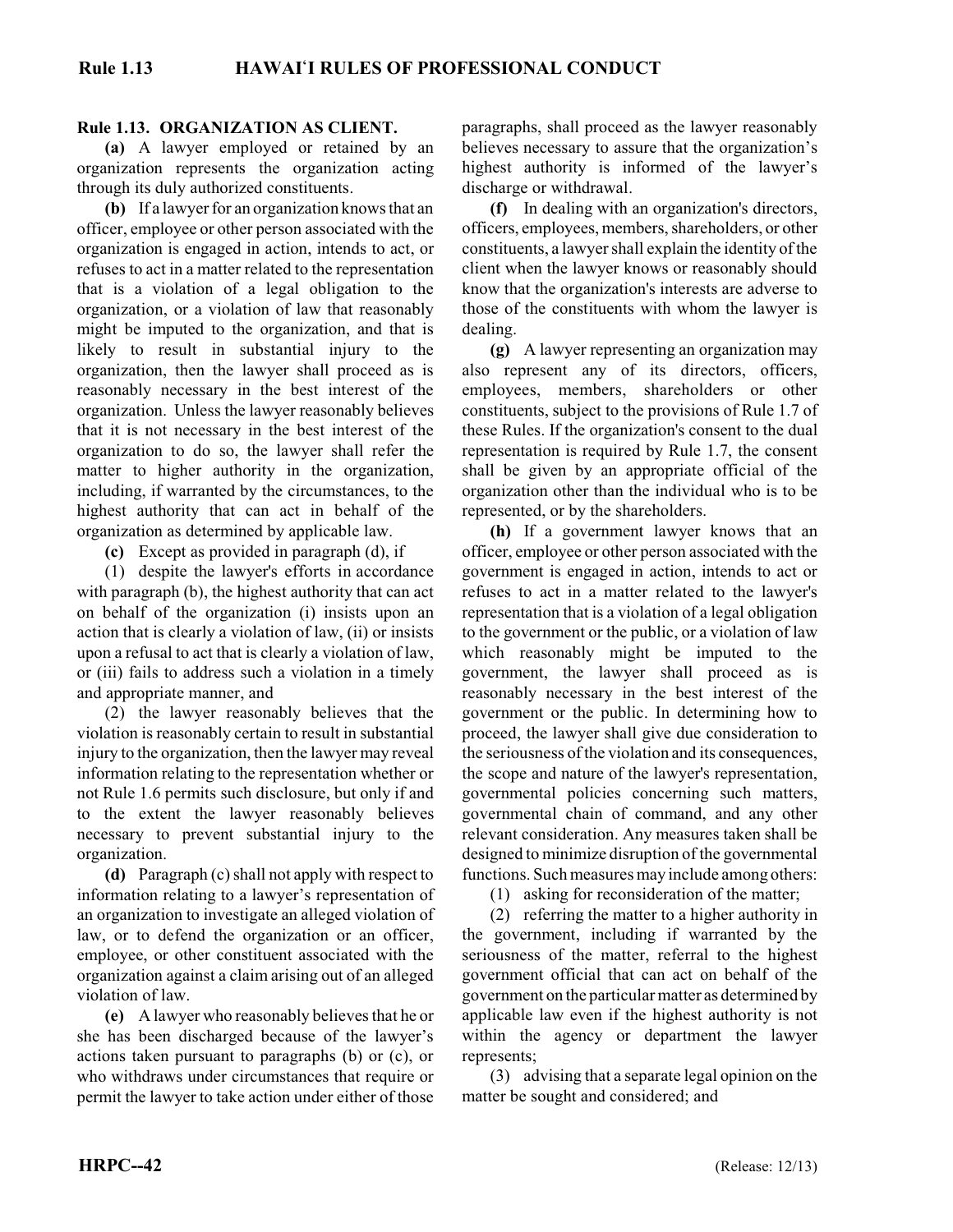(4) divulging of information to persons outside the government pursuant to the limitations provided in Rule 1.6 of these Rules.

# *COMMENTS: The Entity as the Client*

*[1] An organizational client is a legal entity, but it cannot act except through its officers, directors, employees, shareholders, and other constituents. Officers, directors, employees, and shareholders are the constituents of the corporate organizational client. The duties defined in this Comment apply equally to unincorporated associations. "Other constituents" as used in this Comment means the positions equivalent to officers, directors, employees, and shareholders held by persons acting for organizational clients that are not corporations.*

*[2] When one of the constituents of an organizational client communicates with the organization's lawyer in that person's organizational capacity, the communication is protected by Rule 1.6 of these Rules. Thus, by way of example, if an organizational client requests its lawyer to investigate allegations of wrongdoing, interviews made in the course of that investigation between the lawyer and the client's employees or other constituents are covered by Rule 1.6. This does not mean, however, that constituents of an organizational client are the clients of the lawyer. The lawyer may not disclose to such constituents information relating to the representation except for disclosures explicitly or impliedly authorized by the organizational client in order to carry out the representation or as otherwise permitted by Rule 1.6.*

*[3] When constituents of the organization make decisions for it, the decisions ordinarily must be accepted by the lawyer even if their utility or prudence is doubtful. Decisions concerning policy and operations, including ones entailing serious risk, are not as such in the lawyer's province. Paragraph (b) makes clear,*

*however, that when the lawyer knows that the organization is likely to be substantially injured by an action of an officer or other constituent that violates a legal obligation to the organization or is in violation of law that might be imputed to the organization, the lawyer must proceed as is reasonably necessary in the best interest of the organization. As defined in Rule 1.0(f) of these Rules, knowledge can be inferred from the circumstances, and a lawyer cannot ignore the obvious.*

*[4] In determining how to proceed under paragraph (b), the lawyer should give due consideration to the seriousness of the violation and its consequences, the responsibility in the organization and the apparent motivation of the person involved, the policies of the organization concerning such matters, which the lawyer should encourage the organization to develop, and any other relevant considerations. Ordinarily, referral to a higher authority would be necessary. In some circumstances, however, it may be appropriate for the lawyer to ask the constituent to reconsider the matter; for example, if the circumstances involve a constituent's innocent misunderstanding of law and subsequent acceptance of the lawyer's advice, the lawyer may reasonably conclude that the best interest of the organization does not require that the matter be referred to higher authority. If a constituent persists in conduct contrary to the lawyer's advice, it will be necessary for the lawyer to take steps to have the matter reviewed by a higher authority in the organization. In some instances, it may be useful or essential to obtain an independent legal opinion.*

*[5] Paragraph (b) also makes it clear that when the lawyer concludes it is reasonably necessary to call upon the organization to address the matter in a timely and appropriate manner, the lawyer must refer the matter to higher authority, including, if warranted by the circumstances, the highest authority that can act on behalf of the organization under*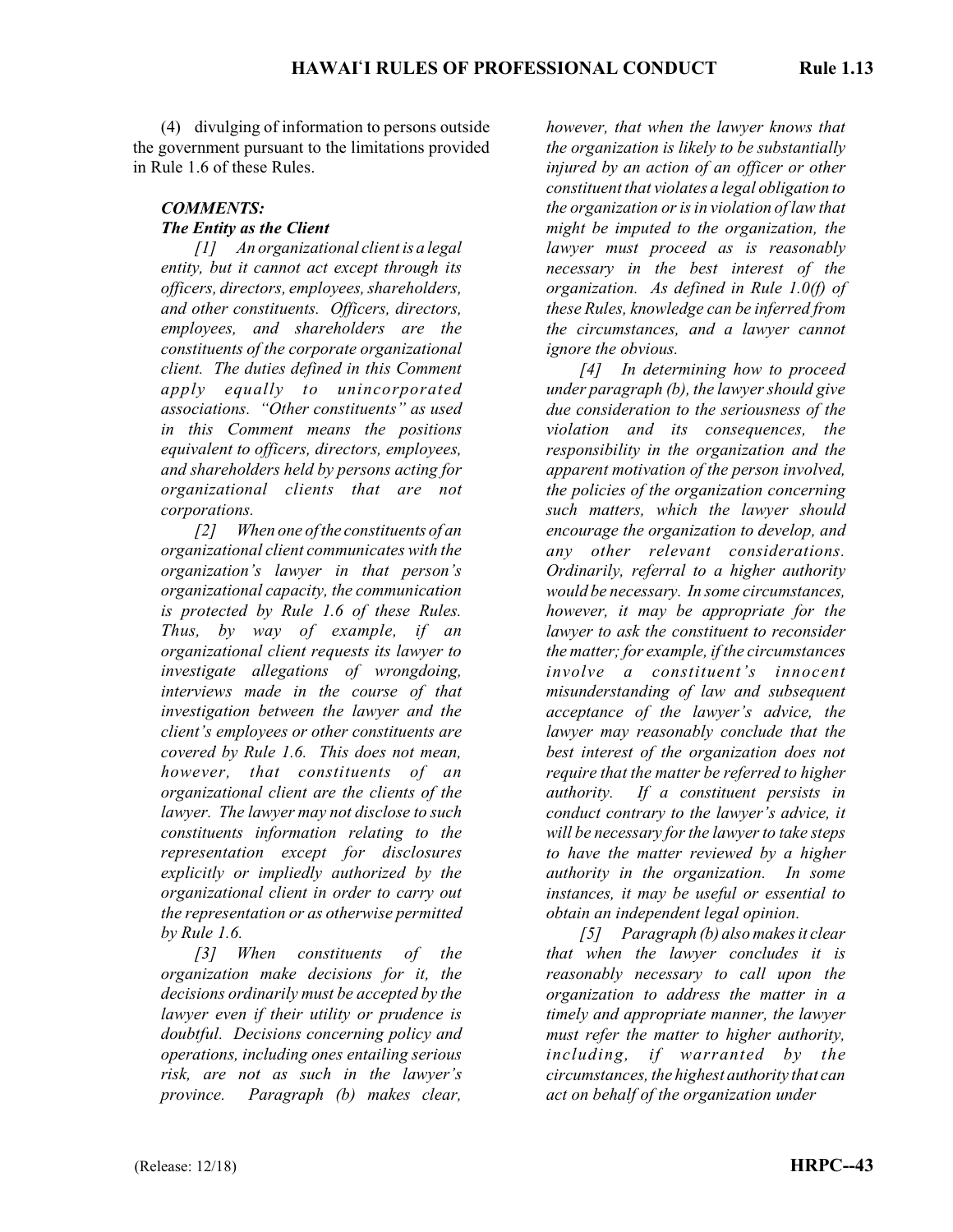*applicable law. The organization's highest authority to whom a matter may be referred ordinarily will be the board of directors or similar governing body. However, applicable law may prescribe that under certain conditions the highest authority reposes elsewhere, for example, in the independent directors of a corporation.* 

#### *Relation to Other Rules*

*[6] The authority and responsibility provided in this Rule are concurrent with the authority and responsibility provided in other Rules. In particular, this Rule does not limit or expand the lawyer's responsibility under Rules 1.8, 1.16, 3.3 or 4.1 of these Rules. Paragraph (c) of this Rule supplements Rule 1.6(b) by providing an additional basis upon which the lawyer may reveal information relating to the representation, but does not modify, restrict, or limit the provisions of Rule 1.6(b)(1)-(7). Under paragraph (c) the lawyer may reveal such information only when the organization's highest authority insists upon or fails to address threatened or ongoing action that is clearly a violation of law, and then only to the extent the lawyer reasonably believes necessary to prevent reasonably certain substantial injury to the organization. It is not necessary that the lawyer's services be used in furtherance of the violation, but it is required that the matter be related to the lawyer's representation of the organization. If the lawyer's services are being used by an organization to further a crime or fraud by the organization, Rules 1.6(b)(1) and 1.6(b)(2) may permit the lawyer to disclose confidential information. In such circumstances Rule 1.2(d) may also be applicable, in which event, withdrawal from the representation under Rule 1.16(a)(1) may be required*.

*[7] Paragraph (d) makes clear that the authority of a lawyer to disclose information relating to a representation in circumstances described in paragraph (c) does not apply with respect to information*

*relating to a lawyer's engagement by an organization to investigate an alleged violation of law or to defend the organization or an officer, employee, or other person associated with the organization against a claim arising out of an alleged violation of law. This is necessary in order to enable organizational clients to enjoy the full benefits of legal counsel in conducting an investigation or defending against a claim.*

#### *Government Agency*

*[8] The duty defined in this Rule applies to governmental organizations. Defining precisely the identity of the client and prescribing the resulting obligations of such lawyers may be more difficult in the government context and is a matter beyond the scope of these Rules. See Scope [5]. Although in some circumstances the client may be a specific agency, it may also be a branch of government, such as the executive branch, or the government as a whole. For example, if the action or failure to act involves the head of a bureau, either the department of which the bureau is a part or the relevant branch of government may be the client for purposes of this Rule. Moreover, in a matter involving the conduct of government officials, a government lawyer may have authority under applicable law to question such conduct more extensively than that of a lawyer for a private organization in similar circumstances. Thus, when the client is a governmental organization, a different balance may be appropriate between maintaining confidentiality and assuring that the wrongful official act is prevented or rectified, for public business is involved. In addition, duties of lawyers employed by the government or lawyers in military service may be defined by statutes and regulation.*

## *Clarifying the Lawyer's Role*

*[9] There are times when the organization's interest may be or become adverse to those of one or more of its*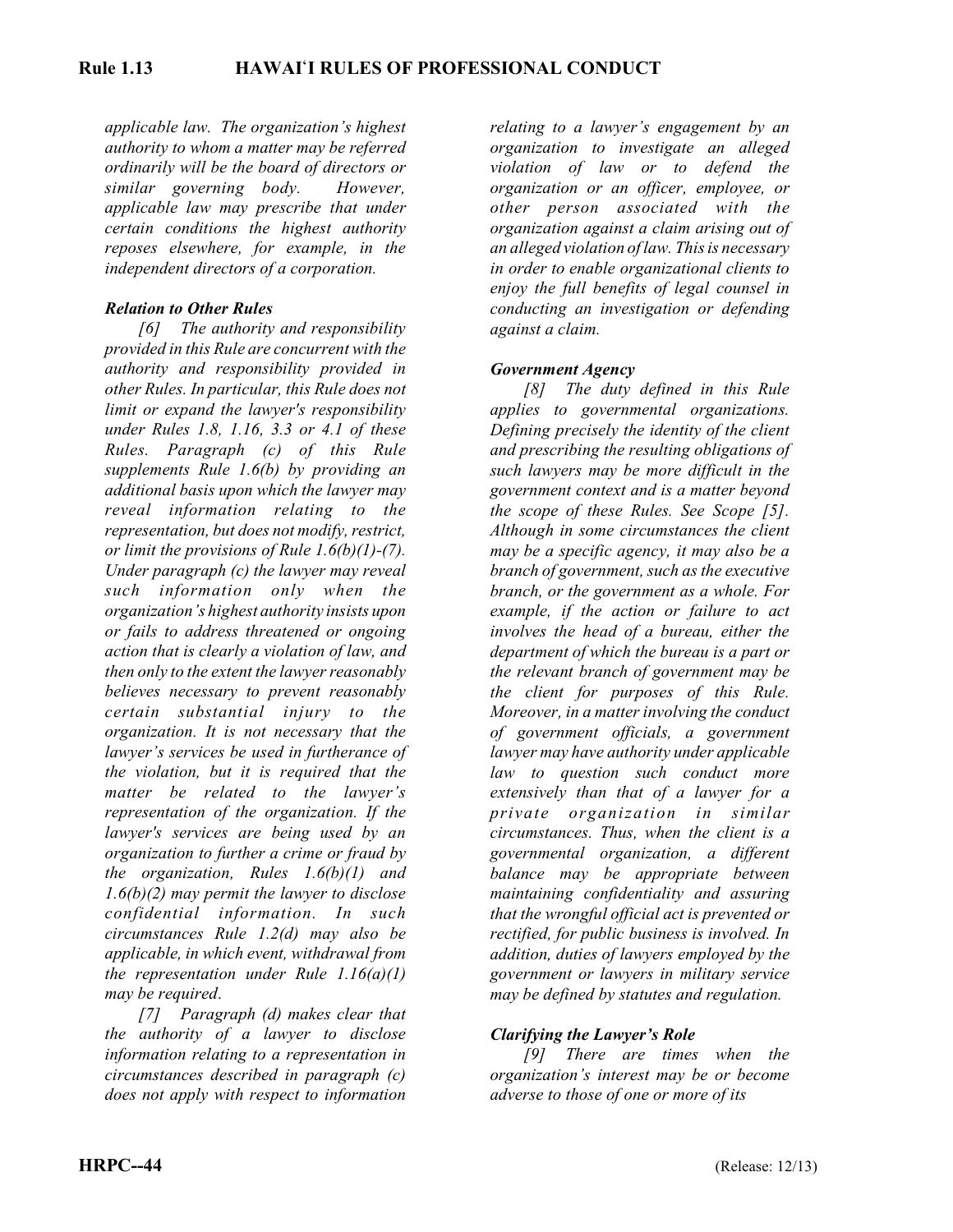*constituents. In such circumstances the lawyer should advise any constituent whose interest the lawyer finds adverse to that of the organization (i) of the conflict or potential conflict of interest, (ii) that the lawyer cannot represent such constituent, and (iii) that such person may wish to obtain independent representation. Care must be taken to assure that the individual understands that, when there is such adversity of interest, the lawyer for the organization cannot provide legal representation for that constituent individual, and that discussions between the lawyer for the organization and the individual may not be privileged.*

*[10] Whether such a warning should be given by the lawyer for the organization to any constituent individual may turn on the facts of each case.*

## *Dual Representation*

*[11] Paragraph (g) recognizes that a lawyer for an organization may also represent a principal officer or major shareholder.*

## *Derivative Actions*

*[12] Under generally prevailing law, the shareholders or members of a corporation may bring suit to compel the directors to perform their legal obligations in the supervision of the organization. Members of unincorporated associations have essentially the same right. Such an action may be brought nominally by the organization, but usually is, in fact, a legal controversy over management of the organization.*

*[13] The question can arise whether counsel for the organization may defend such an action. The proposition that the organization is the lawyer's client does not alone resolve the issue. Most derivative actions are a normal incident of an organization's affairs, to be defended by the organization's lawyer like any other suit. However, if the claim involves serious charges of wrongdoing by those in control of* *the organization, a conflict may arise between the lawyer's duty to the organization and the lawyer's relationship with the board. In those circumstances, Rule 1.7 of these Rules governs who should represent the directors and the organization.*

#### **Rule 1.14. CLIENT UNDER A DISABILITY.**

**(a)** When a client's ability to make adequately considered decisions in connection with a representation is diminished, whether because of minority, mental impairment, or for some other reason, the lawyer shall, as far as reasonably possible, maintain a normal client-lawyer relationship with the client.

**(b)** When the lawyer reasonably believes that the client has diminished capacity, is at risk of substantial physical, financial or other harm unless action is taken, and cannot adequately act in the client's own interest, the lawyer may take reasonably necessary protective action, including consulting with individuals or entities that have the ability to take action to protect the client and, in appropriate cases, seeking the appointment of a guardian ad litem, conservator, or guardian.

**(c)** Information relating to the representation of a client with diminished capacity is protected by Rule 1.6 of these Rules. When taking protective action pursuant to paragraph (b), the lawyer is impliedly authorized under Rule 1.6 to reveal information about the client, but only to the extent reasonably necessary to protect the client's interests.

## *COMMENTS:*

*[1] The normal client-lawyer relationship is based on the assumption that the client, when properly advised and assisted, is capable of making decisions about important matters. When the client is a minor or suffers from a diminished mental capacity, however, maintaining the ordinary client-lawyer relationship may not be possible in all respects. In particular, a severely incapacitated person may have no power to make legally binding decisions. Nevertheless, a client with diminished capacity often has the ability to understand, deliberate upon, and reach conclusions about matters affecting the client's own*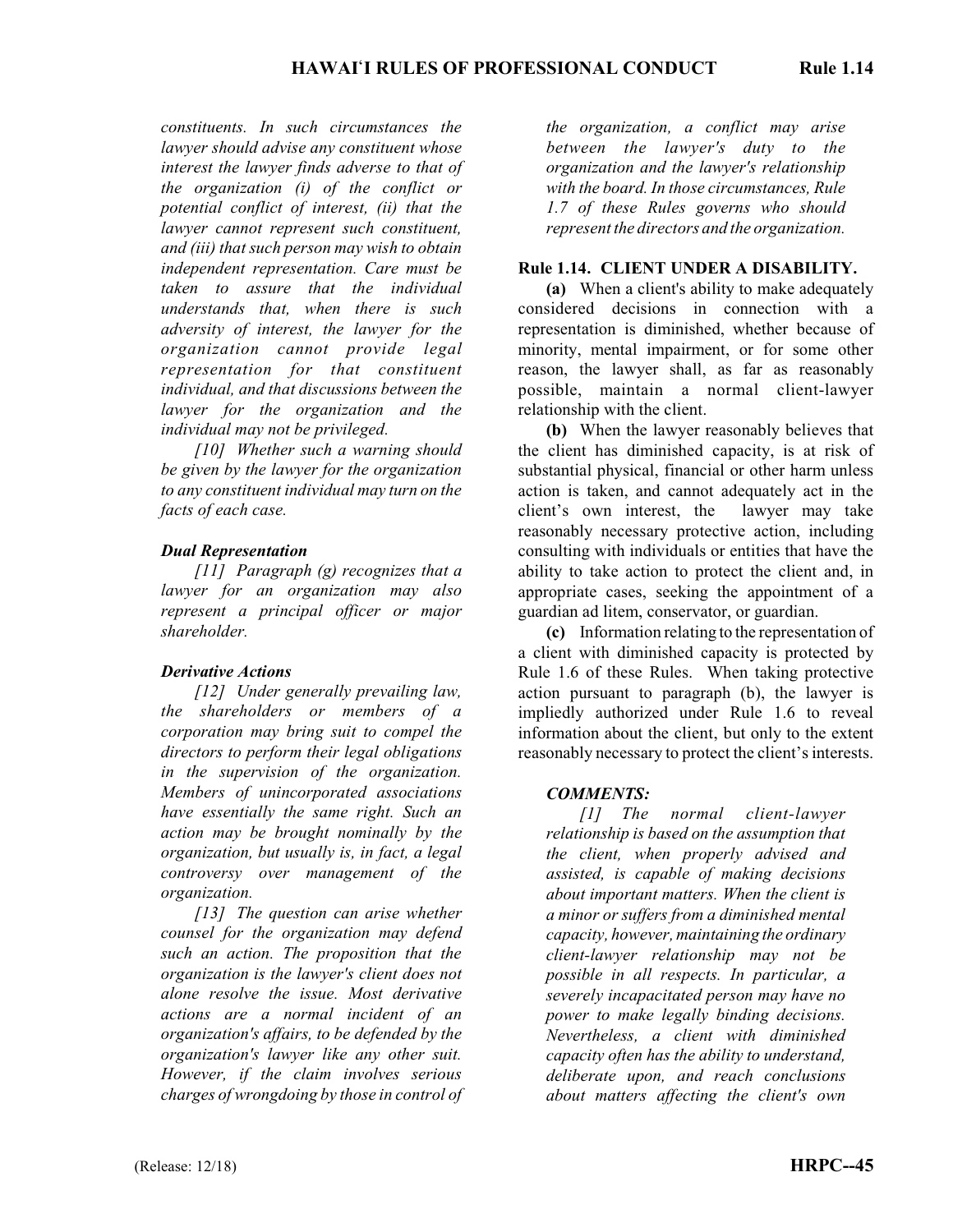*well-being. For example, children as young as five or six years of age, and certainly those of 10 or 12, are regarded as having opinions that are entitled to weight in legal proceedings concerning their custody. So also, it is recognized that some persons of advanced age can be quite capable of handling routine financial matters while needing special legal protection concerning major transactions.*

*[2] The fact that a client suffers a disability does not diminish the lawyer's obligation to treat the client with attention and respect. Even if the person has a legal representative, the lawyer should as far as possible accord the represented person the status of client, particularly in maintaining communication.*

*[3] The client may wish to have family members or other persons participate in discussions with the lawyer. When necessary to assist in the representation, the presence of such persons generally does not affect the applicability of the client-lawyer evidentiary privilege. Nevertheless, the lawyer must keep the client's interests foremost and, except for protective action authorized under paragraph (b), must look to the client, and not family members, to make decisions on the client's behalf.*

*[4] If a legal representative has already been appointed for the client, the lawyer should ordinarily look to the representative for decisions on behalf of the client. In matters involving a minor, whether the lawyer should look to the parents as natural guardians may depend on the type of proceeding or matter in which the lawyer is representing the minor. If the lawyer represents the guardian as distinct from the ward, and is aware that the guardian is acting adversely to the ward's interest, the lawyer may have an obligation to prevent or rectify the guardian's misconduct. See Rule 1.2(d) of these Rules.*

## *Taking Protective Action*

*[5] If a lawyer reasonably believes that a client is at risk of substantial physical,* *financial, or other harm unless action is taken, and that a normal client-lawyer relationship cannot be maintained as provided in paragraph (a) because the client lacks sufficient capacity to communicate or to make adequately considered decisions in connection with the representation, then paragraph (b) permits the lawyer to take protective measures deemed necessary. Such measures could include: consulting with family members, using a reconsideration period to permit clarification or improvement of circumstances, using voluntary surrogate decision-making tools such as durable powers of attorney, or consulting with support groups, professional services, adult-protective agencies, or other individuals or entities that have the ability to protect the client. In taking any protective action, the lawyer should be guided by such factors as the wishes and values of the client to the extent known, the client's best interests, and the goals of intruding into the client's decision-making autonomy to the least extent feasible, maximizing client capacities, and respecting the client's family and social connections.*

*[6] In determining the extent of the client's diminished capacity, the lawyer should consider and balance such factors as: the client's ability to articulate reasoning leading to a decision, variability of state of mind, and ability to appreciate consequences of a decision; the substantive fairness of a decision; and the consistency of a decision with the known long-term commitments and values of the client. In appropriate circumstances, the lawyer may seek guidance from an appropriate diagnostician.*

*[7] If a legal representative has not been appointed, the lawyer should consider whether appointment of a guardian ad litem, conservator, or guardian is necessary to protect the client's interests. Thus, if a client with diminished capacity has substantial property that should be sold for the client's benefit, effective completion of the transaction may require appointment of a*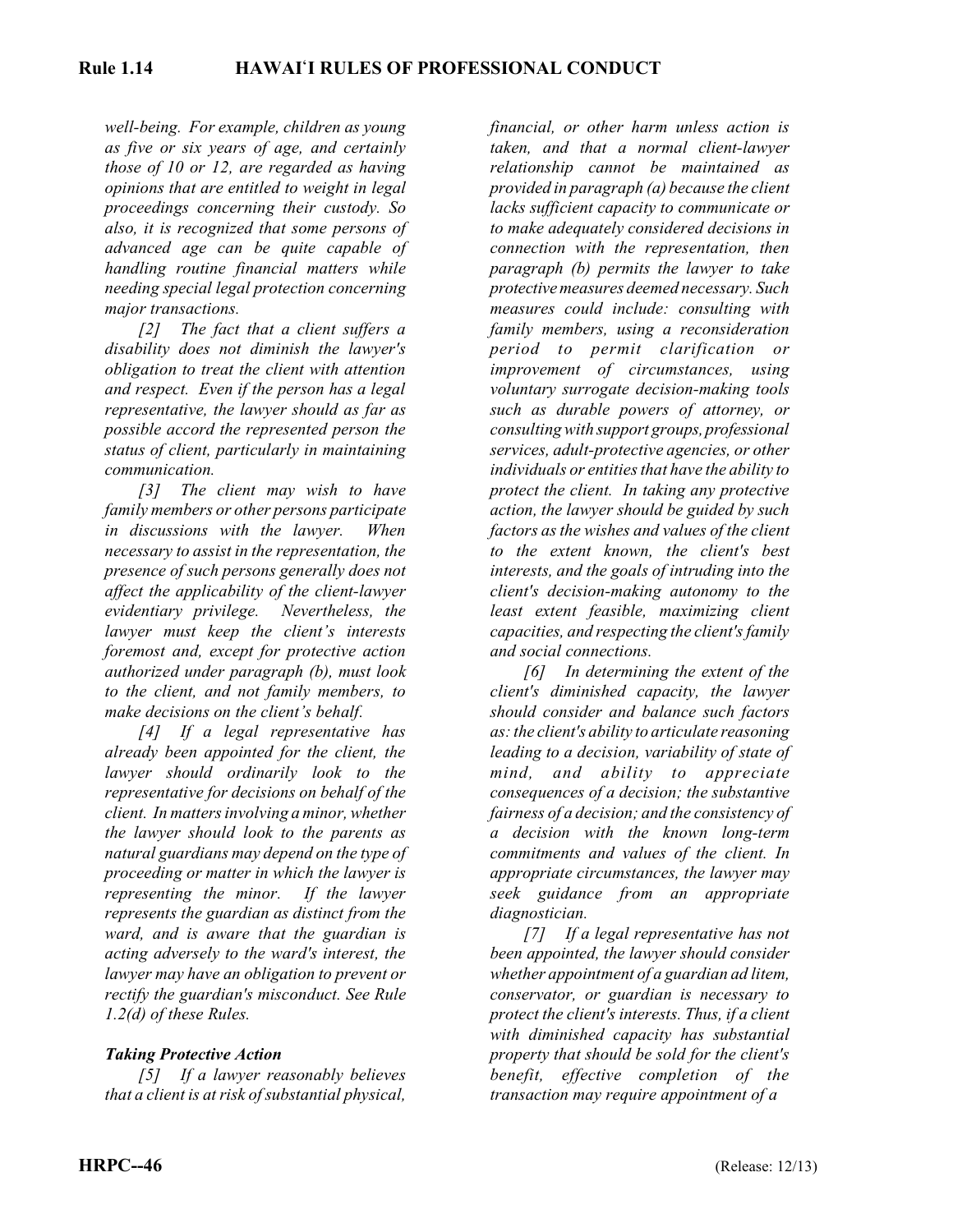*legal representative. In addition, Rules of procedure in litigation sometimes provide that minors or persons with diminished capacity must be represented by a guardian or next friend if they do not have a general guardian. In many circumstances, however, appointment of a legal representative may be more expensive or traumatic for the client than circumstances in fact require. Evaluation of such circumstances is a matter entrusted to the professional judgment of the lawyer. In considering alternatives, however, the lawyer should be aware of any law that requires the lawyer to advocate the least restrictive action on behalf of the client.*

#### *Disclosure of the Client's Condition*

*[8] Disclosure of the client's diminished capacity could adversely affect the client's interests. For example, raising the question of diminished capacity could, in some circumstances, lead to proceedings for involuntary commitment. Information relating to the representation is protected by Rule 1.6 of these Rules. Therefore, unless authorized to do so, the lawyer may not disclose such information. When taking protective action pursuant to paragraph (b), the lawyer is impliedly authorized to make the necessary disclosures, even when the client directs the lawyer to the contrary. Nevertheless, given the risks of disclosure, paragraph (c) limits what the lawyer may disclose in consulting with other individuals or entities or seeking the appointment of a legal representative. At the very least, the lawyer should determine whether it is likely that the person or entity consulted with will act adversely to the client's interests before discussing matters related to the client. The lawyer's position in such cases is an unavoidably difficult one.* 

## *Emergency Legal Assistance*

*[9] In an emergency where the health, safety, or a financial interest of a person with seriously diminished capacity is threatened with imminent and irreparable harm, a lawyer may take legal action on*

*behalf of such a person even though the person is unable to establish a client-lawyer relationship or to make or express considered judgments about the matter, when the person or another acting in good faith on that person's behalf has consulted with the lawyer. Even in such an emergency, however, the lawyer should not act unless the lawyer reasonably believes that the person has no other lawyer, agent, or other representative available. The lawyer should take legal action on behalf of the person only to the extent reasonably necessary to maintain the status quo or otherwise avoid imminent and irreparable harm. A lawyer who undertakes to represent a person in such an exigent situation has the same duties under these Rules as the lawyer would with respect to a client. In light of the clear risks and uncertainties inherent in such a situation, the attorney should weigh all factors carefully before intervening.*

*[10] A lawyer who acts on behalf of a person with seriously diminished capacity in an emergency should keep the confidences of the person as if dealing with a client, disclosing them only to the extent necessary to accomplish the intended protective action. The lawyer should disclose to any tribunal involved and to any other counsel involved the nature of his or her relationship with the person. The lawyer should take steps to regularize the relationship or implement other protective solutions as soon as possible. Normally, a lawyer would not seek compensation for such emergency actions taken.*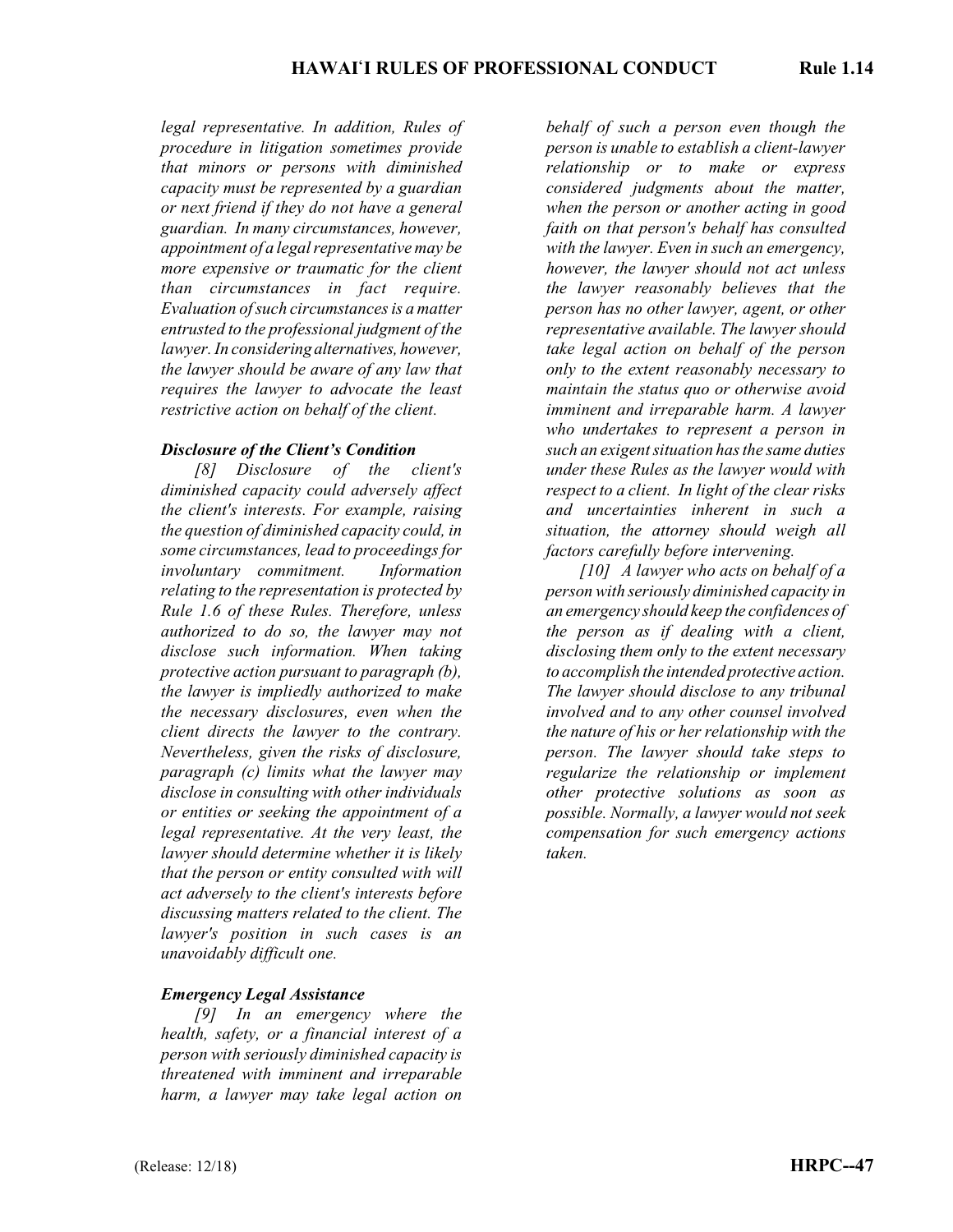# **Rule 1.15. PRESERVING IDENTITY OF FUNDS AND PROPERTY OF A CLIENT OR THIRD PERSON.**

**(a)** A lawyer shall hold property of clients or third persons that is in a lawyer's possession in connection with a representation separate from the lawyer's own property, as a fiduciary. The lawyer shall not commingle such funds or property with his or her own or misappropriate such funds or property to his or her own use or benefit. Funds shall be kept in a separate account in Hawai'i in accordance with Rule 11 of the Rules of the Supreme Court of the State of Hawai'i, and Rule 4 of the Hawai'i Rules Governing Trust Accounting. Other tangible property owned by a client or third person shall be identified as such, appropriately safeguarded , and a record kept of the item's receipt and disbursement. Complete records of such account funds and other property shall be kept by the lawyer and shall be preserved for a period of 6 years after the termination of the representation.

**(b)** A lawyer may deposit into a trust account the lawyer's own funds reasonably sufficient to either pay bank charges or avoid paying bank charges on the account, or to cover unanticipated overages.

**(c)** A lawyer shall deposit into a client trust account legal fees and expenses that have been paid in advance, to be withdrawn by the lawyer only as fees are earned or expenses incurred.

**(d)** Upon receiving or disbursing funds or other property in which a client or third person has an interest, a lawyer shall promptly notify the client or third person. Except as stated in this Rule or otherwise permitted by law or by agreement with the client, a lawyer shall promptly deliver to the client or third person any funds or other property that the client or third person is entitled to receive and, upon request by the client or third person, shall promptly render a full accounting regarding such property.

**(e)** When in the course of representation a lawyer is in possession of property in which two or more persons (one of whom may be the lawyer) claims interests, the property shall be kept separate by the lawyer until the dispute is resolved. Disputed client funds shall be kept in a client trust account until the dispute is resolved. The lawyer shall promptly distribute all portions of the property as to which the interests are not in dispute.

# *COMMENTS:*

*[1] A lawyer should hold property of others with the care required of a professional fiduciary. Securities should be kept in a safe deposit box, except when some other form of safekeeping is warranted by special circumstances. All property that is the property of clients or third persons, including prospective clients, must be kept separate from the lawyer's business and personal property and, if monies, in one or more trust accounts. Separate trust accounts may be warranted when administering estate monies or acting in similar fiduciary capacities. A lawyer should maintain on a current basis books and records in accordance with generally accepted accounting practice and must comply with any recordkeeping Rules established by law or court order. See, e.g., Hawai#i Rules Governing Trust Accounting.*

*[2] While normally it is impermissible to commingle the lawyer's own funds with client funds, paragraph (b) identifies several instances in which it is permissible to do so. See also Rule 11(c)(1)(A) of the Rules of the Supreme Court of the State of Hawai<sup><i>'i. Accurate*</sup> *records must be kept regarding which part of the funds are the lawyer's. See, e.g., Rule 4(c)(1) through (9) of the Hawai<sup><i>'i Rules*</sup> *Governing Trust Accounting.*

*[3] Lawyers often receive funds from which the lawyer's fee will be paid. The lawyer is not required to remit to the client funds that the lawyer reasonably believes represent fees earned and owed. However, a lawyer may not hold funds to coerce a client into accepting the lawyer's contention. The disputed portion of the funds must be kept in a trust account. See Rule 4(a) of the Hawai<sup><i>'*</sup>i *Rules Governing Trust Accounting. The lawyer should suggest means for prompt resolution of the dispute, such as arbitration. The undisputed portion of the funds shall be promptly distributed. See also Rule 1.5 of these Rules regarding a lawyer's duties related to Fees.*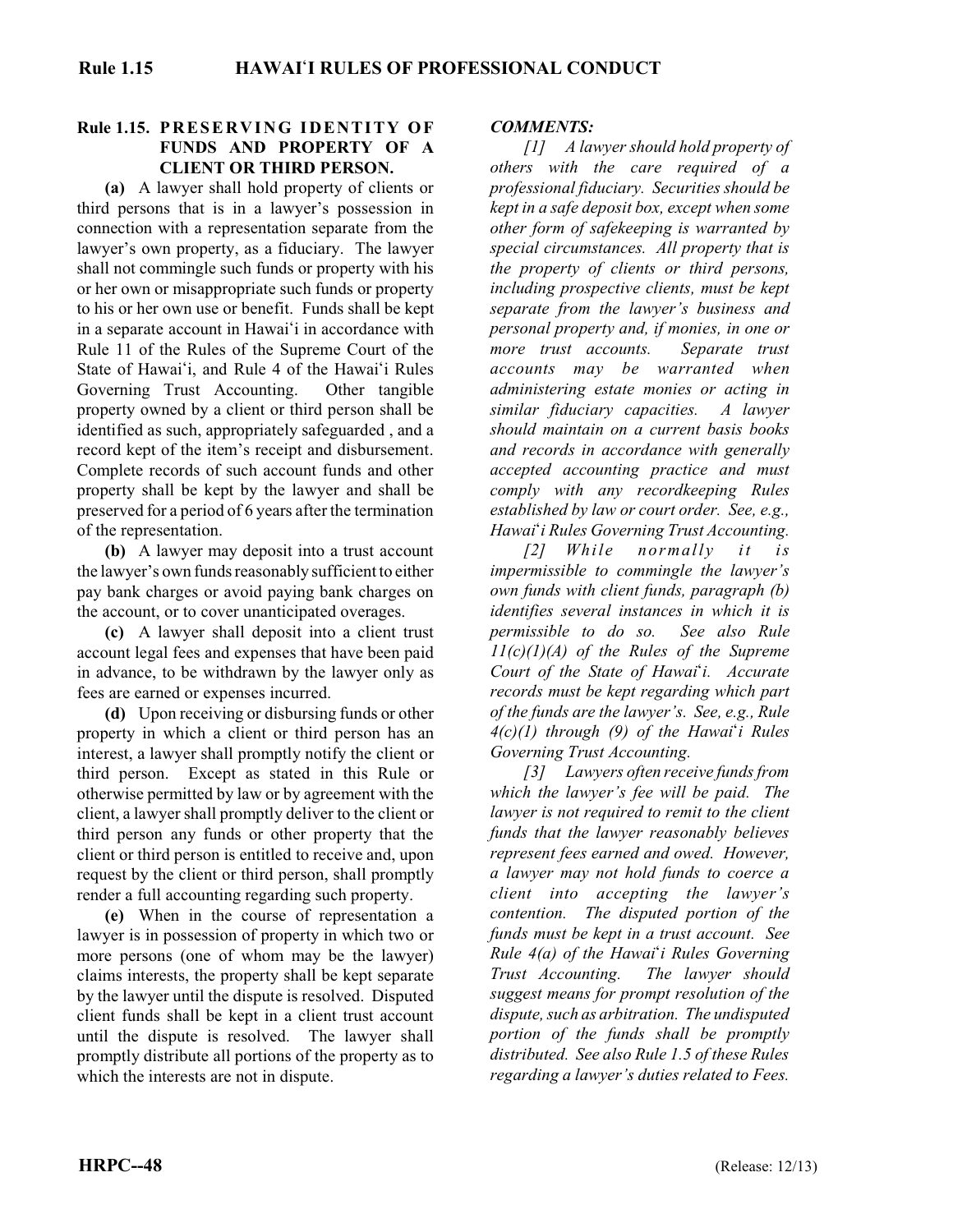*[4] A mere debtor-creditor relationship is generally itself insufficient to establish a financial interest in funds or property within the meaning of paragraphs (d) and (e). Paragraphs (d) and (e) recognize, however, that third parties may have lawful entitlement to funds or other property in a lawyer's custody, such as a client's creditor who has a lien on funds recovered in a personal injury action. A lawyer may have a duty under applicable law to protect such third-party entitlements against wrongful interference by the client. In such cases, the lawyer must refuse to surrender the funds or property to the client until the dispute is resolved. A lawyer should not unilaterally assume to arbitrate a dispute between a client and the third party, but, when there are substantial grounds for dispute as to the person entitled to the funds, the lawyer may file an action to have a court resolve the dispute.*

*[5] The obligations of a lawyer under this Rule are independent of those arising from activity other than rendering legal services. For example, a lawyer who serves only as an escrow agent is governed by the applicable law relating to fiduciaries even though the lawyer does not render legal services in the transaction and is not governed by this Rule.*

*[6] The Lawyers' Fund for Client Protection provides a means through the*  $collective$  *efforts of the Hawai<sup><i>'i bar to*</sup> *reimburse persons who have lost money or property as a result of a lawyer's dishonest conduct. Lawyer participation is mandatory. See Rules and Regulations Concerning the Lawyers' Fund for Client Protection of the Supreme Court of the State of Hawai#i (aka Lawyers' Fund Rules and Regulations).*

*(Amended October 21, 2013, effective January 1, 2014; further amended December 16, 2013, effective January 1, 2014.)*

### **Rule 1.16. DECLINING OR TERMINATING REPRESENTATION.**

**(a)** Except as stated in paragraph (c), a lawyer shall not represent a client or, where representation has commenced, shall withdraw from the representation of a client if:

(1) the representation will result in violation of the Rules of Professional Conduct or other law;

(2) the lawyer's physical or mental condition materially impairs the lawyer's ability to represent the client; or

(3) the lawyer is discharged.

**(b)** Except as stated in paragraph (c), a lawyer may withdraw from representing a client if:

(1) withdrawal can be accomplished without material adverse effect on the interests of the client;

(2) the client persists in a course of action involving the lawyer's services that the lawyer reasonably believes is criminal or fraudulent;

(3) the lawyer reasonably believes that the client has used the lawyer's services to perpetrate a crime or fraud;

(4) a client insists upon taking action that the lawyer considers repugnant or with which the lawyer has a fundamental disagreement;

(5) the client fails substantially to fulfill an obligation to the lawyer regarding the lawyer's services and has been given reasonable warning that the lawyer will withdraw unless the obligation is fulfilled;

(6) the representation will result in an unreasonable financial burden on the lawyer or has been rendered unreasonably difficult by the client; or

(7) other good cause for withdrawal exists.

**(c)** A lawyer must comply with applicable law requiring notice to or permission of a tribunal when terminating a representation. When ordered to do so by a tribunal, a lawyer shall continue representation notwithstanding good cause for terminating the representation.

**(d)** Upon termination of representation, a lawyer shall take steps to the extent reasonably practicable to protect a client's interests, such as giving reasonable notice to the client, allowing time for employment of other counsel, surrendering papers and property to which the client is entitled, refunding any advance payment of fee or expense that has not been earned or incurred, and, upon request, providing an accounting of such funds.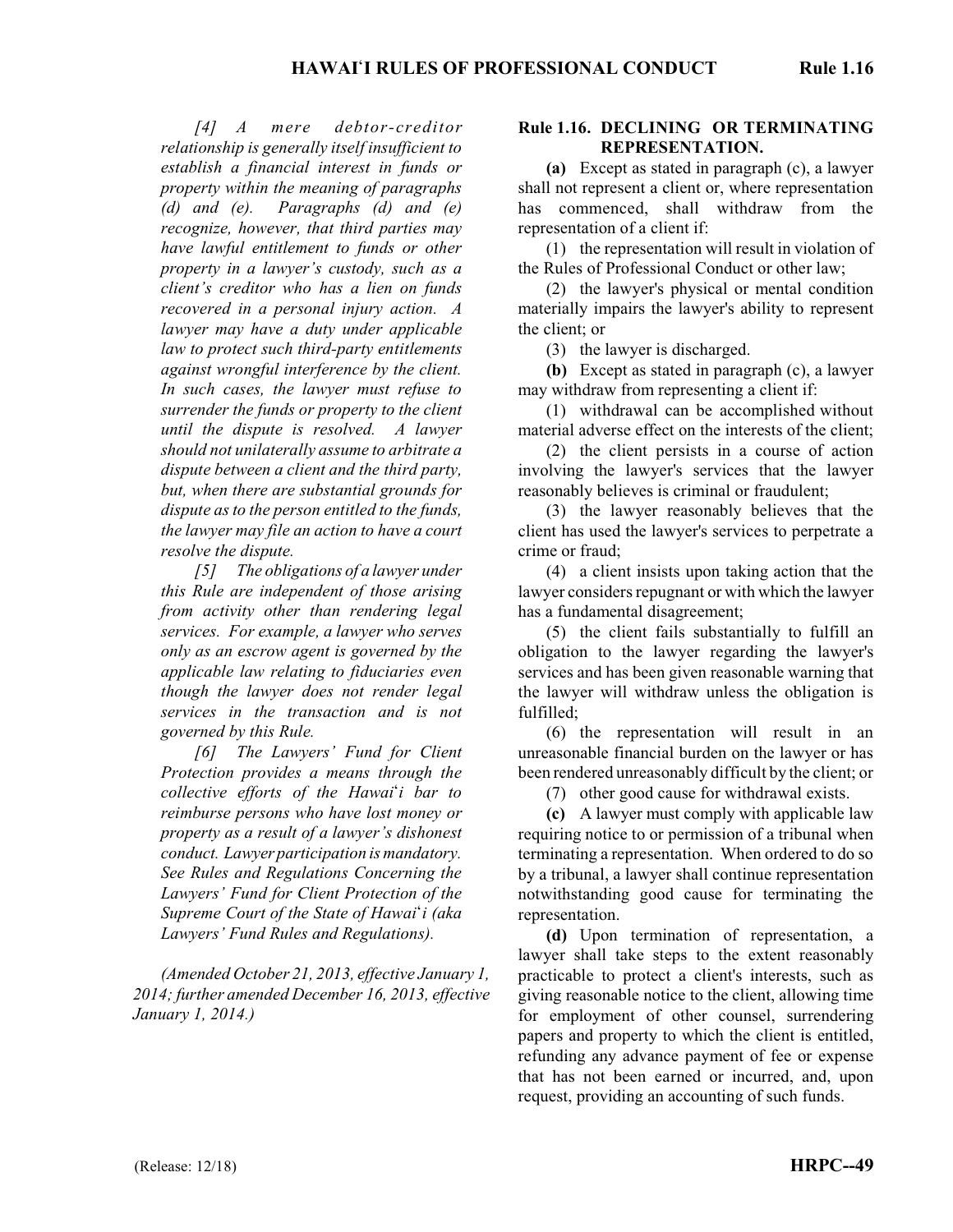#### *COMMENTS:*

*[1] A lawyer should not accept representation in a matter unless it can be performed competently, promptly, without improper conflict of interest and to completion. Ordinarily, a representation in a matter is completed when the agreed-upon assistance has been concluded. See Rules 1.1, 1.2(c), and 6.5 of these Rules. See also Comment [4] to Rule 1.3 of these Rules.*

#### *Mandatory Withdrawal*

*[2] A lawyer ordinarily must decline or withdraw from representation if the client demands that the lawyer engage in conduct that is illegal or violates the Rules of Professional Conduct or other law. The lawyer is not obliged to decline or withdraw simply because the client suggests such a course of conduct; a client may make such a suggestion in the hope that a lawyer will not be constrained by a professional obligation.*

*[3] When a lawyer has been appointed to represent a client, withdrawal ordinarily requires approval of the appointing authority. See also Rule 6.2 of these Rules. Similarly, court approval or notice to the court is often required by applicable law before a lawyer withdraws from pending litigation. Difficulty may be encountered if withdrawal is based on the client's demand that the lawyer engage in unprofessional conduct. The court may request an explanation for the withdrawal, while the lawyer may be bound to keep confidential the facts that would constitute such an explanation. The lawyer's statement that professional considerations require termination of the representation ordinarily should be accepted as sufficient. Lawyers should be mindful of their obligations to both clients and the court under Rules 1.6 and 3.3 of these Rules.*

#### *Discharge*

*[4] A client has a right to discharge a lawyer at any time, with or without cause, subject to liability for payment for the lawyer's services. Where future dispute* *about the withdrawal may be anticipated, it may be advisable to prepare a written statement reciting the circumstances.*

*[5] Whether a client can discharge appointed counsel may depend on applicable law. A client seeking to do so should be given a full explanation of the consequences. These consequences may include a decision by the appointing authority that appointment of successor counsel is unjustified, thus requiring self-representation by the client.*

 *[6] If the client has severely diminished capacity, the client may lack the legal capacity to discharge the lawyer, and in any event the discharge may be seriously adverse to the client's interests. The lawyer should make special effort to help the client consider the consequences and may take reasonably necessary protective action as provided in Rule 1.14 of these Rules.*

#### *Optional Withdrawal*

*[7] A lawyer may withdraw from representation in some circumstances. The lawyer has the option to withdraw if it can be accomplished without material adverse effect on the client's interests. Withdrawal is also justified if the client persists in a course of action that the lawyer reasonably believes is criminal or fraudulent, for a lawyer is not required to be associated with such conduct even if the lawyer does not further it. Withdrawal is also permitted if the lawyer's services were misused in the past, even if that would materially prejudice the client. The lawyer also may withdraw where the client insists on taking action that the lawyer considers repugnant or with which the lawyer has a fundamental disagreement.*

*[8] A lawyer may withdraw if the client refuses to abide by the terms of an agreement relating to the representation, such as an agreement concerning fees or court costs or an agreement limiting the objectives of the representation.*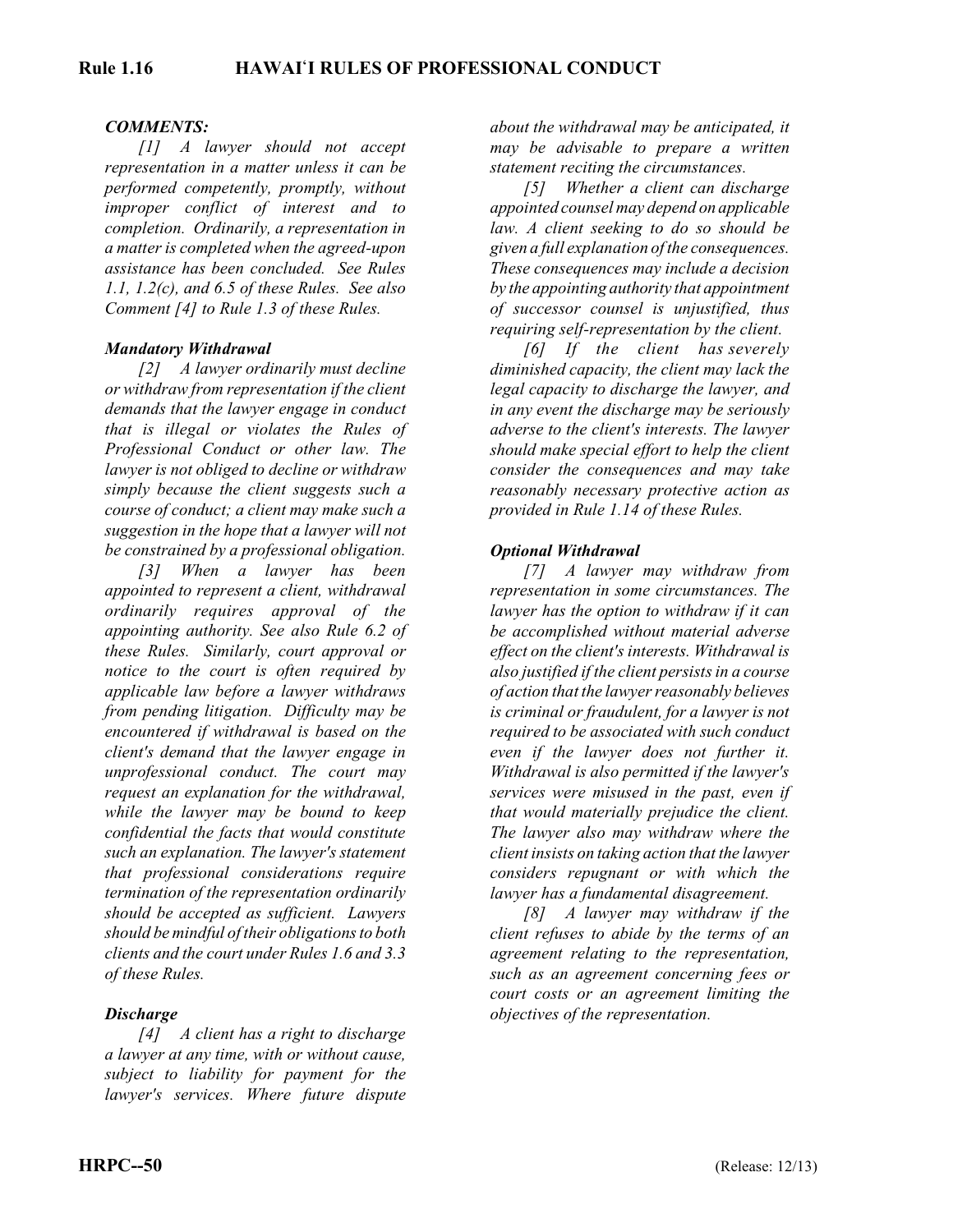#### *Assisting the Client Upon Withdrawal*

*[9] Even if the lawyer has been unfairly discharged by the client, a lawyer must take all reasonable steps to mitigate the consequences to the client.*

*[10] The papers to which a client is entitled upon termination of representation may include all documents in the lawyer's file except (a) documents which were only for review and use by the lawyer and persons in the lawyer's office and which the lawyer reasonably believes will not be of material use or benefit to the client or successor lawyer; (b) documents which would violate a duty of confidentiality owed to a third party; (c) documents which cannot be copied or disclosed pursuant to a court order or other law; and (d) documents which may cause the client or a third party physical or psychological harm.*

*[11] The right to an accounting upon request ensures the client will receive information concerning the work performed by the lawyer that is sufficiently detailed to aid in the resolution of any fee dispute or request for a refund by the client that may arise.*

*(Amended September 25, 2018, effective January 1, 2019.)*

#### **Rule 1.17. SALE OF LAW PRACTICE.**

A lawyer or a law firm may sell or purchase a law practice, or an area of a law practice, including good will, if the following conditions are satisfied:

**(a)** The seller ceases to engage in the private practice of law, or in the area of practice that has been sold, in the State of Hawai'i;

**(b)** The entire practice, or the entire area of practice, is sold to one or more lawyers or law firms;

**(c)** The seller gives written notice to each of the seller's clients regarding:

(1) the proposed sale;

(2) the client's right to retain other counsel or to take possession of the file; and

(3) the fact that the client's consent to the transfer of the client's files will be presumed if the client does not take any action or does not otherwise object within 90 days of receipt of the notice.

If a client cannot be given notice, the representation of that client may be transferred to the purchaser only upon entry of an order so authorizing by a court having jurisdiction. The seller may disclose to the court in camera information relating to the representation only to the extent necessary to obtain an order authorizing the transfer of a file.

**(d)** The fees charged clients shall not be increased by reason of the sale. Existing agreements between the seller and the client as to fees and the scope of the work must be honored by the purchaser, unless the client consents in writing after consultation.

#### *COMMENTS:*

*[1] The practice of law is a profession, not merely a business. Clients are not commodities that can be purchased and sold at will. Pursuant to this Rule, when a lawyer or an entire firm ceases to practice, or ceases to practice in an area of law, and other lawyers or firms take over the representation, the selling lawyer or firm may obtain compensation for the reasonable value of the practice as may withdrawing partners of law firms. See Rules 5.4 and 5.6 of these Rules.*

#### *Termination of Practice by the Seller*

*[2] The requirement that all of the private practice, or all of an area of practice, be sold is satisfied if the seller in good faith makes the entire practice, or the area or practice, available for sale to the purchasers. The fact that a number of the seller's clients decide not to be represented by the purchasers but take their matters elsewhere, therefore, does not result in a violation. Return to private practice as a result of an unanticipated change in circumstances does not necessarily result in a violation. For example, a lawyer who has sold the practice to accept an appointment to judicial office does not violate the requirement that the sale be attendant to cessation of practice if the lawyer later resumes private practice upon resignation or departure from the judiciary.*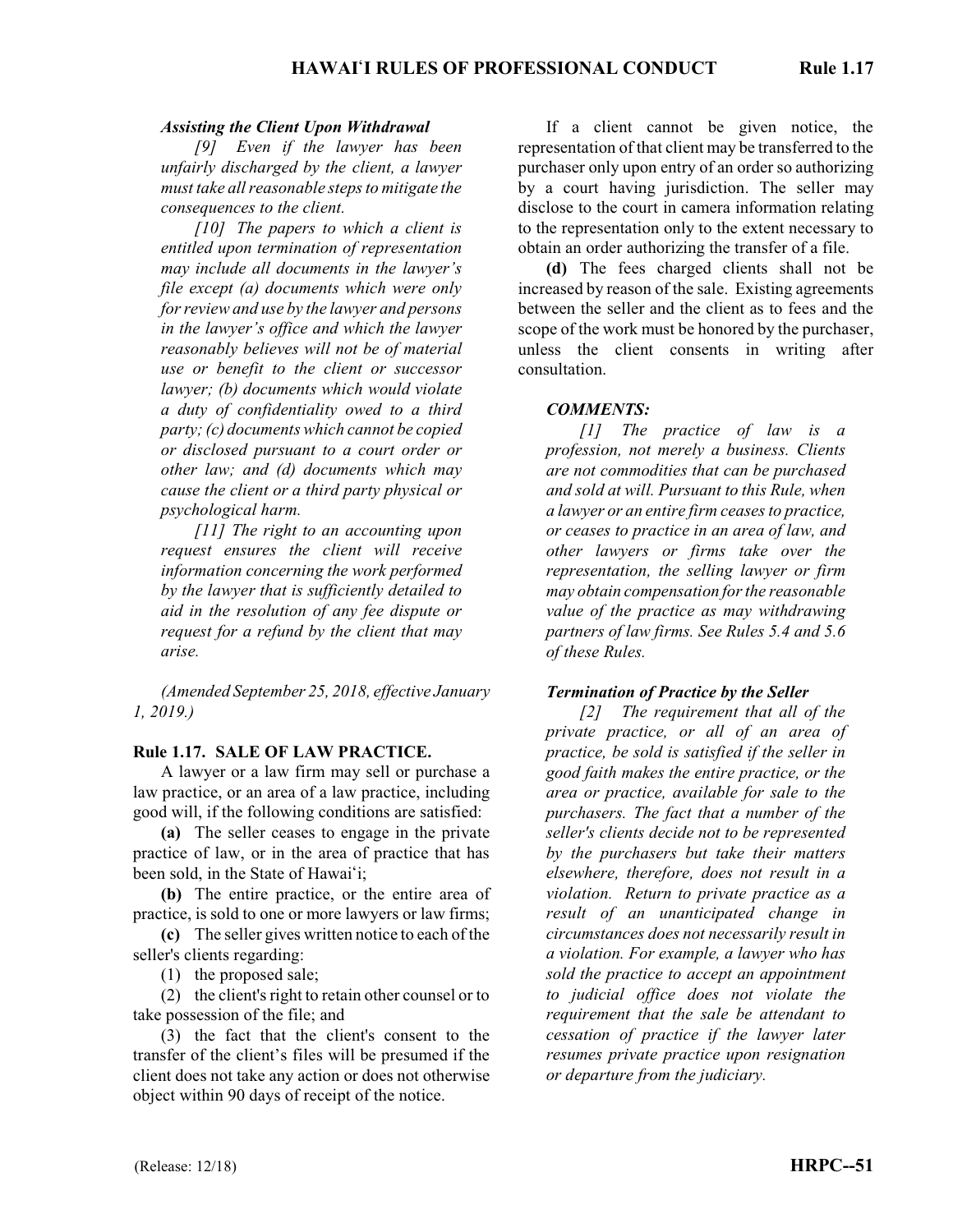*[3] The requirement that the seller cease to engage in the private practice of law does not prohibit employment as a lawyer on the staff of a public agency or a legal services entity that provides legal services to the poor, or as in-house counsel to a business.*

*[4] The Rule permits a sale of an entire practice attendant upon retirement from the private practice of law within the jurisdiction. Its provisions, therefore, accommodate the lawyer who sells the practice on the occasion of moving to another state.*

*[5] This Rule also permits a lawyer or law firm to sell an area of practice. If an area of practice is sold and the lawyer remains in the active practice of law, the lawyer must cease accepting any matters in the area of practice that has been sold, either as counsel or co-counsel or by assuming joint responsibility for a matter in connection with the division of a fee with another lawyer as would otherwise be permitted by Rule 1.5(e) of these Rules. Although a lawyer who leaves a jurisdiction or geographical area typically would sell the entire practice, this Rule permits the lawyer to limit the sale to one or more areas of the practice, thereby preserving the lawyer's right to continue practice in the areas of the practice that were not sold.*

# *Sale of Entire Practice or Entire Area of Practice*

*[6] The Rule requires that the seller's entire practice, or an entire area of practice, be sold. The prohibition against sale of less than an entire practice area protects those clients whose matters are less lucrative and who might find it difficult to secure other counsel if a sale could be limited to substantial fee-generating matters. The purchasers are required to undertake all client matters in the practice or practice area, subject to client consent. This requirement is satisfied, however, even if a purchaser is unable to undertake a* 

*particular client matter because of a conflict of interest.*

#### *Client Confidences, Consent and Notice*

*[7] Negotiations between seller and prospective purchaser prior to disclosure of information relating to a specific representation of an identifiable client no more violate the confidentiality provisions of Rule 1.6 of these Rules than do preliminary discussions concerning the possible association of another lawyer or mergers between firms, with respect to which client consent is not required. Providing the purchaser access to client-specific information relating to the representation and to the file, however, requires client consent. The Rule provides that before such information can be disclosed by the seller to the purchaser the client must be given actual written notice of the contemplated sale, including the identity of the purchaser and any proposed change in the terms of future representation, and must be told that the decision to consent or make other arrangements must be made within 90 days. If nothing is heard from the client within that time, consent to the sale is presumed.*

*[8] A lawyer or law firm ceasing to practice cannot be required to remain in practice because some clients cannot be given actual notice of the proposed purchase. Since these clients cannot themselves consent to the purchase or direct any other disposition of their files, the Rule requires an order from a court having jurisdiction authorizing their transfer or other disposition. The Court can be expected to determine whether reasonable efforts to locate the client have been exhausted, and whether the absent client's legitimate interests will be served by authorizing the transfer of the file so that the purchaser may continue the representation. Preservation of client confidences requires that the petition for a court order be considered in camera.*

*[9] All elements of client autonomy, including the client's absolute right to discharge a lawyer and transfer the*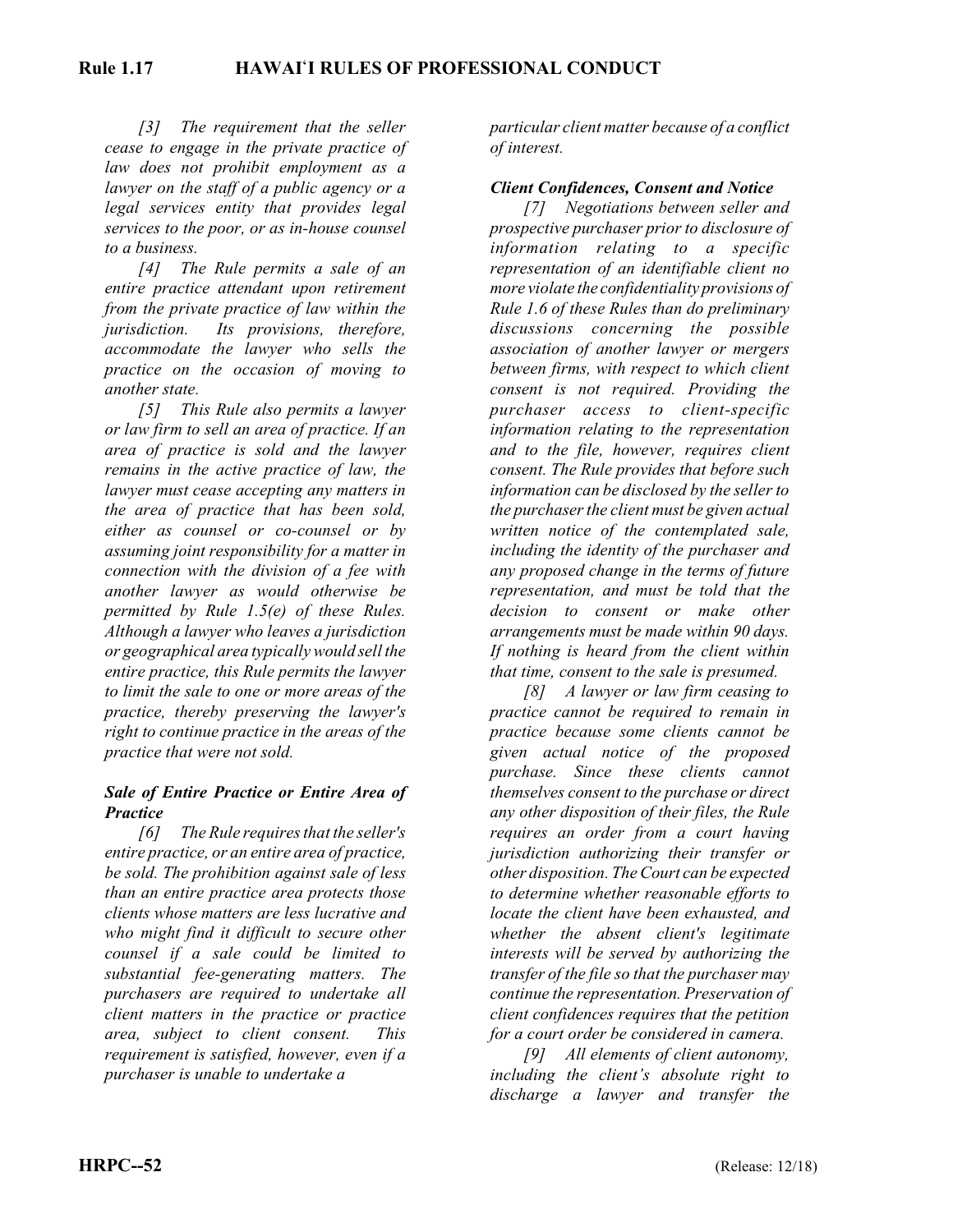*representation to another, survive the sale of the practice or area of practice.*

### *Fee Arrangements Between Client and Purchaser*

*[10] The sale of the practice or practice area may not be financed by increases in fees charged the clients of the practice. Existing agreements between the seller and the client as to fees and the scope of the work must be honored by the purchaser, unless the client consents after consultation. Furthermore, the purchaser may not intentionally fragment the practice which is the subject of the sale by charging significantly different fees in substantially similar matters. Doing so would make it possible for the purchaser to avoid the obligation to take over the entire practice by charging arbitrarily higher fees for less lucrative matters, thereby increasing the likelihood that those clients would not consent to the new representation.* 

#### *Other Applicable Ethical Standards*

*[11] Lawyers participating in the sale of a law practice or a practice area are subject to the ethical standards applicable to involving another lawyer in the representation of a client. These include, for example, the seller's obligation to exercise competence in identifying a purchaser qualified to assume the practice and the purchaser's obligation to undertake the representation competently (see Rule 1.1 of these Rules); the obligation to avoid disqualifying conflicts, and to secure client consent after consultation for those conflicts which can be agreed to (see Rule 1.7 regarding conflicts and Rule 1.0(c) for the definition of consultation); and the obligation to protect information relating to the representation (see Rules 1.6 and 1.9).*

*[12] If approval of the substitution of the purchasing lawyer for the selling lawyer is required by the Rules of any tribunal in which a matter is pending, such approval must be obtained before the matter can be* 

*included in the sale (see Rule 1.16 of these Rules).*

#### *Applicability of the Rule*

*[13] This Rule applies to the sale of a law practice of a deceased, disabled, or disappeared lawyer. Thus, the seller may be represented by a non-lawyer representative not subject to these Rules. Since, however, no lawyer may participate in a sale of a law practice that does not conform to the requirements of this Rule, to the extent possible, the purchasing lawyer should ensure that the requirements of this Rule are met.* 

*[14] Admission to or retirement from a law partnership or professional association, retirement plans and similar arrangements, and a sale of tangible assets of a law practice, do not constitute a sale or purchase governed by this Rule.*

*[15] This Rule does not apply to the transfers of legal representation between lawyers when such transfers are unrelated to the sale of a practice or an area of practice.*

# **Rule 1.18. DUTIES TO PROSPECTIVE CLIENTS.**

**(a) Definition of a prospective client.** A person who discusses with a lawyer the possibility of forming a client-lawyer relationship with respect to a matter is a prospective client.

**(b) Duty of confidentiality to prospective clients.** Even when no client-lawyer relationship ensues, a lawyer who has had discussions with a prospective client shall not use or reveal information learned in the consultation, except as Rule 1.9 of these Rules would permit with respect to information of a former client.

**(c) General conflict of interest duties apply.**  A lawyer subject to paragraph (b) shall not represent a client with interests materially adverse to those of a prospective client in the same or a substantially related matter if the lawyer received information from the prospective client that could be significantly harmful to that person in the matter, except as provided in paragraph (d). If a lawyer is disqualified from representation under this paragraph, no lawyer in a firm with which that lawyer is associated may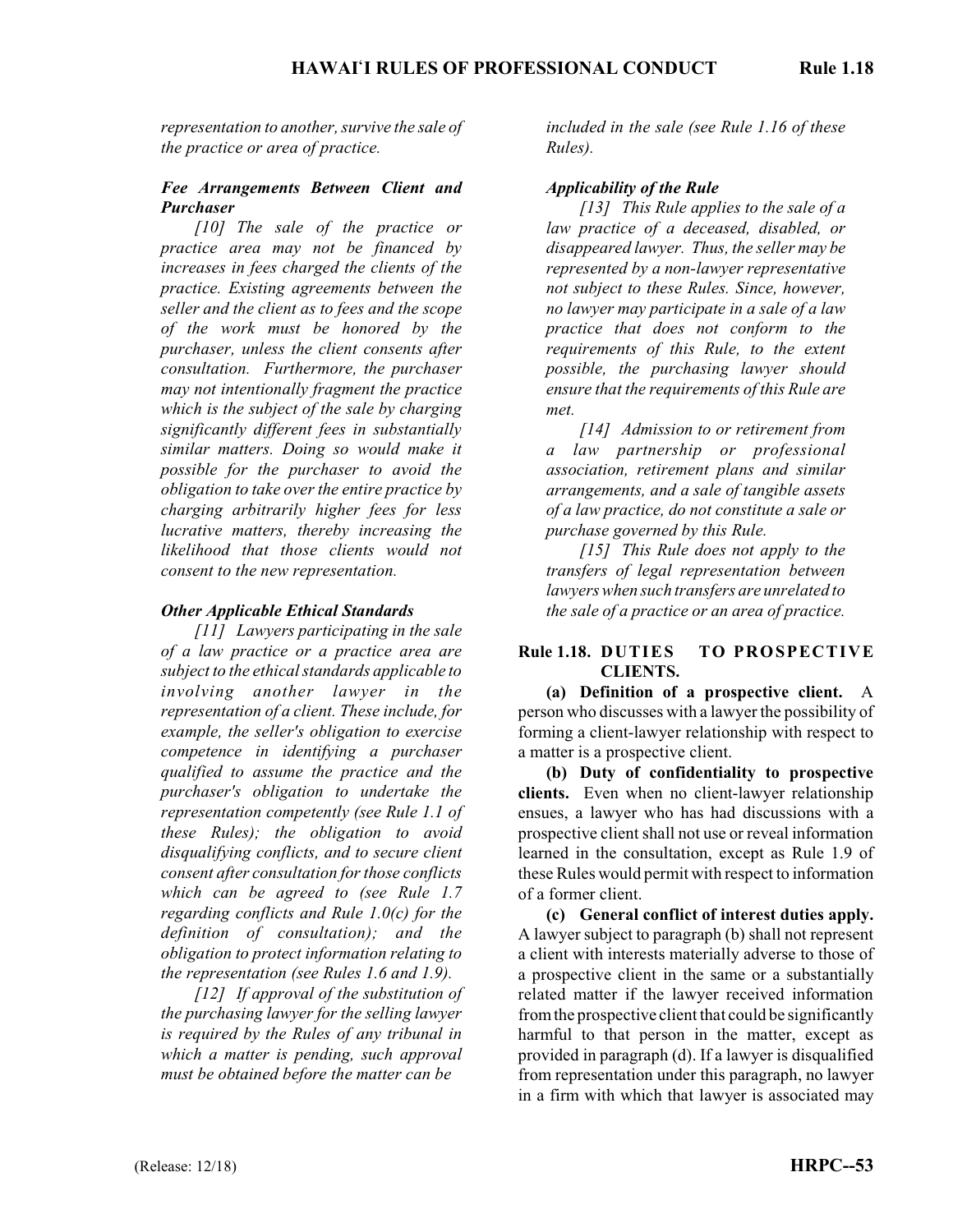knowingly undertake or continue representation in such a matter, except as provided in paragraph (d).

**(d) Representation is allowed with consent or screening.** When the lawyer has received disqualifying information as defined in paragraph (c), representation is permissible if:

(1) both the affected client and the prospective client have given consent after consultation, confirmed in writing, or

(2) the lawyer who received the information did not obtain more disqualifying information than was reasonably necessary to determine whether to represent the prospective client; and

(i) the disqualified lawyer is timely screened from any participation in the matter and is apportioned no part of the fee therefrom; and

(ii) written notice is promptly given to the prospective client.

#### *COMMENTS:*

*[1] Prospective clients, like clients, may disclose information to a lawyer, place documents or other property in the lawyer's custody, or rely on the lawyer's advice. A lawyer's discussions with a prospective client usually are limited in time and depth and leave both the prospective client and the lawyer free (and sometimes required) to proceed no further. Hence, prospective clients should receive some but not all of the protection afforded clients.*

*[2] Not all persons who communicate information to a lawyer are entitled to protection under this Rule. A person who communicates information unilaterally to a lawyer, without any reasonable expectation that the lawyer is willing to discuss the possibility of forming a client-lawyer relationship, is not a "prospective client" within the meaning of paragraph (a).*

*[3] It is often necessary for a prospective client to reveal information to the lawyer during an initial consultation prior to the decision about formation of a client-lawyer relationship. The lawyer often must learn such information to determine whether there is a conflict of interest with an existing client and whether the matter is one that the lawyer is willing to undertake.*

*Paragraph (b) prohibits the lawyer from using or revealing that information, except as permitted by Rule 1.9 of these Rules, even if the client or lawyer decides not to proceed with the representation. The duty exists regardless of how brief the initial conference may be.*

*[4] In order to avoid acquiring disqualifying information from a prospective client, a lawyer considering whether or not to undertake a new matter should limit the initial interview to only such information as reasonably appears necessary for that purpose. Where the information indicates that a conflict of interest or other reason for non-representation exists, the lawyer should so inform the prospective client or decline the representation. If the prospective client wishes to retain the lawyer, and if consent is possible under Rule 1.7 of these Rules, then consent from all affected present or former clients must be obtained before accepting the representation.*

*[5] Even without fulfilling the conditions set forth in paragraph (d), under paragraph (c), the lawyer is not prohibited from representing a client with interests adverse to those of the prospective client in the same or a substantially related matter unless the lawyer has received from the prospective client information that could be significantly harmful if used in the matter.*

*[6] Under paragraph (c), the prohibition in this Rule is imputed to other lawyers as provided in Rule 1.10 of these Rules, but, under paragraph (d), imputation may be avoided if the lawyer obtains consent after consultation, confirmed in writing, of both the prospective and affected clients. In the alternative, imputation may be avoided if all disqualified lawyers are timely screened and written notice is promptly given to the prospective client. See Rule 1.0(l) (requirements for screening procedures). Paragraph (d)(1) does not prohibit the screened lawyer from receiving a salary or partnership share established by prior independent agreement, but that lawyer may not receive compensation*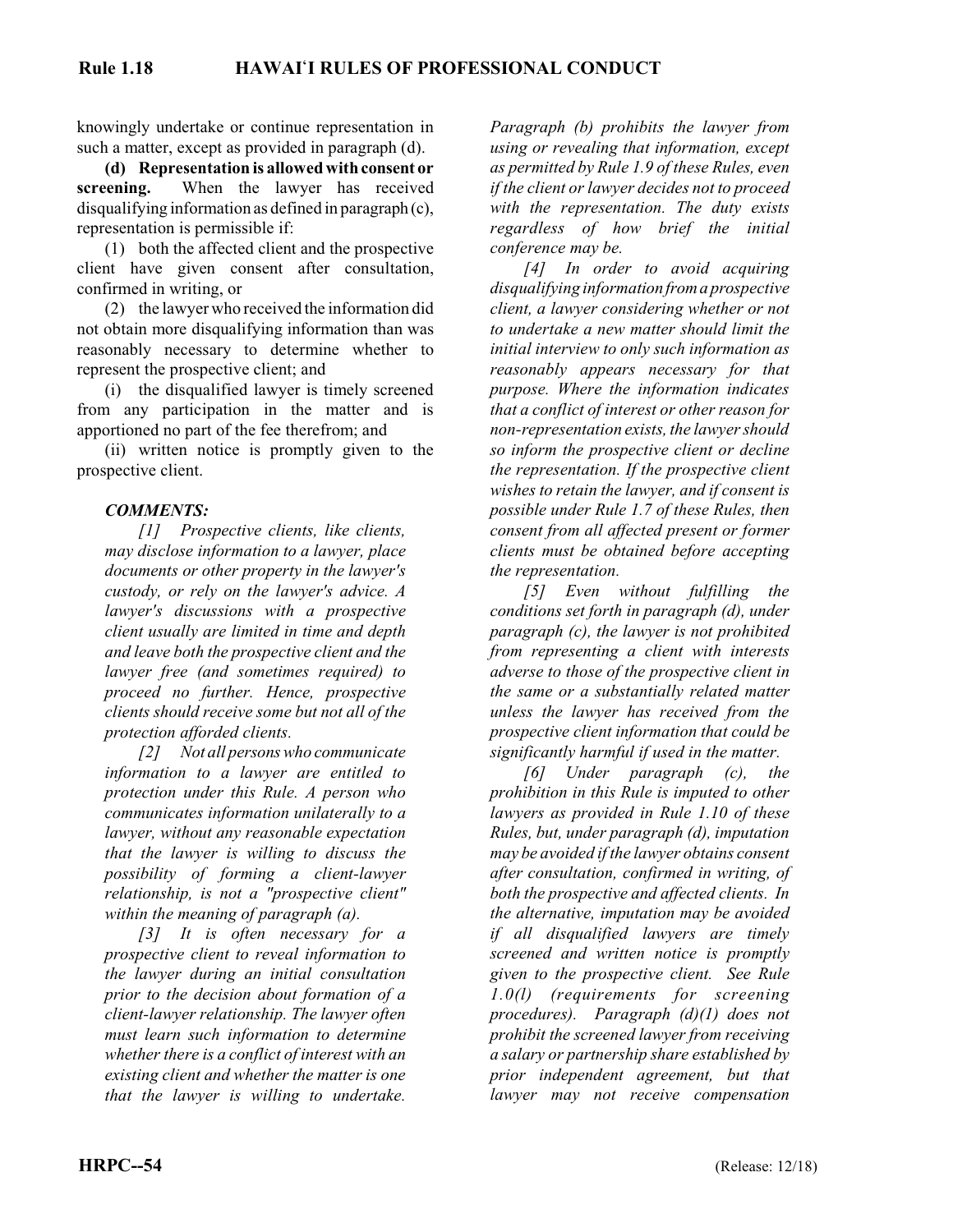*directly related to the matter in which the lawyer is disqualified.*

*[7] Notice, including a general description of the subject matter about which the lawyer was consulted, and of the screening procedures employed, generally should be given as soon as practicable after the need for screening becomes apparent.*

*[8] For the duty of competence of a lawyer who gives assistance on the merits of a matter to a prospective client, see Rule 1.1 of these Rules. For a lawyer's duties when a prospective client entrusts valuables or papers to the lawyer's care, see Rule 1.15 of these Rules.*

#### **Rule 2.1. ADVISOR.**

In representing a client, a lawyer shall exercise independent professional judgment and render candid advice. In rendering advice, a lawyer may refer not only to law but to other considerations such as moral, economic, social and political factors, that may be relevant to the client's situation.

## *COMMENTS:*

#### *Scope of Advice*

*[1] A client is entitled to straightforward advice expressing the lawyer's honest assessment. Legal advice often involves unpleasant facts and alternatives that a client may be disinclined to confront. In presenting advice, a lawyer endeavors to sustain the client's morale and may put advice in as acceptable a form as honesty permits. However, a lawyer should not be deterred from giving candid advice by the prospect that the advice will be unpalatable to the client.*

*[2] Advice couched in narrow legal terms may be of little value to a client, especially where practical considerations, such as costs or effects on other people, are predominant. Purely technical legal advice, therefore, can sometimes be inadequate. It is proper for a lawyer to refer to relevant moral and ethical considerations in giving advice. Although a lawyer is not a moral advisor as such, moral and ethical considerations impinge upon most legal*

*questions and may decisively influence how the law will be applied.*

*[3] A client may expressly or impliedly ask the lawyer for purely technical advice. When such a request is made by a client experienced in legal matters, the lawyer may accept it at face value. When such a request is made by a client inexperienced in legal matters, however, the lawyer's responsibility as advisor may include indicating that more may be involved than strictly legal considerations.*

*[4] Matters that go beyond strictly legal questions may also be in the domain of another profession. Family matters can involve problems within the professional competence of psychiatry, clinical psychology, or social work; business matters can involve problems within the competence of the accounting profession or of financial specialists. Where consultation with a professional in another field is itself something a competent lawyer would recommend, the lawyer should make such recommendation. At the same time, a lawyer's advice at its best often consists of recommending a course of action in the face of conflicting recommendations of experts.* 

## *Offering Advice*

*[5] In general, a lawyer is not expected to give advice until asked by the client. However, when a lawyer knows that a client proposes a course of action that is likely to result in substantial adverse legal consequences to the client, the lawyer's duty to the client under Rule 1.4 of these Rules may require that the lawyer offer advice if the client's course of action is related to the representation. Similarly, when a matter is likely to involve litigation, it may be necessary under Rule 1.4 to inform the client of forms of dispute resolution that might constitute reasonable alternatives to litigation. A lawyer ordinarily has no duty to initiate investigation of a client's affairs or to give advice that the client has indicated is unwanted, but a lawyer may*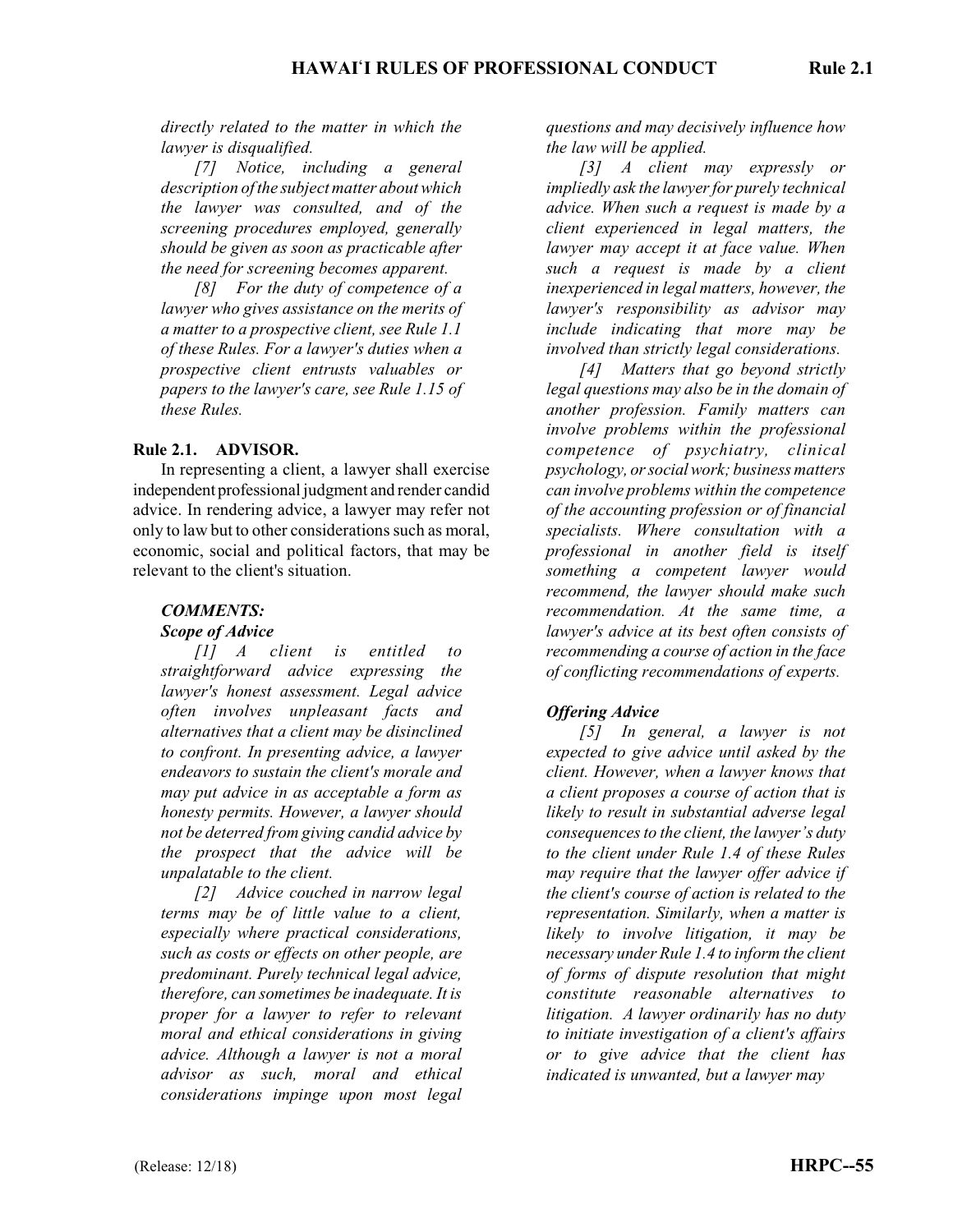*initiate advice to a client when doing so appears to be in the client's interest.*

#### **Rule 2.2. INTERMEDIARY.**

**(a)** A lawyer may act as intermediary between clients if:

(1) the lawyer consults with each client concerning the implications of the common representation, including the advantages and risks involved, and the effect on the attorney-client privileges, and obtains each client's consent to the common representation;

(2) the lawyer reasonably believes that the matter can be resolved on terms compatible with the clients' best interests, that each client will be able to make adequately informed decisions in the matter and that there is little risk of material prejudice to the interest of any of the clients if the contemplated resolution is unsuccessful; and

(3) the lawyer reasonably believes that the common representation can be undertaken impartially and without improper effect on other responsibilities the lawyer has to any of the clients.

**(b)** While acting as intermediary, the lawyer shall consult with each client concerning the decisions to be made and the considerations relevant in making them, so that each client can make adequately informed decisions.

**(c)** A lawyer shall withdraw as intermediary if any of the clients so request, or if any of the conditions stated in paragraph (a) is no longer satisfied. Upon withdrawal, the lawyer shall not continue to represent any of the clients in the matter that was the subject of the intermediation.

## *COMMENTS:*

*[1] A lawyer acts as intermediary under this Rule when the lawyer represents two or more parties with potentially conflicting interests. A key factor in defining the relationship is whether the parties share responsibility for the lawyer's fee, but the common representation may be inferred from other circumstances. Because confusion can arise as to the lawyer's role where each party is not separately represented, it is important that the lawyer make clear the relationship.*

*[2] The Rule does not apply to a lawyer acting as arbitrator or mediator between or among parties who are not clients of the lawyer, even where the lawyer has been appointed with the concurrence of the parties. In performing such a role the lawyer may be subject to applicable codes of ethics, such as the Code of Ethics for Arbitration in Commercial Disputes prepared by a joint Committee of the American Bar Association and the American Arbitration Association.*

*[3] A lawyer acts as intermediary in seeking to establish or adjust a relationship between clients on an amicable and mutually advantageous basis; for example, in helping to organize a business in which two or more clients are entrepreneurs, working out the financial reorganization of an enterprise in which two or more clients have an interest, arranging a property distribution in settlement of an estate or mediating a dispute between clients. The lawyer seeks to resolve potentially conflicting interests by developing the parties' mutual interests. The alternative can be that each party may have to obtain separate representation, with the possibility in some situations of incurring additional cost, complication or even litigation. Given these and other relevant factors, all the clients may prefer that the lawyer act as intermediary.*

*[4] In considering whether to act as intermediary between clients, a lawyer should be mindful that if the intermediation fails the result can be additional cost, embarrassment and recrimination. In some situations the risk of failure is so great that intermediation is plainly impossible. For example, a lawyer cannot undertake common representation of clients between whom contentious litigation is imminent or who contemplate contentious negotiations. More generally, if the relationship between the parties has already assumed definite antagonism, the possibility that the clients' interests can be adjusted by intermediation ordinarily is not very good.*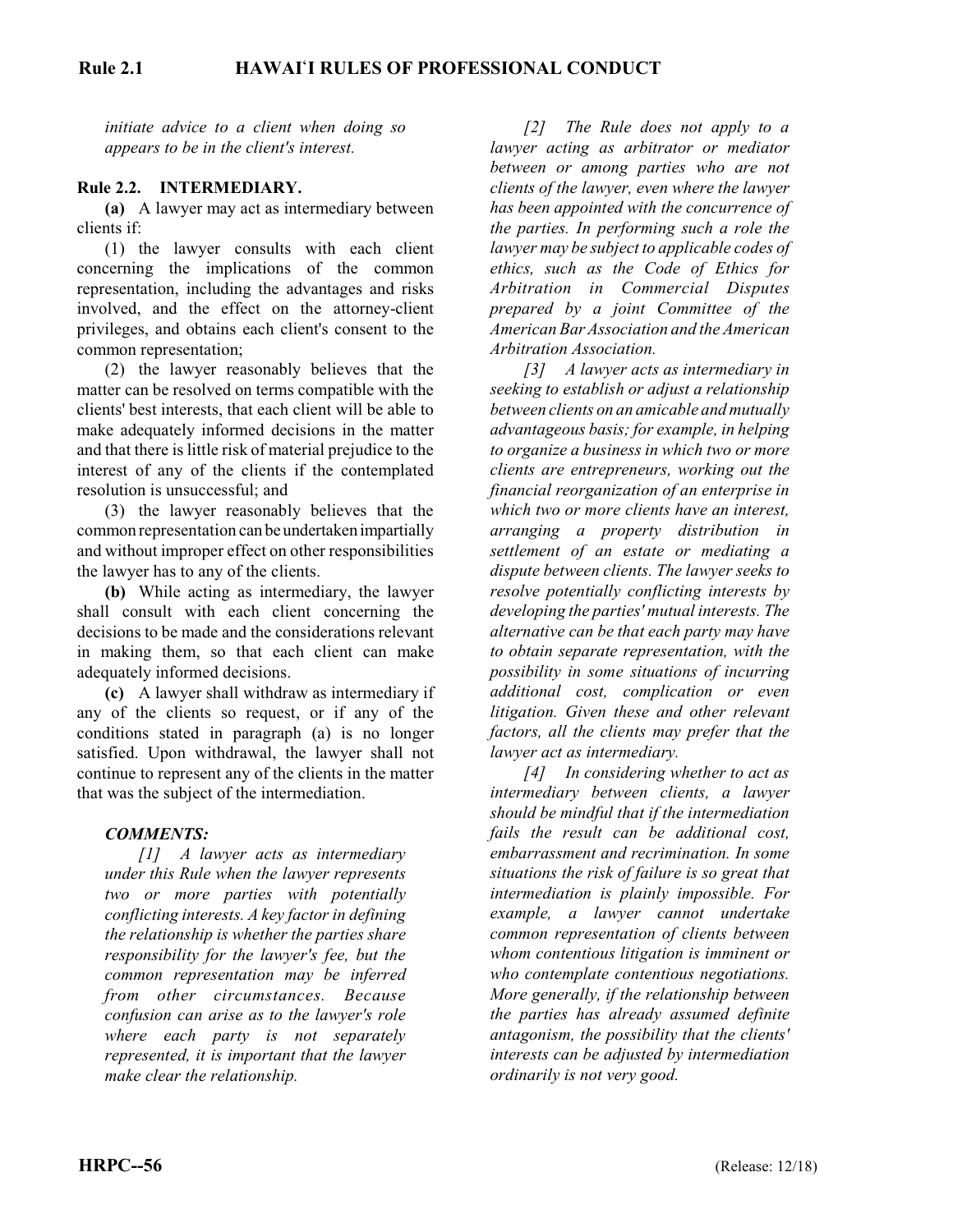*[5] The appropriateness of intermediation can depend on its form. Forms of intermediation range from informal arbitration, where each client's case is presented by the respective client and the lawyer decides the outcome, to mediation, to common representation where the clients' interests are substantially though not entirely compatible. One form may be appropriate in circumstances where another would not. Other relevant factors are whether the lawyer subsequently will represent both parties on a continuing basis and whether the situation involves creating a relationship between the parties or terminating one.*

## *Confidentiality and Privilege*

*[6] A particularly important factor in determining the appropriateness of intermediation is the effect on client-lawyer confidentiality and the attorney-client privilege. In a common representation, the lawyer is still required both to keep each client adequately informed and to maintain confidentiality of information relating to the representation. See Rules 1.4 and 1.6 of these Rules. Complying with both requirements while acting as intermediary requires a delicate balance. If the balance cannot be maintained, the common representation is improper. With regard to the attorney-client privilege, the prevailing rule is that as between commonly represented clients the privilege does not attach. Hence, it must be assumed that if litigation eventuates between the clients, the privilege will not protect any such communications, and the clients should be so advised.*

*[7] Since the lawyer is required to be impartial between commonly represented clients, intermediation is improper when that impartiality cannot be maintained. For example, a lawyer who has represented one of the clients for a long period and in a variety of matters might have difficulty being impartial between that client and one to* 

*whom the lawyer has only recently been introduced.*

#### *Consultation*

*[8] In acting as intermediary between clients, the lawyer is required to consult with the clients on the implications of doing so, and proceed only upon consent based on such a consultation. The consultation should make clear that the lawyer's role is not that of partisanship normally expected in other circumstances.*

*[9] Paragraph (b) is an application of the principle expressed in Rule 1.4 of these Rules. Where the lawyer is intermediary, the clients ordinarily must assume greater responsibility for decisions than when each client is independently represented.*

#### *Withdrawal*

*[10] Common representation does not diminish the rights of each client in the client-lawyer relationship. Each has the right to loyal and diligent representation, the right to discharge the lawyer as stated in Rule 1.16 of these Rules, and the protection of Rule 1.9 concerning obligations to a former client.*

#### **Rule 2.3. EVALUATION FOR USE BY THIRD PERSONS.**

**(a)** A lawyer may provide an evaluation of a matter affecting a client for the use of someone other than the client if the lawyer reasonably believes that making the evaluation is compatible with other aspects of the lawyer's relationship with the client.

**(b)** When the lawyer knows or reasonably should know that the evaluation is likely to affect the client's interests materially and adversely, the lawyer shall not provide an evaluation unless the client consents after consultation.

**(c)** Except as disclosure is authorized in connection with a report of an evaluation, information relating to the evaluation is otherwise protected by Rule 1.6 of these Rules.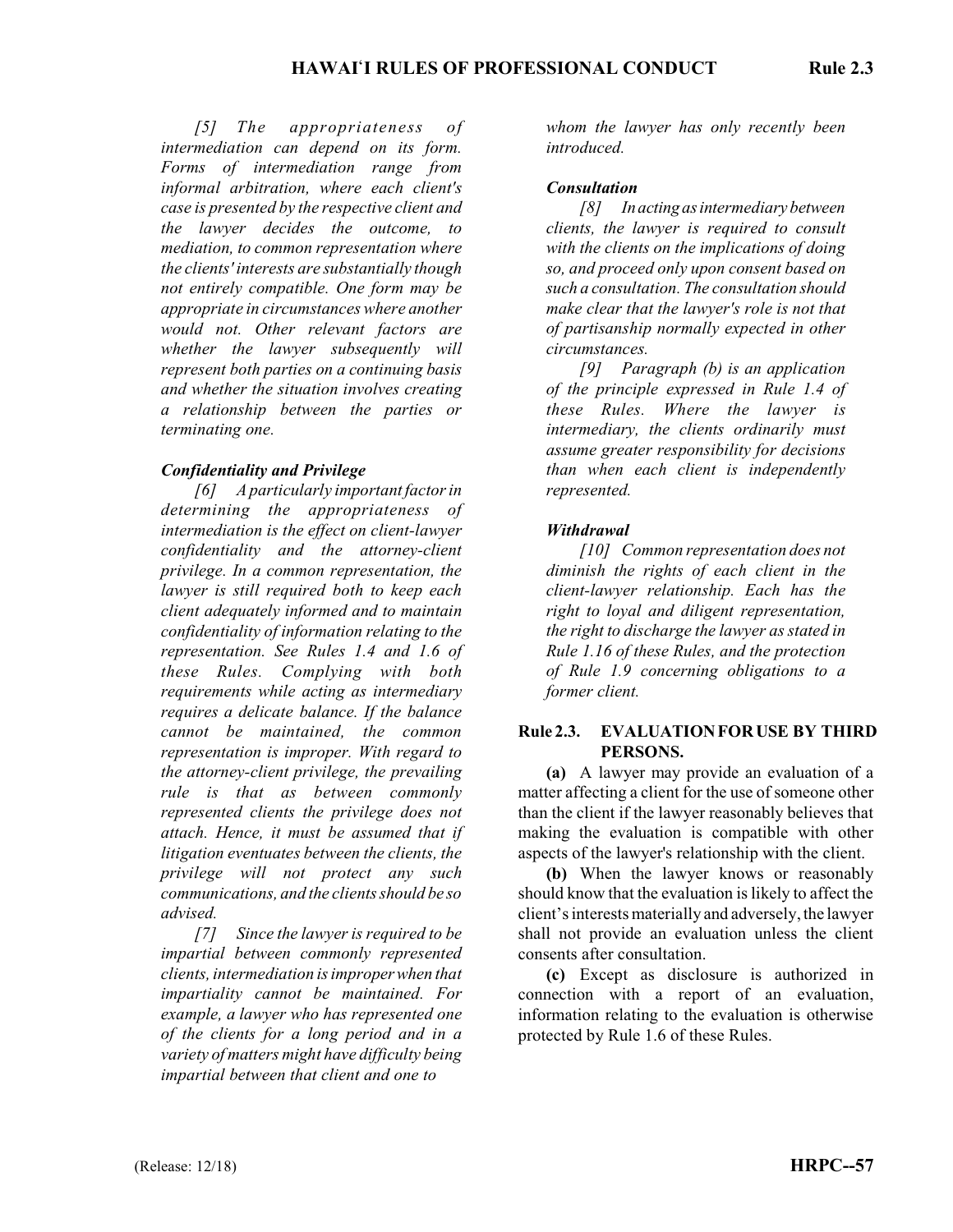# *COMMENTS: Definition*

*[1] An evaluation may be performed at the client's direction or when impliedly authorized in order to carry out the representation. See Rule 1.2 of these Rules. Such an evaluation may be for the primary purpose of establishing information for the benefit of third parties; for example, an opinion concerning the title of property rendered at the behest of a vendor for the information of a prospective purchaser, or at the behest of a borrower for the information of a prospective lender. In some situations, the evaluation may be required by a government agency; for example, an opinion concerning the legality of the securities registered for sale under the securities laws. In other instances, the evaluation may be required by a third person, such as a purchaser of a business.*

*[2] A legal evaluation should be distinguished from an investigation of a person with whom the lawyer does not have a client-lawyer relationship. For example, a lawyer retained by a purchaser to analyze a vendor's title to property does not have a client-lawyer relationship with the vendor. So also, an investigation into a person's affairs by a government lawyer, or by special counsel employed by the government, is not an evaluation as that term is used in this Rule. The question is whether the lawyer is retained by the person whose affairs are being examined. When the lawyer is retained by that person, the general rules concerning loyalty to client and preservation of confidences apply, which is not the case if the lawyer is retained by someone else. For this reason, it is essential to identify the person by whom the lawyer is retained. This should be made clear not only to the person under examination, but also to others to whom the results are to be made available.*

## *Duties Owed to Third Person and Client*

*[3] When the evaluation is intended for the information or use of a third person, a legal duty to that person may or may not arise. That legal question is beyond the*

*scope of this Rule. However, since such an evaluation involves a departure from the normal client-lawyer relationship, careful analysis of the situation is required. The lawyer must be satisfied as a matter of professional judgment that making the evaluation is compatible with other functions undertaken on behalf of the client. For example, if the lawyer is acting as advocate in defending the client against charges of fraud, it would normally be incompatible with that responsibility for the lawyer to perform an evaluation for others concerning the same or a related transaction. Assuming no such impediment is apparent, however, the lawyer should advise the client of the implications of the evaluation, particularly the lawyer's responsibilities to third persons and the duty to disseminate the findings.*

#### *Access to and Disclosure of Information*

*[4] The quality of an evaluation depends on the freedom and extent of the investigation upon which it is based. Ordinarily a lawyer should have whatever latitude of investigation seems necessary as a matter of professional judgment. Under some circumstances, however, the terms of the evaluation may be limited. For example, certain issues or sources may be categorically excluded, or the scope of search may be limited by time constraints or the non-cooperation of persons having relevant information. Any such limitations which are material to the evaluation should be described in the report. If after a lawyer has commenced an evaluation, the client refuses to comply with the terms upon which it was understood the evaluation was to have been made, the lawyer's obligations are determined by law, having reference to the terms of the client's agreement and the surrounding circumstances.*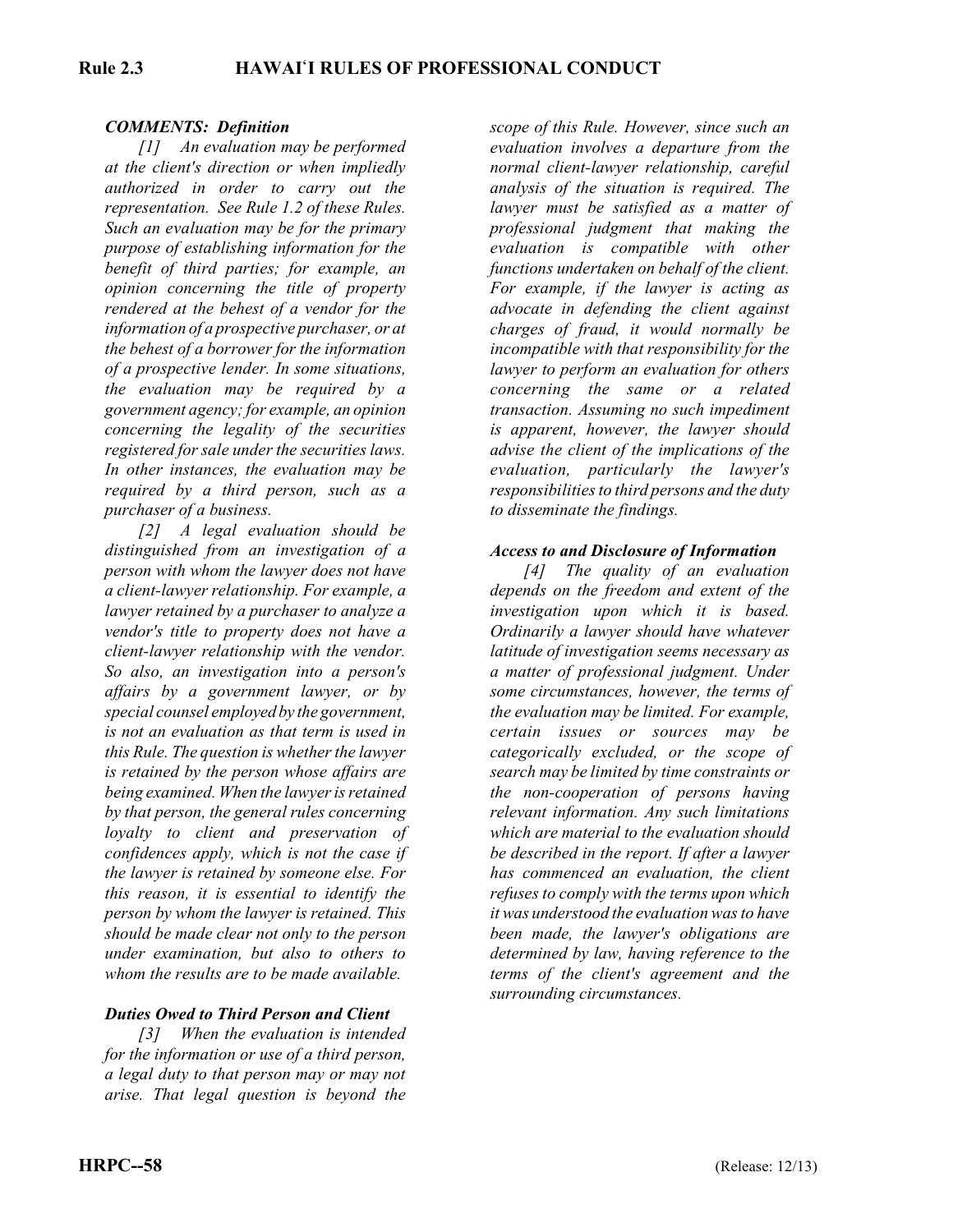# *Obtaining Client's Informed Consent*

*[5] Information relating to an evaluation is protected by Rule 1.6 of these Rules. In many situations, providing an evaluation to a third party poses no significant risk to the client; thus, the lawyer may be impliedly authorized to disclose information to carry out the representation. See Rule 1.6(a). Where, however, it is reasonably likely that providing the evaluation will affect the client's interests materially and adversely, the lawyer must first obtain the client's consent after the client has been adequately informed concerning the important possible effects on the client's interests. See Rules 1.0(c) and 1.6(a) of these Rules.*

# *Financial Auditors' Requests for Information*

*[6] When a question concerning the legal situation of a client arises at the instance of the client's financial auditor and the question is referred to the lawyer, the lawyer's response may be made in accordance with procedures recognized in the legal profession. See, e.g., American Bar Association Statement of Policy Regarding Lawyers' Responses to Auditors' Requests for Information, adopted in 1975.*

#### **Rule 2.4. LAWYER SERVING AS THIRD-PARTY NEUTRAL.**

**(a)** A lawyer serves as a third-party neutral when the lawyer assists two or more persons who are not clients of the lawyer to reach a resolution of a dispute or other matter that has arisen between them. Service as a third-party neutral may include service as an arbitrator, a mediator, or in such other capacity as will enable the lawyer to assist the parties to resolve the matter.

**(b)** A lawyer serving as a third-party neutral shall inform unrepresented parties that the lawyer is not representing them. When the lawyer knows or reasonably should know that an unrepresented party does not understand the lawyer's role in the matter, the lawyer shall explain the difference between the

lawyer's role as a third-party neutral and a lawyer's role as one who represents a client.

# *COMMENTS:*

*[1] Alternative dispute resolution has become a substantial part of the civil justice system. Aside from representing clients in dispute-resolution processes, lawyers often serve as third-party neutrals. A third-party neutral is a person, such as a mediator, arbitrator, conciliator, or evaluator, who assists the parties, represented or unrepresented, in the resolution of a dispute or in the arrangement of a transaction. Whether a third-party neutral serves primarily as a facilitator, evaluator, or decisionmaker depends on the particular process that is either selected by the parties or mandated by a court.*

*[2] The role of a third-party neutral is not unique to lawyers, although, in some court-connected contexts, only lawyers are allowed to serve in this role or to handle certain types of cases. In performing this role, the lawyer may be subject to court rules or other law that apply either to thirdparty neutrals generally or to lawyers serving as third-party neutrals. Lawyerneutrals may also be subject to various codes of ethics, such as the Code of Ethics for Arbitration in Commercial Disputes prepared by a joint committee of the American Bar Association and the American Arbitration Association, or the Model Standards of Conduct for Mediators jointly prepared by the American Bar Association, the American Arbitration Association and the Society of Professionals in Dispute Resolution.*

*[3] Unlike nonlawyers who serve as third-party neutrals, lawyers serving in this role may experience unique problems as a result of differences between the role of a third-party neutral and a lawyer's service as a client representative. The potential for confusion is significant when the parties are unrepresented in the process. Thus, paragraph (b) requires a lawyer-neutral to inform unrepresented parties that the lawyer*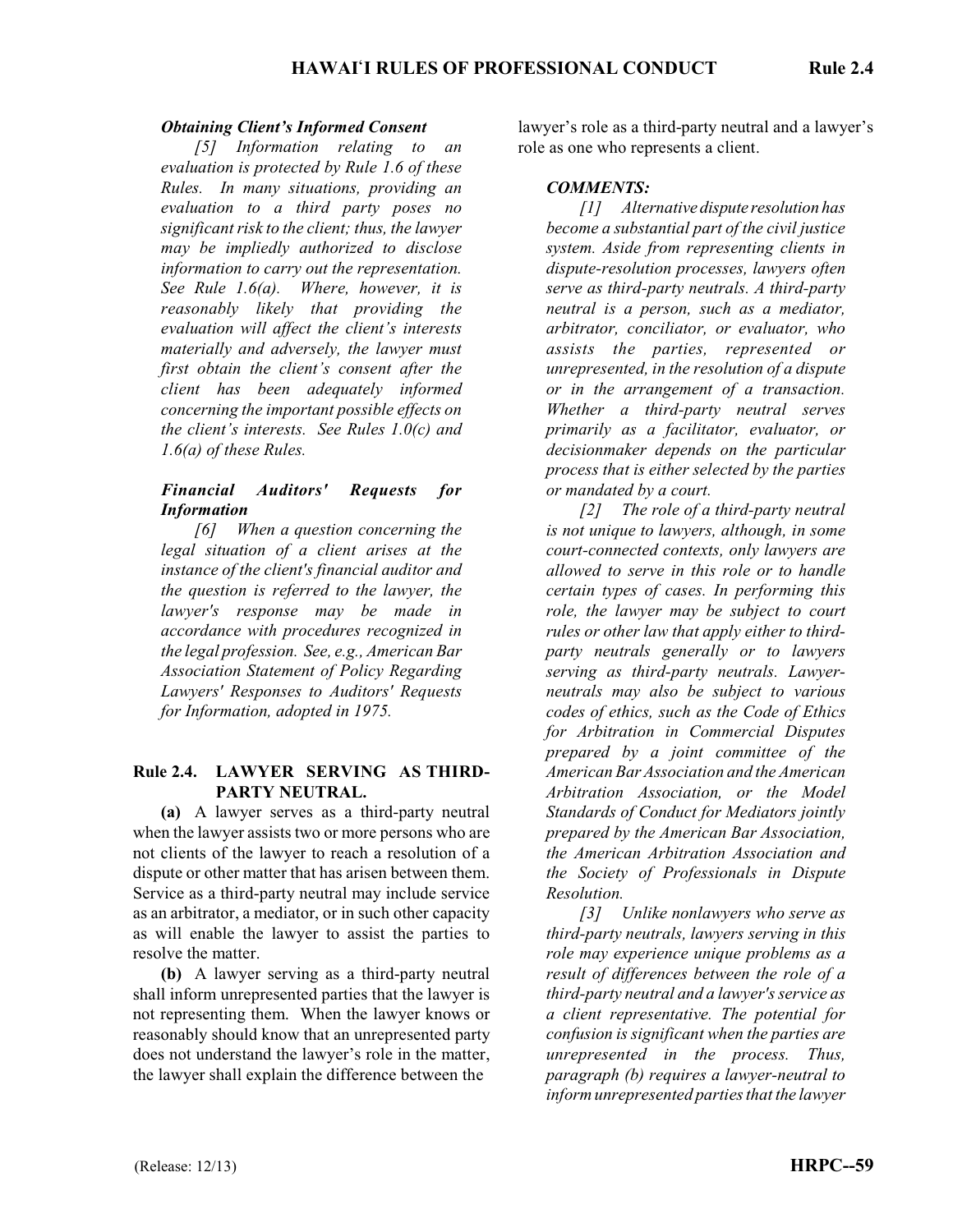*is not representing them. For some parties, particularly parties who frequently use dispute-resolution processes, this information will be sufficient. For others, particularly those who are using the process for the first time, more information will be required. Where appropriate, the lawyer should inform unrepresented parties of the important differences between the lawyer's role as third-party neutral and a lawyer's role as a client representative, including the inapplicability of the client-lawyer evidentiary privilege. The extent of disclosure required under this paragraph will depend on the particular parties involved and the subject matter of the proceeding, as well as the particular features of the dispute-resolution process selected.*

*[4] A lawyer who serves as a thirdparty neutral subsequently may be asked to serve as a lawyer representing a client in the same matter. The conflicts of interest that arise for both the individual lawyer and the lawyer's law firm are addressed in Rule 1.12 of these Rules.*

*[5] Lawyers who represent clients in alternative dispute-resolution processes are governed by the Rules of Professional Conduct. When the dispute-resolution process takes place before a tribunal, (see Rule 1.0(n)) as in binding arbitration, the lawyer's duty of candor is governed by Rule 3.3. Otherwise, the lawyer's duty of candor toward both the third-party neutral and other parties is governed by Rule 4.1.*

# **Rule 3.1. MERITORIOUS CLAIMS AND CONTENTIONS.**

A lawyer shall not bring or defend a proceeding, or assert or controvert an issue therein, unless there is a basis for doing so that is not frivolous, which includes a good faith argument for an extension, modification, or reversal of existing law. A lawyer for the defendant in a criminal proceeding, or the respondent in a proceeding that could result in incarceration, may nevertheless so defend the proceeding as to require that every element of the case be established.

#### *COMMENTS:*

*[1] The advocate has a duty to use legal procedure for the fullest benefit of the client's cause, but also a duty not to abuse legal procedure. The law, both procedural and substantive, establishes the limits within which an advocate may proceed. However, the law is not always clear and never is static. Accordingly, in determining the proper scope of advocacy, account must be taken of the law's ambiguities and potential for change.*

*[2] The filing of an action or defense or similar action taken for a client is not frivolous merely because the facts have not first been fully substantiated or because the lawyer expects to develop vital evidence only by discovery. Such action is not frivolous even though the lawyer believes that the client's position ultimately will not prevail. The action is frivolous, however, if the client desires to have the action taken primarily for the purpose of harassing or maliciously injuring a person or if the lawyer is unable either to make a good faith argument on the merits of the action taken or to support the action taken by a good faith argument for an extension, modification or reversal of existing law.*

#### **Rule 3.2. EXPEDITING LITIGATION.**

A lawyer shall make reasonable efforts to expedite litigation consistent with the legitimate interests of the client.

#### *COMMENT:*

*[1] Dilatory practices bring the administration of justice into disrepute. Significant delay should not be indulged merely for the convenience of the advocates, or for the purposes of frustrating an opposing party's attempt to obtain rightful redress or repose. It is not a justification that similar conduct is often tolerated by the bench and bar. The question is whether a competent lawyer acting in good faith would regard the course of action as having some substantial purpose other than delay. Realizing financial or other benefit from*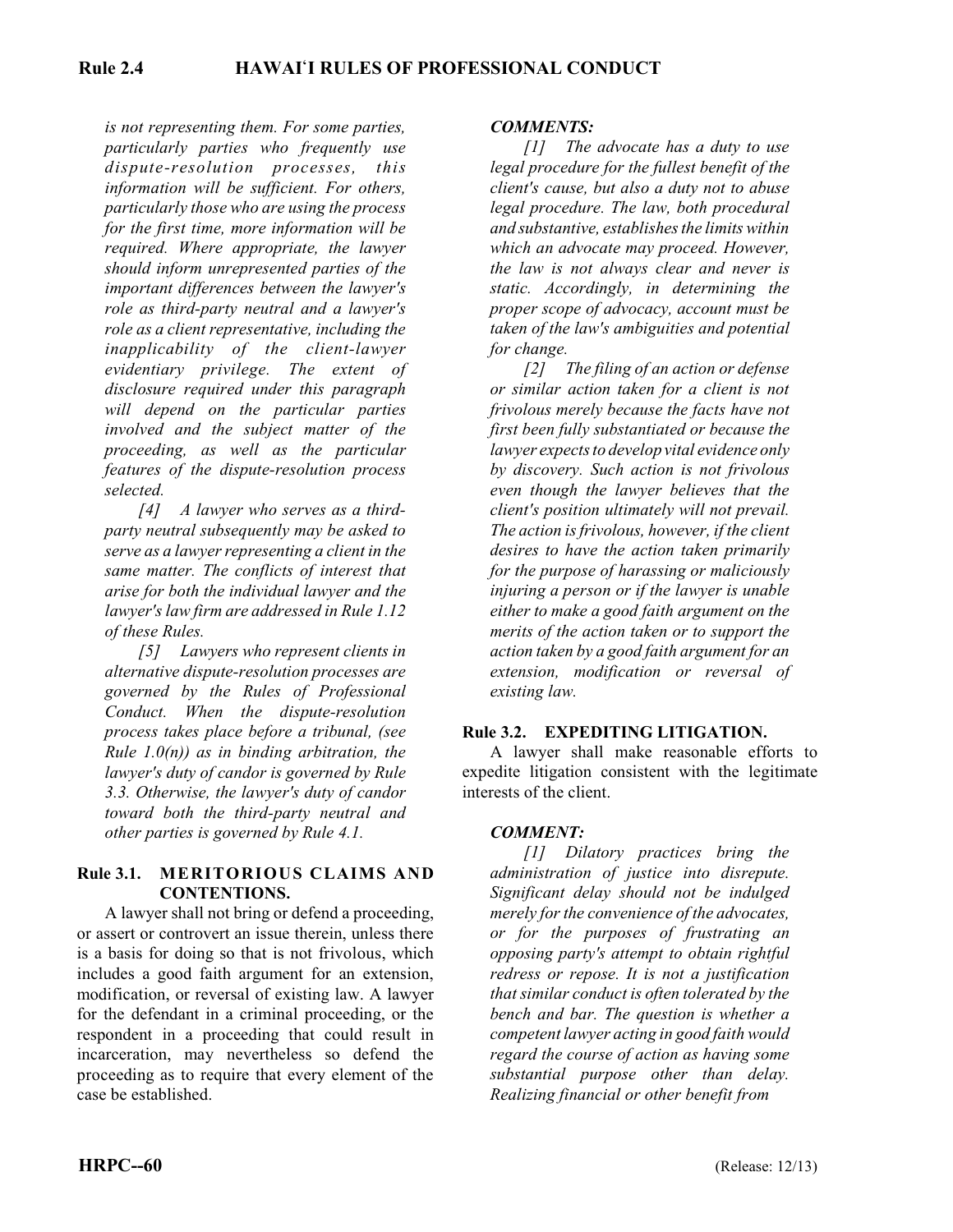*otherwise improper delay in litigation is not a legitimate interest of the client.*

#### **Rule 3.3. C A N D O R T O W A R D T H E TRIBUNAL.**

**(a)** A lawyer shall not knowingly:

(1) make a false statement of material fact or law to a tribunal;

(2) fail to disclose a material fact to a tribunal when disclosure is necessary to avoid assisting a criminal or fraudulent act by the client;

(3) fail to disclose to the tribunal legal authority in the controlling jurisdiction known to the lawyer to be directly adverse to the position of the client and not disclosed by opposing counsel; or

(4) offer evidence that the lawyer knows to be false. If a lawyer has offered material evidence and comes to know of its falsity, the lawyer shall take remedial measures to the extent reasonably necessary to rectify the consequences.

**(b)** The duties stated in paragraphs (a) and (d) continue to the conclusion of the proceeding, and apply even if compliance requires disclosure of information otherwise protected by Rule 1.6(a) of these Rules.

**(c)** A lawyer may refuse to offer evidence that the lawyer reasonably believes is false.

**(d)** In an ex parte proceeding, except grand jury proceedings and applications for search warrants, a lawyer shall inform the tribunal of all material facts known to the lawyer which will enable the tribunal to make an informed decision, whether or not the facts are adverse, disclosure of which is not otherwise prohibited by law.

## *COMMENTS:*

*[1] The advocate's task is to present the client's case with persuasive force. Performance of that duty while maintaining confidences of the client is qualified by the advocate's duty of candor to the tribunal. However, an advocate does not vouch for the evidence submitted in a cause; the tribunal is responsible for assessing its probative value.*

#### *Representations by a Lawyer*

*[2] An advocate is responsible for pleadings and other documents prepared for*

*litigation, but is usually not required to have personal knowledge of matters asserted therein, for litigation documents ordinarily present assertions by the client, or by someone on the client's behalf, and not assertions by the lawyer. Compare Rule 3.1 of these Rules. However, an assertion purporting to be on the lawyer's own knowledge, as in an affidavit by the lawyer or in a statement in open court, may properly be made only when the lawyer knows the assertion is true or believes it to be true on the basis of a reasonably diligent inquiry. There are circumstances where failure to make a disclosure is the equivalent of an affirmative misrepresentation. The obligation, prescribed in Rule 1.2(d) of these Rules, not to counsel a client to commit or assist the client in committing a fraud applies in litigation. Regarding compliance with Rule 1.2(d), see the comment to that Rule. See also Comment [2] to Rule 8.4(b) of these Rules.*

#### *Misleading Legal Argument*

*[3] Legal argument based on a knowingly false representation of law constitutes dishonesty toward the tribunal. A lawyer is not required to make a disinterested exposition of the law, but must recognize the existence of pertinent legal authorities. Furthermore, as stated in paragraph (a)(3), an advocate has a duty to disclose directly adverse authority in the controlling jurisdiction which has not been disclosed by the opposing party. The underlying concept is that legal argument is a discussion seeking to determine the legal premises properly applicable to the case.*

## *False Evidence*

*[4] When evidence that a lawyer knows to be false is provided by a person who is not the client, the lawyer must refuse to offer it regardless of the client's wishes. Suspicions and hunches are insufficient to substantiate the degree of falsity necessary to refuse to offer evidence.*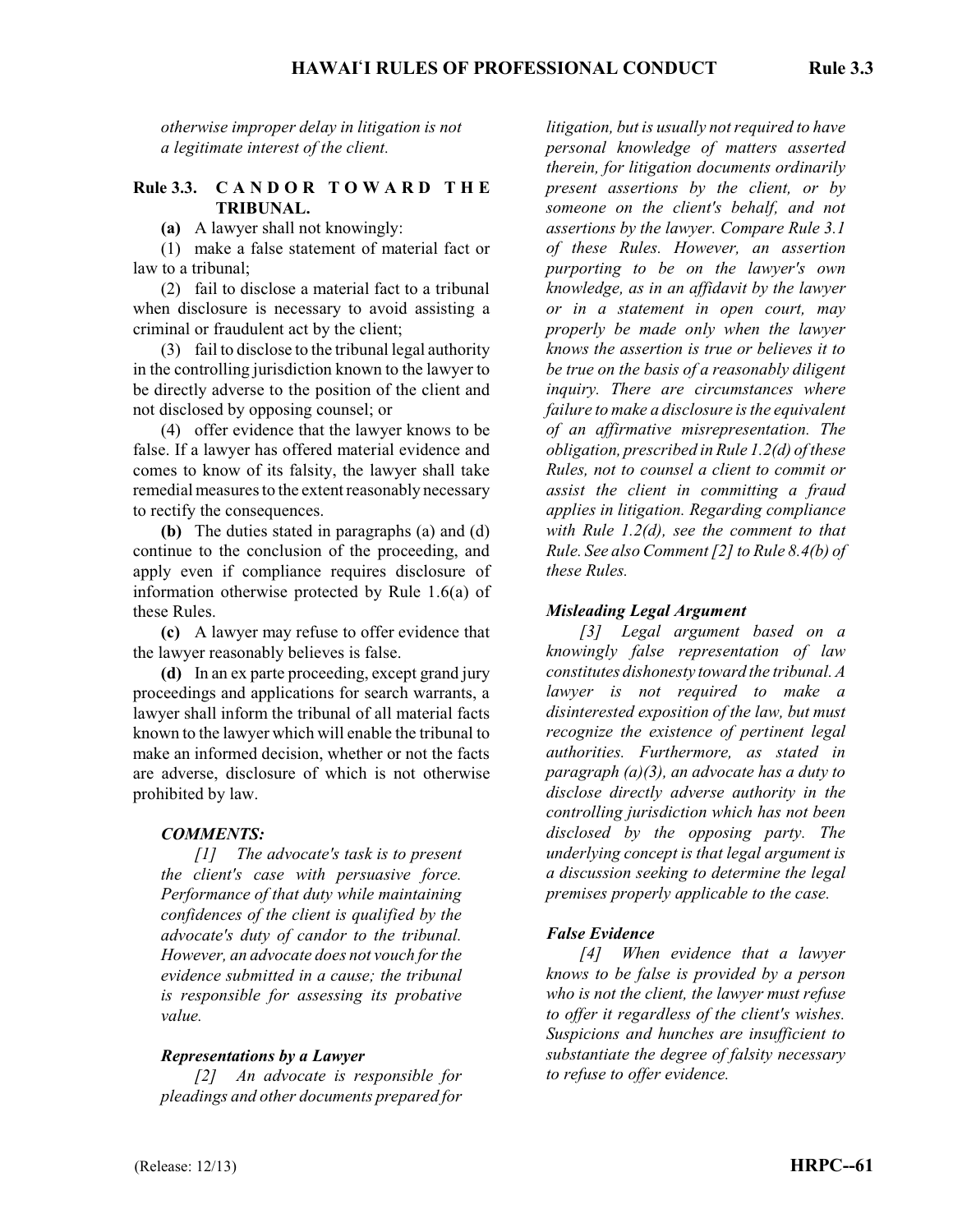*[5] When false evidence is offered by the client, however, a conflict may arise between the lawyer's duty to keep the client's revelations confidential and the duty of candor to the court. Upon ascertaining that material evidence is false, the lawyer should seek to persuade the client that the evidence should not be offered or, if it has been offered, that its false character should immediately be disclosed. If the persuasion is ineffective, the lawyer must take remedial measures to the extent reasonably necessary to rectify the consequences.*

*[6] Except in the defense of a criminal accused, the rule generally recognized is that, if necessary to rectify the situation, an advocate must disclose the existence of the client's deception to the court or to the other party. Such a disclosure can result in grave consequences to the client, including not only a sense of betrayal but also loss of the case and perhaps a prosecution for perjury. But the alternative is that the lawyer cooperate in deceiving the court, thereby subverting the truth-finding process which the adversary system is designed to implement. See Rule 1.2(d) of these Rules. Furthermore, unless it is clearly understood that the lawyer will act upon the duty to disclose the existence of false evidence, the client can simply reject the lawyer's advice to reveal the false evidence and insist that the lawyer keep silent. Thus the client could in effect coerce the lawyer into being a party to fraud on the court.*

## *Perjury by a Criminal Defendant*

*[7] Whether an advocate for a criminally accused has the same duty of disclosure has been intensely debated. While it is agreed that the lawyer should seek to persuade the client to refrain from perjurious testimony, there has been dispute concerning the lawyer's duty when that persuasion fails. If the confrontation with the client occurs before trial, the lawyer ordinarily can withdraw. Withdrawal before trial may not be possible, however, either because trial is imminent, or because the*

*confrontation with the client does not take place until the trial itself, or because no other counsel is available.*

*[8] The most difficult situation, therefore, arises in a criminal case where the accused insists on testifying when the lawyer knows that the testimony is perjurious. The lawyer's effort to rectify the situation can increase the likelihood of the client's being convicted as well as opening the possibility of a prosecution for perjury. On the other hand, if the lawyer does not exercise control over the proof, the lawyer participates, although in a merely passive way, in deception of the court.*

*[9] Three resolutions of this dilemma have been proposed. One is to permit the accused to testify by a narrative without guidance through the lawyer's questioning. This compromises both contending principles; it exempts the lawyer from the duty to disclose false evidence but subjects the client to an implicit disclosure of information imparted to counsel. Another suggested resolution, of relatively recent origin, is that the advocate be entirely excused from the duty to reveal perjury if the perjury is that of the client. This is a coherent solution but makes the advocate a knowing instrument of perjury.*

*[10] The other resolution of the dilemma is that the lawyer must reveal the client's perjury if necessary to rectify the situation. A criminal accused has a right to the assistance of an advocate, a right to testify and a right of confidential communication with counsel. However, an accused should not have a right to assistance of counsel in committing perjury. Furthermore, an advocate has an obligation, not only in professional ethics but under the law as well, to avoid implication in the commission of perjury or other falsification of evidence. See Rule 1.2(d) of these Rules.*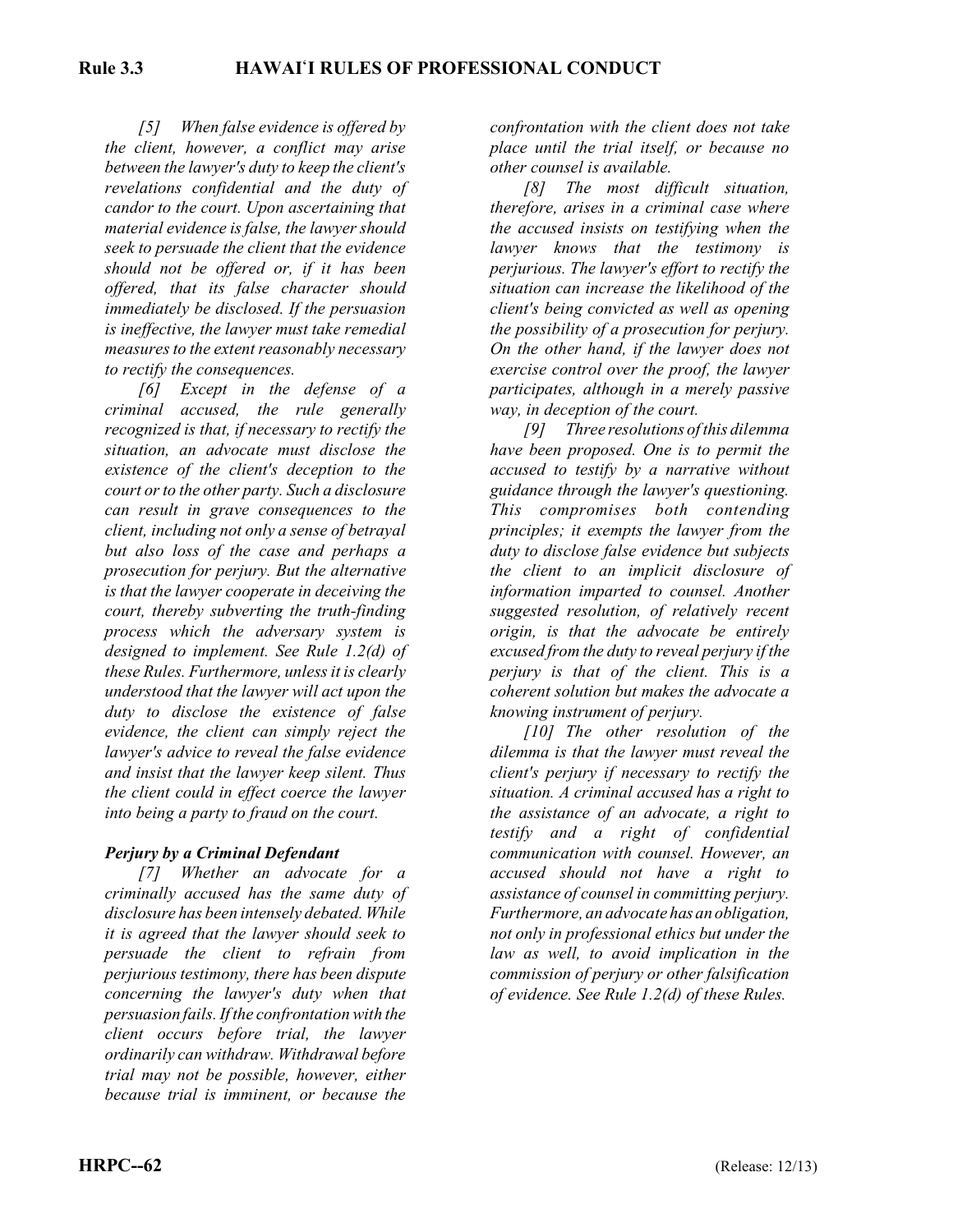#### *Remedial Measures*

*[11] If perjured testimony or false evidence has been offered, the advocate's proper course ordinarily is to remonstrate with the client confidentially. If that fails, the advocate should seek to withdraw if that will remedy the situation. If withdrawal will not remedy the situation or is impossible, the advocate should make disclosure to the court. It is for the court then to determine what should be done - making a statement about the matter to the trier of fact, ordering a mistrial or perhaps nothing. If the false testimony was that of the client, the client may controvert the lawyer's version of their communication when the lawyer discloses the situation to the court. If there is an issue whether the client has committed perjury, the lawyer cannot represent the client in resolution of the issue and a mistrial may be unavoidable. An unscrupulous client might in this way attempt to produce a series of mistrials and thus escape prosecution. However, a second such encounter could be construed as a deliberate abuse of the right to counsel and as such a waiver of the right to further representation.*

## *Constitutional Requirements*

*[12] The general rule - that an advocate must disclose the existence of perjury with respect to a material fact, even that of a client - applies to defense counsel in criminal cases, as well as in other instances. However, the definition of the lawyer's ethical duty in such a situation may be qualified by constitutional provisions for due process and the right to counsel in criminal cases. In some jurisdictions these provisions have been construed to require that counsel present an accused as a witness if the accused wishes to testify, even if counsel knows the testimony will be false. The obligation of the advocate under these Rules is subordinate to such a constitutional requirement.*

#### *Duration of Obligation*

*[13] A practical time limit on the obligation to rectify the presentation of false evidence has to be established. The conclusion of the proceeding is a reasonably definite point for the termination of the obligation.*

# *Refusing to Offer Proof Believed to be False*

*[14] Generally speaking, a lawyer has authority to refuse to offer testimony or other proof that the lawyer believes is untrustworthy. Offering such proof may reflect adversely on the lawyer's ability to discriminate in the quality of evidence and thus impair the lawyer's effectiveness as an advocate. In criminal cases, however, a lawyer may, in some jurisdictions, be denied this authority by constitutional requirements governing the right to counsel.*

## *Ex Parte Proceedings*

*[15] Ordinarily, an advocate has the limited responsibility of presenting one side of the matters that a tribunal should consider in reaching a decision; the conflicting position is expected to be presented by the opposing party. However, in an ex parte proceeding, such as an application for a temporary restraining order, there is no balance of presentation by opposing advocates. The object of an ex parte proceeding is nevertheless to yield a substantially just result. The judge has an affirmative responsibility to accord the absent party just consideration. The lawyer for the represented party has the correlative duty to make disclosures of material facts known to the lawyer and that the lawyer reasonably believes are necessary to an informed decision.*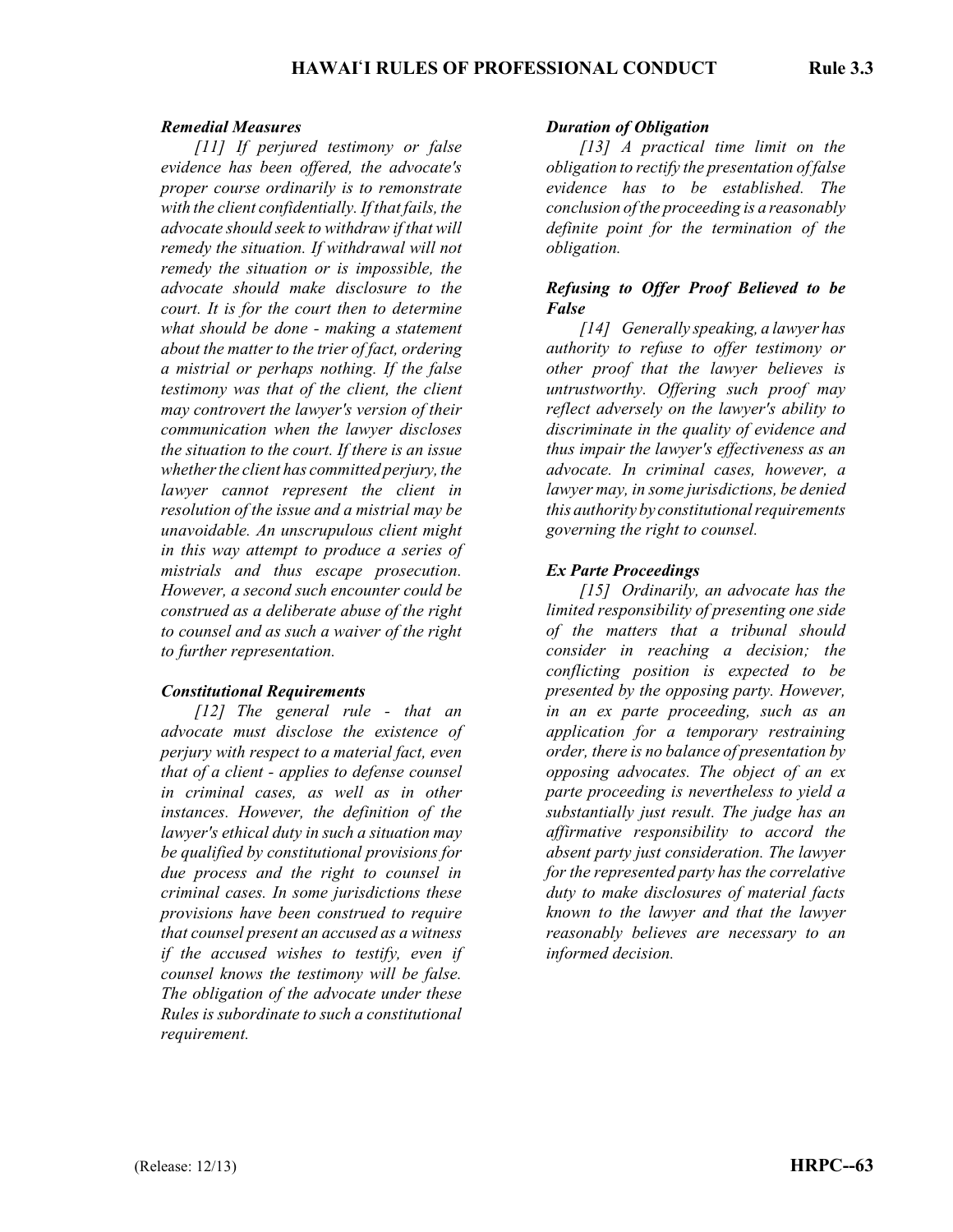#### **Rule 3.4. FAIRNESS TO OPPOSING PARTY AND COUNSEL.**

A lawyer shall not:

**(a)** unlawfully obstruct another party's access to evidence or unlawfully alter, destroy or conceal a document or other material having potential evidentiary value. A lawyer shall not counsel or assist another person to do any such act;

**(b)** falsify evidence or counsel or assist a witness to testify falsely;

**(c)** offer an inducement that is prohibited by law or pay, offer to pay, or acquiesce in the payment of compensation to a witness contingent upon the content of the witness' testimony or the outcome of the case. But a lawyer may advance, guarantee, or acquiesce in the payment of:

(1) expenses reasonably incurred by a witness in attending or testifying;

(2) reasonable compensation to a witness for the witness' loss of time in attending or testifying; or

(3) a reasonable fee for the professional services of an expert witness;

**(d)** advise or cause a person to secrete himself or herself or to leave the jurisdiction of a tribunal for the purpose of making the person unavailable as a witness therein;

**(e)** knowingly disobey an obligation under the rules of a tribunal except for an open refusal based on an assertion that no valid obligation exists;

**(f)** in pretrial procedure, make a frivolous discovery request or fail to make reasonably diligent effort to comply with a legally proper discovery request by an opposing party;

**(g)** in trial, allude to any matter that the lawyer does not reasonably believe is relevant or that will not be supported by admissible evidence, assert personal knowledge of facts in issue except when testifying as a witness, or state a personal opinion as to the justness of a cause, the credibility of a witness, the culpability of a civil litigant or the guilt or innocence of an accused;

**(h)** request a person other than a client to refrain from voluntarily giving relevant information to another party unless:

(1) the person is a relative or an employee or other agent of a client; and

(2) the lawyer reasonably believes that the person's interests will not be adversely affected by refraining from giving such information; or

**(i)** present, participate in presenting, or threaten to present criminal charges solely to obtain an advantage in a civil matter.

#### *COMMENTS:*

*[1] The procedure of the adversary system contemplates that the evidence in a case is to be marshalled competitively by the contending parties. Fair competition in the adversary system is secured by prohibitions against destruction or concealment of evidence, improperly influencing witnesses, obstructive tactics in discovery procedure, and the like.*

*[2] Documents and other items of evidence are often essential to establish a claim or defense. Subject to evidentiary privileges, the right of an opposing party, including the government, to obtain evidence through discovery or subpoena is an important procedural right. The exercise of that right can be frustrated if relevant material is altered, concealed or destroyed. Applicable law in many jurisdictions makes it an offense to destroy material for purpose of impairing its availability in a pending proceeding or one whose commencement can be foreseen. Falsifying evidence is also generally a criminal offense. Paragraph (a) applies to evidentiary material generally, including computerized information.* 

*[3] Paragraph (h) permits a lawyer to advise employees of a client to refrain from giving information to another party, for the employees may identify their interests with those of the client. See also Rule 4.2 of these Rules.*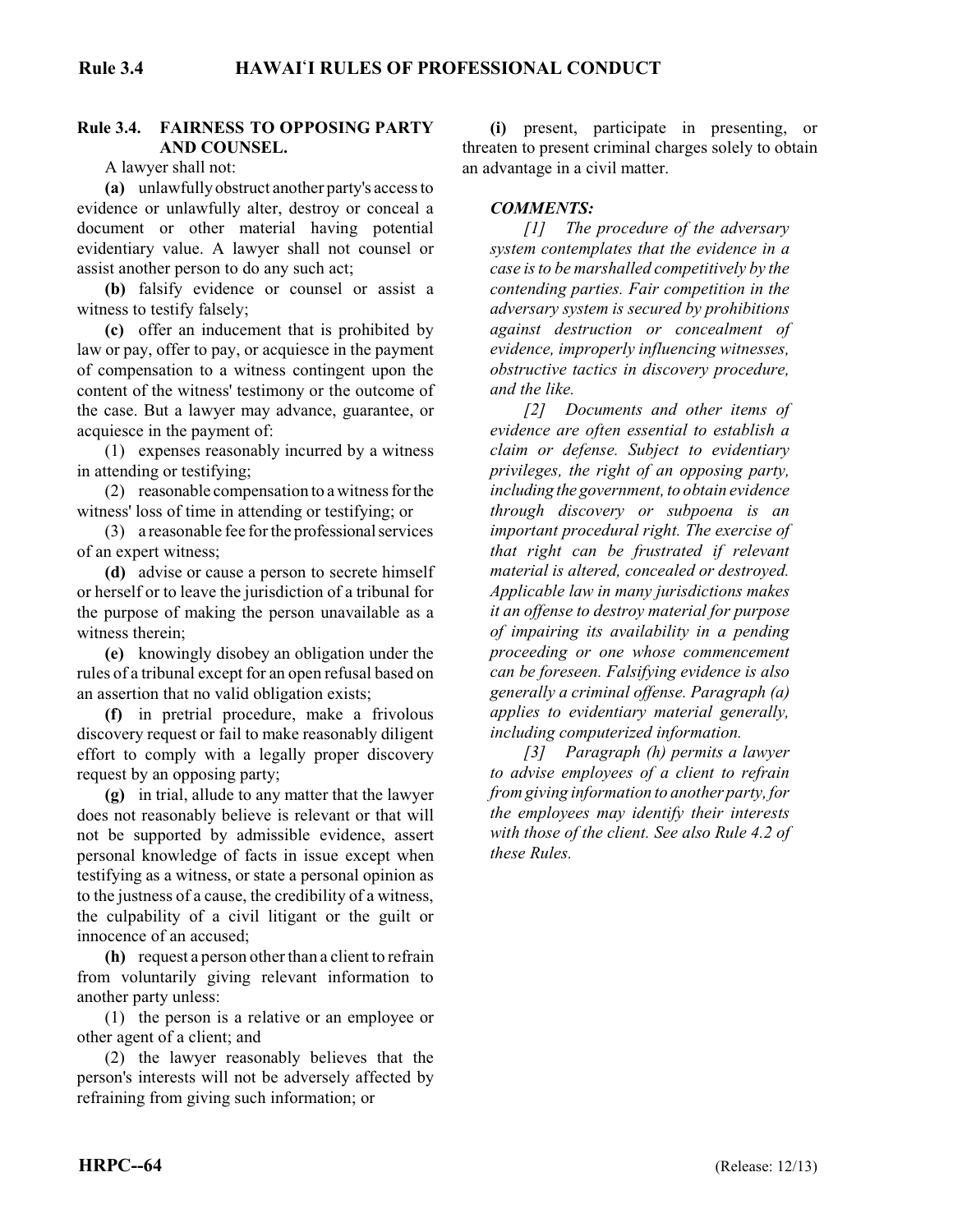### **Rule 3.5. IMPARTIALITY AND DECORUM OF THE TRIBUNAL.**

**(a) Influencing Decision Maker.** A lawyer shall not seek to influence a judge, juror, prospective juror, discharged juror, or other decision maker by means prohibited by law.

**(b) Harassing or Embarrassing Decision Maker.** A lawyer shall not harass a judge, juror, prospective juror, discharged juror, or other decision maker or embarrass such person in such capacity.

**(c) Disruption of Tribunal.** A lawyer shall not engage in conduct intended or reasonably likely to disrupt a tribunal.

**(d) Communication with a Judge or Official.** In an adversary proceeding, a lawyer shall not communicate as to the merits of the cause with a judge or an official before whom the proceeding is pending except:

(1) in the course of the official proceeding in the cause;

(2) in writing if the lawyer promptly delivers a copy of the writing to the opposing counsel or to the adverse party if not represented by a lawyer; or

(3) orally upon notice to opposing counsel or to the adverse party if not represented by a lawyer.

**(e) Communication with Jurors.** A lawyer shall not:

(1) before the trial of a case with which the lawyer is connected, communicate with anyone the lawyer knows to be a member of the venire from which the jury will be selected, with respect to the case or with the intent or reasonable likelihood of influencing the member with respect to the case;

(2) during the trial of a case with which the lawyer is connected, communicate with a juror except in the course of the proceedings, with the judge and opposing counsel present;

(3) during the trial of a case with which the lawyer is not connected, communicate with a juror concerning the case;

(4) after dismissal of the jury in a case with which the lawyer is connected, communicate with a juror regarding the trial except that:

(i) upon leave of the court, which leave shall be freely granted, a lawyer may ask questions of, or respond to questions from, jurors about the trial, provided that the lawyer does so in a manner that is not calculated to harass or embarrass any juror and

does not seek to influence the juror's actions in future jury service in any particular case; and

(ii) upon leave of the court for good cause shown, a lawyer who believes there are grounds for legal challenge to a verdict may conduct an in-court examination of jurors or former jurors to determine whether the verdict is subject to challenge. A motion for in-court examination of discharged jurors under this subsection  $(e)(4)(ii)$  shall be served no later than 10 days after the judgment has been entered unless good cause is shown for the failure to serve the motion within that time. If the examination is permitted, the court shall prescribe the time, manner, place, and scope of the examination.

### *COMMENTS:*

*[1] Many forms of improper influence upon a tribunal are proscribed by criminal law. A lawyer is required to avoid contributing to a violation of such provisions.*

*[2] The advocate's function is to present evidence and argument so that the cause may be decided according to law. Refraining from abusive or obstreperous conduct is a corollary of the advocate's right to speak on behalf of litigants. A lawyer may stand firm against abuse by a judge but should avoid reciprocation; the judge's default is no justification for similar dereliction by an advocate. An advocate can present the cause, protect the record for subsequent review, and preserve professional integrity by patient firmness no less effectively than by belligerence or theatrics.*

*[3] It has long been recognized and acknowledged that post-discharge respectful conduct between a trial lawyer (or those acting on the lawyer's behalf) and jurors before whom the lawyer has appeared benefits both the lawyer and the jurors. The lawyer may gain insights that enable the lawyer to better represent future clients and the juror may have some mysteries (usually related to the admission or rejection of evidence) solved so as to better appreciate the workings of the justice system. In addition, it is not at all uncommon for*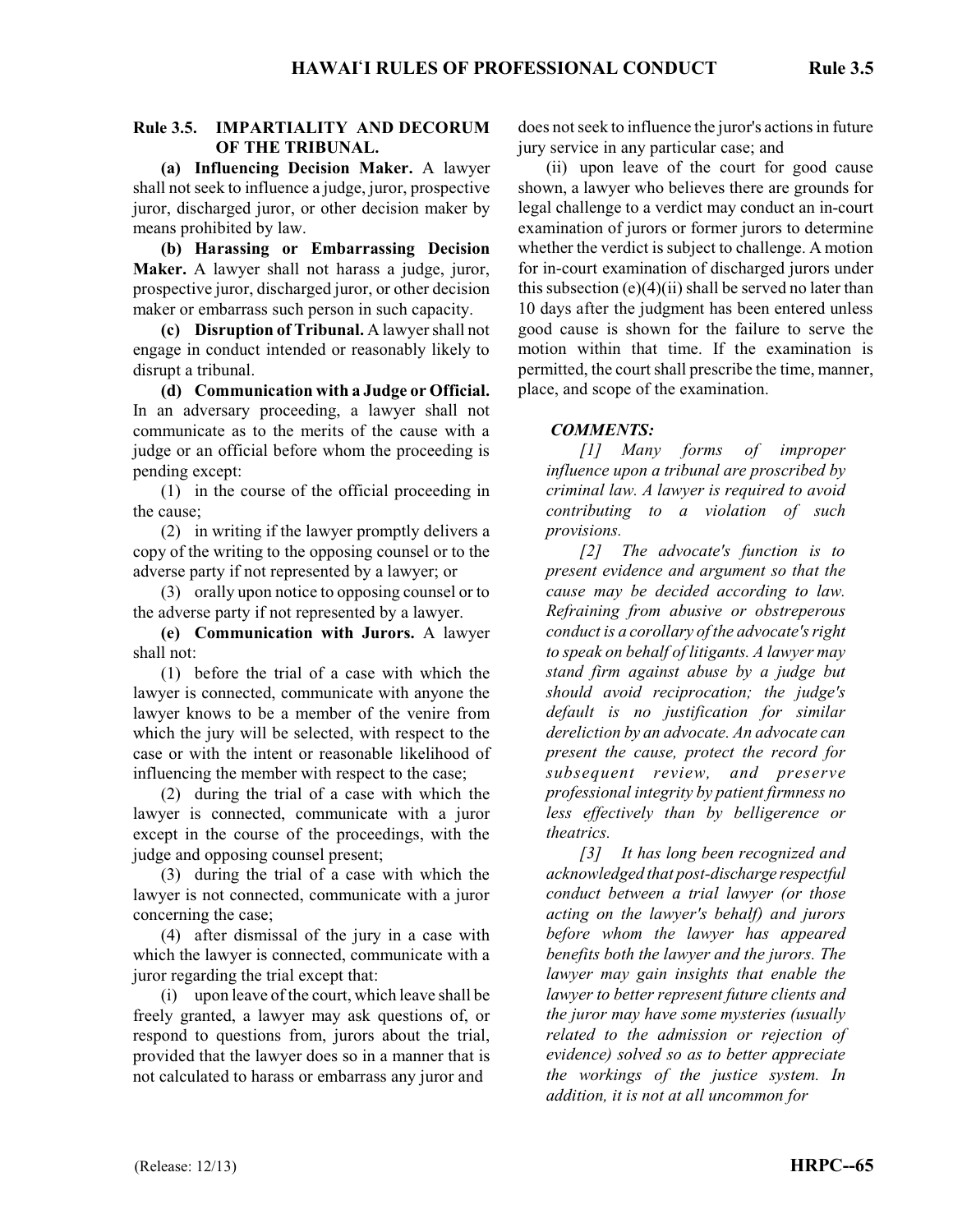*lawyers and judges to talk casually about a former case that has become final. Hawai'i's original HRPC 3.5(a) and (b), adopted in*

*December 1993, provided:*

*A lawyer shall not:*

*(a) seek to influence a judge, juror, prospective juror or other official by means prohibited by law;*

*(b) communicate ex parte with such a person except as permitted by law; or*

*(c) engage in conduct intended to disrupt a tribunal.*

*Original HRPC 3.5(a) and (b) appeared to preclude "all post-trial communications between attorneys and jurors, relating to the subject matter of the trial, in the presence of all parties to the proceeding or their legal representatives." State v. Furutani, 76 Hawai'i 172, 177, n.8, 873 P.2d 51, 56 n.8 (1994). The same prohibition would logically have applied to lawyer-judge post-decision contacts. The supreme court asserted that HRPC 3.5 prohibited post-trial contact that was permissible under DR 7-108 of the prior Code of Professional Responsibility. Id.*

*As interpreted, original HRPC 3.5 prohibited post-trial contact in an oblique manner: original paragraph (a) precluded seeking "to influence a judge, juror, prospective juror or other official" while original paragraph (b) precluded "communicat[ion] ex parte with such a person." A discharged juror was not specifically referenced in original HRPC 3.5(a)-(c). Original HRPC 3.5 referred to jurors and prospective jurors. There are sound public policy reasons for precluding ex parte contact with jurors and prospective jurors, and limiting contact with discharged jurors.*

*Enforcement of original HRPC 3.5(b) was enjoined by the United States District Court for the District of Hawai'i in Rapp v. Disciplinary Board, United States District Court Civ. No. 95-00779 DAE. While the Rapp case was pending in federal court the supreme court proposed, the Hawai'i State Bar Association approved, and, on May 8,* 

*1996, the supreme court adopted amendments so that HRPC 3.5 provided:*

*Rule 3.5 I M P A R T I A L I T Y A N D DECORUM OF THE TRIBUNAL*

*(a) A lawyer shall not:*

*(1) seek to influence a judge, juror, prospective juror, or other official by means prohibited by law;*

*(2) communicate ex parte with such a person except as provided in subsection (b) of this Rule; or*

*(3) engage in conduct intended to disrupt a tribunal.*

*(b) After the jury is discharged, a lawyer may ask questions of, or respond to questions from, jurors provided the lawyer does so in a manner that neither harasses nor embarrasses the juror and does not seek to influence the juror's actions in future jury service. Likewise, after final disposition of a matter a lawyer may ask questions of a judge or other official regarding the matter and may respond to questions from the judge or other official, provided the lawyer does so in a manner that neither harasses nor embarrasses the judge or official and does not seek to influence the judge's or official's actions in future judicial or official service. A juror or judge is free to refuse to comment or respond.*

### *COMMENTS:*

 *In anticipation of further amendment after a decision in Rapp v. Disciplinary Board, subsection (b) was intended to be an interim rule.*

*In Rapp, the United States District Court for the District of Hawai'i concluded:*

*. . . that [original HRPC] 3.5(b) as interpreted and applied suffer[ed] from two chief infirmities. First, the language of the rule prohibiting ex parte communication with jurors "except as permitted by law," is unconstitutionally vague and overbroad. . . . The plain language of [original] Rule 3.5(b) [did] not specifically indicate whether a judge ha[d] the authority to grant leave, or whether "good cause" or "exigent*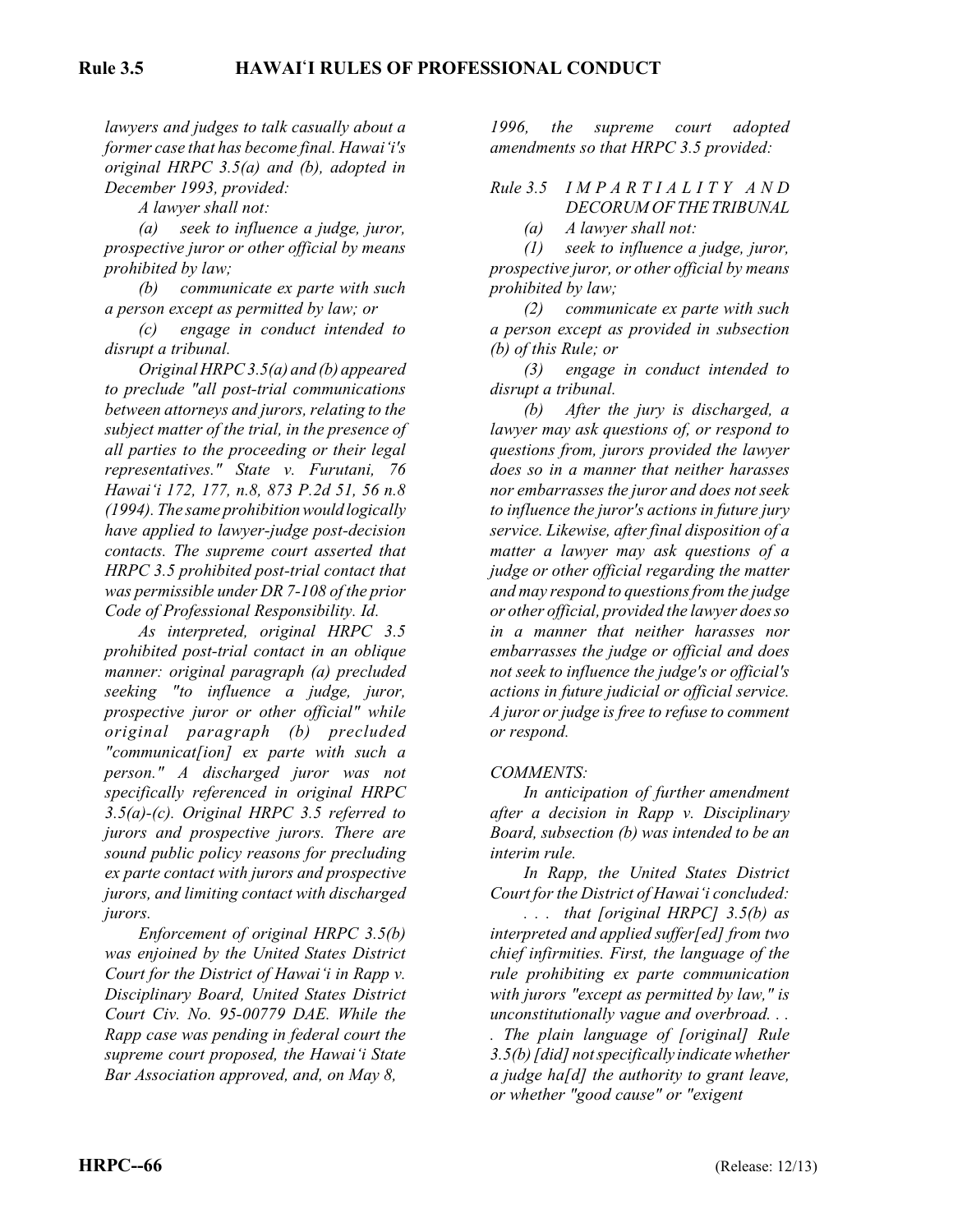*circumstances" for seeing the interviews must be shown. Moreover, this court has not found any Hawai'i case law which either sets forth an exception to [original] Rule 3.5(b) in circumstances where counsel suspect that jury misconduct has occurred or a procedure that an attorney needs to follow if that attorney does have suspicions. Additionally, no Hawai'i case has discussed what might amount to good cause warranting jury interviews, if good cause is the applicable standard. . . . [I]t is unclear how the rule would be applied in circumstances which may warrant the grant of post verdict interviews by a trial court. That is, a description of the mechanism for review by a trial judge is conspicuously absent from the rule. Moreover, the standard "as permitted by law" provides little guidance to lawyers as to when jurors can appropriately be contacted. . . .*

*Second, the probable efficacy of [original] Rule 3.5, as it has been interpreted by the Hawai'i Supreme Court, in protecting jury members and their verdicts is minimal at best. . . . If the aim of Rule 3.5 is to protect the sanctity of jury verdicts and prevent jury harassment, it misses the mark. Instead, as interpreted, the rule would theoretically allow two unscrupulous lawyers who agree to interview jurors together, to engage in a jury harassment "free for all" with no court supervision. Clearly, the limitations [original] Rule 3.5 places on ex parte jury communications is not well-tailored to achieve the State's compelling interests.*

*The United States District Court concluded:*

 *. . . the State Defendants have demonstrated a compelling interest in preserving the integrity of the trial process by protecting jurors from post trial harassment and unnecessary intrusion by lawyers. There is no question that a properly tailored rule . . . can pass constitutional muster.*

*The United States District recognized two compelling state interests that could*

*justify a rule restricting attorney contact with jurors: "[1] the public policy holding jury deliberations and verdicts inviolable and [2] the aim of protecting the privacy of jurors." However, the United States District Court concluded original HRPC 3.5(b) was not sufficiently tailored to meet the State's compelling interests and enjoined its enforcement.*

*Upon review of the United States District Court's order, the Supreme Court of Hawai'i proposed additional amendments to Rule 3.5. After discussions with the Hawai'i State Bar Association and the Disciplinary Board and consideration of the concerns expressed by those entities, the supreme court adopted the current Rule. The current Rule eliminates the phrase "as permitted by law." In furtherance of the valid public policy interests in keeping jury deliberations inviolable and protecting the privacy of jurors, subdivision (e) retains the trial judge as the gatekeeper between the attorneys and the jury.*

*Further, subdivision (e) sets standards by which to determine requests for post-discharge juror interviews. Subdivision (e)(4)(i) recognizes that respectful post-discharge debriefing of a jury is beneficial to both lawyers and jurors. The possibility of jury harassment requires the oversight of the judge, but where the purpose of the requested interview is to educate the lawyer and the jury, the value of respectful debriefing in such that leave for respectful post-trial debriefing should be freely granted. Subdivision (e)(4)(i) presumes that discharged jurors are free to decline participation in such post-trial debriefings. Subdivision (e)(4)(ii) is designed to enforce the policies of holding jury thought processes inviolable and protecting the privacy of jurors. Thus, to avoid juror harassment by unscrupulous lawyers and lawyers on fishing expeditions, as well as the jury harassment free for all referred to by the United States District Court, an attorney seeking to challenge a verdict due to jury irregularity must (i) show*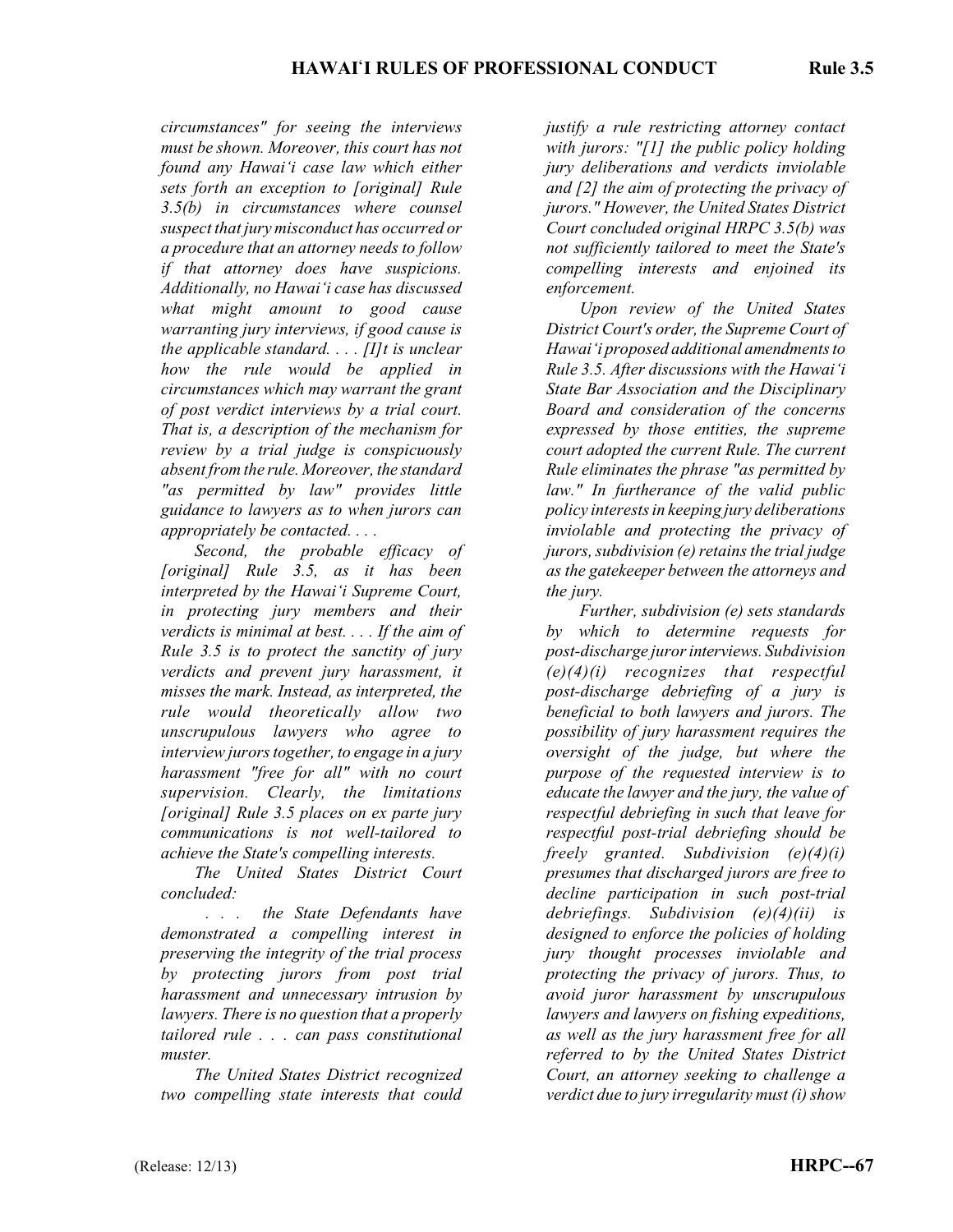*good cause for a belief that grounds for a challenge exist, (ii) obtain leave of the court to question a juror or jurors and, if the motion to examine the jury is granted, (iii) conduct the examination in court and under conditions set by the judge. In sum, Rule 3.5(e) provides oversight by the trial judge, circumstances in which communications with jurors are permitted, and standards by which to decide requests to interview discharged jurors.*

# **Rule 3.6. TRIAL PUBLICITY.**

**(a)** A lawyer who is participating or has participated in the investigation or litigation of a matter shall not make an extrajudicial statement that the lawyer knows or reasonably should know will be disseminated by means of public communication and will have a substantial likelihood of materially prejudicing an adjudicative proceeding in the matter.

**(b)** Notwithstanding paragraph (a), a lawyer may state:

(1) the claim, offense or defense involved and, except when prohibited by law, the identity of the persons involved;

(2) information contained in a public record;

(3) that an investigation of a matter is in progress;

(4) the scheduling or result of any step in litigation;

(5) a request for assistance in obtaining evidence and information necessary thereto;

(6) a warning of danger concerning the behavior of a person involved, when there is reason to believe that there exists the likelihood of substantial harm to an individual or to the public interest; and

(7) in a criminal case, in addition to subparagraphs (1) through (6):

(i) the identity, residence, occupation and family status of the accused;

(ii) if the accused has not been apprehended, information necessary to aid in the apprehension of that person;

(iii) the fact, time and place of arrest; and

(iv) the identity of investigating and arresting officers or agencies and the length of the investigation.

**(c)** Notwithstanding paragraph (a), a lawyer may make a statement that a reasonable lawyer would believe is required to protect a client from the substantial undue prejudicial effect of recent publicity not initiated by the lawyer or the lawyer's client. A statement made pursuant to this paragraph shall be limited to such information as is necessary to mitigate the recent adverse publicity.

**(d)** No lawyer associated in a firm or government agency with a lawyer subject to paragraph (a) shall make a statement prohibited by paragraph (a).

### *COMMENTS:*

*[1] It is difficult to strike a balance between protecting the right to a fair trial and safeguarding the right of free expression. Preserving the right to a fair trial necessarily entails some curtailment of the information that may be disseminated about a party prior to trial, particularly where trial by jury is involved. If there were no such limits, the result would be the practical nullification of the protective effect of the rules of forensic decorum and the exclusionary rules of evidence. On the other hand, there are vital social interests served by the free dissemination of information about events having legal consequences and about legal proceedings themselves. The public has a right to know about threats to its safety and measures aimed at assuring its security. It also has a legitimate interest in the conduct of judicial proceedings, particularly in matters of general public concern. Furthermore, the subject matter of legal proceedings is often of direct significance in debate and deliberation over questions of public policy.*

*[2] Special rules of confidentiality may validly govern proceedings in juvenile, domestic relations and mental disability proceedings, and perhaps other types of litigation. Rule 3.4(e) of these Rules requires compliance with such rules.*

*[3] The Rule sets forth a basic general prohibition against a lawyer making statements that the lawyer knows or should know will have a substantial likelihood of*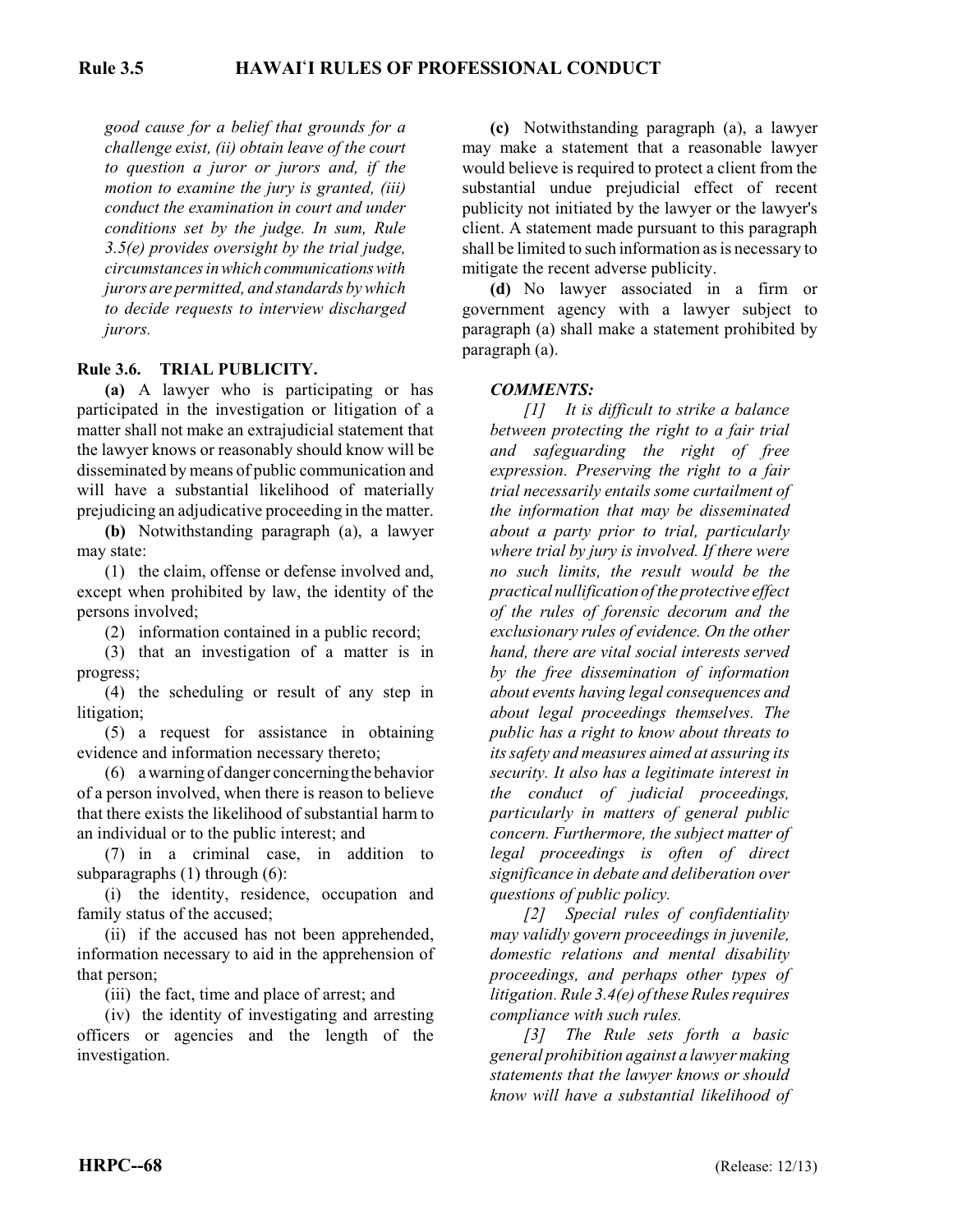*materially prejudicing an adjudicative proceeding. Recognizing that the public value of informed commentary is great and*

*the likelihood of prejudice to a proceeding by the commentary of a lawyer who is not involved in the proceeding is small, the Rule applies only to lawyers who are, or who have been, involved in the investigation or litigation of a case, and their associates.*

*[4] Paragraph (b) identifies specific matters about which a lawyer's statements would not ordinarily be considered to present a substantial likelihood of material prejudice, and should not in any event be considered prohibited by the general prohibition of paragraph (a). Paragraph (b) is not intended to be an exhaustive listing of the subjects upon which a lawyer may make a statement, but statements on other matters may be subject to paragraph (a).*

*[5] There are, on the other hand, certain subjects that are more likely than not to have a material prejudicial effect on a proceeding, particularly when they refer to a civil matter triable to a jury, a criminal matter, or any other proceeding that could result in incarceration. These subjects relate to:*

*(1) the character, credibility, reputation or criminal record of a party, suspect in a criminal investigation, or witness, or the identity of a witness, or the expected testimony of a party or witness;*

*(2) in a criminal case or proceeding that could result in incarceration, the possibility of a plea of guilty to the offense or the existence or contents of any confession, admission, or statement given by a defendant or suspect or that person's refusal or failure to make a statement;*

*(3) the performance or results of any examination or test or the refusal or failure of a person to submit to an examination or test, or the identity or nature of physical evidence expected to be presented;*

*(4) any opinion as to the guilt or innocence of a defendant or suspect in a criminal case or proceeding that could result in incarceration;*

*(5) information that the lawyer knows or reasonably should know is likely to be inadmissible as evidence in a trial and that would, if disclosed, create a substantial risk of prejudicing an impartial trial; or*

*(6) the fact that a defendant has been charged with a crime, unless there is included therein a statement explaining that the charge is merely an accusation and that the defendant is presumed innocent until and unless proven guilty.*

*[6] Another relevant factor in determining prejudice is the nature of the proceeding involved. Criminal jury trials will be most sensitive to extrajudicial speech. Civil trials may be less sensitive. Non-jury hearings and arbitration proceedings may be even less affected. The Rule will still place limitations on prejudicial comments in these cases, but the likelihood of prejudice may be different depending on the type of proceeding.*

*[7] Finally, extrajudicial statements that might otherwise raise a question under this Rule may be permissible when they are made in response to statements made publicly by another party, another party's lawyer, or third persons, where a reasonable lawyer would believe a public response is required in order to avoid prejudice to the lawyer's client. When prejudicial statements have been publicly made by others, responsive statements may have the salutary effect of lessening any resulting adverse impact on the adjudicative proceeding. Such responsive statements should be limited to contain only such information as is necessary to mitigate undue prejudice created by the statements made by others.*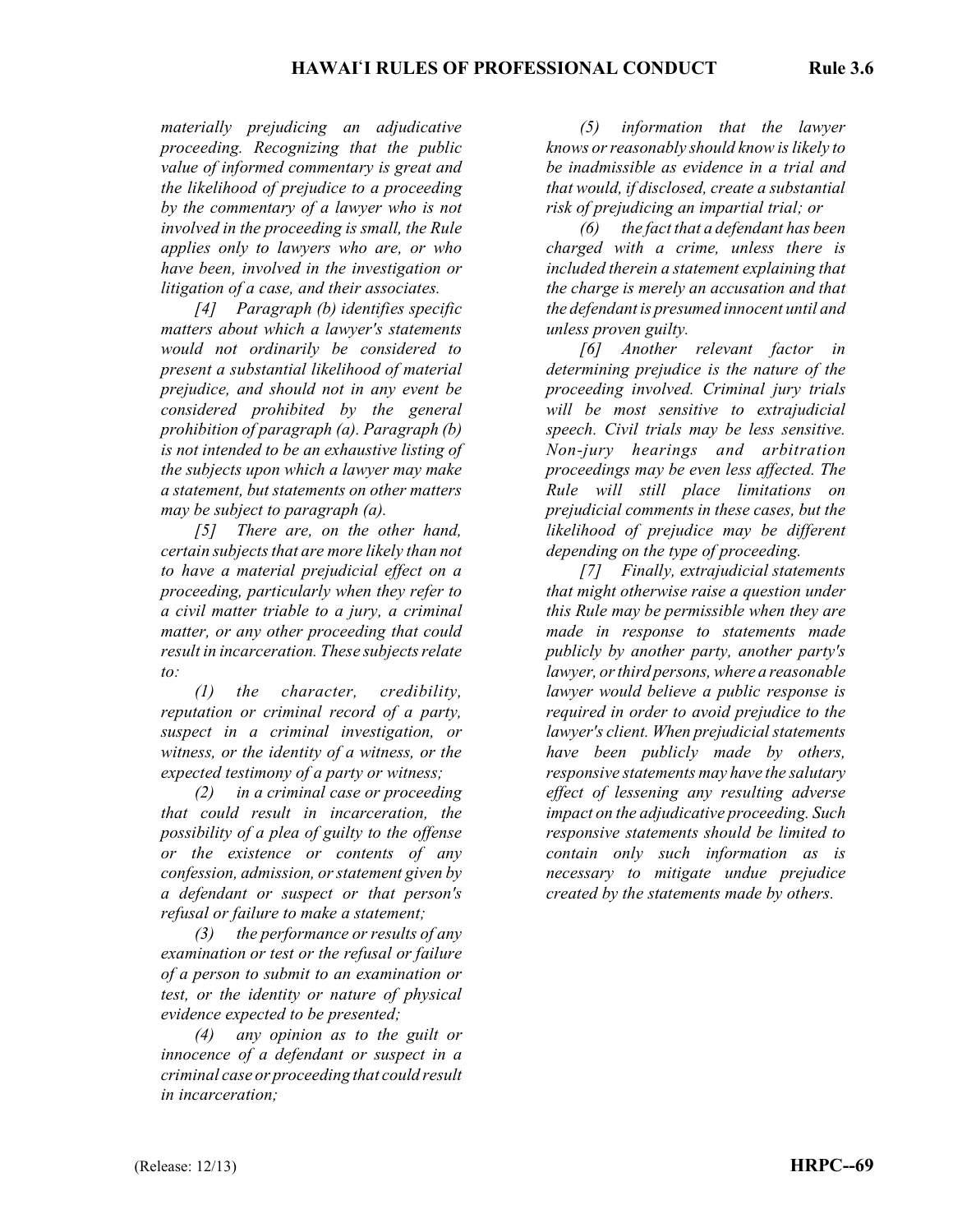### **Rule 3.7. LAWYER AS WITNESS.**

**(a)** A lawyer shall not act as advocate at a trial in which the lawyer is likely to be a necessary witness unless:

(1) the testimony relates to an uncontested issue;

(2) the testimony relates to the nature and value of legal services rendered in the case; or

(3) disqualification of the lawyer would work substantial hardship on the client.

**(b)** A lawyer may act as advocate in a trial in which another lawyer in the lawyer's firm is likely to be called as a witness unless precluded from doing so by Rule 1.7 or Rule 1.9 of these Rules.

### *COMMENTS:*

*[1] Combining the roles of advocate and witness can prejudice the tribunal and the opposing party and can also involve a conflict of interest between the lawyer and client.*

#### *Advocate-Witness Rule*

*[2] The tribunal may object when the trier of fact may be confused or misled by a lawyer serving as both advocate and witness. The opposing party may object where the combination of roles may prejudice that party's rights in the litigation. A witness is required to testify on the basis of personal knowledge, while an advocate is expected to explain and comment on evidence given by others. It may not be clear whether a statement by an advocate-witness should be taken as proof or as an analysis of the proof.*

*[3] To protect the tribunal, paragraph (a) prohibits a lawyer from simultaneously serving as advocate and necessary witness except in those circumstances specified in paragraphs (a)(1) through (a)(3). Paragraph (a)(1) recognizes that if the testimony will be uncontested, the ambiguities in the dual role are purely theoretical. Paragraph (a)(2) recognizes that where the testimony concerns the extent and value of legal services rendered in the action in which the testimony is offered, permitting the lawyers to testify avoids the need for a second trial with new counsel to resolve that*

*issue. Moreover, in such a situation the judge has first hand knowledge of the matter in issue; hence, there is less dependence on the adversary process to test the credibility of the testimony.*

*[4] Apart from these two exceptions, paragraph (a)(3) recognizes that a balancing is required between the interests of the client and those of the tribunal and of the opposing party. Whether the tribunal is likely to be misled or the opposing party is likely to suffer prejudice depends on the nature of the case, the importance and probable tenor of the lawyer's testimony, and the probability that the lawyer's testimony will conflict with that of other witnesses. Even if there is risk of such prejudice, in determining whether the lawyer should be disqualified due regard must be given to the effect of disqualification on the lawyer's client. It is relevant that one or both parties could reasonably foresee that the lawyer would probably be a witness. The conflict of interest principles stated in Rules 1.7, 1.9 and 1.10 of these Rules have no application to this aspect of the problem.*

*[5] A recurring situation involves the lawyer as impeaching witness, that is, as the means by which another witness' prior inconsistent statement is to be proved. In such a situation the need for such impeachment should be foreseen not only in preparation for trial but even in advance of the initial witness interview that produced the impeaching material. Cf. ABA Standards Relating to the Administration of Criminal Justice, The Defense Function, Standard 4-4.3(e): "[The lawyer] should avoid interviewing a prospective witness except in the presence of a third person."*

*[6] Because the tribunal is not likely to be misled when a lawyer acts as advocate in a trial in which another lawyer in the lawyer's firm will testify as a necessary witness, paragraph (b) permits the lawyer to do so, except in situations involving a conflict of interest.*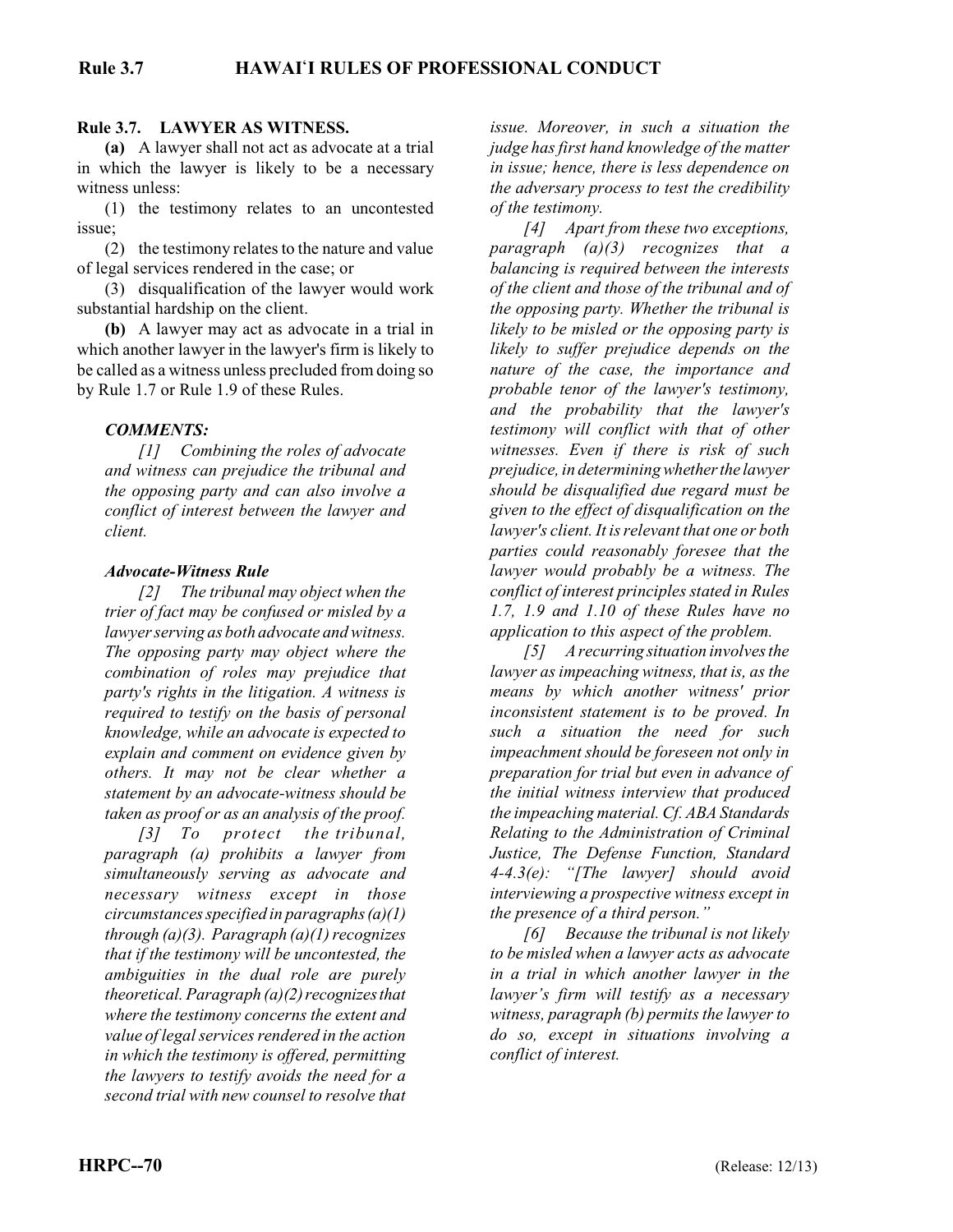### *Conflict of Interest*

*[7] In determining if it is permissible to act as advocate in a trial in which the lawyer will be a necessary witness, the lawyer must also consider that the dual role may give rise to a conflict of interest that will require compliance with Rule 1.7 or Rule 1.9 of these Rules. For example, if there is likely to be substantial conflict between the testimony of the client and that of the lawyer, the representation involves a conflict of interest that requires compliance with Rule 1.7. This would be true even though the lawyer might not be prohibited by paragraph (a) from simultaneously serving as advocate and witness because the lawyer's disqualification would work as a substantial hardship on the client. Similarly, a lawyer who might be permitted to simultaneously serve as an advocate and a witness by paragraph (a)(3) might be precluded from doing so by Rule 1.9. The problem can arise whether the lawyer is called as a witness on behalf of the client or is called by the opposing party. Determining whether or not such a conflict exists is primarily the responsibility of the lawyer involved. If there is a conflict of interest, the lawyer must secure the client's consent after consultation, confirmed in writing. In some cases, the lawyer will be precluded from seeking the client's consent. See Rule 1.7. See Rule 1.0(b) for the definition of "confirmed in writing" and Rule 1.0(c) for the definition of "consultation."*

*[8] Paragraph (b) provides that a lawyer is not disqualified from serving as an advocate because a lawyer with whom the lawyer is associated in a firm is precluded from doing so by paragraph (a). If, however, the testifying lawyer would also be disqualified by Rule 1.7 or Rule 1.9 of these Rules from representing the client in the matter, other lawyers in the firm will be precluded from representing the client by* 

*Rule 1.10, unless the client consents after consultation under the conditions stated in Rule 1.7.*

*(Amended October 21, 2013, effective January 1, 2014.*

# **Rule 3.8. PERFORMING THE DUTY OF PUBLIC PROSECUTOR OR OTHER GOVERNMENT LAWYER.**

A public prosecutor or other government lawyer shall:

**(a)** not institute or cause to be instituted criminal charges when the prosecutor or government lawyer knows or it is obvious that the charges are not supported by probable cause; and

**(b)** make timely disclosure to the defense of all evidence or information known to the prosecutor that tends to negate the guilt of the accused or mitigates the offense, and, in connection with sentencing, disclose to the defense all unprivileged mitigating information known to the prosecutor, except when the prosecutor is relieved of this responsibility by a protective order of the tribunal.

**(c)** When a prosecutor knows of new, credible, and material evidence creating a reasonable likelihood that a convicted defendant did not commit an offense of which the defendant was convicted, the prosecutor shall

(1) promptly disclose that evidence to an appropriate court or authority; and

(2) if the conviction was obtained in the State of Hawai'i, promptly disclose that evidence to the defendant and the office of the public defender, unless a court orders otherwise.

**(d)** A prosecutor's independent judgment, made in good faith, that the new evidence is not of such nature as to trigger the obligations of section (c), though subsequently determined to have been erroneous, does not constitute a violation of this Rule.

# *COMMENTS:*

*[1] A prosecutor has the responsibility of a minister of justice and not simply that of an advocate. This responsibility carries with it specific obligations to see that the defendant is accorded procedural justice, that guilt is decided upon the basis of sufficient evidence, and that special precautions are*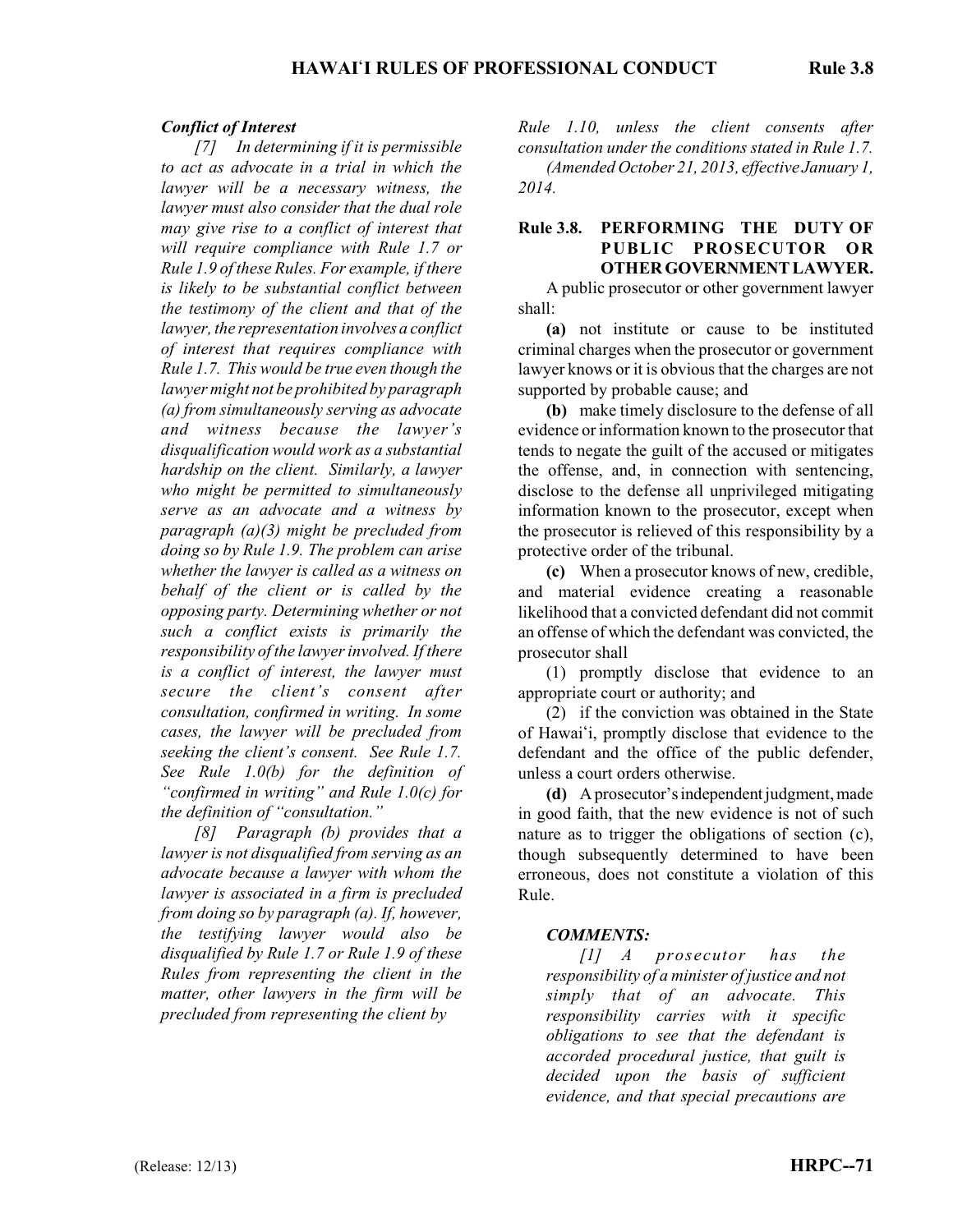*taken to prevent and to rectify the convictions of innocent persons. The extent of mandated remedial action is a matter of debate. See, e.g., ABA Standards of Criminal Justice Relating to Prosecution Function. Competent representation may require a prosecutor to undertake some procedural and remedial measures as a matter of obligation. See also Rule 3.3(d) of these Rules, governing ex parte proceedings. Applicable law may require other measures by the prosecutor. Knowing disregard of those obligations or a systematic abuse of prosecutorial discretion could constitute a violation of Rule 8.4 of these Rules.*

*[2] The exception in paragraph (b) recognizes that a prosecutor may seek an appropriate protective order from the tribunal if disclosure of information to the defense could result in substantial harm to an individual or to the public interest.*

*[3] "Defense" as used in paragraph (b) refers to a defense lawyer or a defendant if unrepresented.*

*[4] See Rule 3.6(d) of these Rules for restrictions on extrajudicial statements by investigators and other persons employed by lawyers in criminal cases.*

*[5] With respect to paragraph (c), consistent with the objectives of Rules 4.2 and 4.3 of these Rules, disclosure to a represented defendant must be made through the defendant's counsel, and, in the case of an unrepresented defendant, would ordinarily be accompanied by a request to a court for the appointment of counsel to assist the defendant in taking such legal measures as may be appropriate.*

*(Amended October 21, 2013, effective January 1, 2014.)*

# **Rule 3.9. A D V O C A T E I N N O N - A D J U D I C A T I V E PROCEEDINGS.**

A lawyer representing a client before a legislative or administrative body in a nonadjudicative proceeding shall disclose that the appearance is in a representative capacity and shall conform to the

provisions of Rules  $3.3(a)$  through (c),  $3.4(a)$  through (e), and 3.5 of these Rules.

### *COMMENTS:*

*[1] In representation before bodies such as legislatures, municipal councils, and executive and administrative agencies acting in a rule-making or policy-making capacity, lawyers present facts, formulate issues and advance argument in the matters under consideration. The decision-making body, like a court, should be able to rely on the integrity of the submissions made to it. A lawyer appearing before such a body should deal with the tribunal honestly and in conformity with applicable rules of procedure. See Rules 3.3(a) through (c), 3.4(a) through (e), and 3.5 of these Rules.*

*[2] Lawyers have no exclusive right to appear before non-adjudicative bodies, as they do before a court. The requirements of this Rule therefore may subject lawyers to regulations inapplicable to advocates who are not lawyers. However, legislatures and administrative agencies have a right to expect lawyers to deal with them as they deal with courts.*

*[3] This Rule only applies when a lawyer represents a client in connection with an official hearing or meeting of a governmental agency or a legislative body to which the lawyer or the lawyer's client is presenting evidence or argument. It does not apply to representation of a client in a negotiation or other bilateral transaction with a governmental agency or in connection with an application for a license or other privilege or the client's compliance with generally applicable reporting requirements, such as filing income tax returns. Nor does it apply to the presentation of a client in connection with an investigation or examination of the client's affairs conducted by government investigators or examiners. Representation in such a transaction is governed by Rules 4.1 through 4.4 of these Rules.*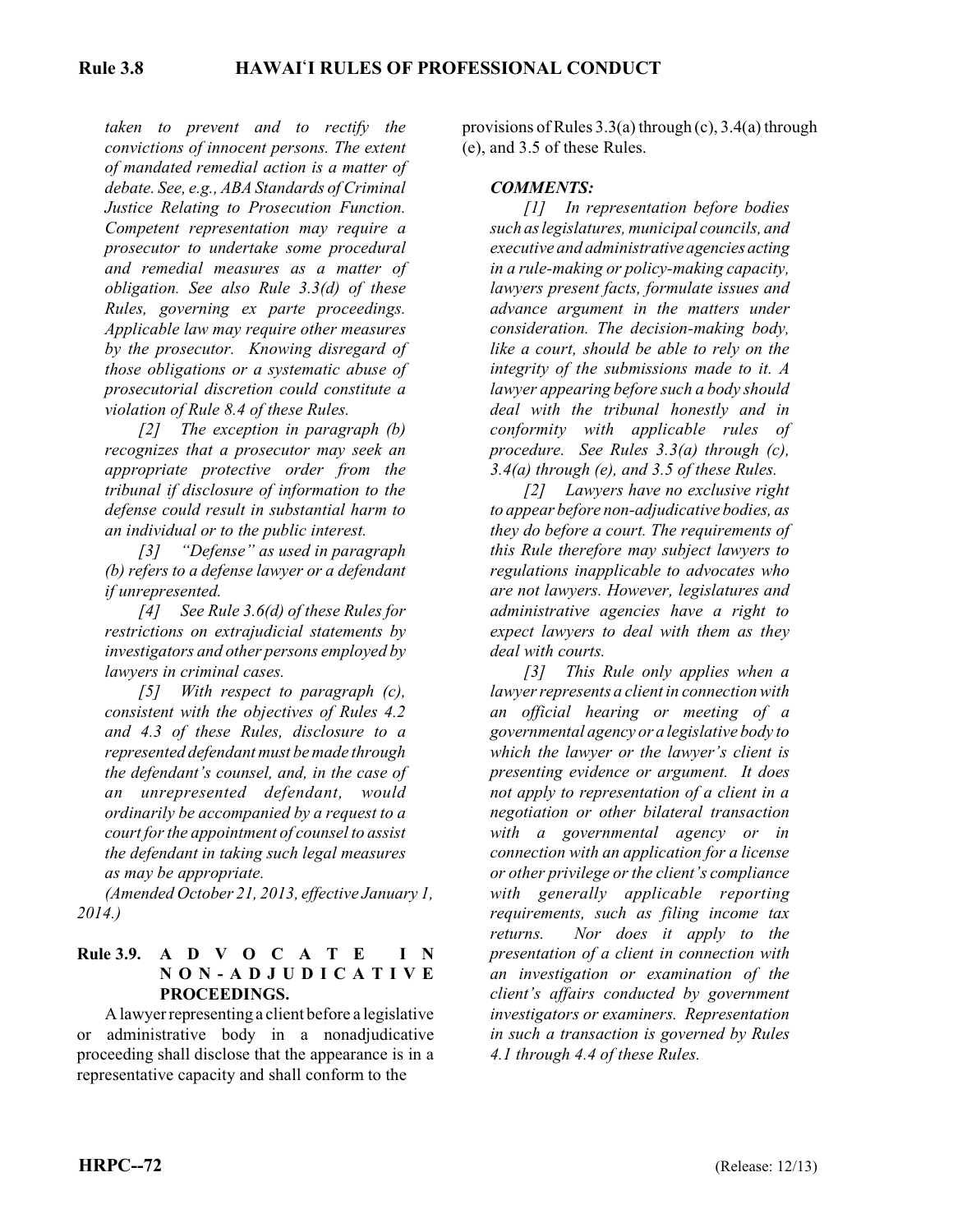# **Rule 4.1. TRUTHFULNESS IN STATEMENTS TO OTHERS.**

In the course of representing a client a lawyer shall not knowingly:

**(a)** make a false statement of material fact or law to a third person; or

**(b)** fail to disclose a material fact to a third person when disclosure is necessary to avoid assisting a criminal or fraudulent act by a client.

# *COMMENTS:*

### *Misrepresentation*

*[1] A lawyer is required to be truthful when dealing with others on a client's behalf, but generally has no affirmative duty to inform an opposing party of relevant facts. A misrepresentation can occur if the lawyer incorporates or affirms a statement of another person that the lawyer knows is false. Misrepresentations can also occur by partially true but misleading statements or omissions that are the equivalent of affirmative false statements. For dishonest conduct that does not amount to a false statement or for misrepresentations by a lawyer other than in the course of representing a client, see Rule 8.4 of these Rules.*

# *Statements of Fact*

*[2] This Rule refers to statements of fact. Whether a particular statement should be regarded as one of fact can depend on the circumstances. Under generally accepted conventions in negotiation, certain types of statements ordinarily are not taken as statements of material fact. Estimates of price or value placed on the subject of a transaction and a party's intentions as to an acceptable settlement of claim are in this category, and so is the existence of an undisclosed principal except where nondisclosure of the principal would constitute fraud. Lawyers should be mindful of their obligations under applicable law to a v o i d c r i m i n a l a n d t o r t i o u s misrepresentation.*

# *Crime or Fraud by Client*

*[3] Under Rule 1.2(d) of these Rules, a lawyer is prohibited from counseling or assisting a client in conduct that the lawyer knows is criminal or fraudulent. Paragraph (b) states a specific application of the principle set forth in Rule 1.2(d) and addresses the situation where a client's crime or fraud takes the form of a lie or misrepresentation. Ordinarily, a lawyer can avoid assisting a client's crime or fraud by withdrawing from the representation. Sometimes it may be necessary for the lawyer to give notice of the fact of the withdrawal and to disaffirm an opinion, document, affirmation or the like. In extreme cases, substantive law may require a lawyer to disclose information relating to the representation to avoid being deemed to have assisted the client's crime or fraud. See Rules 1.2 and 1.6.*

# Rule 4.2. COMMUNICATION WITH **PERSON REPRESENTED BY COUNSEL.**

In representing a client, a lawyer shall not communicate about the subject of the representation with a person the lawyer knows to be represented by another lawyer in the matter, unless the lawyer has the consent of the other lawyer or is authorized to do so by law or a court order.

# *COMMENTS:*

*[1] This Rule does not prohibit communication with a represented person, or an employee or agent of such a person, concerning matters outside the representation. For example, the existence of a controversy between a government agency and a private party, or between two organizations, does not prohibit a lawyer for either from communicating with nonlawyer representatives of the other regarding a separate matter. Also, parties to a matter may communicate directly with each other and a lawyer having independent justification or legal authority for communicating with a represented person is permitted to do so. Communications*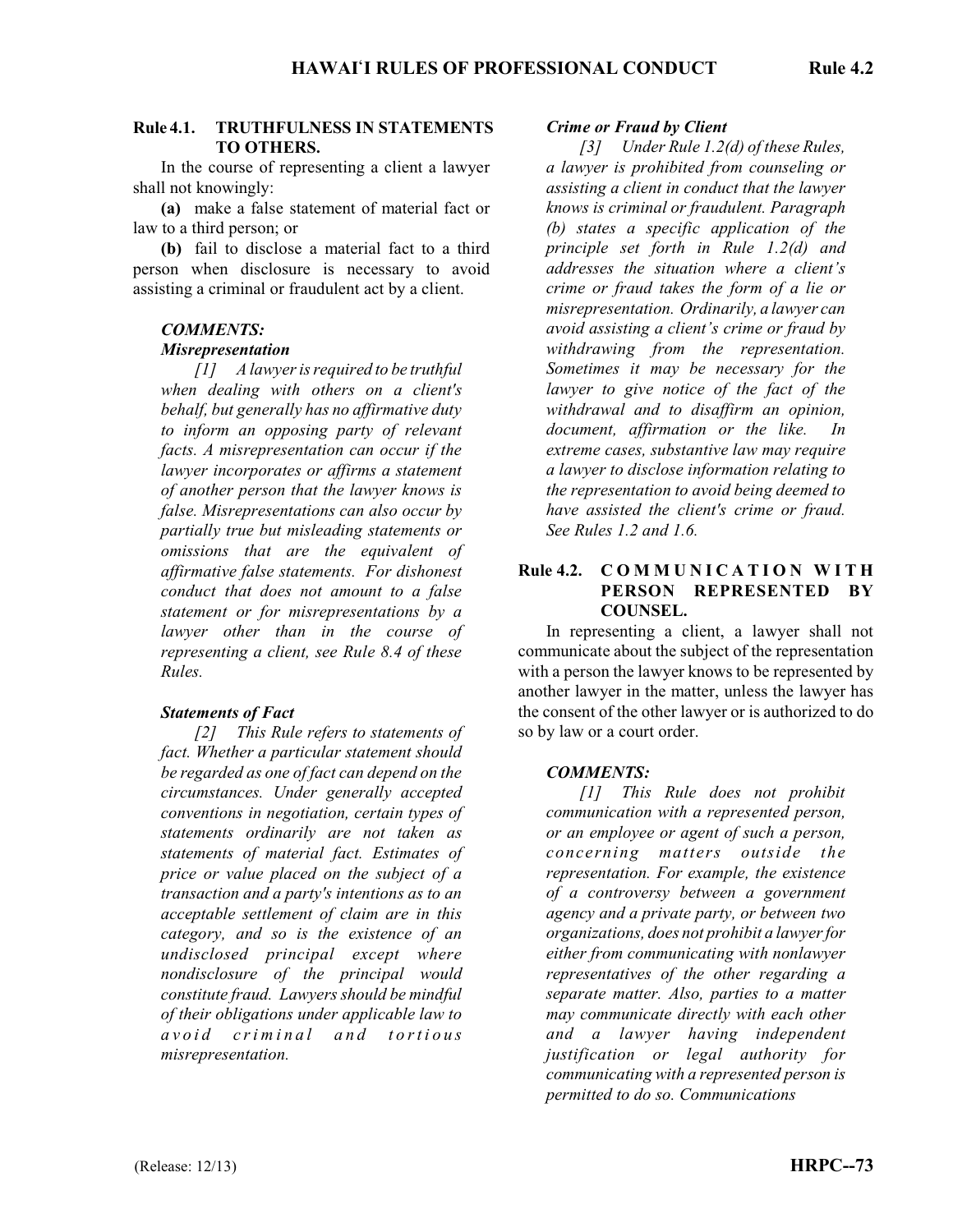*authorized by law include, for example, the right of a party to a controversy with a government agency to speak with government officials about the matter.*

*[2] Communications authorized by law also include constitutionally permissible investigative activities of lawyers representing governmental entities, directly or through investigative agents, prior to the commencement of criminal or civil enforcement proceedings, where there is applicable judicial precedent that either has found the activity permissible under this Rule or has found this Rule inapplicable. However, the Rule imposes ethical restrictions that go beyond those imposed by constitutional provisions.*

*[3] This Rule also applies to communications with any person whether or not a party to a formal adjudicative proceeding, contract or negotiation, who is represented by counsel concerning the matter to which the communication relates.*

*[4] In the case of an organization, this Rule prohibits communications by a lawyer for another person or entity concerning the matter in representation with persons having a managerial responsibility on behalf of the organization, and with any other person whose act or omission in connection with that matter may be imputed to the organization for purposes of civil or criminal liability or whose statement may constitute an admission on the part of the organization. If an agent or employee of the organization is represented in the matter by his or her own counsel, the consent by that counsel to a communication will be sufficient for purposes of this Rule. Compare Rule 3.4(h) of these Rules.*

*[5] T h e p r o h i b i t i o n o n communications with a represented person only applies, however, in circumstances where the lawyer knows that the person is in fact represented in the matter to be discussed. This means that the lawyer has actual knowledge of the fact of the representation; but such actual knowledge may be inferred from the circumstances. See*

*Rule 1.0(f) of these Rules. Such an inference may arise in circumstances where there is substantial reason to believe that the person with whom communication is sought is represented in the matter to be discussed. Thus, a lawyer cannot evade the requirement of obtaining the consent of counsel by closing eyes to the obvious.*

*[6] In the event the person with whom the lawyer communicates is not known to be represented by counsel in the matter, the lawyer's communications are subject to Rule 4.3 of these Rules.*

# **Rule 4.3. D E A L I N G W I T H UNREPRESENTED PERSON.**

**(a)** In dealing on behalf of a client with a person who is not represented by counsel, a lawyer shall not state or imply that the lawyer is disinterested. When the lawyer knows or reasonably should know that the unrepresented person misunderstands the lawyer's role in the matter, the lawyer shall make reasonable efforts to correct the misunderstanding.

**(b)** The lawyer shall not give legal advice to an unrepresented person, other than the advice to secure counsel, if the lawyer knows or reasonably should know that the interests of such a person are or have a reasonable possibility of being in conflict with the interests of the lawyer's client.

# *COMMENTS:*

*[1] An unrepresented person, particularly one not experienced in dealing with legal matters, might assume that a lawyer is disinterested in loyalties or is a disinterested authority on the law even when the lawyer represents a client. In order to avoid a misunderstanding, a lawyer will typically need to identify the lawyer's client and, where necessary, explain that the client has interests opposed to those of the u n r e p r e s e n t e d p e r s o n . F o r misunderstandings that sometimes arise when a lawyer for an organization deals with an unrepresented constituent, see Rule 1.13(f) of these Rules.*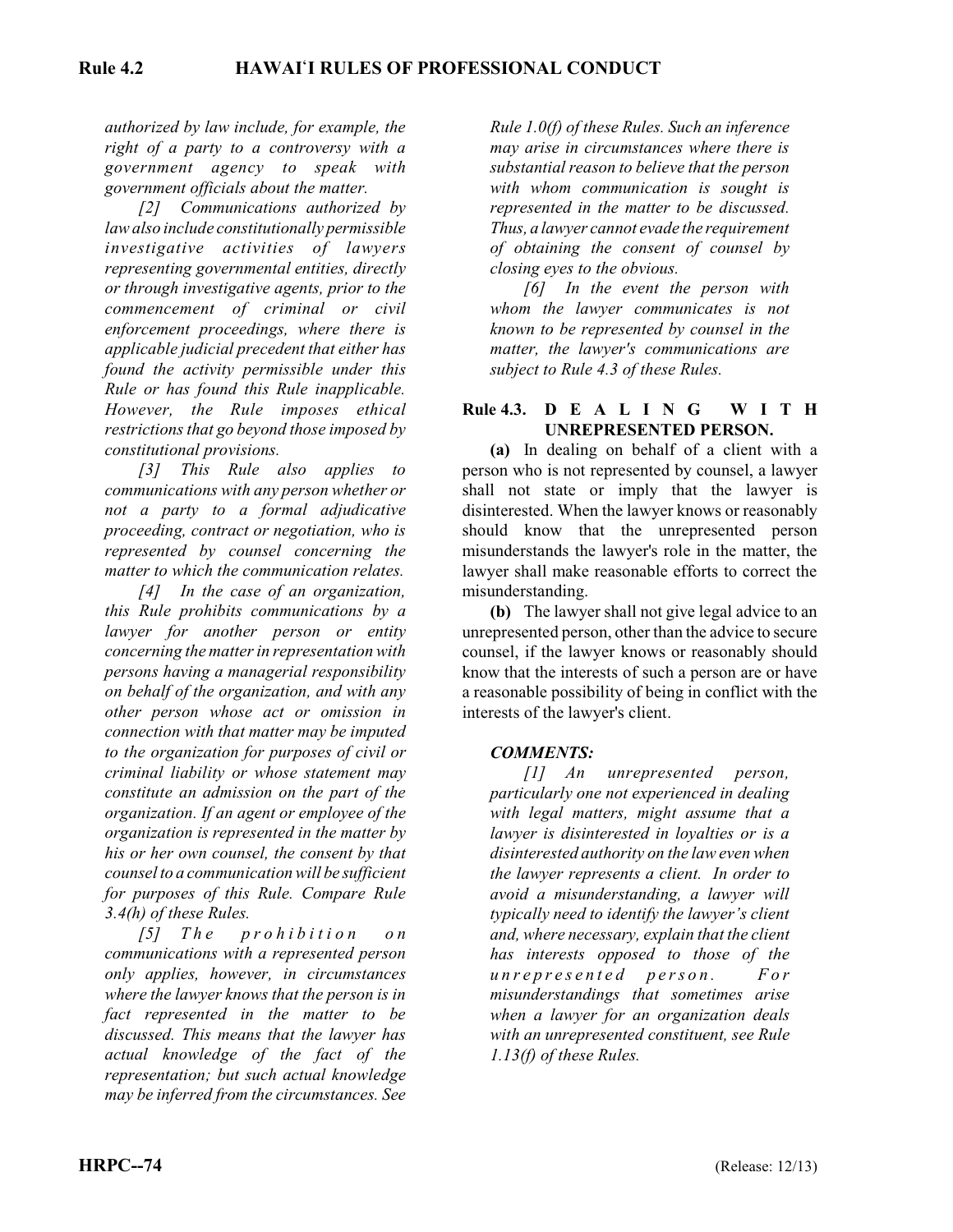*[2] The Rule distinguishes between situations involving unrepresented persons whose interests may be adverse to those of the lawyer's client and those in which the person's interests are not in conflict with the client's. In the former situation, the possibility that the lawyer will compromise the unrepresented person's interests is so great that the Rule prohibits the giving of any advice, apart from the advice to obtain counsel. Whether a lawyer is giving impermissible advice may depend on the experience and sophistication of the unrepresented person, as well as the setting in which the behavior and comments occur. This Rule does not prohibit a lawyer from negotiating the terms of a transaction or settling a dispute with an unrepresented person. So long as the lawyer has explained that the lawyer represents an adverse party and is not representing the person, the lawyer may inform the person of the terms on which the lawyer's client will enter into an agreement or settle a matter, prepare documents that require the person's signature and explain the lawyer's own view of the meaning of the document or the lawyer's view of the underlying legal obligations.*

# **Rule 4.4. RESPECT FOR RIGHTS OF THIRD PERSONS.**

**(a)** In representing a client, a lawyer shall not use means that have no substantial purpose other than to embarrass, delay, or burden a third person, or use methods of obtaining evidence that violate the legal rights of such a person.

**(b)** A lawyer who receives a document and knows or reasonably should know that the document was inadvertently sent shall:

(1) not read the document further than reasonably necessary to determine its privileged or confidential nature within the meaning of Rule 1.6 of these Rules, and shall not disseminate the document or information about its contents to anyone other than a supervisory lawyer and/or disinterested lawyer consulted to secure legal advice about the receiving lawyer's compliance with this Rule;

(2) promptly notify the sending lawyer; and

(3) either reach agreement with the sending lawyer with respect to the disposition of the material or refrain from using the materials until a definitive resolution of the proper disposition of the materials is obtained from a court.

### *COMMENTS:*

*[1] Responsibility to a client requires a lawyer to subordinate the interests of others to those of the client, but that responsibility does not imply that a lawyer may disregard the rights of third persons. It is impractical to catalogue all such rights, but they include legal restrictions on methods of obtaining evidence from third persons and unwarranted intrusions into privileged relationships, such as the clientlawyer relationship.* 

*[2] Paragraph (b) recognizes that lawyers sometimes receive documents that were mistakenly sent or produced by opposing parties or their lawyers. If a lawyer knows or reasonably should know that such a document was sent inadvertently, then this Rule requires the lawyer to promptly notify the sender and then either reach agreement with the sending attorney as to the disposition of the document or seek a ruling from the court as to whether the attorney-client privilege or work product protection was waived by the disclosure. This Rule incorporates Formal Opinion No. 39, issued by Hawaii's Office of Disciplinary Counsel on April 26, 2001, as well as provisions suggested in "The Future of Inadvertent Disclosure: The Lingering Need to Revise Professional Conduct Rules," P. Schaefer, Vol. 69 Maryland Law Review 195, 258-259 (2010). For purposes of this Rule, "document" includes e-mail or other electronic modes of transmission subject to being read out or put into readable form.*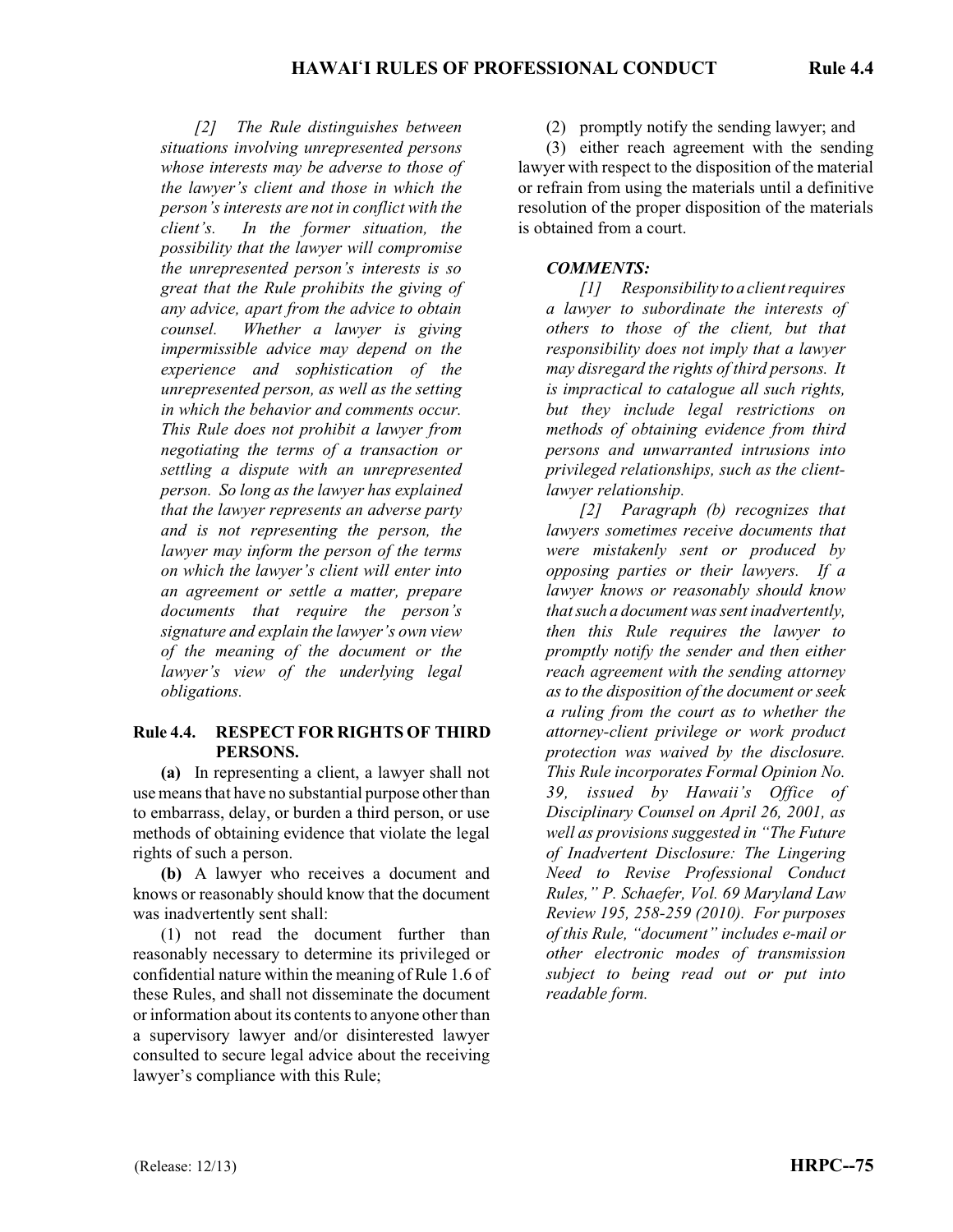# **Rule 5.1. R E S P O N S I B I L I T I E S O F PARTNERS, MANAGERS, AND SUPERVISORY LAWYERS.**

**(a)** A partner in a law firm, and a lawyer who individually or together with other lawyers possesses comparable managerial authority in a law firm, shall make reasonable efforts to ensure that the firm has in effect measures giving reasonable assurance that all lawyers in the firm conform to the Rules of Professional Conduct.

**(b)** A lawyer having direct supervisory authority over another lawyer shall make reasonable efforts to ensure that the other lawyer conforms to the Rules of Professional Conduct.

**(c)** A lawyer shall be responsible for another lawyer's violation of the Rules of Professional Conduct if:

(1) the lawyer orders or, with knowledge of the specific conduct, ratifies the conduct involved; or

(2) the lawyer is a partner or has comparable managerial authority in the law firm in which the other lawyer practices, or has direct supervisory authority over the other lawyer, and knows of the conduct at a time when its consequences can be avoided or mitigated but fails to take reasonable remedial action.

# *COMMENTS:*

*[1] Paragraph (a) applies to lawyers who have managerial authority over the professional work of a firm. See Rule 1.0(d) of these Rules. This includes members of a partnership and the shareholders in a law firm organized as a professional corporation; lawyers having managerial authority in the law department of an enterprise or government agency; and lawyers who have intermediate managerial responsibilities in a firm. Paragraph (b) applies to lawyers who have supervisory authority over the work of other lawyers in a firm.*

*[2] Paragraph (a) requires lawyers with managerial authority within a firm to make reasonable efforts to establish internal policies and procedures designed to provide reasonable assurance that all lawyers in the firm will conform to the Rules of Professional Conduct. Such policies and*

*procedures include those designed to detect and resolve conflicts of interest, identify dates by which actions must be taken in pending matters, account for client funds and property, and ensure that inexperienced lawyers are properly supervised.*

*[3] Other measures that may be required to fulfill the responsibility prescribed in paragraph (a) can depend on the firm's structure and the nature of its practice. In a small firm of experienced lawyers, informal supervision and periodic review of compliance with the required systems ordinarily will suffice. In a large firm, or in practice situations in which difficult ethical problems frequently arise, more elaborate procedures may be necessary. Some firms, for example, have a procedure whereby junior lawyers can make confidential referral of ethical problems directly to a designated senior partner or special committee. See Rule 5.2 of these Rules. Firms, whether large or small, may also rely on continuing legal education in professional ethics. In any event, the ethical atmosphere of a firm can influence the conduct of all its members, and the partners and managers may not assume that all lawyers associated with the firm will inevitably conform to the Rules.*

*[4] Paragraph (c) expresses a general principle of personal responsibility for acts of another. See also Rule 8.4(a) of these Rules.*

*[5] Paragraph (c)(2) defines the duty of a partner or other lawyer having comparable managing authority in a law firm, as well as a lawyer who has direct supervisory authority over performance of specific legal work by another lawyer. Whether a lawyer has such supervisory authority in particular circumstances is a question of fact. Partners and lawyers with comparable authority have at least indirect responsibility for all work being done by the firm, while a partner or manager in charge of a particular matter ordinarily also has supervisory responsibility for the work of other firm lawyers engaged in the matter.*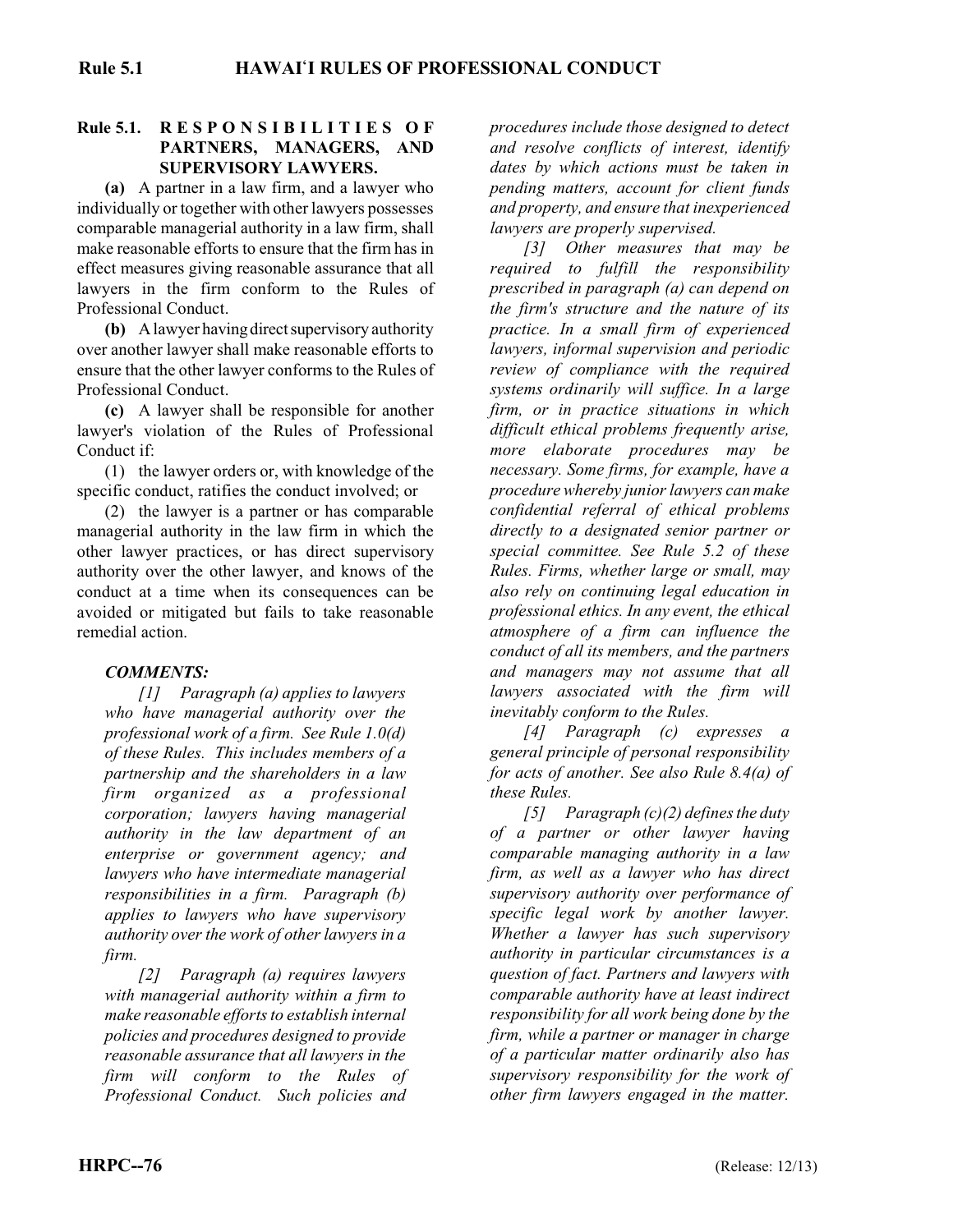*Appropriate remedial action by a partner or managing lawyer would depend on the immediacy of that lawyer's involvement and the seriousness of the misconduct. supervisor is required to intervene to prevent avoidable consequences of misconduct if the supervisor knows that the misconduct occurred. Thus, if a supervising lawyer knows that a subordinate misrepresented a matter to an opposing party in negotiation, the supervisor as well as the subordinate has a duty to correct the resulting misapprehension. A lawyer's knowledge of conduct referred to in (c)(2) means knowledge of the circumstances which render the conduct a violation.*

*[6] Professional misconduct by a lawyer under supervision could reveal a violation of paragraph (b) on the part of the supervisory lawyer even though it does not entail a violation of paragraph (c) because there was no direction, ratification or knowledge of the violation.*

*[7] Apart from this Rule and Rule 8.4(a), a lawyer does not have disciplinary liability for the conduct of a partner, associate or subordinate. Whether a lawyer may be liable civilly or criminally for another lawyer's conduct is a question of law beyond the scope of these Rules.*

*[8] The duties imposed by this Rule on managing and supervising lawyers do not alter the personal duty of each lawyer in a firm to abide by the Rules of Professional Conduct. See Rule 5.2(a) of these Rules.*

### Rule 5.2. RESPONSIBILITIES OF A **SUBORDINATE LAWYER.**

**(a)** A lawyer is bound by the Rules of Professional Conduct notwithstanding that the lawyer acted at the direction of another person.

**(b)** A subordinate lawyer does not violate the Rules of Professional Conduct if that lawyer acts in accordance with a supervisory lawyer's reasonable resolution of an arguable question of professional duty.

# *COMMENTS:*

*[1] Although a lawyer is not relieved of responsibility for a violation by the fact that the lawyer acted at the direction of a supervisor, that fact may be relevant in determining whether a lawyer had the knowledge required to render conduct a violation of the Rules. For example, if a subordinate filed a frivolous pleading at the direction of a supervisor, the subordinate would not be guilty of a professional violation unless the subordinate knew of the document's frivolous character.*

*[2] W h e n l a w y e r s i n a supervisor-subordinate relationship encounter a matter involving professional judgment as to ethical duty, the supervisor may assume responsibility for making the judgment. Otherwise a consistent course of action or position could not be taken. If the question can reasonably be answered only one way, the duty of both lawyers is clear and they are equally responsible for fulfilling it. However, if the question is reasonably arguable, someone has to decide upon the course of action. That authority ordinarily reposes in the supervisor, and a subordinate may be guided accordingly. For example, if a question arises whether the interests of two clients conflict under Rule 1.7 of these Rules, the supervisor's reasonable resolution of the question should protect the subordinate professionally if the resolution is subsequently challenged.*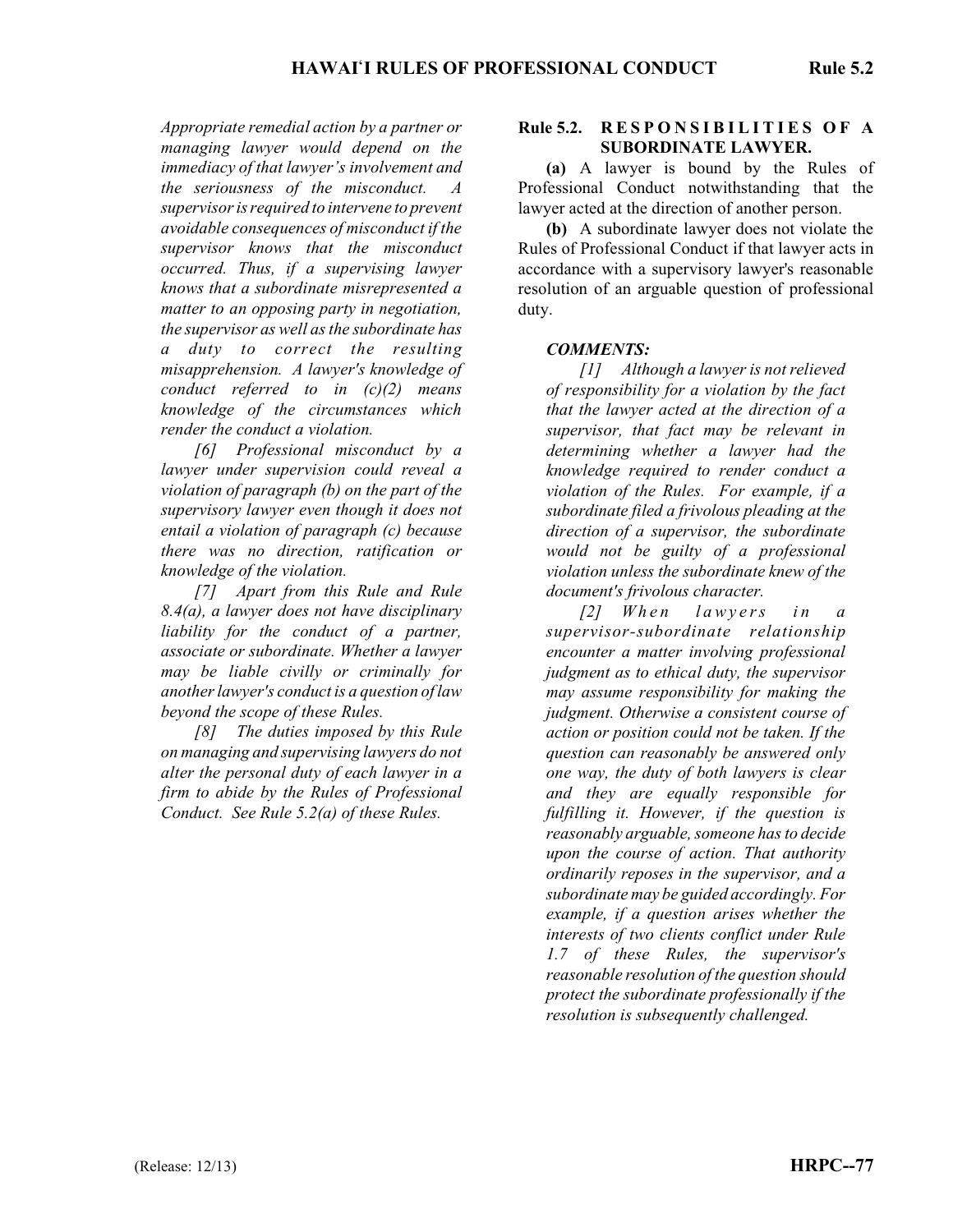## **Rule 5.3. RESPONSIBILITIES REGARDING NONLAWYER ASSISTANTS.**

With respect to a nonlawyer employed or retained by or associated with a lawyer:

**(a)** a partner in a firm who individually or together with other lawyers possesses comparable managerial authority in a firm, shall make reasonable efforts to ensure that the firm has in effect measures giving reasonable assurance that the person's conduct is compatible with the professional obligations of the lawyer;

**(b)** a lawyer having direct supervisory authority over the nonlawyer shall make reasonable efforts to ensure that the person's conduct is compatible with the professional obligations of the lawyer; and

**(c)** a lawyer shall be responsible for conduct of such a person that would be a violation of the Rules of Professional Conduct if engaged in by a lawyer if:

(1) the lawyer orders or, with the knowledge of the specific conduct, ratifies the conduct involved; or

(2) the lawyer is a partner or has comparable managerial authority in the law firm in which the person is employed, or has direct supervisory authority over the person, and knows of the conduct at a time when its consequences can be avoided or mitigated but fails to take reasonable remedial action.

# *COMMENTS:*

*[1] Lawyers generally employ assistants in their practice, including secretaries, investigators, law student interns, and paralegals. Such assistants, whether employees or independent contractors, act for the lawyer in rendering the lawyer's professional services. A lawyer must give such assistants appropriate instruction and supervision concerning the ethical aspects of their employment, particularly regarding the obligation not to disclose information relating to representation of the client, and should be responsible for their work product. The measures employed in supervising nonlawyers should take account of the fact that they do not have legal training and are not subject to professional discipline.* 

*[2] Paragraph (a) requires lawyers with managerial authority within a firm to make reasonable efforts to establish internal*

*policies and procedures designed to provide reasonable assurance that nonlawyers in the firm will act in a way compatible with the Rules of Professional Conduct. See Comment [2] to Rule 5.1. Paragraph (b) applies to lawyers who have supervisory authority over the work of a nonlawyer. Paragraph (c) specifies the circumstances in which a lawyer is responsible for conduct of a nonlawyer that would be a violation of the Rules of Professional Conduct if engaged in by a lawyer.*

# **Rule 5.4. PROFESSIONAL INDEPENDENCE OF A LAWYER.**

**(a)** A lawyer or law firm shall not share legal fees with a nonlawyer, except that:

(1) an agreement by a lawyer with the lawyer's firm, partner, or associate may provide for the payment of money, over a reasonable period of time after the lawyer's death, to the lawyer's estate or to one or more specified persons;

(2) a lawyer who purchases the practice of a deceased, disabled, or disappeared lawyer may, pursuant to the provisions of Rule 1.17 of these Rules, pay to the estate or other representative of that lawyer the agreed-upon purchase price;

(3) a lawyer or law firm may include nonlawyer employees in a compensation or retirement plan, even though the plan is based in whole or in part on a profit-sharing arrangement;

(4) a lawyer may share court-awarded legal fees with a non-profit organization that employed, retained, or recommended employment of the lawyer in the matter; and

(5) a lawyer who undertakes to complete unfinished legal business of a deceased lawyer may pay to the estate of the deceased lawyer that proportion of the total compensation that fairly represents the services rendered by the deceased lawyer.

**(b)** A lawyer shall not form a partnership with a nonlawyer if any of the activities of the partnership consist of the practice of law.

**(c)** A lawyer shall not permit a person who recommends, employs, or pays the lawyer to render legal services for another to direct or regulate the lawyer's professional judgment in rendering the legal services.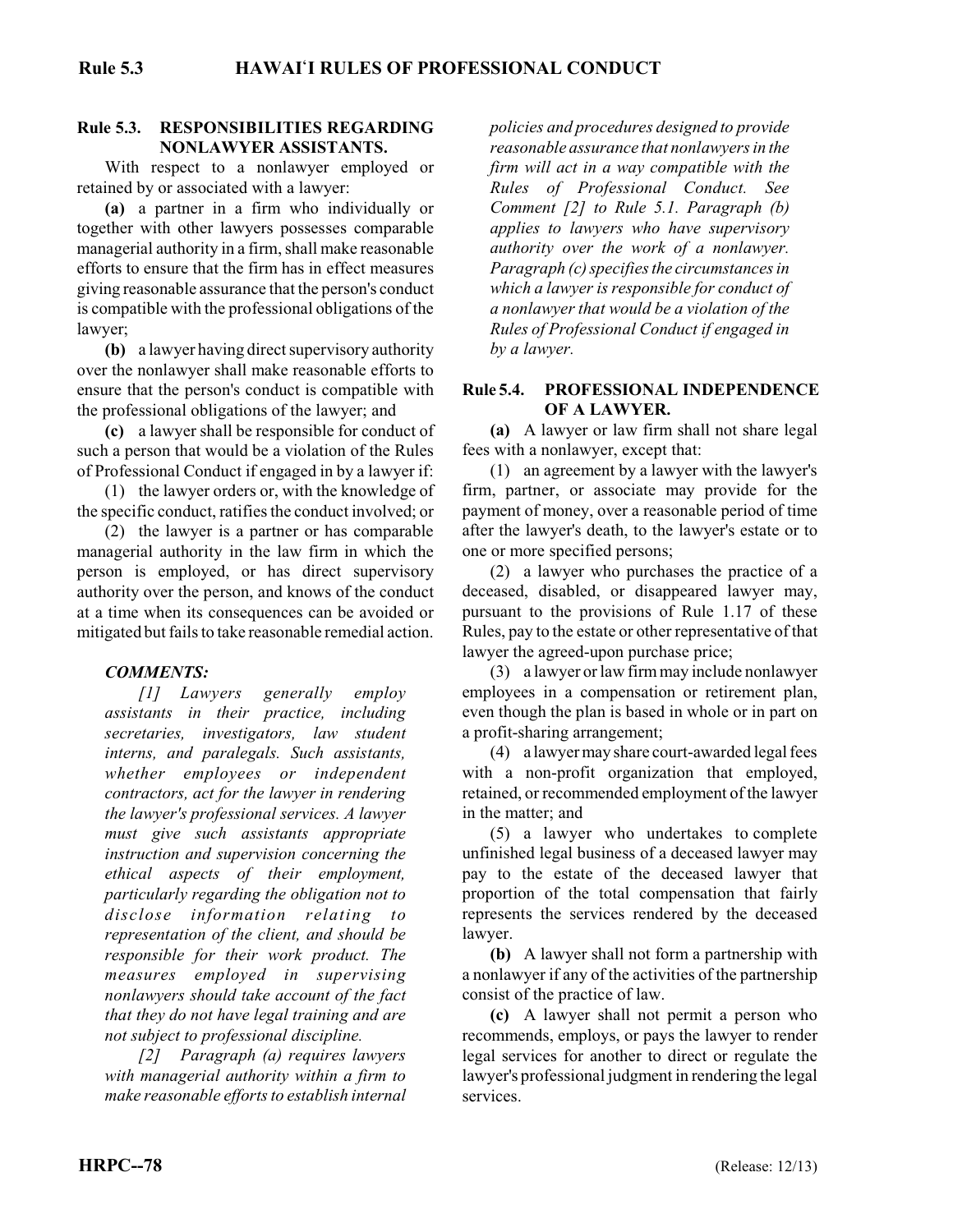**(d)** A lawyer shall not practice with, or in the form of, a professional corporation or association authorized to practice law for a profit, if:

(1) a nonlawyer owns any interest therein, except that a fiduciary representative of the estate of a lawyer may hold the stock or interest of the lawyer for a reasonable time during administration;

(2) a nonlawyer is a corporate director or officer thereof or occupies the position of similar responsibility in any form of association other than a corporation; or

(3) a nonlawyer has the right to direct or control the professional judgment of a lawyer.

# *COMMENTS:*

*[1] The provisions of this Rule express traditional limitations on sharing fees. These limitations are to protect the lawyer's professional independence of judgment. Where someone other than the client pays the lawyer's fee or salary, or recommends employment of the lawyer, that arrangement does not modify the lawyer's obligation to the client. As stated in paragraph (c), such arrangements should not interfere with the lawyer's professional judgment.*

*[2] This Rule also expresses traditional limitations on permitting a third party to direct or regulate the lawyer's professional judgment in rendering legal services to another. See also Rule 1.8(f) of these Rules (lawyers may accept compensation from a third party as long as there is no interference with the lawyer's independent professional judgment and the client gives consent after consultation).*

*[3] Subsection (b) only applies if legal services are provided by the partnership to third persons or entities (i.e., other than to the partnership itself).*

### **Rule 5.5. UNAUTHORIZED PRACTICE OF LAW.**

A lawyer shall not:

**(a)** practice law in a jurisdiction where doing so violates the regulation of the legal profession in that jurisdiction; or

**(b)** assist a person who is not a member of the bar in the performance of activity that constitutes the unauthorized practice of law; or

**(c)** allow any person who has been suspended or disbarred and who maintains a presence in an office where the practice of law is conducted by the lawyer to have any contact with the clients of the lawyer either in person, by telephone, or in writing or to have any contact with persons who have legal dealings with the office either in person, by telephone, or in writing.

### *COMMENT:*

*The definition of the practice of law is established by law and varies from one jurisdiction to another. Whatever the definition, limiting the practice of law to members of the bar protects the public against rendition of legal services by unqualified persons. Paragraph (b) does not prohibit a lawyer from employing the services of paraprofessionals and delegating functions to them, so long as the lawyer supervises the delegated work and retains responsibility for their work. See Rule 5.3 of these Rules. Likewise, it does not prohibit lawyers from providing professional advice and instruction to nonlawyers whose employment requires knowledge of law; for example, claims adjusters, employees of financial or commercial institutions, social workers, accountants and persons employed in government agencies. In addition, a lawyer may counsel nonlawyers who wish to proceed pro se.*

*Paragraph (c) prohibits an attorney who employs or otherwise utilizes a lawyer who is suspended or disbarred, or who resigned in lieu of discipline, from allowing that lawyer to have any contact with the attorney's clients or others who have legal dealing with the attorney's office. In order to protect the public, strict prohibitions are*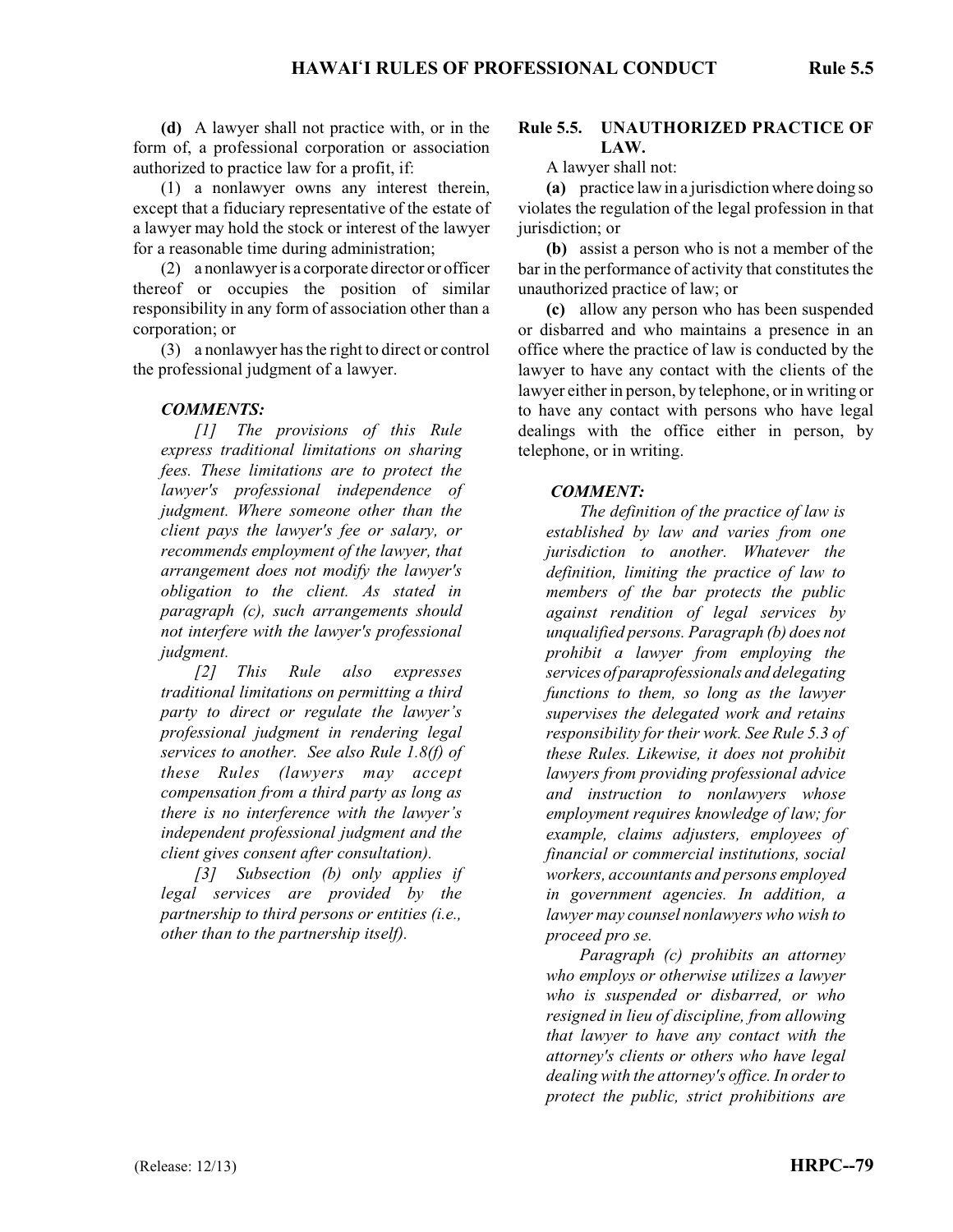*essential to prevent permissible paralegal activities from crossing the line to giving legal advice, taking fees, or misleading clients and others who deal with the attorney's office.*

## **Rule 5.6. RESTRICTIONS ON RIGHT TO PRACTICE.**

A lawyer shall not participate in offering or making:

**(a)** a partnership, shareholders, operating, employment, or other similar type of agreement that restricts the right of a lawyer to practice after termination of the relationship, except an agreement concerning benefits upon retirement or as permitted by Rule 1.17 of these Rules; or

**(b)** an agreement in which a restriction on the lawyer's right to practice is part of the settlement of a client controversy.

# *COMMENTS:*

*[1] An agreement restricting the right of lawyers to practice after leaving a firm not only limits their professional autonomy but also limits the freedom of clients to choose a lawyer. Paragraph (a) prohibits such agreements except for restrictions incident to provisions concerning retirement benefits for service with the firm or as allowed by Rule 1.17 of these Rules concerning sale of a law firm.*

*[2] Paragraph (b) prohibits a lawyer from agreeing not to represent other persons in connection with settling a claim on behalf of a client.*

### **Rule 6.1. PRO BONO SERVICE.**

A lawyer should aspire to provide at least 50 hours of pro bono services per year. In fulfilling this responsibility, the lawyer should:

**(a)** provide at least 25 hours of legal services without fee or expectation of fee to:

(1) persons of limited means; or

(2) charitable, religious, civic, community, governmental and educational organizations in matters that are designed primarily to address the needs of persons of limited means; and

**(b)** provide any additional services through:

(1) delivery of legal services at no fee or substantially reduced fee to individuals, groups or organizations seeking to secure or protect civil rights, civil liberties or public rights, or charitable, religious, civic, community, governmental and educational organizations in matters in furtherance of their organizational purposes, where the payment of standard legal fees would significantly deplete the organization's economic resources or would be otherwise inappropriate;

(2) delivery of legal services at a substantially reduced fee to persons of limited means; or

(3) participation in activities for improving the law, the legal system or the legal profession.

**(c)** In lieu of providing 50 hours of pro bono service, a lawyer may exercise his or her desire to provide pro bono services by contributing at least \$500 each year to the Hawai'i Justice Foundation, or an entity that provides legal services at no fee, or at a significantly reduced fee, to persons of limited means.

**(d)** In addition to performing pro bono services or contributing under subsection (c) each year, a lawyer should voluntarily contribute financial support to organizations that provide legal services to persons of limited means.

#### *COMMENTS:*

*[1] Every lawyer, regardless of professional prominence or professional work load, has a responsibility to provide legal services to those unable to pay, and personal involvement in the problems of the disadvantaged can be one of the most rewarding experiences in the life of a lawyer. This Rule urges all lawyers to provide a minimum of 50 hours of pro bono services annually. It is recognized that in some years a lawyer may render greater or fewer hours than the annual standard specified, but during the course of his or her legal career, each lawyer should render on average per year, the number of hours set forth in this Rule. Services can be performed in civil matters or in criminal or quasi-criminal matters for which there is no government obligation to provide funds for*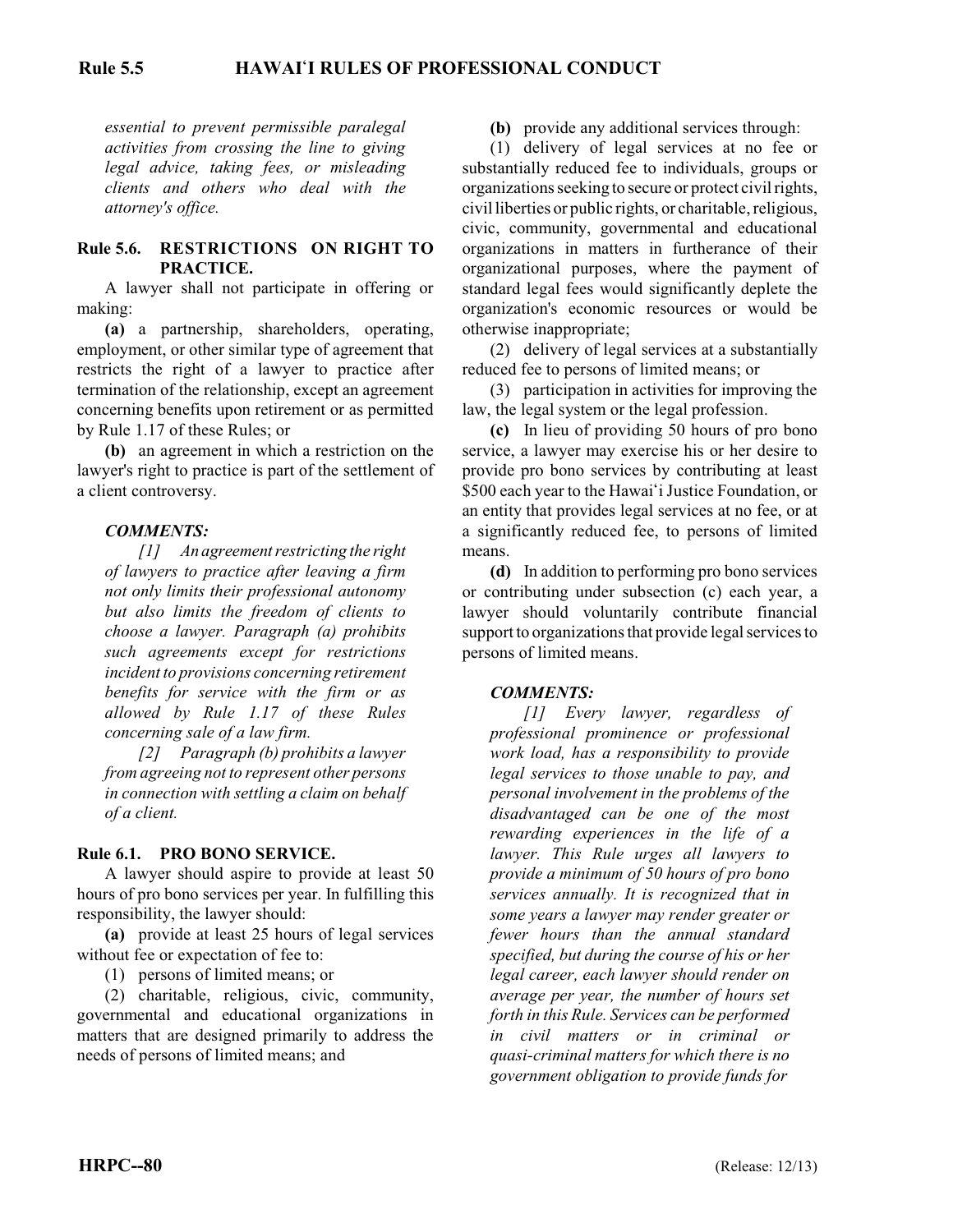*legal representation, such as post-conviction death penalty appeal cases.*

*[2] Paragraphs (a)(1) and (2) recognize the critical need for legal services that exists among persons of limited means by providing that at least 25 hours of the legal services rendered annually to the disadvantaged be furnished without fee or expectation of fee. Legal services under these paragraphs consist of a full range of activities, including individual and class representation, the provision of legal advice or information through nonprofit or courtannexed programs such as court self help centers and access to justice rooms that are designated primarily to serve persons of limited means, legislative lobbying, administrative rule making, and the provision of free training or mentoring to those who represent persons of limited means. The variety of these activities should facilitate participation by government attorneys, even when restrictions exist on their engaging in the outside practice of law.*

*[3] Persons eligible for legal services under paragraphs (a)(1) and (2) are those who qualify for participation in programs funded by the Legal Services Corporation and those whose incomes and financial resources are slightly above the guidelines utilized by such programs but nevertheless, cannot afford counsel. Legal services can be rendered to individuals or to organizations such as homeless shelters, battered women's centers and food pantries that serve those of limited means. The term "governmental organizations" includes, but is not limited to, public protection programs and sections of the government or public sector agencies.*

*[4] Because service must be provided without fee or expectation of fee, the intent of the lawyer to render free legal services is essential for the work performed to fall within the meaning of paragraphs (a)(1) and (2). Accordingly, services rendered cannot be considered pro bono if an anticipated fee is uncollected, but the award of statutory attorneys' fees in a case originally accepted as pro bono would not disqualify such*

*services from inclusion under this section. Lawyers who do receive fees in such cases are encouraged to contribute an appropriate portion of such fees to organizations, programs, or projects that benefit persons of limited means.*

*[5] While it is possible for a lawyer to fulfill the annual responsibility to perform pro bono services exclusively through activities described in paragraphs (a) and (b), to the extent that any hours of service remained unfulfilled, a monetary contribution in accordance with paragraph (c) replaces services described by (a) and (b).*

*[6] Paragraph (b)(1) includes the provision of certain types of legal services to those whose incomes and financial resources place them above limited means. It also permits the pro bono attorney to accept a substantially reduced fee for services. Examples of the types of issues that may be addressed under this paragraph include First Amendment claims, Title VII claims and environmental protection claims. Additionally, a wide range of organizations may be represented, including social service, medical research, cultural and religious groups.*

*[7] Paragraph (b)(2) covers instances in which attorneys agree to and receive a modest fee for furnishing legal services to persons of limited means. Participation in judicare programs and acceptance of court appointments in which the fee is substantially below a lawyer's usual rate are encouraged under this section.*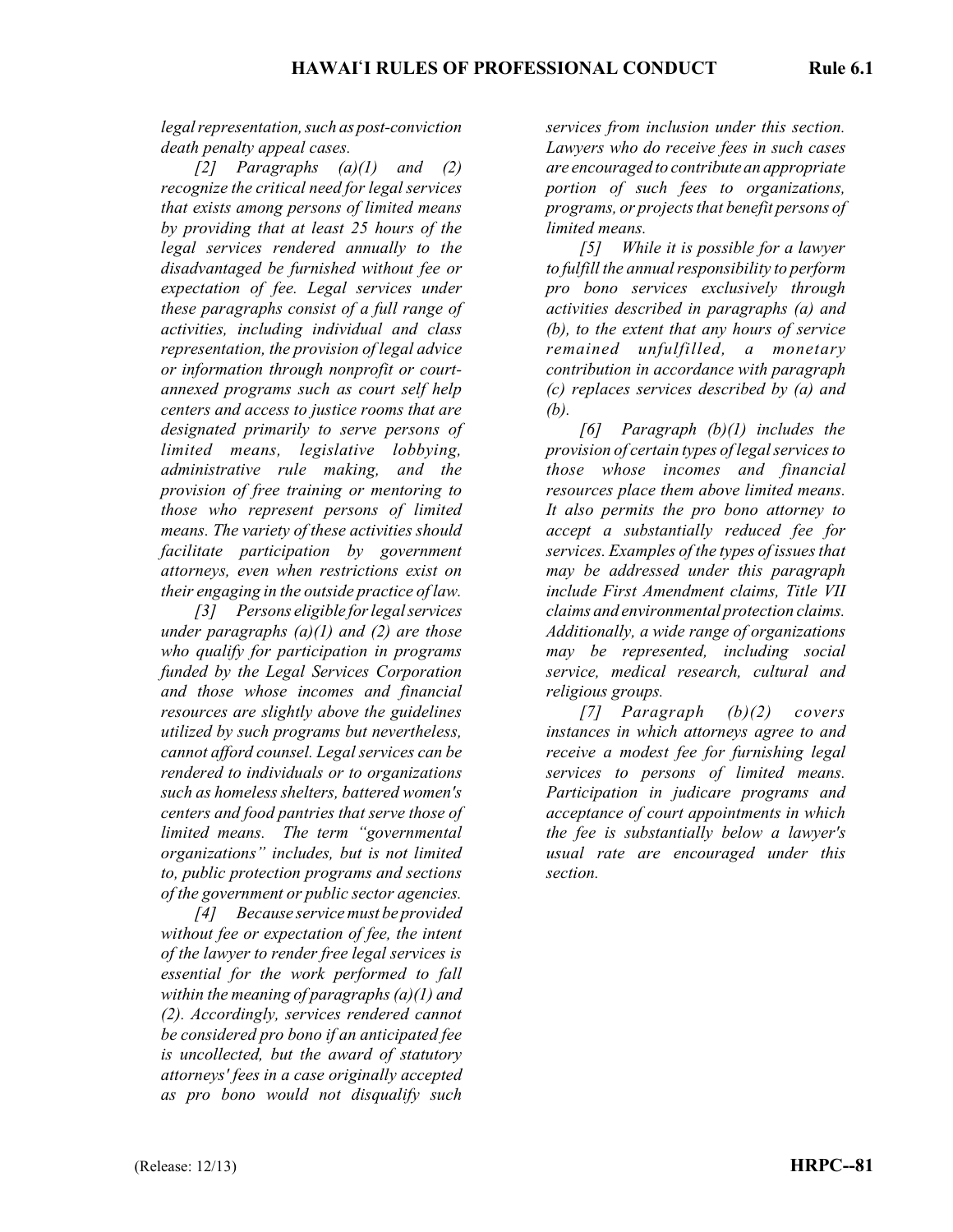*[8] Paragraph (b)(3) recognizes the value of lawyers engaging in activities that improve the law, the legal system or the legal profession. Serving on bar association committees, serving on boards of pro bono or legal services programs, taking part in Law Day activities, acting as a continuing legal education instructor, a mediator, or an arbitrator, and engaging in legislative lobbying to improve the law, the legal system or the profession are a few examples of the many activities that fall within this paragraph.*

 *[9] Because the provision of pro bono services is a professional responsibility, it is the individual ethical commitment of each lawyer. Unlike the Model ABA Rule, paragraph (c) expressly allows a lawyer to exercise his or her desire to provide pro bono service through annual financial contributions to the Hawai<sup><i>'i*</sup> Justice</sup> *Foundation or other qualified entities for the support of organizations that provide free or significantly reduced fee legal services to persons of limited means. While the personal involvement of each lawyer in the provision of pro bono services is generally preferable, such personal involvement may not always be possible. The annual contribution alternative allows a lawyer to provide financial assistance to increase and improve the delivery of pro bono services when a lawyer cannot or decides not to provide pro bono services through the contribution of time. Also, there is no prohibition against a lawyer's contributing a combination of hours and financial support.*

*[10] Because the efforts of individual lawyers are not enough to meet the need for free legal services that exists among persons of limited means, there are organizations, programs, and projects that have been instituted to provide those services. Paragraph (d) encourages every lawyer to financially support organizations, programs, and projects that benefit persons of limited means, in addition to, and not as a substitute for, providing pro bono services, or making financial contributions annually to the* *Hawai´i Justice Foundation or other qualified entities when pro bono service is not feasible.* 

*[11] Law firms should act reasonably to enable and encourage all lawyers in the firm to provide the pro bono legal services called for by this Rule.*

*[12] The responsibility set forth in this Rule is not intended to be enforced through the disciplinary process.*

*(Amended November 14, 2013, effective January 1, 2014.)*

### **Rule 6.2. ACCEPTING APPOINTMENTS.**

A lawyer shall not seek to avoid appointment by a tribunal to represent a person except for good cause, such as:

**(a)** representing the client is likely to result in violation of the Rules of Professional Conduct or other law;

**(b)** representing the client is likely to result in an unreasonable financial burden on the lawyer; or

**(c)** the client or the cause is so repugnant to the lawyer as to be likely to impair the client-lawyer relationship or the lawyer's ability to represent the client.

### *COMMENTS:*

*[1] A lawyer ordinarily is not obliged to accept a client whose character or cause the lawyer regards as repugnant. The lawyer's freedom to select clients is, however, qualified. All lawyers have a responsibility to assist in providing pro bono publico service. See Rule 6.1 of these Rules. An individual lawyer fulfills this responsibility by accepting a fair share of unpopular matters or indigent or unpopular clients. A lawyer may also be subject to appointment by a court to serve unpopular clients or persons unable to afford legal services.*

### *Appointed Counsel*

*[2] For good cause a lawyer may seek to decline an appointment to represent a person who cannot afford to retain counsel or whose cause is unpopular. Good cause exists if the lawyer could not handle the*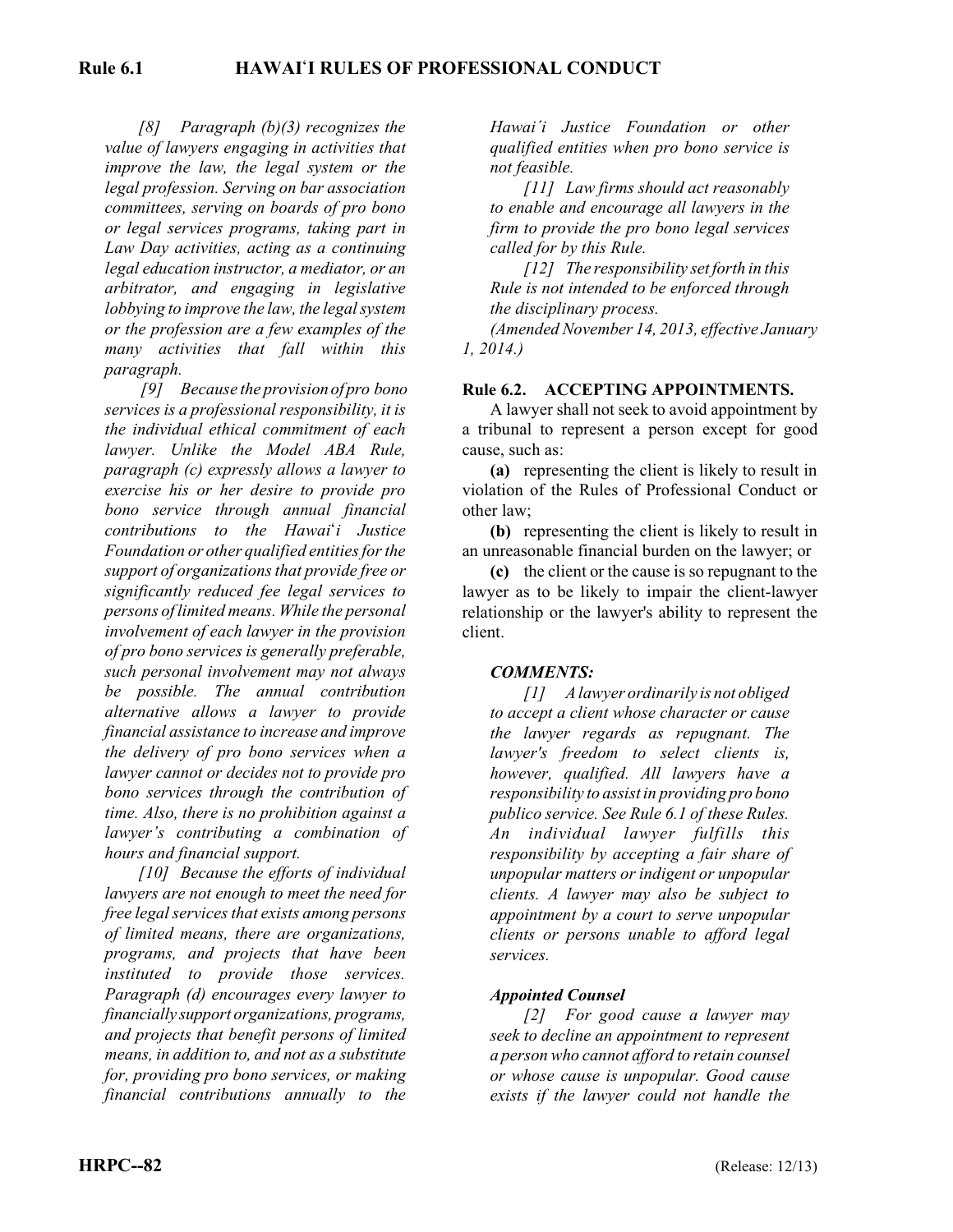*matter competently, see Rule 1.1 of these Rules, or if undertaking the representation would result in an improper conflict of interest, for example, when the client or the cause is so repugnant to the lawyer as to be likely to impair the client-lawyer relationship or the lawyer's ability to represent the client. Employment as a government lawyer may be good cause to avoid appointment by a tribunal. A lawyer may also seek to decline an appointment if acceptance would be unreasonably burdensome, for example, when it would impose a financial sacrifice so great as to be unjust.*

*[3] An appointed lawyer has the same obligations to the client as retained counsel, including the obligations of loyalty and confidentiality, and is subject to the same limitations on the client-lawyer relationship, such as the obligation to refrain from assisting the client in violation of the Rules.*

# Rule 6.3. MEMBERSHIP IN LEGAL **SERVICES ORGANIZATION.**

A lawyer may serve as a director, officer or member of a legal services organization, apart from the law firm in which the lawyer practices, notwithstanding that the organization serves persons having interests adverse to a client of the lawyer. The lawyer shall not knowingly participate in a decision or action of the organization:

**(a)** if participating in the decision or action would be incompatible with the lawyer's obligations to a client under Rule 1.7 of these Rules; or

**(b)** where the decision or action could have a material adverse effect on the representation of a client of the organization whose interests are adverse to a client of the lawyer.

# *COMMENTS:*

 *[1] Lawyers should be encouraged to support and participate in legal service organizations. A lawyer who is an officer or a member of such an organization does not thereby have a client-lawyer relationship with persons served by the organization. However, there is potential conflict between the interests of such persons and the*

*interests of the lawyer's clients. If the possibility of such conflict disqualified a lawyer from serving on the board of a legal services organization, the profession's involvement in such organizations would be severely curtailed.*

*[2] It may be necessary in appropriate cases to reassure a client of the organization that the representation will not be affected by conflicting loyalties of a member of the board. Established, written policies in this respect can enhance the credibility of such assurances.*

# Rule 6.4. LAW REFORM ACTIVITIES **AFFECTING CLIENT INTERESTS.**

 A lawyer may serve as a director, officer, or member of an organization involved in reform of the law or its administration notwithstanding that the reform may affect the interests of a client of the lawyer. When the lawyer knows that the interests of a client may be materially benefitted by a decision in which the lawyer participates, the lawyer shall disclose that fact to the organization but need not identify the client.

# *COMMENT:*

*[1] Lawyers involved in organizations seeking law reform generally do not have a client-lawyer relationship with the organization. Otherwise, it might follow that a lawyer could not be involved in a bar association law reform program that might indirectly affect a client. For example, a lawyer specializing in antitrust litigation might be regarded as disqualified from participating in drafting revisions of Rules governing that subject. In determining the nature and scope of participation in such activities, a lawyer should be mindful of obligations to clients under other Rules, particularly Rule 1.7. A lawyer is professionally obligated to protect the integrity of the program by making an appropriate disclosure within the organization when the lawyer knows a private client might be materially benefitted. This Rule applies to lawyers who are also lobbyists and legislators.*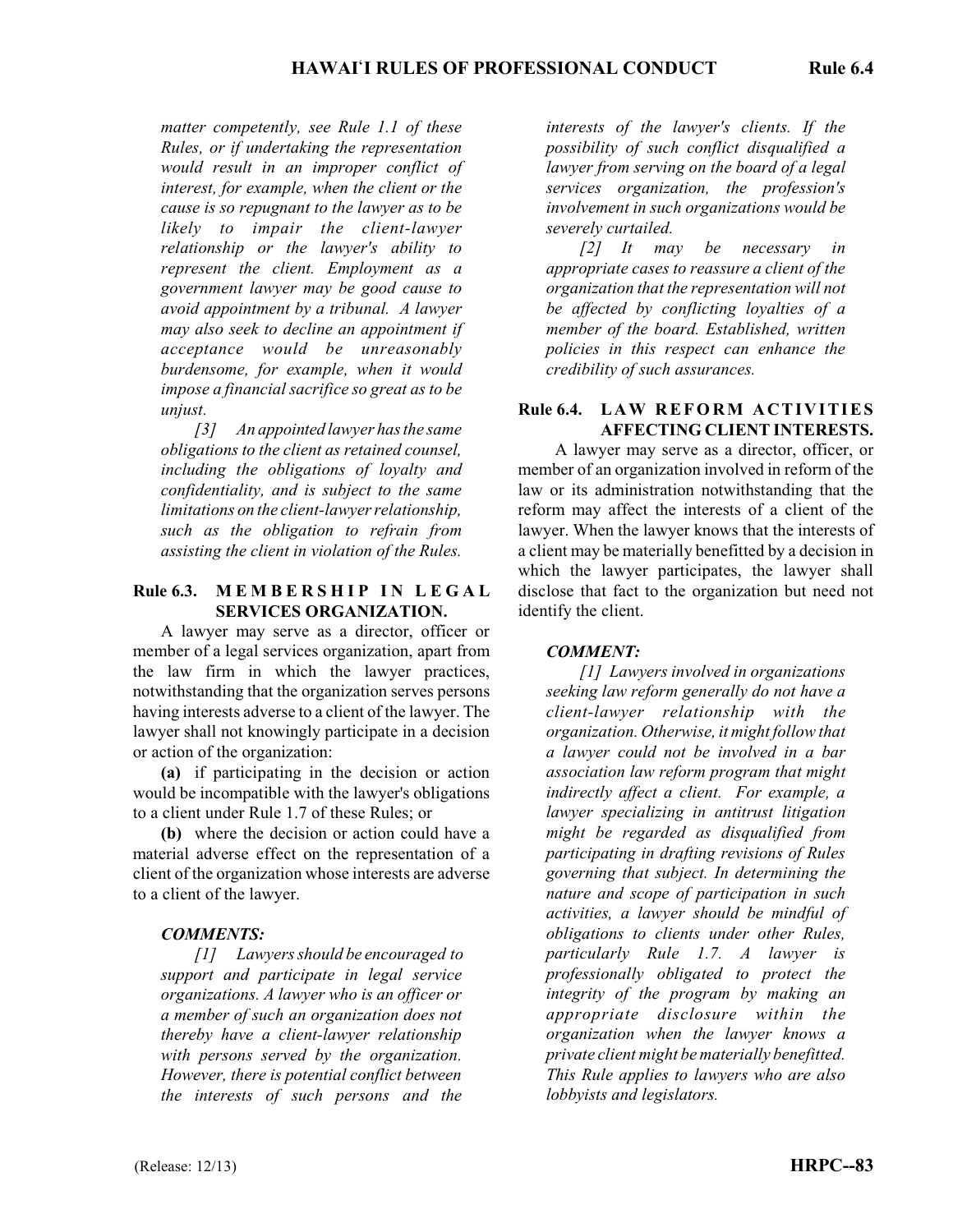# Rule 6.5. NONPROFIT AND COURT-**ANNEXED LIMITED LEGAL SERVICES PROGRAMS.**

**(a)** A lawyer who, under the auspices of a program sponsored by a nonprofit organization or court, provides short-term limited legal services to a client without expectation by either the lawyer or the client that the lawyer will provide continuing representation in the matter:

(1) is subject to Rule 1.7 and 1.9(a) of these Rules only if the lawyer knows that the representation of the client involves a conflict of interest; and

(2) is subject to Rule 1.10 only if the lawyer knows that another lawyer associated with the lawyer in the law firm is disqualified by Rule 1.7 or 1.9(a) with respect to the matter.

**(b)** Except as provided in paragraph (a)(2), Rule 1.10 is inapplicable to a representation governed by this Rule.

# *COMMENTS:*

*[1] Legal services organizations, courts, and various nonprofit organizations have established programs through which lawyers provide short-term limited legal services–such as advice or the completion of legal forms–that will assist persons to address their legal problems without further representation by a lawyer. In these programs, such as legal-advice hotlines, advice-only clinics or pro se counseling programs, a client-lawyer relationship is established, but there is no expectation that the lawyer's representation of the client will continue beyond the limited consultation. Such programs are normally operated under circumstances in which it is not feasible for a lawyer to systematically screen for conflicts of interest as is generally required before undertaking a representation. See, e.g., Rules 1.7, 1.9 and 1.10 of these Rules.*

*[2] A lawyer who provides short-term limited legal services pursuant to this Rule must secure the client's consent, after consultation, to the limited scope of the representation. See Rule 1.2(c) of these Rules. If a short-term limited representation would not be reasonable under the*

*circumstances, the lawyer may offer advice to the client but must also advise the client of the need for further assistance of counsel. Except as provided in this Rule, the Rules of Professional Conduct, including Rules 1.6 and 1.9(c), are applicable to the limited representation.* 

*[3] Because a lawyer who is representing a client in the circumstances addressed by this Rule ordinarily is not able to check systematically for conflicts of interest, paragraph (a) requires compliance with Rules 1.7 or 1.9(a) only if the lawyer knows that the representation presents a conflict of interest for the lawyer, and with Rule 1.10 only if the lawyer knows that another lawyer in the lawyer's firm is disqualified by Rules 1.7 or 1.9(a) in the matter.*

*[4] Because the limited nature of the services significantly reduces the risk of conflicts of interest with other matters being handled by the lawyer's firm, paragraph (b) provides that Rule 1.10 is inapplicable to a representation governed by this Rule except as provided by paragraph (a)(2). Paragraph (a)(2) requires the participating lawyer to comply with Rule 1.10 when the lawyer knows that the lawyer's firm is disqualified by Rules 1.7 or 1.9(a). By virtue of paragraph (b), however, a lawyer's participation in a short-term limited legal services program will not preclude the lawyer's firm from undertaking or continuing the representation of a client with interests adverse to a client being represented under the program's auspices. Nor will the personal disqualification of a lawyer participating in the program be imputed to other lawyers participating in the program.*

*[5] If, after commencing short-term limited representation in accordance with this Rule, a lawyer undertakes to represent the client in the matter on an ongoing basis, Rules 1.7, 1.9(a) and 1.10 become applicable.*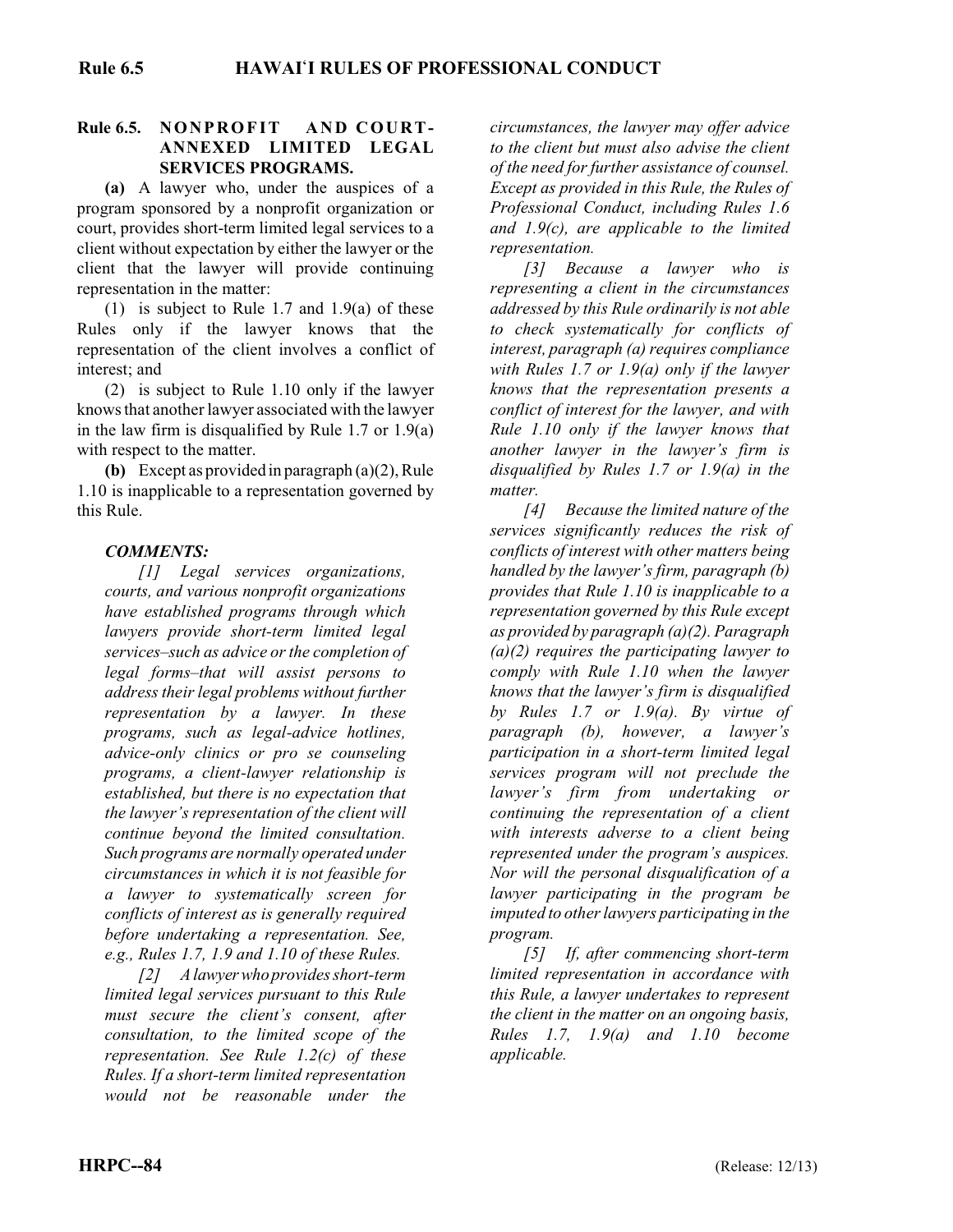# **Rule 7.1. C O M M U N I C A T I O N S CONCERNING A LAWYER'S SERVICES.**

A lawyer shall not make a false or misleading communication about the lawyer or the lawyer's services. A communication is false or misleading if it:

**(a)** contains a material misrepresentation of fact or law, or omits a fact necessary to make the statement considered as a whole not materially misleading;

**(b)** is likely to create an unjustified expectation about results the lawyer can achieve, or states or implies that the lawyer can achieve results by means that violate the Rules of Professional Conduct or other law; or

**(c)** compares the lawyer's services with other lawyer's services, unless the comparison can be factually substantiated.

# *COMMENTS:*

*[1] This Rule governs all communications about a lawyer's services, including advertising permitted by Rule 7.2 of these Rules. Whatever means are used to make known a lawyer's services, statements about them should be truthful.*

*[2] Truthful statements that are misleading are also prohibited by this Rule. A truthful statement is misleading if it omits a fact necessary to make the lawyer's communication considered as a whole not materially misleading. A truthful statement is also misleading if there is a substantial likelihood that it will lead a reasonable person to formulate a specific conclusion about the lawyer or the lawyer's services for which there is not reasonable factual foundation.*

*[3] An advertisement that truthfully reports a lawyer's achievements on behalf of clients or former clients may be misleading if presented so as to lead a reasonable person to form an unjustified expectation that the same results could be obtained for other clients in similar matters without reference to the specific factual and legal circumstances of each client's case. Similarly, an unsubstantiated comparison of*

*the lawyer's services or fees with the services or fees of other lawyers may be misleading if presented with such specificity as would lead a reasonable person to conclude that the comparison can be substantiated. The inclusion of any appropriate disclaimer or qualifying language may preclude a finding that a statement is likely to create unjustified expectations or otherwise mislead a prospective client.*

*[4] See also Rule 8.4(e) of these Rules for the prohibition against stating or implying an ability to influence a government agency or official or to achieve results by means that violate the Rules of Professional Conduct or other law.*

# **Rule 7.2. ADVERTISING.**

**(a)** Subject to the requirements of Rules 7.1 and 7.3 of these Rules, a lawyer may advertise services through written, recorded, or electronic communication, including public media.

**(b)** A lawyer shall not give anything of value to a person for recommending the lawyer's services except that a lawyer may:

(1) pay the reasonable costs of advertisements or communications permitted by this Rule;

(2) pay the usual charges of a not-for-profit lawyer referral service or qualified legal assistance organization, which charges, in addition to any referral fee, may include a fee calculated as a percentage of legal fees earned by the lawyer to whom the service or organization has referred a matter, provided that any such percentage fee shall be used only to pay the reasonable operating expenses of the service or organization and to fund public service activities of the service or organization, including the delivery of pro bono legal services; and

(3) pay for the purchase of a law practice in accordance with Rule 1.17 of these Rules.

**(c)** Any communication made pursuant to this Rule shall include the name of at least one lawyer responsible for its content.

# *COMMENTS:*

*[1] To assist the public in obtaining legal services, lawyers should be allowed to*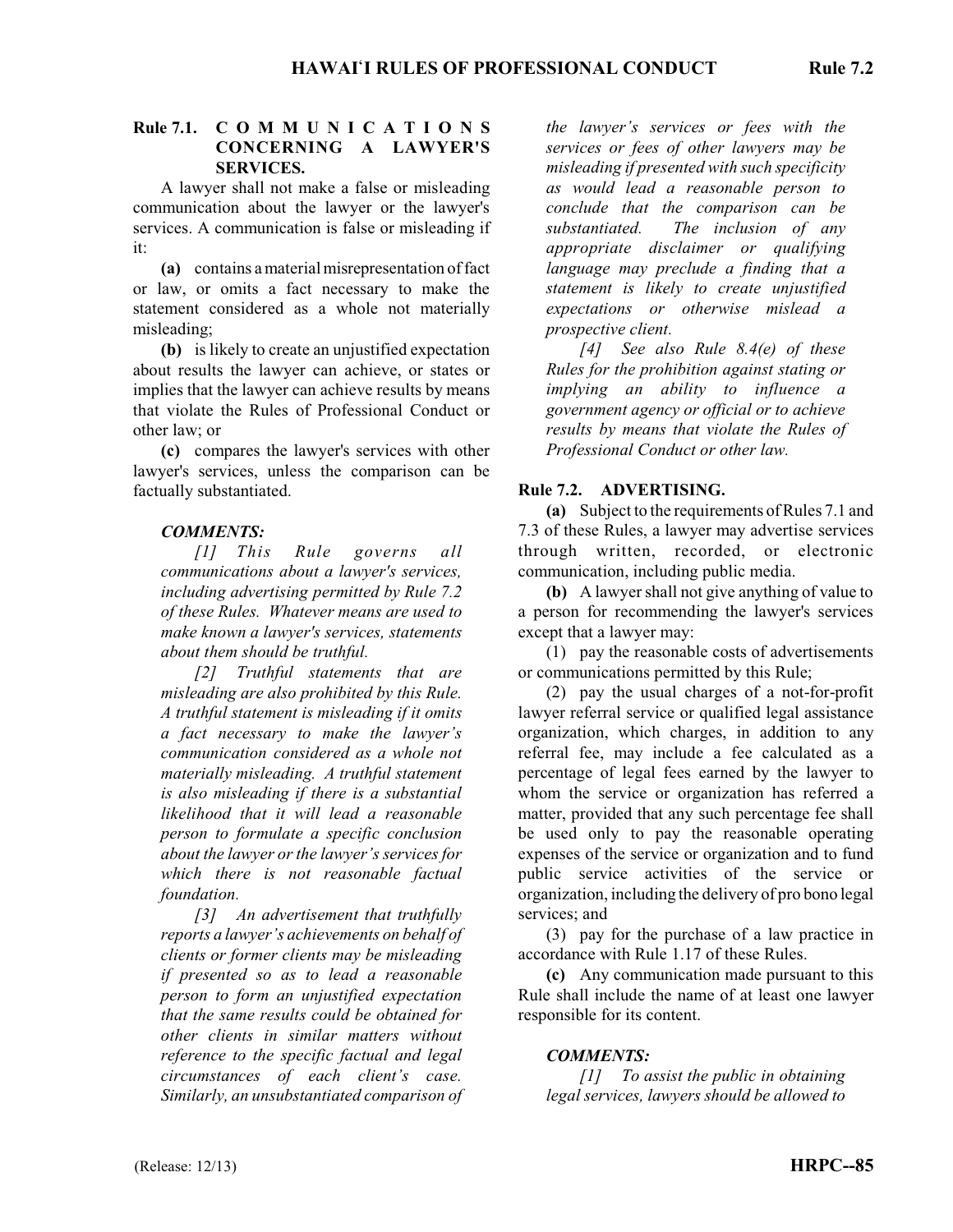*make known their services not only through reputation but also through organized information campaigns in the form of advertising. Advertising involves an active quest for clients, contrary to the tradition that a lawyer should not seek clientele. However, the public's need to know about legal services can be fulfilled in part through advertising. This need is particularly acute in the case of persons of moderate means who have not made extensive use of legal services. The interest in expanding public information about legal services ought to prevail over considerations of tradition. Nevertheless, advertising by lawyers entails the risk of practices that are misleading or overreaching.*

*[2] This Rule permits public dissemination of information concerning a lawyer's name or firm name, address and telephone number; the kinds of services the lawyer will undertake; the basis on which the lawyer's fees are determined, including prices for specific services and payment and credit arrangements; a lawyer's foreign language ability; names of references and, with their consent, names of clients regularly represented; and other information that might invite the attention of those seeking legal assistance.*

*[3] Questions of effectiveness and taste in advertising are matters of speculation and subjective judgment. Some jurisdictions have had extensive prohibitions against television advertising, against advertising going beyond specified facts about a lawyer, or against "undignified" advertising. Television is now one of the most powerful media for getting information to the public, particularly persons of low and moderate income; prohibiting television advertising, therefore, would impede the flow of information about legal services to many sectors of the public. Limiting the information that may be advertised has a similar effect and assumes that the bar can accurately forecast the kind of information that the public would regard as relevant. Similarly, electronic media, such as the*

*Internet, can be an important source of information about legal services, and lawful communication by electronic mail is permitted by this Rule. But see Rule 7.3(a) of these Rules for the prohibition against the solicitation of a prospective client through a real-time electronic exchange that is not initiated by the prospective client.*

*[4] Neither this Rule nor Rule 7.3 of these Rules prohibits communications authorized by law, such as notice to members of a class in class action litigation.*

### *Paying Others to Recommend a Lawyer*

*[5] Lawyers are not permitted to pay others for channeling professional work. Paragraph (b)(1), however, allows a lawyer to pay for advertising and communications permitted by this Rule, including the costs of print directory listings, on-line directory listings, newspaper ads, television and radio airtime, domain-name registrations, sponsorship fees, banner ads, and group advertising. A lawyer may compensate employees, agents, and vendors who are engaged to provide marketing or clientdevelopment services, such as publicists, public-relations personnel, businessdevelopment staff, and website designers. See Rule 5.3 of these Rules for the duties of lawyers and law firms with respect to the conduct of nonlawyers who prepare marketing materials for them.*

*[6] A lawyer may pay the usual charges of a prepaid legal services plan, not-for-profit lawyer referral service, or qualified legal assistance organization. A prepaid legal service plan is a group legal service plan in which the cost of the services are prepaid by the group member or by some other person or organization on the member's behalf. It is a plan by which legal services are rendered to individual members of a group identifiable in terms of some common interest and must otherwise satisfy the requirements of Hawai#i Revised Statutes Chapter 488. A lawyer may also share legal fees with a not-for-profit lawyer referral service that recommended employment of the*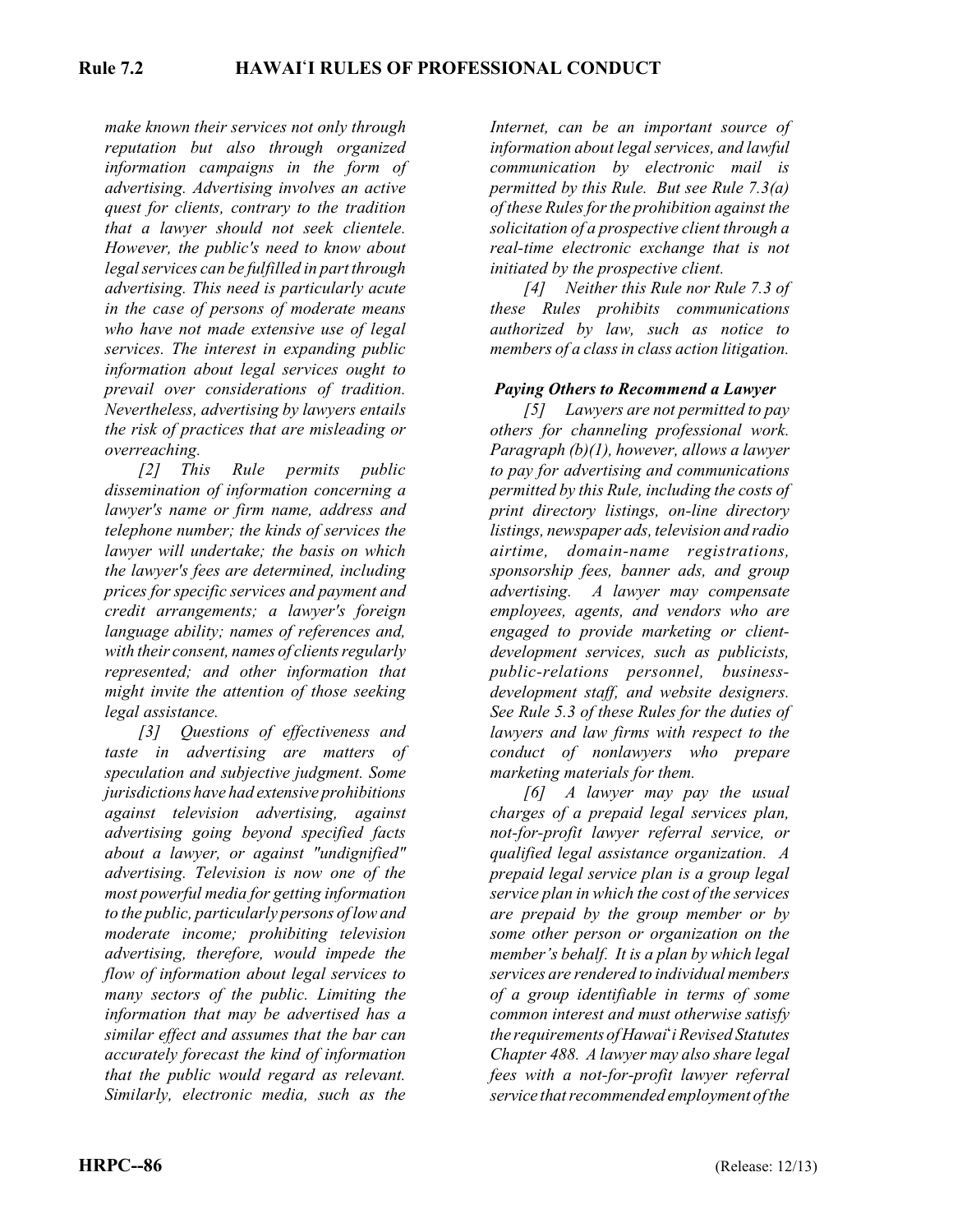*lawyer in the matter, as permitted by Rule 5.4(a)(4) of these Rules. See Rule 1.0(h) (Terminology) section for the definition of "Qualified legal assistance organization."*

*[7] A lawyer who accepts assignments or referrals from a legal service plan or referrals from a lawyer referral service must act reasonably to assure that the activities of the plan or service are compatible with the lawyer's professional obligations. See Rule 5.3 of these Rules. Legal service plans and lawyer referral services may communicate with prospective clients, but such communication must be in conformity with these Rules. Thus, advertising must not be false or misleading, as would be the case if the communications of a group advertising program or a group legal services plan would mislead prospective clients to think that it was a lawyer referral service sponsored by a state agency or bar association. Nor could the lawyer allow in-person telephonic, or realtime contacts that would violate Rule 7.3 of these Rules.*

*[8] A lawyer also may agree to refer clients to another lawyer or a nonlawyer professional, in return for the undertaking of that person to refer clients or customers to the lawyer. Such reciprocal referral arrangements must not interfere with the lawyer's professional judgment as to making referrals or as to providing substantive legal services. See Rules 2.1 and 5.4(c) of these Rules. Except as provided in Rule 1.5(e) of these Rules, a lawyer who receives referrals from a lawyer or nonlawyer professional must not pay anything solely for the referral, but the lawyer does not violate paragraph (b) of this Rule by agreeing to refer clients to the other lawyer or nonlawyer professional, so long as the reciprocal referral agreement is not exclusive and the client is informed of the referral agreement. Conflicts of interest created by such arrangements are governed by Rule 1.7 of these Rules. Reciprocal referral agreements should not be of indefinite duration and should be reviewed periodically to determine whether they*

*comply with these Rules. This Rule does not restrict referrals or divisions of revenues or net income among lawyers within firms comprised of multiple entities.*

# **Rule 7.3. D I R E C T C O N T A C T W I T H PROSPECTIVE CLIENTS.**

**(a)** A lawyer shall not by in-person, live telephone or real-time electronic contact solicit professional employment when a significant motive for the lawyer's doing so is the lawyer's pecuniary gain, unless the person contacted has a family, close personal, or prior professional relationship with the lawyer.

**(b)** A lawyer shall not solicit professional employment by written, recorded or electronic communication or by in-person, telephone or realtime electronic contact even when not otherwise prohibited by paragraph (a), if:

(1) the target of the solicitation has made known to the lawyer a desire not to be solicited by the lawyer; or

(2) the solicitation involves coercion, duress or harassment.

**(c)** Every written, recorded or electronic communication from a lawyer soliciting professional employment from anyone known to be in need of legal services in a particular matter shall include the words "Advertising Material" on the outside envelope, if any, and at the beginning and ending of any recorded or electronic communication, unless the recipient of the communication is a person specified in paragraph (a).

**(d)** Notwithstanding the prohibitions in paragraph (a), a lawyer may participate with a prepaid or group legal service plan operated by an organization not owned or directed by the lawyer that uses in-person or telephone contact to solicit memberships or subscriptions for the plan from persons who are not known to need legal services in a particular matter covered by the plan.

**(e)** A lawyer shall not solicit professional employment from a prospective client on the lawyer's behalf or on behalf of anyone associated with the lawyer if:

(1) the communication concerns an action for personal injury or wrongful death involving the person to whom the communication is addressed or a relative of that person, unless the personal injury or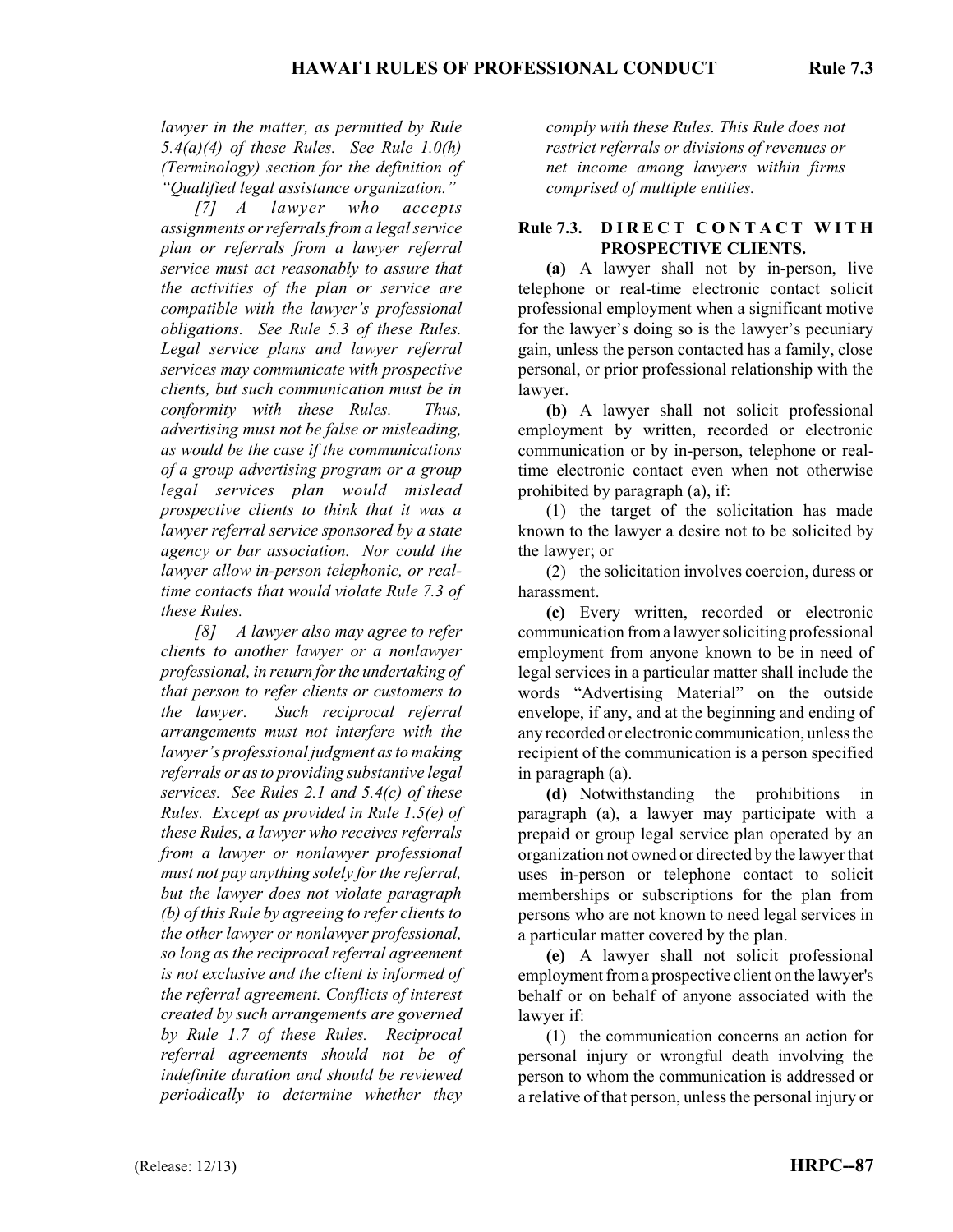wrongful death occurred more than 30 days prior to the sending of the communication; or

(2) the lawyer knows or should know that the physical, emotional, or mental state of the person makes it unlikely that the person would exercise reasonable judgment in employing a lawyer.

### *COMMENTS:*

*[1] There is an inherent potential for abuse in direct contact by a lawyer with a prospective client known to need legal services, whether such contact be made in person or through the use of e-mail, social media, instant messaging, text messaging, or live telephone contact. These forms of contact between a lawyer and a prospective client subject the layperson to the private importuning of the trained advocate in a direct interpersonal encounter. The prospective client, who may already feel overwhelmed by the circumstances giving rise to the need for legal services, may find it difficult fully to evaluate all available alternatives with reasoned judgment and appropriate self-interest in the face of the lawyer's presence and insistence upon being retained immediately. The situation is fraught with the possibility of undue influence, intimidation, and over-reaching.*

*[2] This potential for abuse inherent in direct solicitation of prospective clients justifies its prohibition, particularly since lawyer advertising and written and recorded communication permitted under Rule 7.2 of these Rules offer alternative means of conveying necessary information to those who may be in need of legal services. Advertising and written and recorded communications which may be mailed or autodialed make it possible for a prospective client to be informed about the need for legal services, and about the qualifications of available lawyers and law firms, without subjecting the prospective client to direct, personal persuasion that may overwhelm the client's judgment.*

*[3] The use of general advertising and written, recorded, or electronic communications to transmit information from lawyer to prospective client, rather than any form of direct contact, will help to assure that the information flows cleanly as well as freely. The contents of advertisements and communications permitted under Rule 7.2 of these Rules are permanently recorded so that they cannot be disputed and may be shared with others who know the lawyer. This potential for informal review is itself likely to help guard against statements and claims that might constitute false and misleading communications, in violation of Rule 7.1 of these Rules. The contents of direct conversations between a lawyer and a prospective client can be disputed and may not be subject to similar third-party scrutiny. Consequently, they are much more likely to approach (and occasionally cross) the dividing line between accurate representations and those that are false and misleading.*

*[4] There is far less likelihood that a lawyer would engage in abusive practices against an individual with whom the lawyer has a prior personal or professional relationship or where the lawyer is motivated by considerations other than the lawyer's pecuniary gain. Consequently, the general prohibition in Rule 7.3(a) and the requirements of Rule 7.3(c) are not applicable in those situations.*

*[5] But even permitted forms of solicitation can be abused. Thus, any solicitation which contains information which is false or misleading within the meaning of Rule 7.1 of these Rules, which involves coercion, duress or harassment within the meaning of Rule 7.3(b)(2), or which involves contact with a prospective client who has made known to the lawyer a desire not to be solicited by the lawyer within the meaning of Rule 7.3(b)(1) is prohibited. Moreover, if after sending a letter or other communication to a client as permitted by Rule 7.2 of these Rules the lawyer receives no response, any further*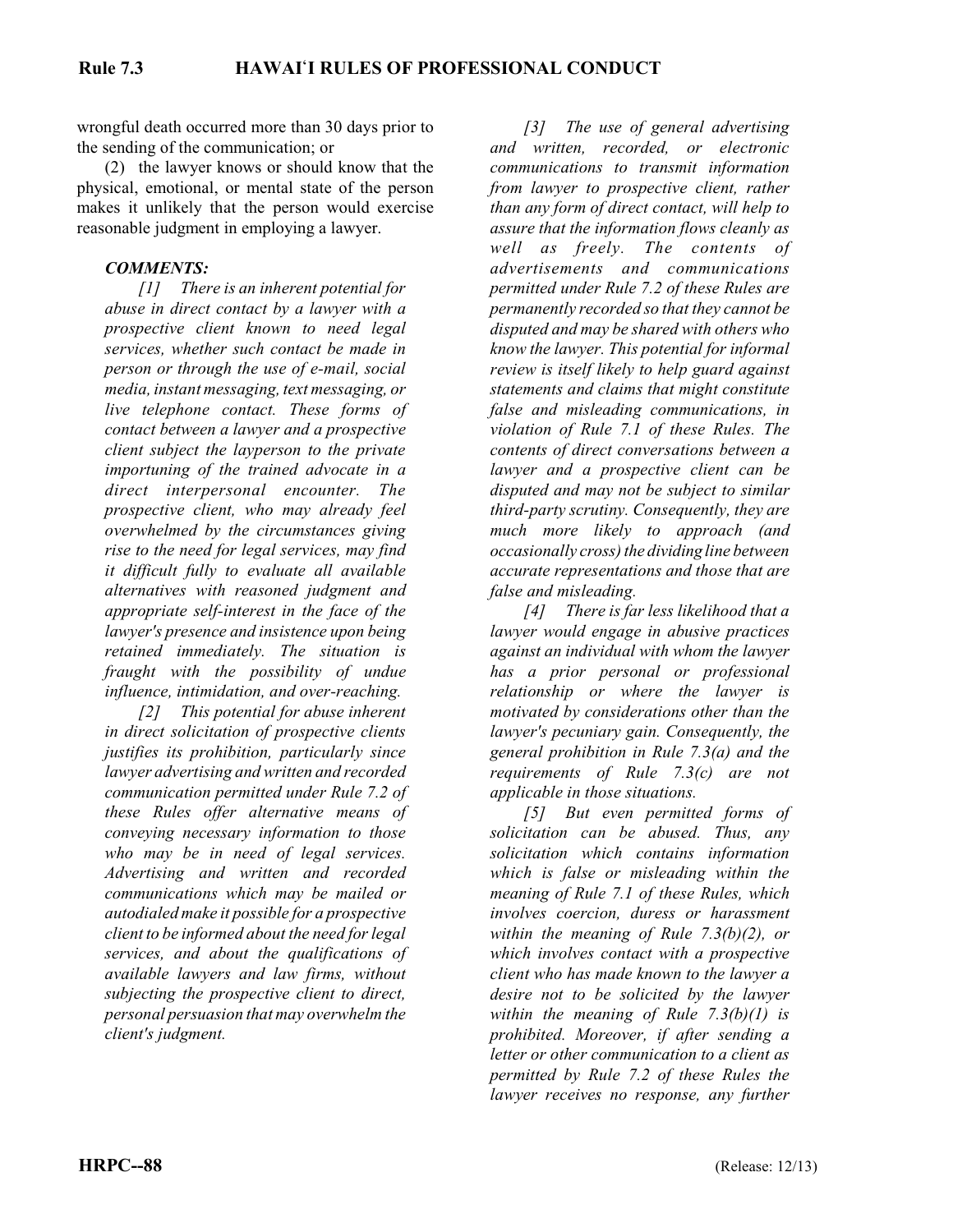*effort to communicate with the prospective client may violate the provisions of Rule 7.3(b).*

*[6] This Rule is not intended to prohibit a lawyer from contacting representatives of organizations or groups that may be interested in establishing a group or prepaid legal plan for their members, insureds, beneficiaries or other third parties for the purpose of informing such entities of the availability of and details concerning the plan or arrangement which the lawyer or lawyer's firm is willing to offer. This form of communication is not directed to a prospective client. Rather, it is usually addressed to an individual acting in a fiduciary capacity seeking a supplier of legal services for others who may, if they choose, become prospective clients of the lawyer. Under these circumstances, the activity which the lawyer undertakes in communicating with such representatives and the type of information transmitted to the individual are functionally similar and serve the same purpose as advertising permitted under Rule 7.2 of these Rules.*

*[7] The requirement in Rule 7.3(c) of these Rules that certain communications be marked "Advertising Material" does not apply to communications sent in response to requests of potential clients or their spokespersons or sponsors. General announcements by lawyers, including changes in personnel or office location, do not constitute communications soliciting professional employment from a client known to be in need of legal services within the meaning of this Rule.*

*[8] Paragraph (d) of this Rule would permit an attorney to participate with an organization which uses personal contact to solicit members for its group or prepaid legal service plan, provided that the personal contact is not undertaken by any lawyer who would be a provider of legal services through the plan. The organization referred to in paragraph (d) must not be owned by or directed (whether as manager or otherwise) by any lawyer or law firm that*

*participates in the plan. For example, paragraph (d) would not permit a lawyer to create an organization controlled directly or indirectly by the lawyer and use the organization for the in-person, telephone, or other form of direct, electronic solicitation of legal employment of the lawyer through memberships in the plan or otherwise. The communication permitted by these organizations also must not be directed to a person known to need legal services in a particular matter, but is to be designed to inform potential plan members generally of another means of affordable legal services. Lawyers who participate in a legal service plan must reasonably assure that the plan sponsors are in compliance with Rules 7.1, 7.2, 7.3(b), and 7.3(e) of these Rules. See Rule 8.4(a) of these Rules.*

# **Rule 7.4. COMMUNICATION OF FIELDS OF PRACTICE AND CERTIFICATION.**

**(a)** A lawyer may communicate the fact that the lawyer does or does not practice in particular fields of law.

**(b)** A lawyer admitted to engage in patent practice before the United States Patent and Trademark Office may use the designation "Patent Attorney" or a substantially similar designation.

**(c)** A lawyer engaged in Admiralty practice may use the designation "Admiralty," "Proctor in Admiralty," or a substantially similar designation.

**(d)** A lawyer may communicate the fact that the lawyer is certified as a specialist in a field of law by a named organization, provided that the communication

(1) is not false or misleading within the meaning of Rule 7.1 of these Rules,

(2) clearly states the name of the certifying organization, and;

(3) is accompanied by a statement that "The Supreme Court of Hawai'i grants Hawai'i certification only to lawyers in good standing who have successfully completed a specialty program accredited by the American Bar Association."

# *COMMENTS:*

*[1] This Rule permits a lawyer to indicate areas of practice in*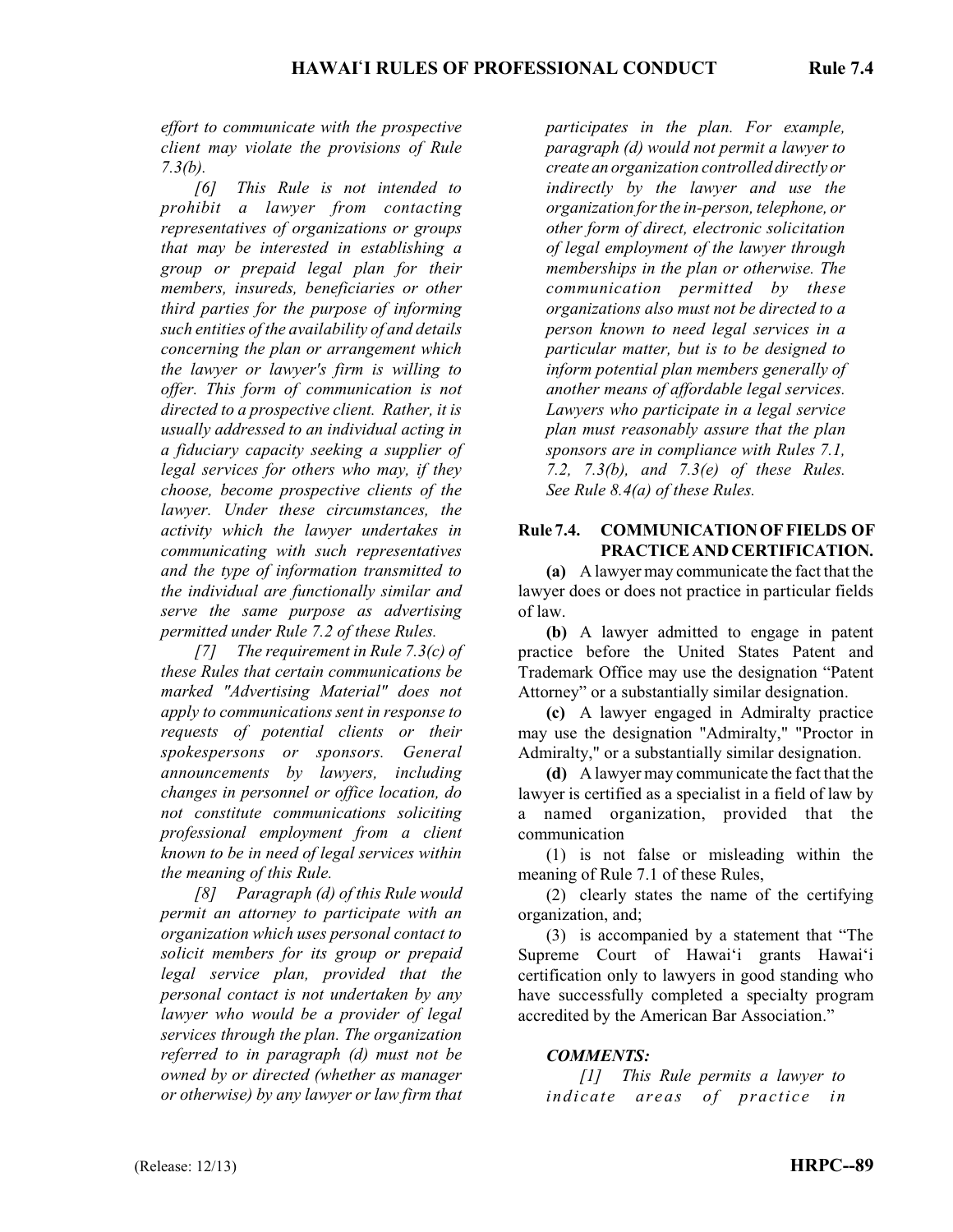*communications about the lawyer's services. If a lawyer practices only in certain fields, or will not accept matters in a specified field or fields, the lawyer is permitted to so indicate. Language indicating that a lawyer "concentrates in," "practices primarily in," "emphasizes," or "limits practice to" certain law areas is permitted. In addition, a lawyer is generally permitted to state that the lawyer is a "specialist," practices a "specialty," or "specializes in" particular fields, but such communications are subject to the "false and misleading" standard applied in Rule 7.1 of these Rules to communications concerning a lawyer's services. However, a lawyer may not communicate that the lawyer is recognized or certified as a specialist in a particular field of law, except as provided by this Rule and by Rule 1.13 of the Rules of the Supreme Court of the State of Hawai<sup><i>'*</sup>*i*.

*[2] Recognition of specialization in patent matters is a matter of long-established policy of the Patent and Trademark Office, as reflected in paragraph (b). Paragraph (c) recognizes that designation of admiralty practice has a long historical tradition associated with maritime commerce and the federal courts.*

*[3] The Rule requires, inter alia, that a lawyer clearly state the name of the certifying organization and that the Supreme Court of Hawai'i certifies only those who have completed ABA accredited certification procedures. Otherwise, the consumer may be misled as to the significance of the lawyer's status as a certified specialist. Since lawyer advertising through public media and written or recorded communications invites the greatest danger of misleading consumers, the limitations of the certification process must be clearly stated in advertising that communicates the certification.*

### **Rule 7.5. F I R M N A M E S A N D LETTERHEADS.**

**(a)** A lawyer shall not use a firm name, letterhead or other professional designation that violates Rule 7.1. A trade name may be used by a lawyer in private practice if it does not imply a connection with a government agency or with a public or charitable legal services organization and is not otherwise in violation of Rule 7.1 of these Rules.

**(b)** A law firm may use as, or continue to include in, its name the name or names of one or more deceased or retired partners of the firm in a continuing line of succession; provided that where none of the names comprising a firm name is the name of a current partner who is on the list of active attorneys maintained by the Hawai'i State Bar, there shall be at least one supervisor, manager, partner, or shareholder of the firm who is on the list of active attorneys maintained by the bar.

**(c)** A law firm with offices in more than one jurisdiction may use the same name or other professional designation in each jurisdiction, but identification of the lawyers in an office of the firm shall indicate the jurisdictional limitations on those not licensed to practice in the jurisdiction where the office is located.

**(d)** The name of the lawyer holding a public office shall not be used in the name of a law firm, or in communications on its behalf, during any substantial period in which the lawyer is not actively and regularly practicing with the firm.

**(e)** Lawyers may state or imply that they practice in a partnership or other organization only when that is the fact.

# *COMMENTS:*

*[1] A firm may be designated by the names of all or some of its members, by the names of deceased members where there has been a continuing succession in the firm's identity or by a trade name such as the "ABC Legal Clinic." A lawyer or law firm may also be designated by a distinctive website address or comparable professional designation. Although the United States Supreme Court has held that legislation may prohibit the use of trade names in professional practice, use of such names in law practice is acceptable so long as it is not*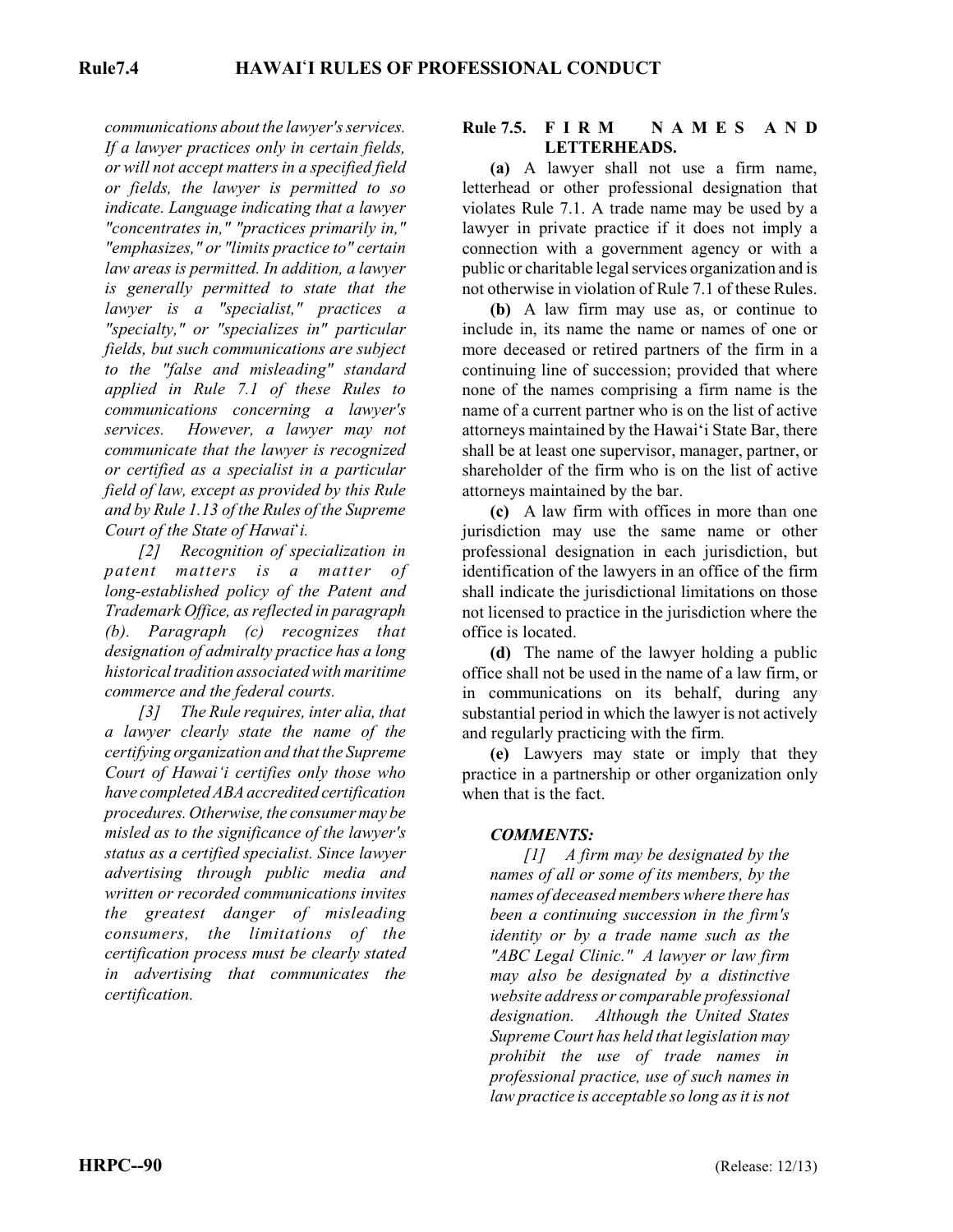*misleading. If a private firm uses a trade name that includes a geographical name such as "Springfield Legal Clinic," an express disclaimer that it is not a public legal aid agency may be required to avoid a misleading implication. It may be observed that any firm name including the name of a deceased partner is, strictly speaking, a trade name. The use of such names to designate law firms has proven a useful means of identification. However, it is misleading to use the name of a lawyer not associated with the firm or a predecessor of the firm or the name of a nonlawyer. See Rule 6(b) of the Rules of the Supreme Court of the State of Hawai#i, governing the naming of Lawyers' Professional Business Organizations.*

*[2] With regard to paragraph (e), lawyers sharing office facilities, but who are not in fact associated with each other in a law firm, may not denominate themselves as, for example, "Smith and Jones," for that title suggests that they are practicing law together in a firm.*

# **Rule 8.1. B A R A D M I S S I O N A N D DISCIPLINARY MATTERS.**

An applicant for admission to the bar, or a lawyer in connection with a bar admission application or in connection with a disciplinary matter, shall not:

**(a)** knowingly make a false statement of material fact; or

**(b)** fail to disclose a fact necessary to correct a misapprehension known by the person to have arisen in the matter, or knowingly fail to respond to a lawful demand for information from an admissions or disciplinary authority, except that this Rule does not require disclosure of information otherwise protected by Rule 1.6 of these Rules.

# *COMMENTS:*

*[1] The duty imposed by this Rule extends to persons seeking admission to the bar as well as to lawyers. Hence, if a person makes a material false statement in connection with an application for admission, it may be the basis for subsequent disciplinary action if the person is admitted,*

*and in any event may be relevant in a subsequent admission application. The duty imposed by this Rule applies to a lawyer's own admission or discipline as well as that of others. Thus, it is a separate professional offense for a lawyer to knowingly make a misrepresentation or omission in connection with a disciplinary investigation of the lawyer's own conduct. This Rule also requires affirmative clarification of any misunderstanding on the part of the admissions or disciplinary authority of which the person involved becomes aware.*

*[2] This Rule is subject to the provisions of the Fifth Amendment of the United States Constitution and corresponding provisions of the Hawai'i State Constitution. A person relying on such a provision in response to a question, however, should do so openly and not use the right of nondisclosure as a justification for failure to comply with this Rule.*

*[3] A lawyer representing an applicant for admission to the bar, or representing a lawyer who is the subject of a disciplinary inquiry or proceeding, is governed by the Rules applicable to the client-lawyer relationship, including Rule 1.6 and, in some cases, Rule 3.3 of these Rules.*

# **Rule 8.2. J U D I C I A L A N D L E G A L OFFICIALS.**

**(a)** A lawyer shall not make a statement that the lawyer knows to be false or with reckless disregard as to its truth or falsity concerning the qualifications or integrity of a judge, adjudicatory officer, or public legal officer, or of a candidate for election or appointment to judicial or legal office.

**(b)** A lawyer who is a candidate for judicial office shall comply with the applicable provisions of the Code of Judicial Conduct.

# *COMMENTS*

*[1] Assessments by lawyers are relied on in evaluating the professional or personal fitness of persons being considered for election or appointment to judicial office and to public legal offices, such as*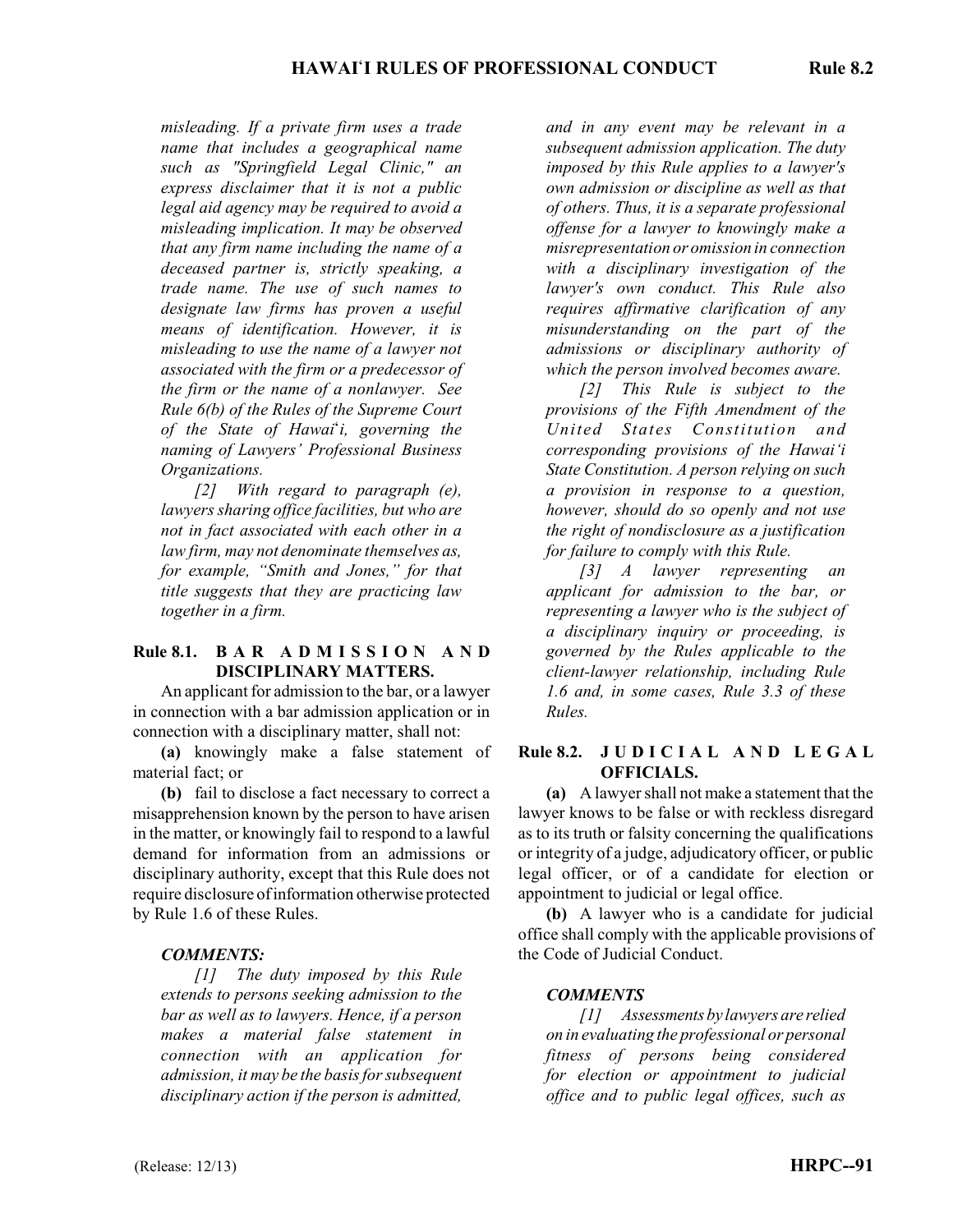*attorney general, prosecuting attorney, and public defender. Expressing honest and candid opinions on such matters contributes to improving the administration of justice. Conversely, false statements by a lawyer can unfairly undermine public confidence in the administration of justice.*

*[2] When a lawyer seeks judicial office, the lawyer should be bound by applicable limitations on political activity.*

*[3] To maintain the fair and independent administration of justice, lawyers are encouraged to continue traditional efforts to defend judges and courts unjustly criticized.*

### **Rule 8.3. REPORTING PROFESSIONAL MISCONDUCT.**

**(a)** A lawyer who knows that another lawyer has committed a violation of the Rules of Professional Conduct that raises a substantial question as to that lawyer's honesty, trustworthiness, or fitness as a lawyer in other respects, shall inform the appropriate professional authority.

**(b)** A lawyer having knowledge that a judge has committed a violation of applicable Rules of judicial conduct that raises a substantial question as to the judge's fitness for office shall inform the appropriate authority.

**(c)** This Rule does not require disclosure of information otherwise protected by Rule 1.6 of these Rules or information gained by a lawyer or judge while participating in the Attorneys and Judges Assistance Program.

**(d)** A lawyer shall not:

(1) negotiate, attempt to settle, or settle any legal matter by threatening to file or refrain from filing a disciplinary complaint against a lawyer; or

(2) offer, agree to, attempt, negotiate, enter into, or acquiesce in the formation of any agreement limiting the ability of the lawyer or any other person to:

(i) file a disciplinary complaint against any lawyer; or

(ii) cooperate with a disciplinary proceeding or investigation.

### *COMMENTS:*

*[1] Self-regulation of the legal profession requires that members of the profession initiate disciplinary investigation when they know of a violation of the Rules of Professional Conduct. Lawyers have a similar obligation with respect to judicial misconduct. An apparently isolated violation may indicate a pattern of misconduct that only a disciplinary investigation can uncover. Reporting a violation is especially important where the victim is unlikely to discover the offense.*

*[2] A report about misconduct is not required where it would involve violation of Rule 1.6 of these Rules. However, a lawyer should encourage a client to consent to disclosure where prosecution would not substantially prejudice the client's interests.*

*[3] If a lawyer were obliged to report every violation of the Rules, the failure to report any violation would itself be a professional offense. Such a requirement existed in many jurisdictions but proved to be unenforceable. This Rule limits the reporting obligation to those offenses that a self-regulating profession must vigorously endeavor to prevent. A measure of judgment is, therefore, required in complying with the provisions of this Rule. The term "substantial" refers to the seriousness of the possible offense and not the quantum of evidence of which the lawyer is aware. A report should be made to the bar disciplinary agency unless some other agency, such as a peer review agency, is more appropriate in the circumstances. Similar considerations apply to the reporting of judicial misconduct.*

*[4] The duty to report professional misconduct does not apply to a lawyer retained to represent a lawyer whose professional conduct is in question. Such a situation is governed by the rules applicable to the client-lawyer relationship.*

*[5] Information about a lawyer's or judge's misconduct or fitness may be received by a lawyer in the course of that lawyer's participation in the Attorneys and*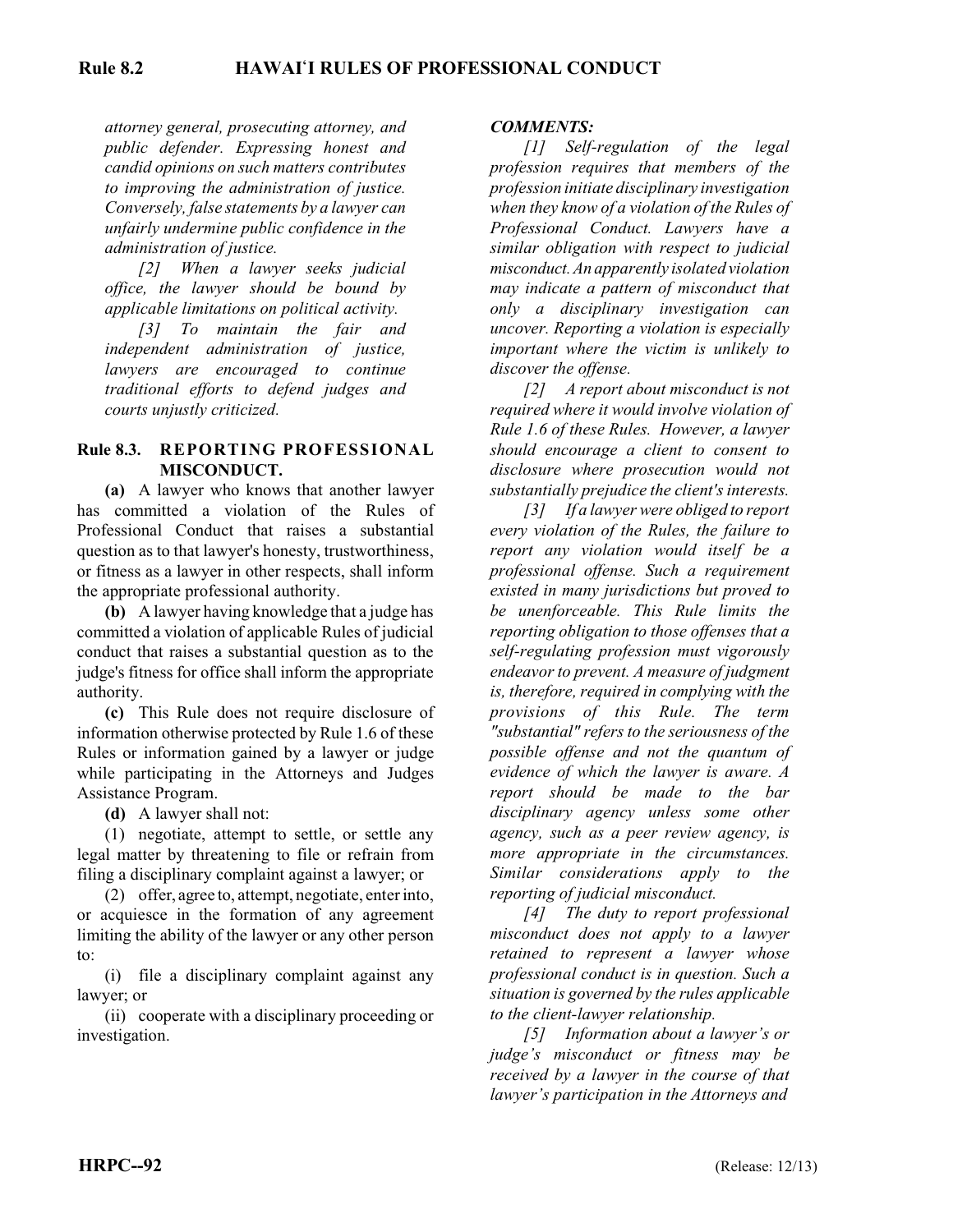*Judges Assistance Program. In that circumstance, providing for an exception to the reporting requirement of paragraphs (a) and (b) of this Rule encourages lawyers and judges to seek treatment through such a program. Conversely, without such an exception, lawyers and judges may hesitate to seek assistance from these programs, which may then result in additional harm to their professional careers and additional injury to the welfare of clients and the public. These Rules do not otherwise address the confidentiality of information received by a lawyer or judge participating in the Attorneys and Judges Assistance Program; such an obligation, however, may be imposed by the rules of the program or other law.*

### **Rule 8.4. MISCONDUCT.**

It is professional misconduct for a lawyer to:

**(a)** attempt to violate the Rules of Professional Conduct, knowingly assist or induce another to do so, or do so through the acts of another;

**(b)** commit a criminal act that reflects adversely on the lawyer's honesty, trustworthiness, or fitness as a lawyer in other respects;

**(c)** engage in conduct involving dishonesty, fraud, deceit or misrepresentation;

**(d)** Reserved;

**(e)** state or imply an ability to influence improperly a government agency or official; or

**(f)** knowingly assist a judge or judicial officer in conduct that is a violation of applicable rules of judicial conduct or other law; or

**(g)** fail to cooperate during the course of an ethics investigation or disciplinary proceeding.

### *COMMENTS:*

*[1] Lawyers violate Rule 8.4(a) of these Rules, and are subject to discipline, when they attempt to violate the Rules of Professional Conduct, knowingly assist or induce another to do so, or violate the Rules through the acts of another, as when they request or instruct an agent to do so on the lawyer's behalf. Paragraph (a), however, does not prohibit a lawyer from advising a* 

*client concerning action the client is legally entitled to take.*

*[2] Many kinds of illegal conduct reflect adversely on fitness to practice law, such as offenses involving fraud and the offense of willful failure to file an income tax return. This is true whether or not the illegal conduct results in a criminal conviction. However, some kinds of offense carry no such implication. Although a lawyer is personally answerable to the entire criminal law, a lawyer should be professionally answerable only for offenses that indicate lack of those characteristics relevant to law practice. Offenses involving violence, dishonesty, breach of trust, or serious interference with the administration of justice are in that category. A pattern of repeated offenses, even ones of minor significance when considered separately, can indicate indifference to legal obligation.*

*[3] A lawyer may refuse to comply with an obligation imposed by law upon a good faith belief that no valid obligation exists. The provisions of Rule 1.2(d) of these Rules concerning a good faith challenge to the validity, scope, meaning, or application of the law apply to challenges of legal regulation of the practice of law.*

*[4] Lawyers holding public office assume legal responsibilities going beyond those of other citizens. A lawyer's abuse of public office can suggest an inability to fulfill the professional and ethical obligations of an attorney. The same is true of abuse of positions of private trust such as trustee, executor, administrator, guardian, agent and officer, director or manager of a corporation or other organization.*

*[5] An attorney who is the subject of an ethics investigation or disciplinary proceeding has an ethical duty to timely cooperate with that investigation or proceeding. Examples of failure to cooperate are described in Rule 2.12A(a) of the Rules of the Supreme Court of the State of Hawai*<sup>*'i.*</sup>